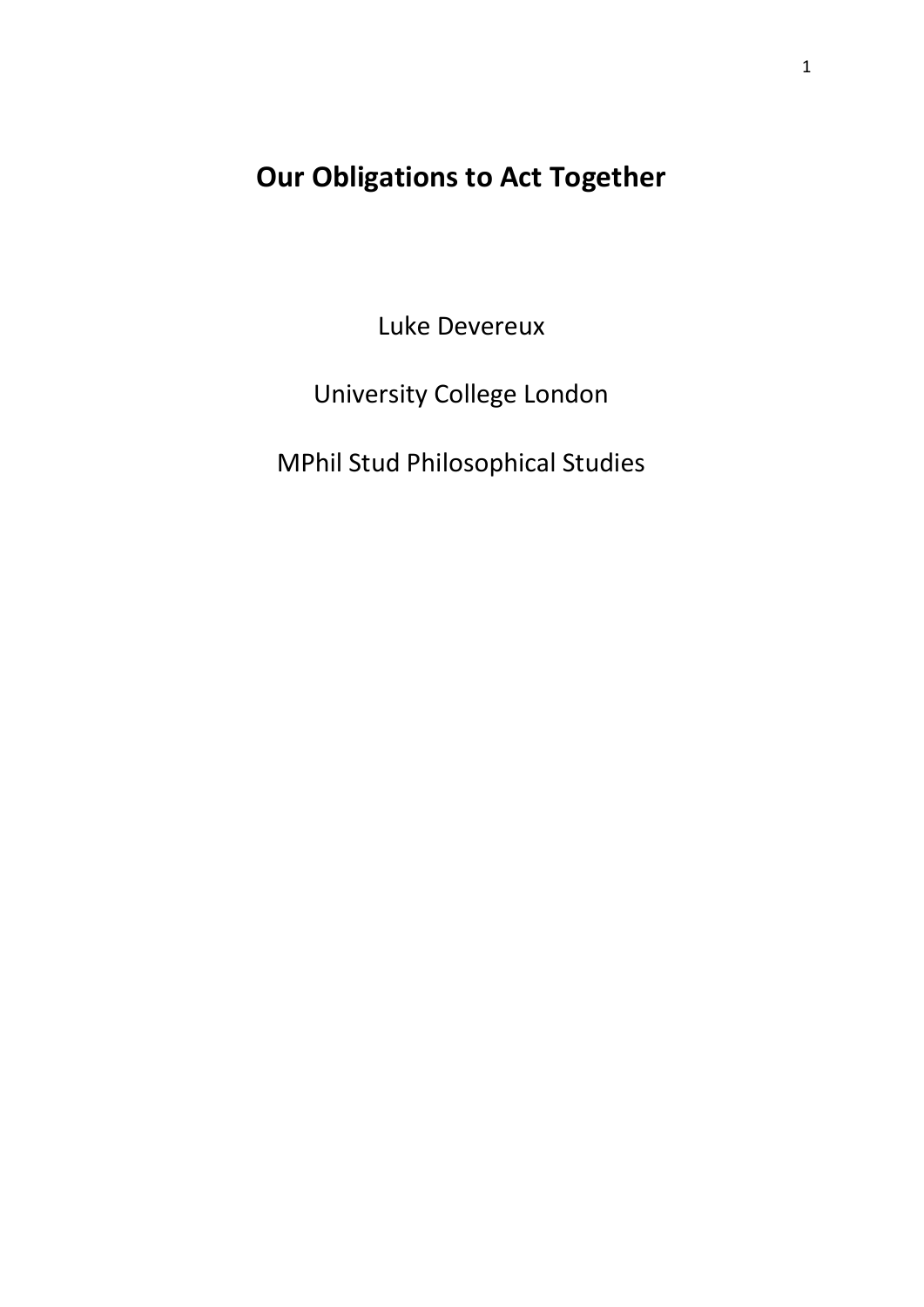## **Declaration**

I, Luke Devereux, confirm that the work presented in this thesis is my own. Where information

has been derived from other sources, I confirm that this has been indicated in the thesis.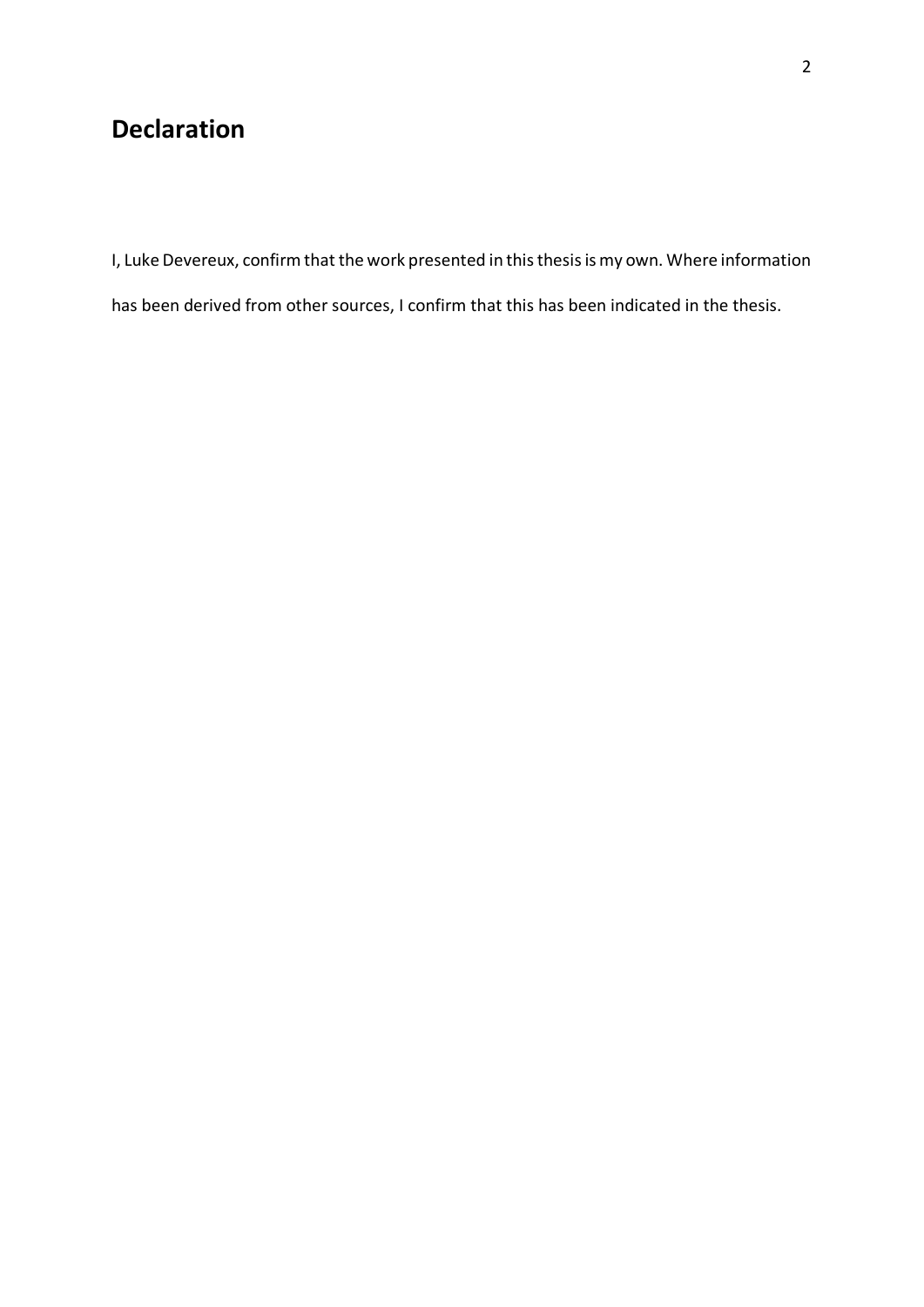### **Abstract**

In 1970 Virginia Held wrote a paper in which she asked the reader to imagine a fictional scenario in which some strangers become bystanders to a murder whilst riding public transport. Held was interested in questions of moral responsibility – specifically, could the group of bystanders be morally responsible for its failure to act?

This thesis uses Held's example as a lens through which to ask a series of questions about moral responsibility and blame, in the hope that the answers to these questions can provide insight into our real-world duties to act with others. Given that many problems facing society can plausibly only be overcome by groups of people acting together, it is important that we have a good understanding of how we are morally required to behave collectively.

After a short introduction to Held's example and some clarificatory remarks, the first chapter of the thesis is dedicated to an enquiry into the nature of moral responsibility and blame. The second chapter examines Held's proposal that we should hold the group *qua* group morally responsible for its failure to act. I argue that, whilst in other contexts it is appropriate to hold groups *qua* groups morally responsible for their acts, the bystanders in Held's example do not constitute a kind of group which is capable of being morally responsible. We can therefore only ascribe moral responsibility to individuals in Held's example. The third chapter asks how we can hold people morally responsible for failure to act when their action couldn't have made a difference. The final chapter focuses on how my findings might apply to our realworld obligations.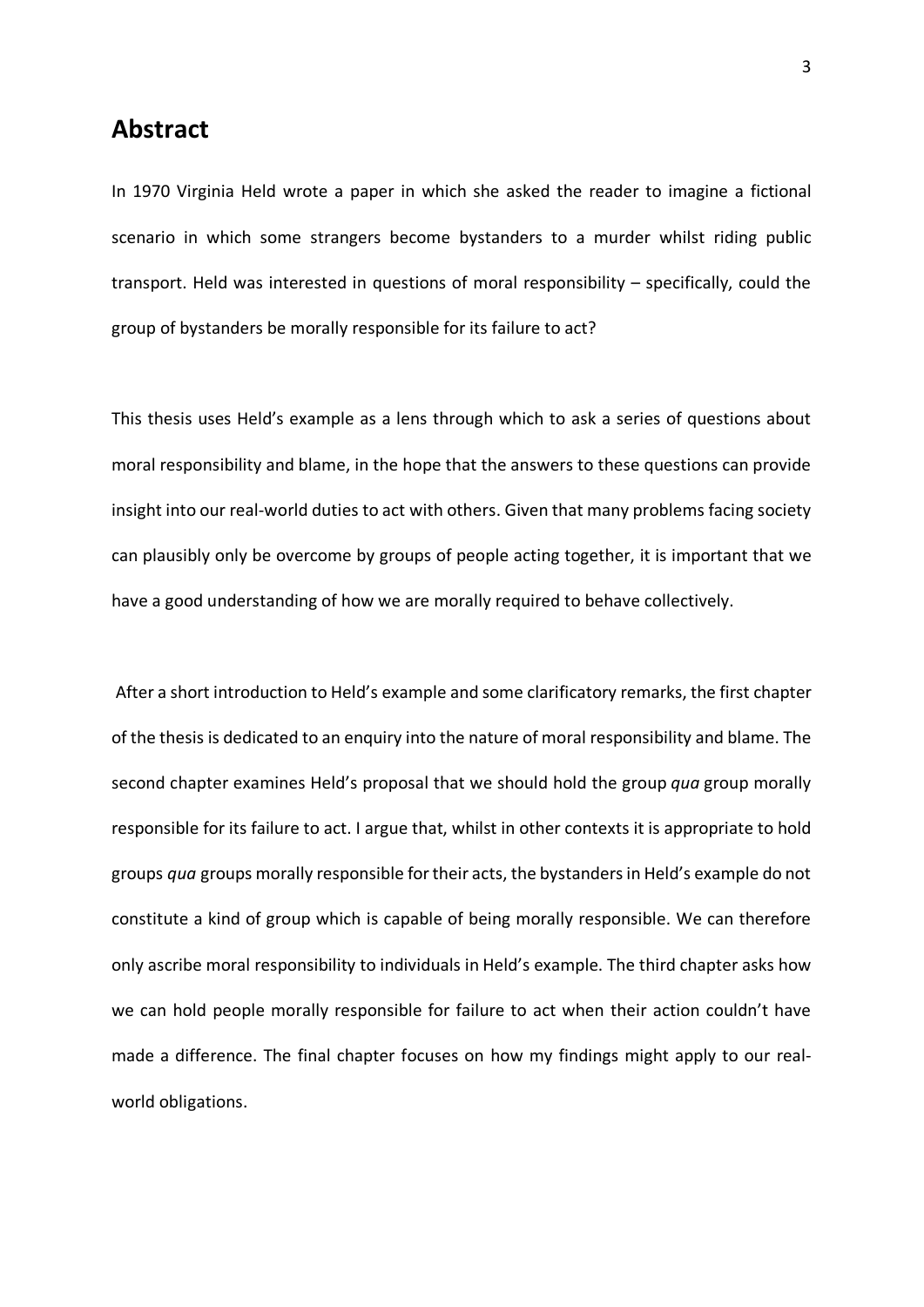## **Impact Statement**

I anticipate that this thesis will contribute to the ongoing philosophical debates on collective responsibility, blame, group action, and the moral significance of symbolic gestures.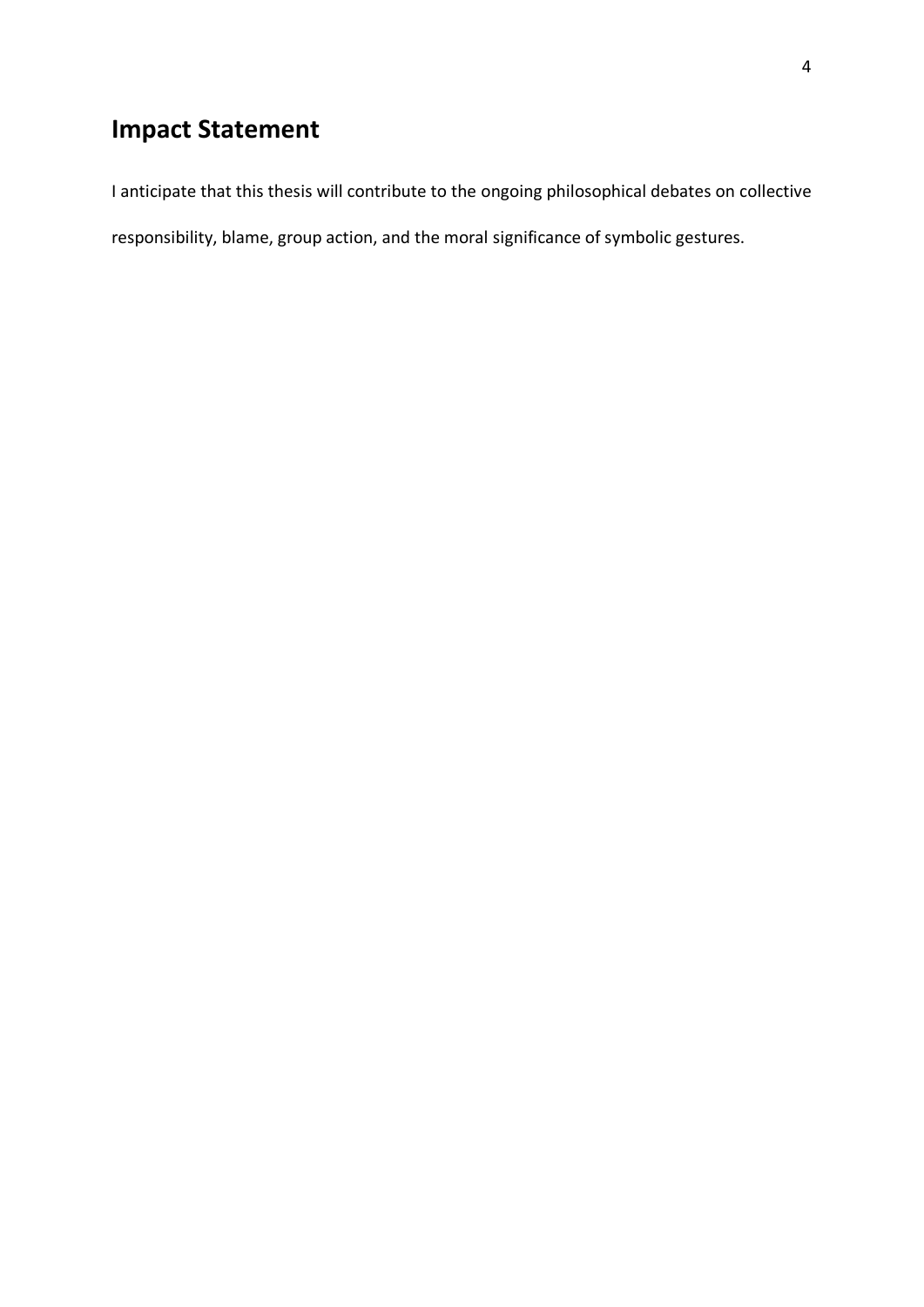### **Table of Contents**

| Chapter 2: Some Moral Concepts: Responsibility, Blame and Obligation  17 |  |
|--------------------------------------------------------------------------|--|
|                                                                          |  |
|                                                                          |  |
|                                                                          |  |
|                                                                          |  |
|                                                                          |  |
|                                                                          |  |
|                                                                          |  |
|                                                                          |  |
|                                                                          |  |
|                                                                          |  |
|                                                                          |  |
|                                                                          |  |
|                                                                          |  |
|                                                                          |  |
|                                                                          |  |
|                                                                          |  |
|                                                                          |  |
|                                                                          |  |
|                                                                          |  |
|                                                                          |  |
|                                                                          |  |
|                                                                          |  |
|                                                                          |  |
|                                                                          |  |
|                                                                          |  |
|                                                                          |  |
|                                                                          |  |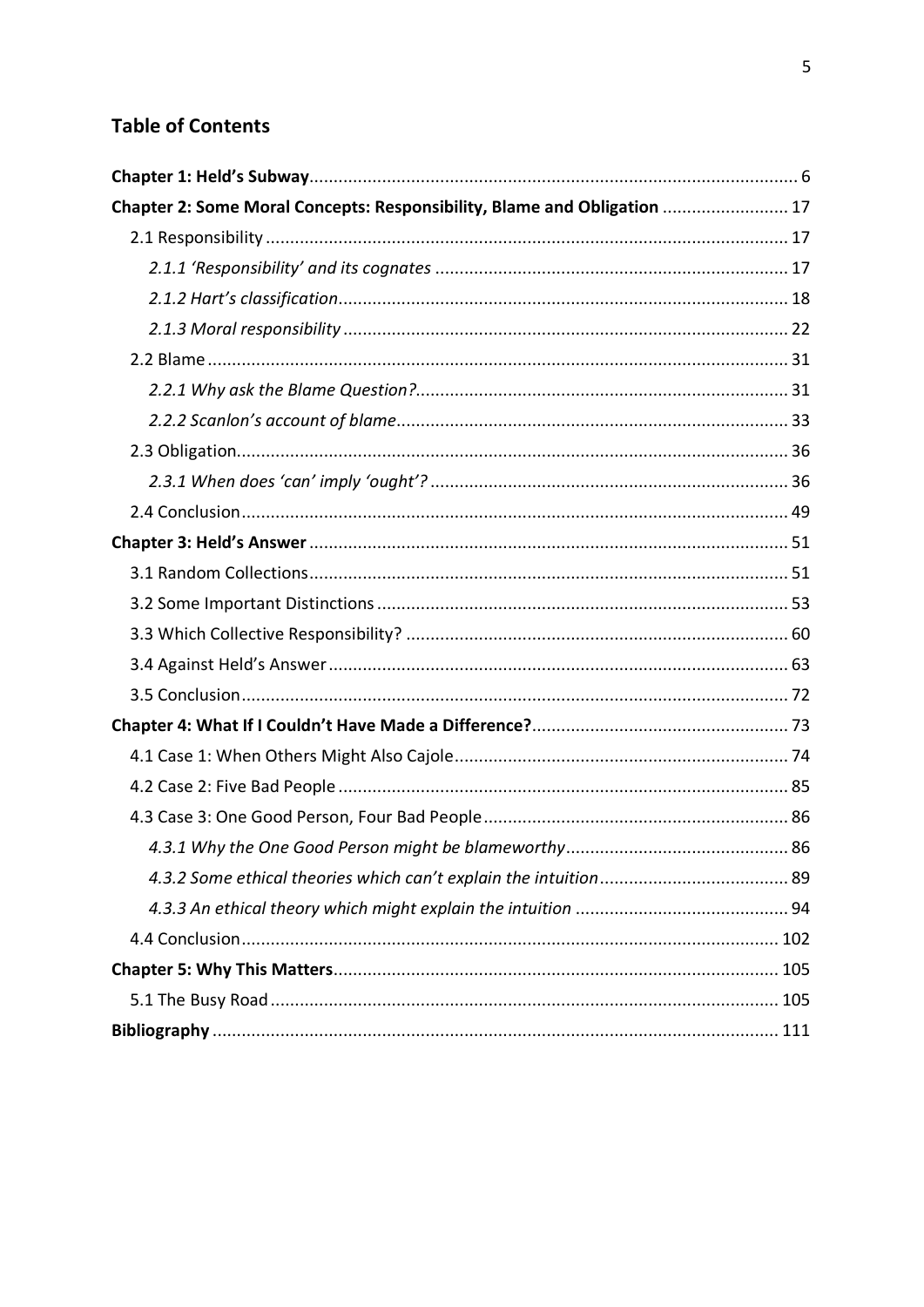#### **Chapter 1: Held's Subway**

In 1970 Virginia Held wrote a paper in which she asked her readers to imagine the following scenario.

*Assume that there are seven apparently normal persons in a subway car; none is acquainted with any other; none are sitting together. The second smallest person of the seven rises, pushes the smallest to the floor, and, in full view and hearing of the remaining five, proceeds to beat and to strangle his victim. If the remaining five persons do nothing for, say, ten minutes, at the end of which time interval the smallest person is dead, would we be able to make a valid judgment that "they ought to have subdued the strangler"? It is possible that no one of the five, acting alone, could have subdued him; it is extremely probable that action by two or more of the group to subdue him would have succeeded, with no serious injury to themselves; the group was not so numerous that, if each member had acted, confusion would have resulted.1*

This hypothetical, though realistic, scenario has been central to my thinking throughout the production of this thesis. The majority of what is to come has been written with this example in mind, and it has taken on such significance that it is worthy of a name of its own: I will refer to this example as 'Held's Subway'.

 <sup>1</sup> Held (1970), p.476-477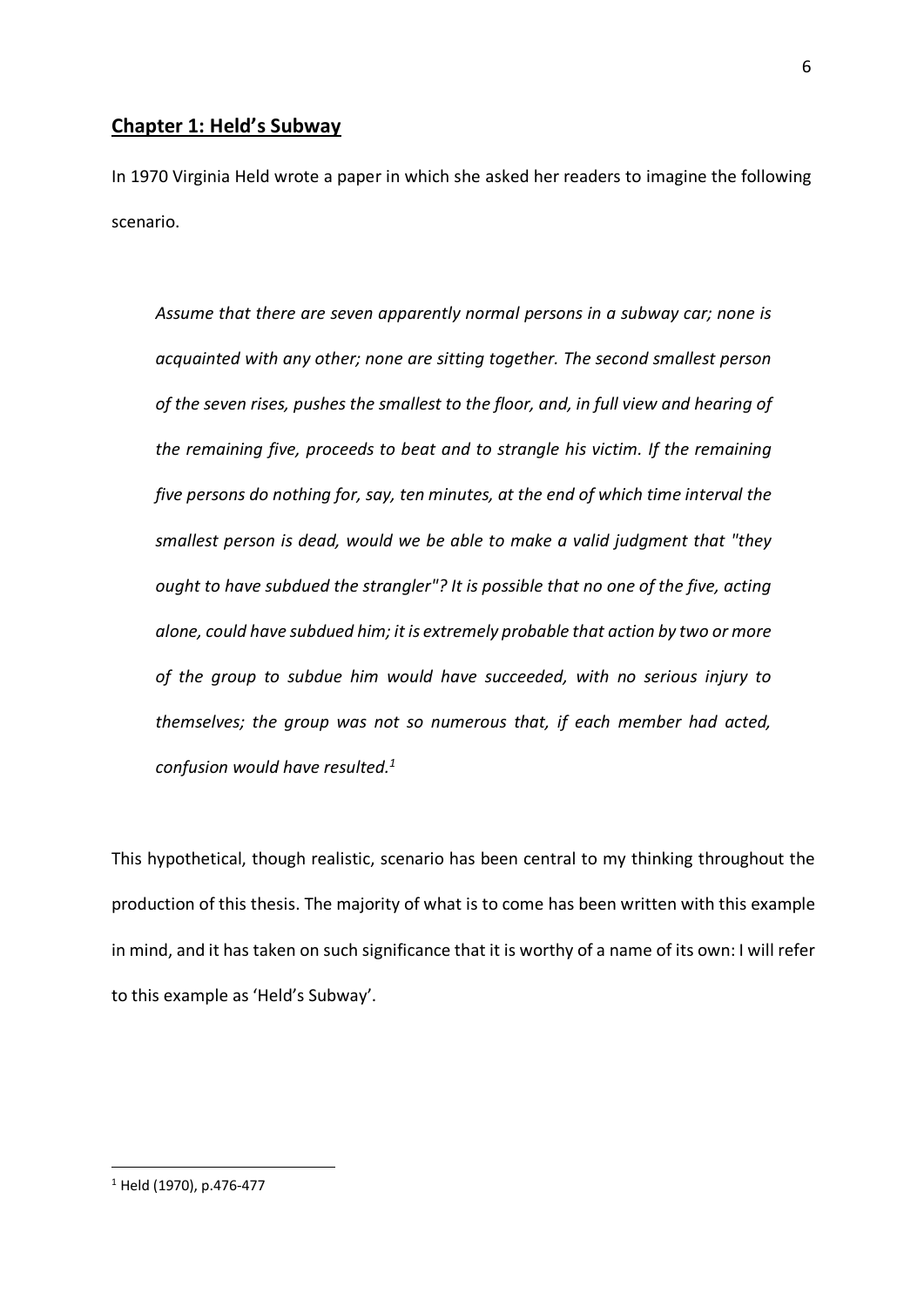The reason that Held's Subway has so persistently stayed with me since I first came across it is, I believe, partly due to its vivid and shocking nature. More importantly, though, is that it raises important ethical questions which deserve careful attention.

Two of the most pressing questions surrounding Held's Subway are, I think, 'who is responsible?' and 'who is to blame?'. I will refer to these questions as the 'Responsibility Question' and the 'Blame Question' respectively. Although commonly used interchangeably in everyday conversation, these questions are importantly different from one another, and must be distinguished. I will consider the question of exactly how they are different from one another in due course.

As soon as our attention is drawn to the Responsibility and Blame Questions, answers begin to suggest themselves. For many people, the first answer that springs to mind is that the *attacker* is responsible and blameworthy. After all, he is the one who actually performed the horrible act of beating and strangling the victim. Had he not done so, the victim would have had an uneventful subway ride and thought nothing more of it. So it is surely right to say that the attacker is both responsible and to blame – we don't need a philosophy thesis to tell us that. However, most people will also have the intuition that that is not the end of the story.<sup>2</sup> Indeed, Held sets up the case in such a way that we are invited to go further and ask whether some or all of the remaining five bystanders are also responsible, and are also to blame. Shouldn't the bystanders have done something? Somebody who is satisfied to lay

<sup>&</sup>lt;sup>2</sup> By 'intuition', I simply mean, as Ezra Rubenstein puts it, 'a belief which is pre-theoretically compelling' (Rubenstein (2015), p.6).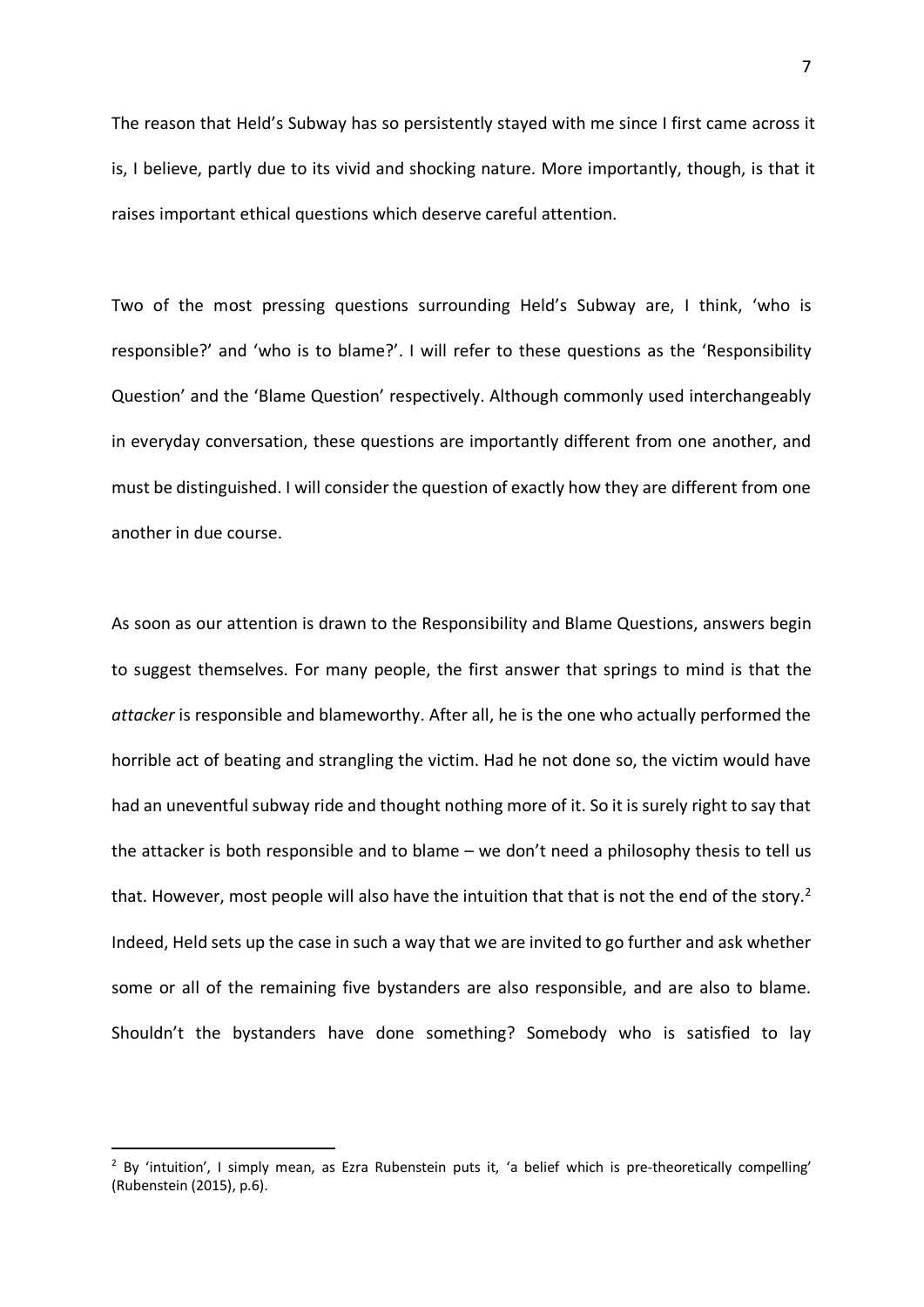responsibility and blame at the feet of the attacker and leave things at that is surely missing something of moral importance.

What should the bystanders have done? Here, again, an answer readily suggests itself: the bystanders are blameworthy for not wading in to the fracas and stopping the attacker from carrying out his assault. Each bystander could have done what I will call 'unilateral intervention': they could have charged in by themselves and attempted to apprehend the attacker. That none of them did so means that they each bear responsibility for the death, and are blameworthy.

However, Held rules such an answer out. 'It is possible', she writes, 'that no one of the five, acting alone, could have subdued him'. Let us strengthen this by stipulating that it is *certain* that no one of them acting alone could have prevented the attack. If any of them had unilaterally intervened, let us imagine, all that would have happened is that they would have been beaten up too, perhaps to death, and the original victim would still have died. Let us also assume that each of the bystanders knew as much. In this case, it is not right to say that the bystanders are responsible and blameworthy for not unilaterally intervening. It would be excessively harsh to require of somebody that, in order to avoid responsibility and blame for an assault, they have to unilaterally intervene, risking their own life, even when they know for certain that it is not going to make any difference.

Unilateral intervention may be required to avoid what Karl Jaspers called 'metaphysical guilt'. In describing metaphysical guilt Jaspers writes the following.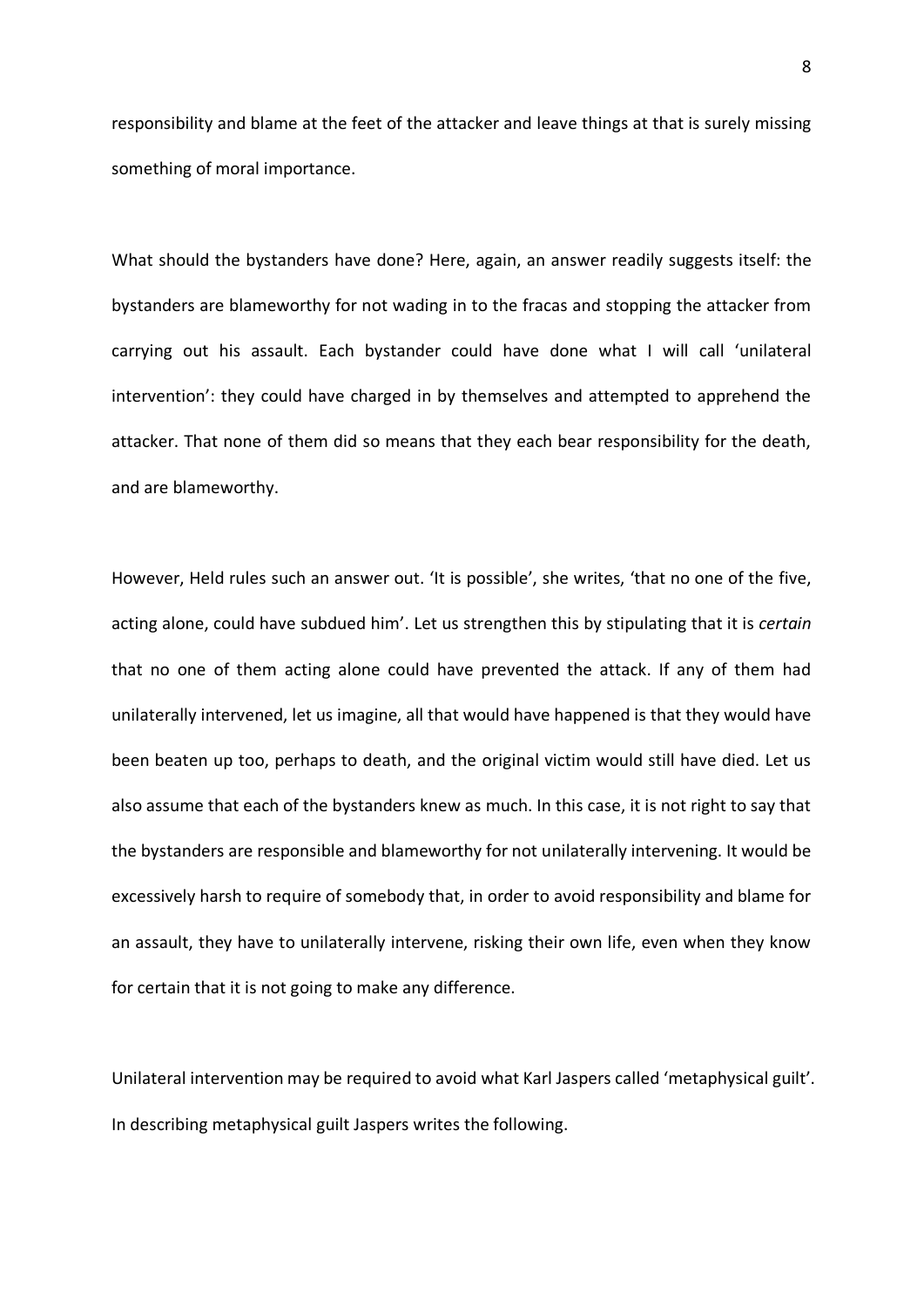*There exists a solidarity among men as human beings that makes each coresponsible for every wrong and injustice in the world, especially for crimes committed in his presence or with his knowledge. If I fail to do what I can to prevent them, I too am guilty. If I was present at the murder of others without risking my life to prevent it, I feel guilty in a way not adequately conceivable either legally, politically or morally. That I live after such a thing has happened weighs upon me as indelible guilt.3*

This is the kind of guilt that Jaspers lays at the door of the German people who lived at the time of the Holocaust.<sup>4</sup> It is sometimes called 'survivor's guilt', and refers to the sense of responsibility one feels simply for continuing to live after another has died in your presence. To avoid metaphysical guilt, Jaspers says, one must do everything one possibly can to save the victim – in Held's Subway, this means unilateral intervention.

However, metaphysical guilt is not what is at issue here. I am not asking what the bystanders should have done to avoid metaphysical guilt; I am asking what they should have done to avoid responsibility and blame. Though I have not yet attempted to give a detailed account of these two concepts, pre-theoretical understanding of them suggests that they present a lower bar, as it were, than Jaspers' metaphysical guilt.

None of the bystanders, I maintain, is responsible or blameworthy for failing to unilaterally intervene. Rejection of this answer to the Responsibility and Blame Questions, though, leads

 <sup>3</sup> Jaspers (2000), p.26

<sup>4</sup> Ibid. p.65-67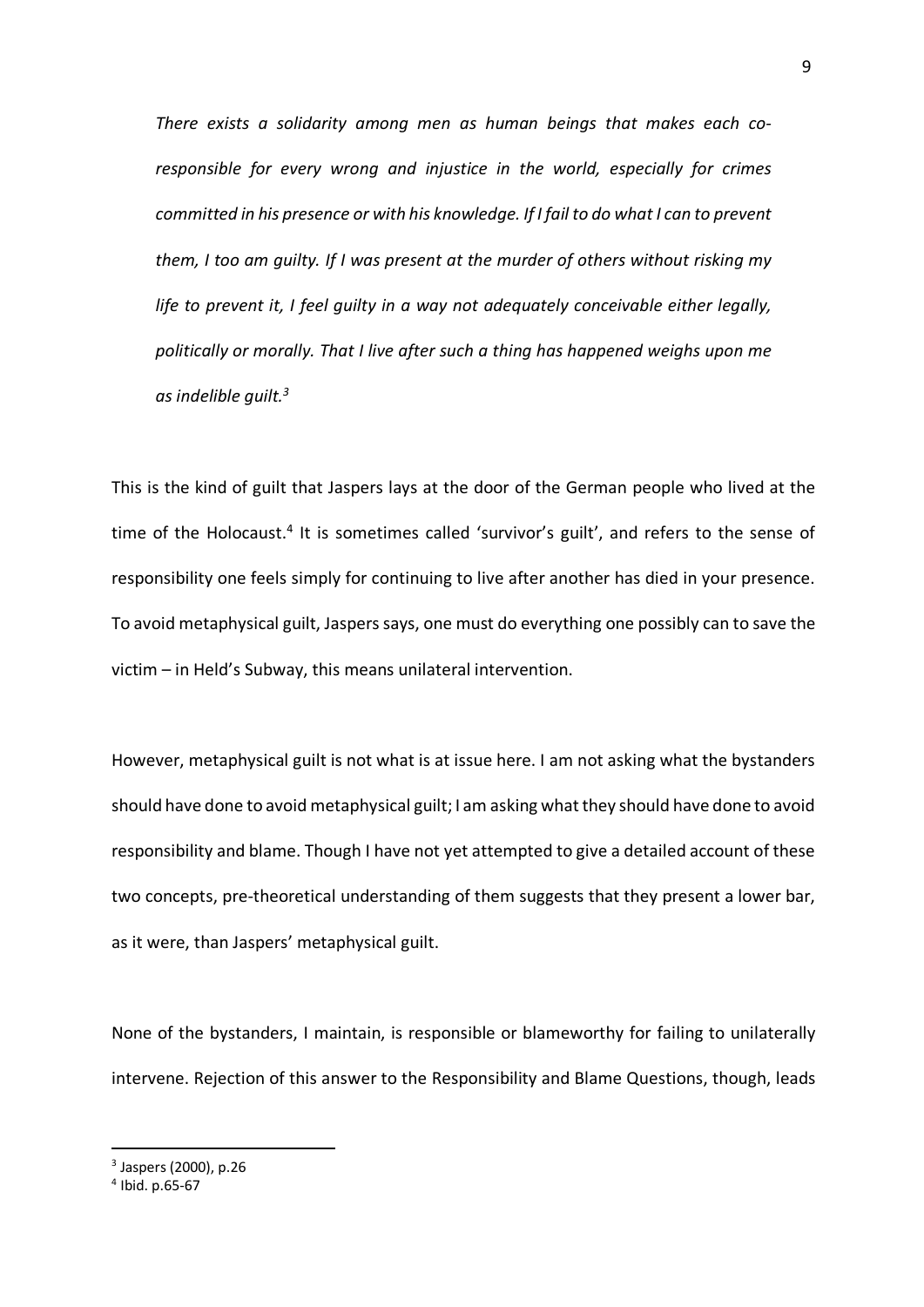directly to another straightforward answer. What seems so objectionable about the bystanders in Held's Subway is that, as the attack is going on for a full ten minutes, they just sit there passively without so much as attempting to do anything to help. We are compelled to say that what they should have done *something* – but what? Assume, for the sake of the example, that it was known to all of the bystanders that attempting to remonstrate directly with the attacker was pointless. An option that *was* available to them, however, was to attempt to persuade *each other* to come together as a team, and collaboratively attempt to overthrow the attacker. Held tells us that it is likely that cooperative action against the attacker would have been successful. 'It is extremely probable' she says, 'that action by two or more of the group to subdue him would have succeeded, with no serious injury to themselves'. Again, let's shore this up by imagining that two or more of the bystanders working together would *certainly* have stopped the attack, with no injury to themselves.

I will refer to the action of any one of the bystanders standing up and attempting to persuade the others to join forces as 'cajoling'. The action of cajoling and being the only one of the group to do so I will call 'unilateral cajoling'.

Now let us assume that unilateral cajoling on the part of any of the bystanders would have been successful. That is, had any of the bystanders unilaterally cajoled, at least one of the other bystanders would have acceded to the request, and the attack would have been stopped. Assume also that any of the bystanders could have unilaterally cajoled without risk of harm to themselves – perhaps the attacker was too absorbed in his brutal assault to notice what the other bystanders were up to, so there was no chance of him turning on any of them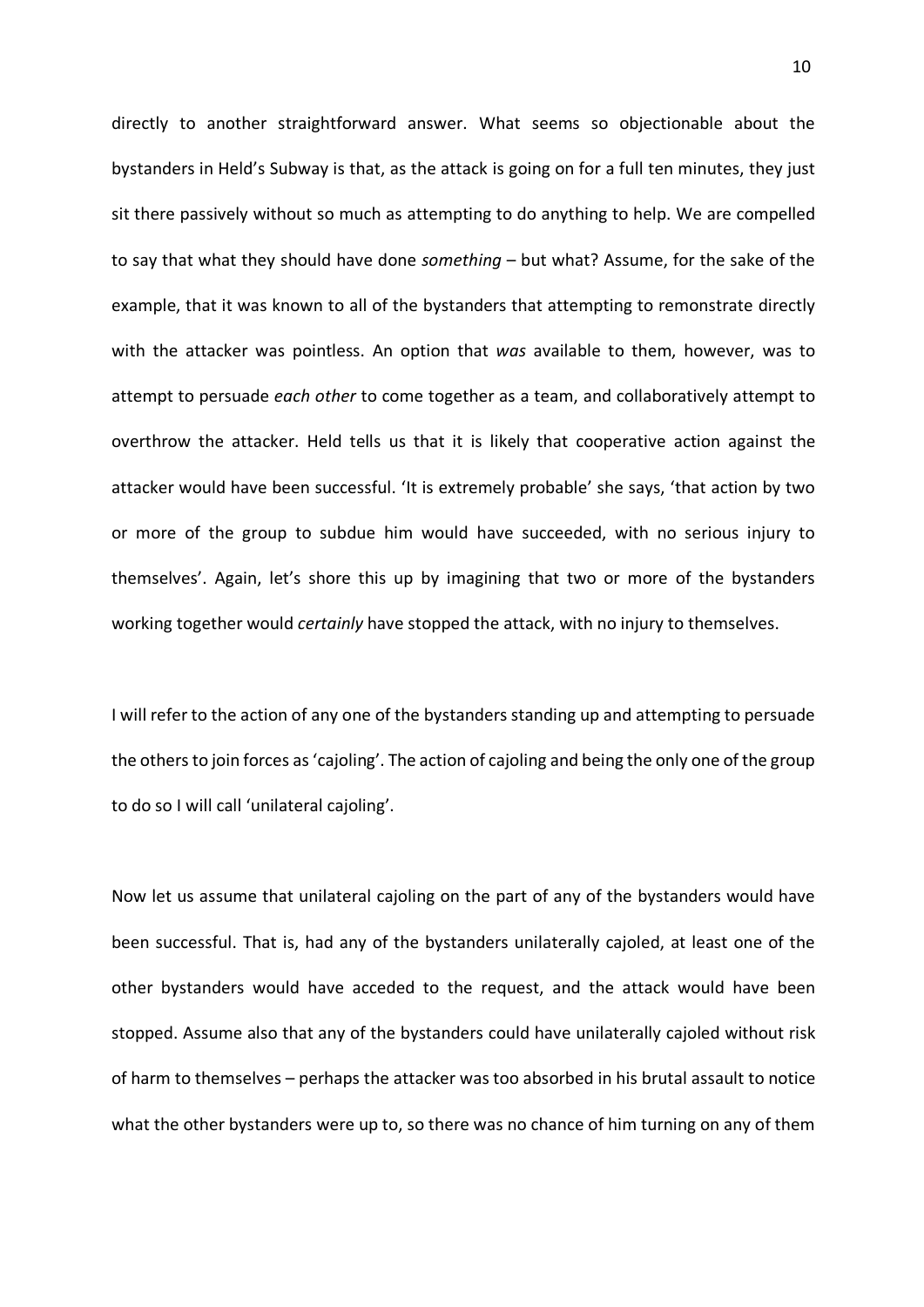if they had started to cajole.<sup>5</sup> In this case, the answer to the Responsibility and Blame Questions is clear: each bystander is responsible and to blame for not cajoling. Had any of them done so, a competent group would have been formed, and the attack would have been prevented.<sup>6</sup> The moral requirement to cajole comes, as I will argue in chapter two, from a requirement, when one is part of a group capable of bringing about a good outcome, to do one's best to ensure that the group coordinates in the way required to bring about that good outcome.

If Held's Subway is as I have described it so far, there is no difficult philosophical problem. The answers to the Responsibility and Blame Questions are straightforward: the attacker is to blame, for obvious reasons, and each bystander is to blame for not cajoling, since had any of them done so, the attack would have been prevented. There is no collective action problem, or problem of group harm, since each person could have brought about a better outcome if they had acted differently from how they in fact did act.

To motivate an interesting philosophical problem, then, I will make a further stipulation, which Held didn't make, or at least didn't make explicitly. I will stipulate that *if one of the bystanders had attempted by himself to cajole the others into helping him, he wouldn't have been successful;* unilateral cajoling would not have worked.

<sup>&</sup>lt;sup>5</sup> This particular assumption, along with some of the others I have made, may be unrealistic. However, I ask the reader to accept these conditions for now, as they help us to get to the interesting features of the case.

 $6$  Perhaps there needs to be an epistemic condition here as well. I will add that so long as each bystander thought there was *some* chance that their cajoling would work, then they are responsible and to blame for not doing so. The only case in which they wouldn't be responsible and to blame would be if they (wrongly) thought that cajoling had zero chance of working – but it's hard to see why they would have such a belief.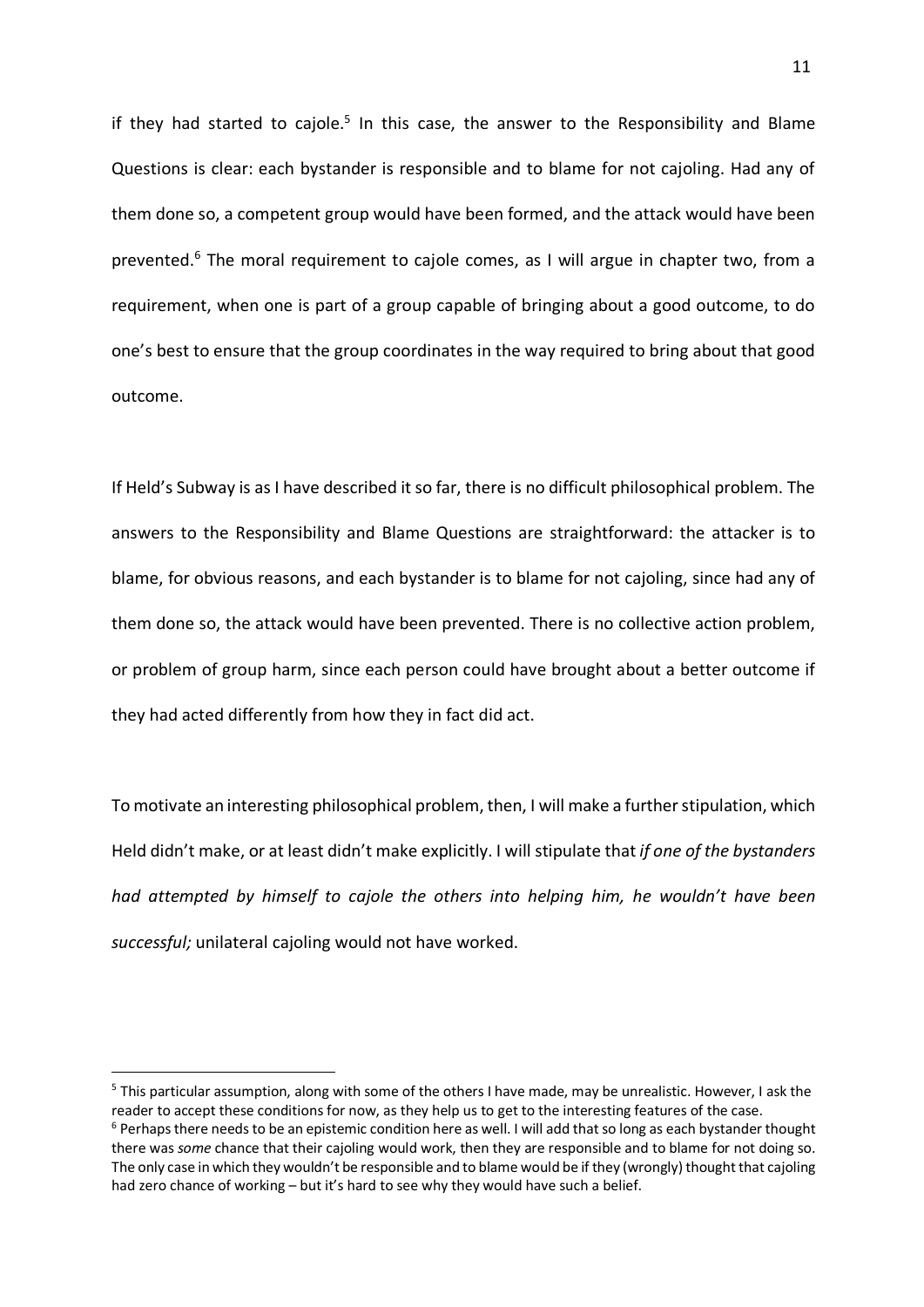Making this stipulation makes the case philosophically interesting because now it is no longer clear who, if anyone (other than the attacker), bears responsibility and blame in Held's Subway. There is no bystander of whom it is true that, if she had acted differently from how she did, the attack would have been prevented. For this reason, I will from now on think about Held's Subway as containing the stipulation that any bystander cajoling alone would have been unsuccessful. 7

Why might a bystander's unilateral cajoling not work? There are three possibilities. The first is a case where, even though no bystander *unilaterally* cajoling would have roused the group to action, there was a chance that one or more of the other bystanders would have cajoled simultaneously, in which case a capable group would have resulted. For this case, we need to imagine that the bystanders, upon seeing the assault, had to each quickly decide at the same time what they were going to do. They knew that if they were the only ones to cajole, their effort would have been worthless; but there was a chance that one or more of the other bystanders would also have cajoled, in which case a capable group would have been formed.

In such situations, we might be tempted to appeal to the expected utility of one's actions. We might say that bystander A, for example, is blameworthy in this case because there was a chance that, had he cajoled, he would have been the difference between a capable group forming and a capable group failing to form. We could stipulate that, given the expected utility of cajoling, the best course of action was to cajole, and that bystander A is blameworthy for

 $^7$  This is probably also how Held conceived the case, although she didn't make it explicit in her paper. If she didn't see the case in this way, then it's hard to see why she thought her subway example produced questions of collective responsibility: the example can be explained simply by appealing to individual responsibility.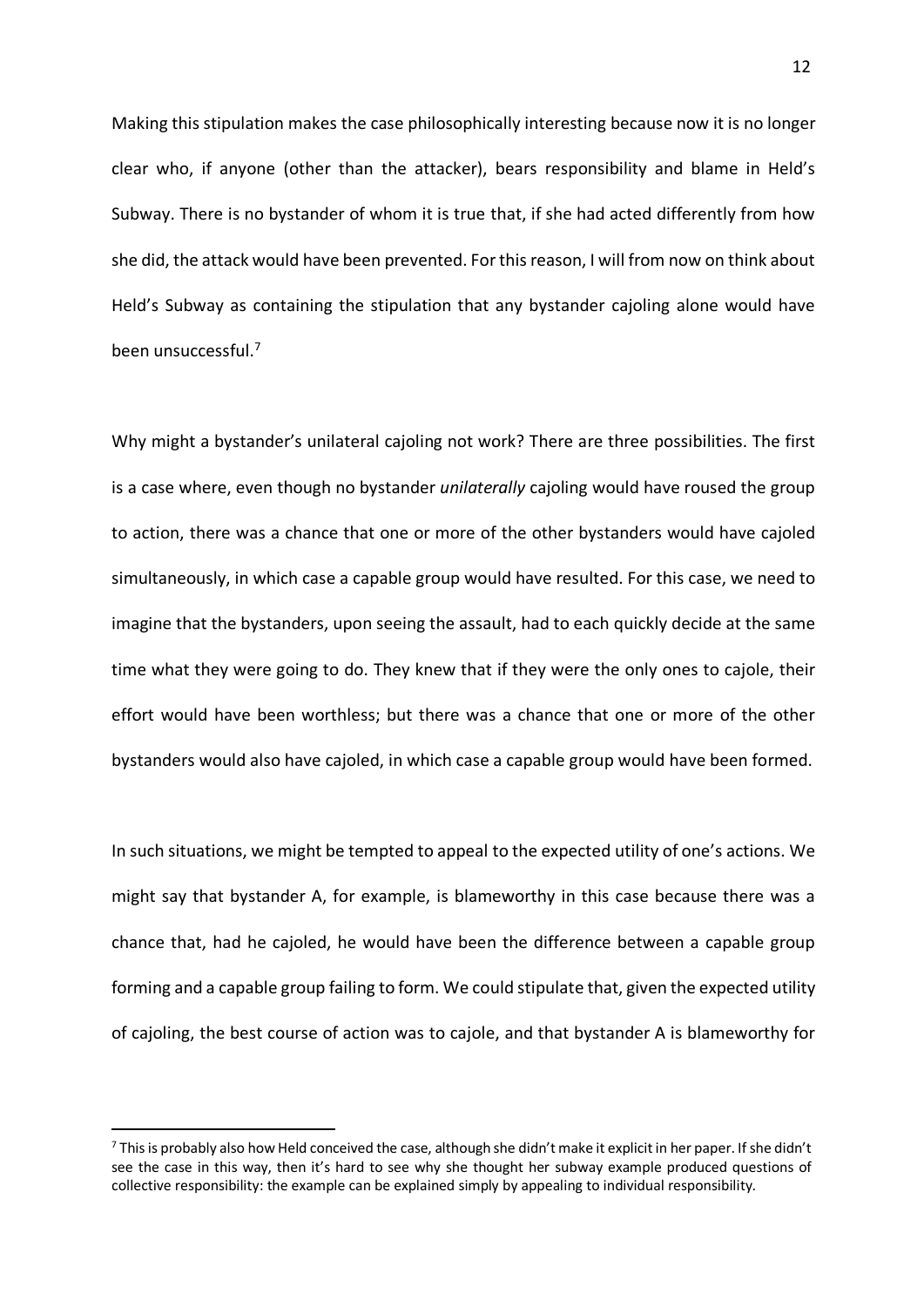failing to do so – and the same goes for each of the bystanders B-E, by the same reasoning. This is the line of argument that Shelly Kagan has taken.

However, I will argue that Kagan's approach doesn't get things quite right. I will endorse a different approach to the problem which has been suggested by Julia Nefsky. Nefsky's approach can explain the intuition that the bystanders should have cajoled even in situations where the expected utility of cajoling was not high enough to outweigh the cost of cajoling*.* Drawing on Nefsky's work, I will argue the reason the bystanders are blameworthy for failing to cajole is not because of the small chance that they could have made a difference to the outcome, but because they had an obligation to help, even if they *couldn't* have made a difference.

The second and third cases where cajoling alone would be ineffectual are different, because they remove even the *possibility* that a capable group might be formed. That is, in the second and third cases, no more than one of the bystanders is prepared to come to the victim's aid.

The first of this pair of cases is a scenario in which all five of the bystanders were nasty people, who just didn't care about the welfare of their fellow passengers. Because they didn't care, they were never going to cajole, or respond to anyone else's cajoling. In this case, I will argue that the bystanders are to blame for their failure to cajole, because this action revealed an attitude of theirs which would impair the relationships that others can have with them; namely, it revealed that they were cruelly indifferent to the fate of the victim. This account of blame is due to T.M Scanlon, and I will introduce it in chapter two.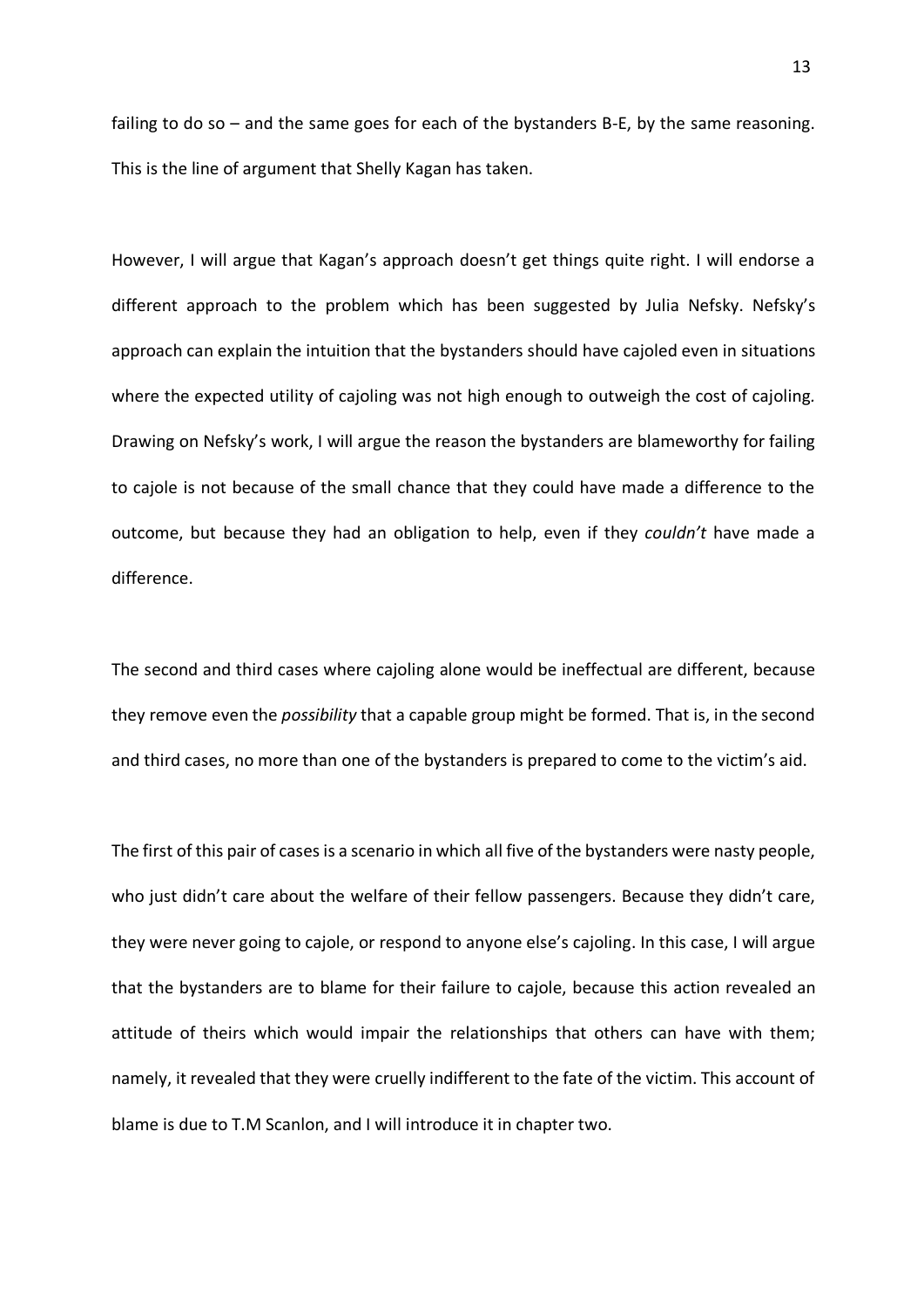The second case is one in which there was a sole good, caring person amongst the five bystanders, and the remaining four were selfish and uncaring. Let us assume that the one good person knew for certain that, no matter what he did, none of the other five would have come to his aid – they just were not bothered by the fact that the victim was being assaulted. In this case, cajoling on the part of the good person would have been useless. It's straightforward again here that the four uncaring people bear some responsibility and blame for not cajoling. Perhaps surprisingly, I will argue that the one good person also bears some responsibility and blame in this case. He had an obligation, I will say, to perform something like a *symbolic gesture*, despite the fact that it would have had no effect. Such an act would have sufficiently disassociated him from the failure of the group to come to the victim's aid.

An important conclusion I will arrive at is that, even though I will argue that all of the bystanders (even the caring ones) bear responsibility and blame in each scenario, the reasons why they are blameworthy, and the degree of blame that they bear, will be very different in each case. Blame is not one-size-fits-all; one can be more or less blameworthy and can be blameworthy for very different reasons.

I see this thesis as having two main goals. The first is to investigate the ethical questions which arise out of Held's Subway. This goal will contain two main strands: an applied ethics strand and a theoretical ethics strand. I will be asking questions about applied ethics, and how certain individuals should have behaved in a specific (albeit fictional) situation. These will be questions such as, 'what were the bystanders' moral obligations?' and 'who is to blame for the victim's death?'. However, it will not be possible to answer these questions without the theoretical ethics strand. This strand will attempt to provide the tools required for answering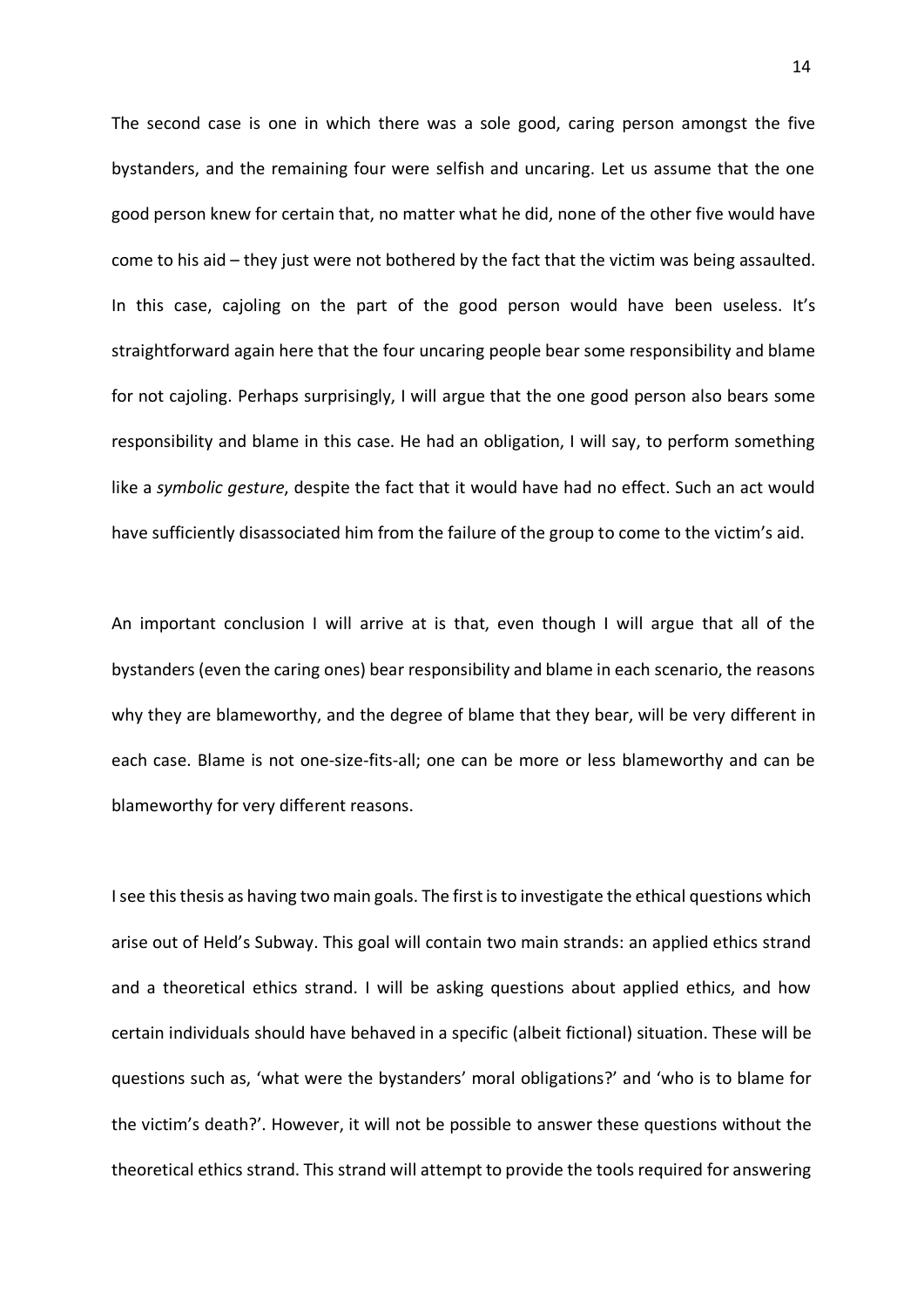the applied ethical questions. Questions from the theoretical strand will include 'what is responsibility?' and 'what is blame?'. The two strands of the thesis therefore work in tandem. As is often the case, the applied questions are what grab the attention and stir the emotions. Yet we can't make any progress on them without a careful enquiry into the theoretical questions, which will ultimately provide us with the conceptual understanding required for the job.

The second goal of the thesis is, I think, more important. Christopher Kutz has written about what he calls the unfortunate tendency of moral philosophy to take 'a juridical perspective, from which the disinterested writer metes out the appropriate deserts to the offending agent'. $8$  That is not my intention in this thesis and I agree with Kutz that the tendency is unfortunate. My goal in this thesis is not to point-score or preach by identifying who is to blame in Held's Subway. I believe that a proper understanding of how responsibility and blame apply in Held's Subway has important implications for how we should live our lives, and for how we should respond to challenges that we face together.

In this chapter I have discussed responsibility and blame in a pre-theoretical way, motivated by what I hope are common intuitions about what those concepts are. In chapter two I conduct a careful enquiry into these concepts, in order to gain a better understanding of them, which will help to answer the harder questions thrown up by Held's Subway. In chapter three I consider an important candidate theory about how responsibility should be apportioned in Held's Subway: Virginia Held's own account, according to which it is the group

 <sup>8</sup> Kutz (2000), p.254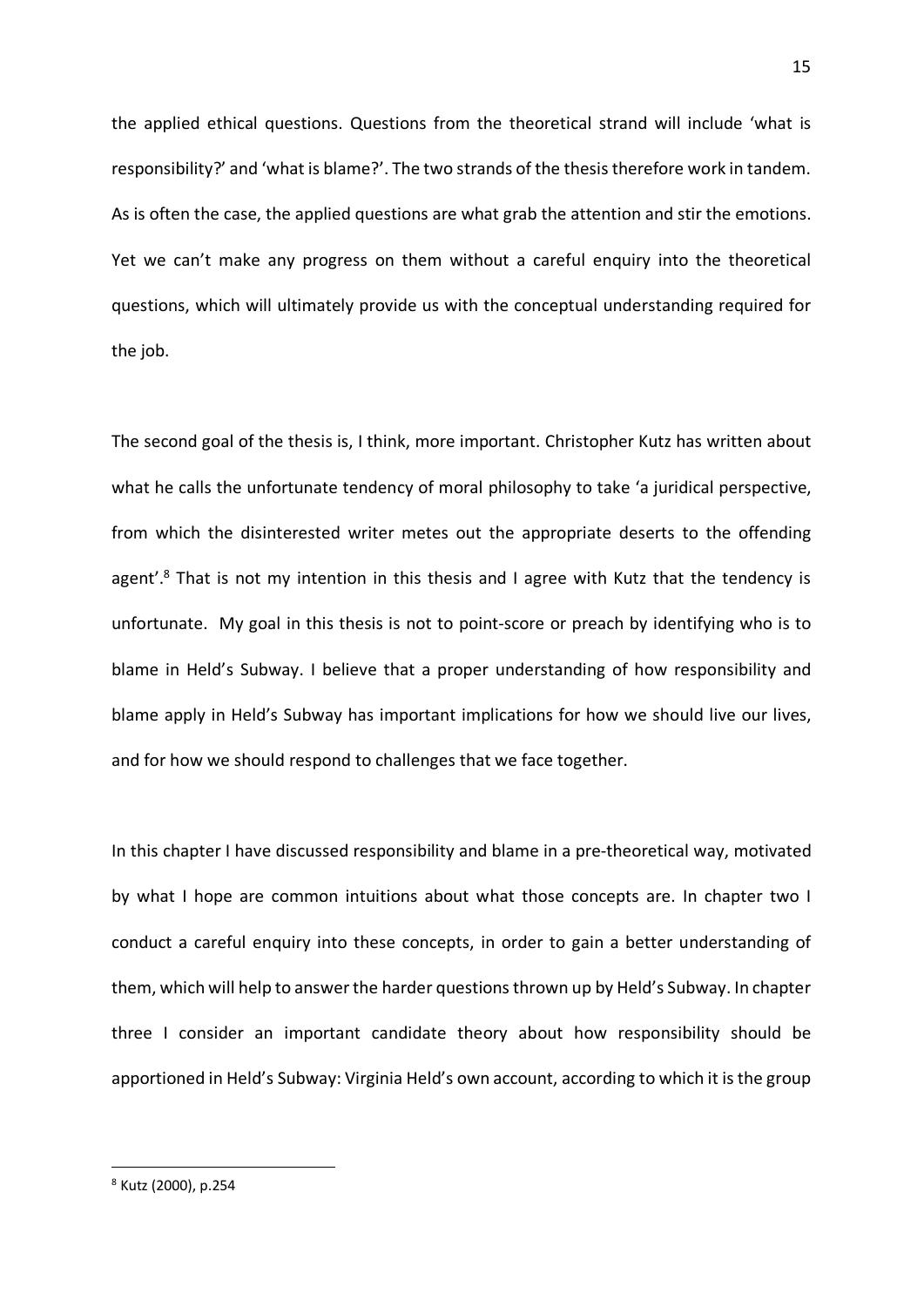*itself* which is responsible. I will argue that while this approach might work well in other cases, it isn't right in the case of Held's Subway. In chapter four I will move on to discuss how the bystanders can be blameworthy for not cajoling even when doing so wouldn't have made a difference. Finally, in chapter five I will consider why all of this matters to our lives, and what it can tell us about our obligations to act together.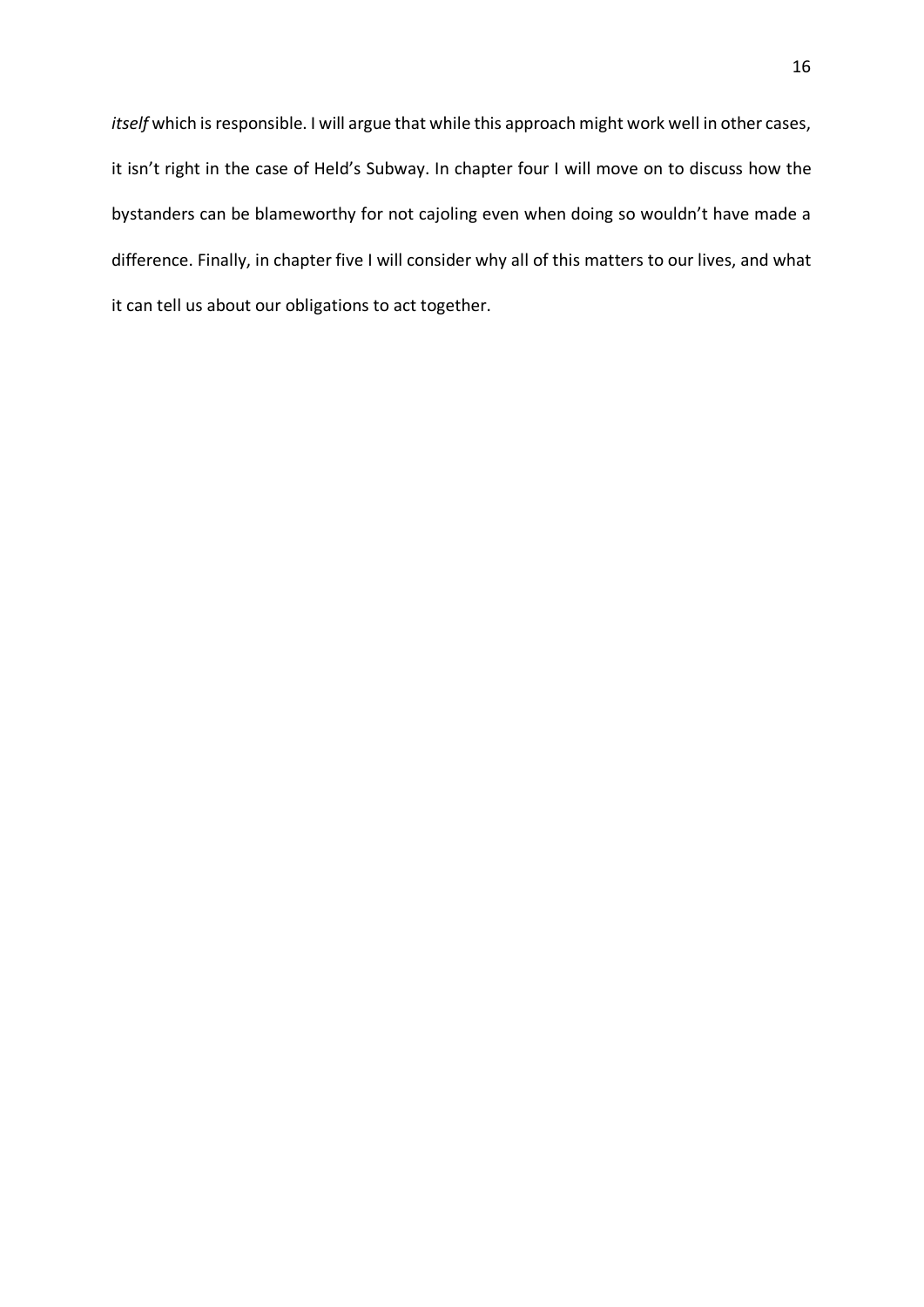#### **Chapter 2: Some Moral Concepts: Responsibility, Blame and Obligation**

In the previous chapter I used the words 'responsibility' and 'blame' in what I hope was a sense which most people recognise and intuitively understand. However, in order to answer the most difficult moral questions thrown up by Held's Subway, a much more sophisticated understanding of these terms is required. This chapter seeks to pinpoint exactly which concepts we are thinking of when we ask the Responsibility and Blame Questions in Held's Subway. I also discuss a third moral concept, obligation, which I argue we must understand in order to understand blame.

#### 2.1 Responsibility

#### *2.1.1 'Responsibility' and its cognates*

The words 'responsibility' and 'responsible' are put to a very wide range of uses, both in everyday language and in philosophical discussion. As an illustration, consider the following sentences, all of which contain plausible uses of one of the two words.

He is a responsible man.

Everyone is responsible for their own packed lunch.

Who is the responsible adult here?

Take responsibility for your own performance.

You are responsible for his death.

The lead surgeon is responsible for the mistakes of her trainees.

The goal of this section is to identify exactly which kind of responsibility we are interested in when we ask the Responsibility Question in Held's Subway. To do this, it will first be necessary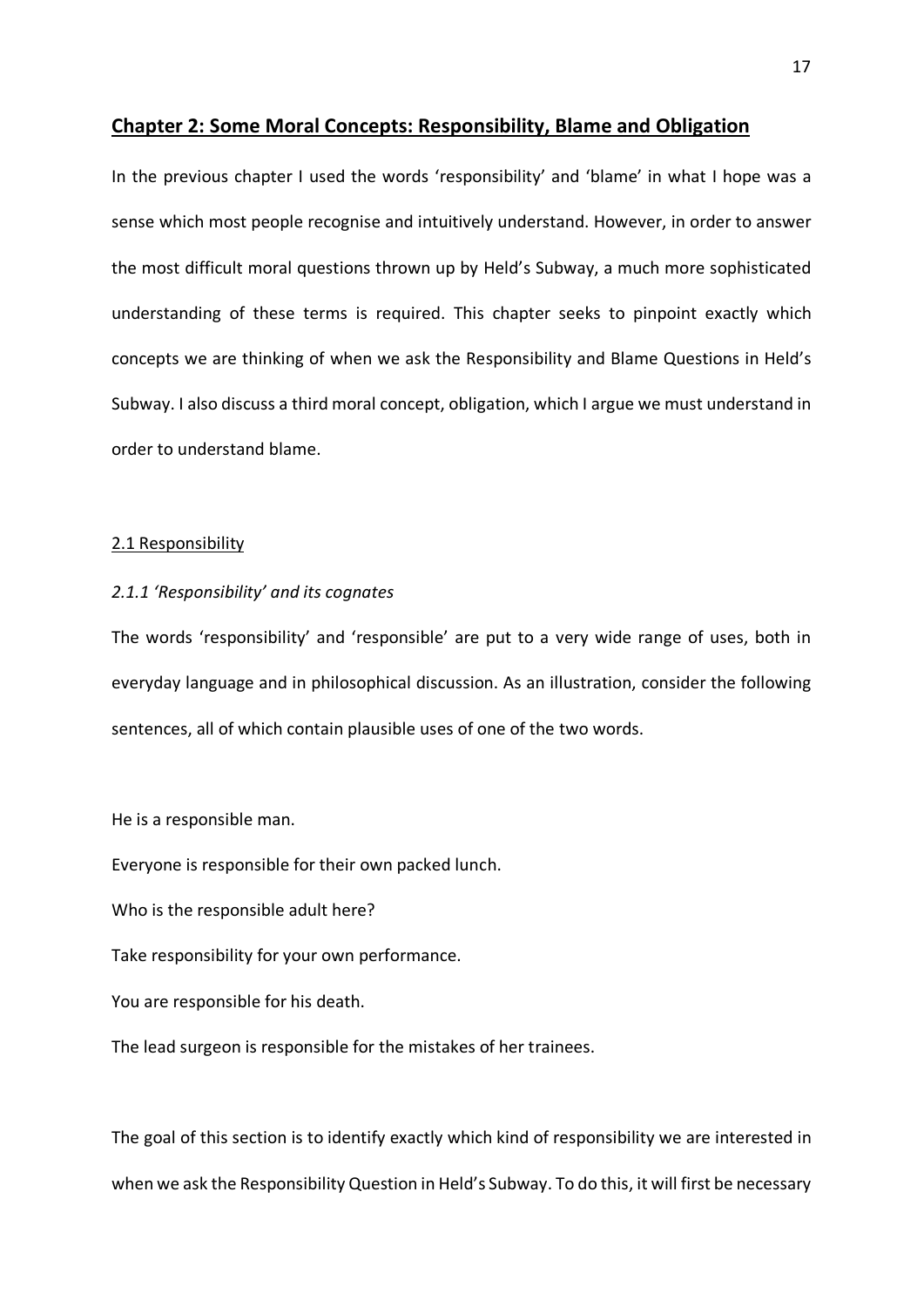to untangle the various meanings of 'responsibility' and its cognates. Only when this has been done will I be able to state clearly which kind of responsibility is of interest.

#### *2.1.2 Hart's classification*

In the postscript to his 1968 book 'Punishment and Responsibility', H.L.A Hart makes excellent progress on the task of classifying the various meanings of 'responsibility' and its cognates.<sup>9</sup> Rather than starting from scratch, I will sketch his classification before picking up where he left off.

Hart identifies four meanings of 'responsibility'. The first is what he calls *role-responsibility*. This is the kind of responsibility that is automatically conferred on somebody by virtue of their taking up a certain role. This understanding of the word is one way in which we use the 'responsible *for*' locution. For instance, the manager of a company is responsible for the smooth running of the company, and, possibly, for the maximisation of the company's profits. She has this responsibility by virtue of her role. She may also be given a more specific task – perhaps to manage a project which must deliver a report in three weeks' time. In this instance, her role as leader of the project means that she is responsible for the successful running of the project. There are many well-known roles in society which confer such roleresponsibility – consider: babysitter, councillor, librarian, teacher, etc.

Note also that the responsibility-conferring role need not be a formal position. If you and I plan to have a picnic, and we agree that I will get the sandwiches and you will get the drinks,

 <sup>9</sup> Hart (1968), p.210-230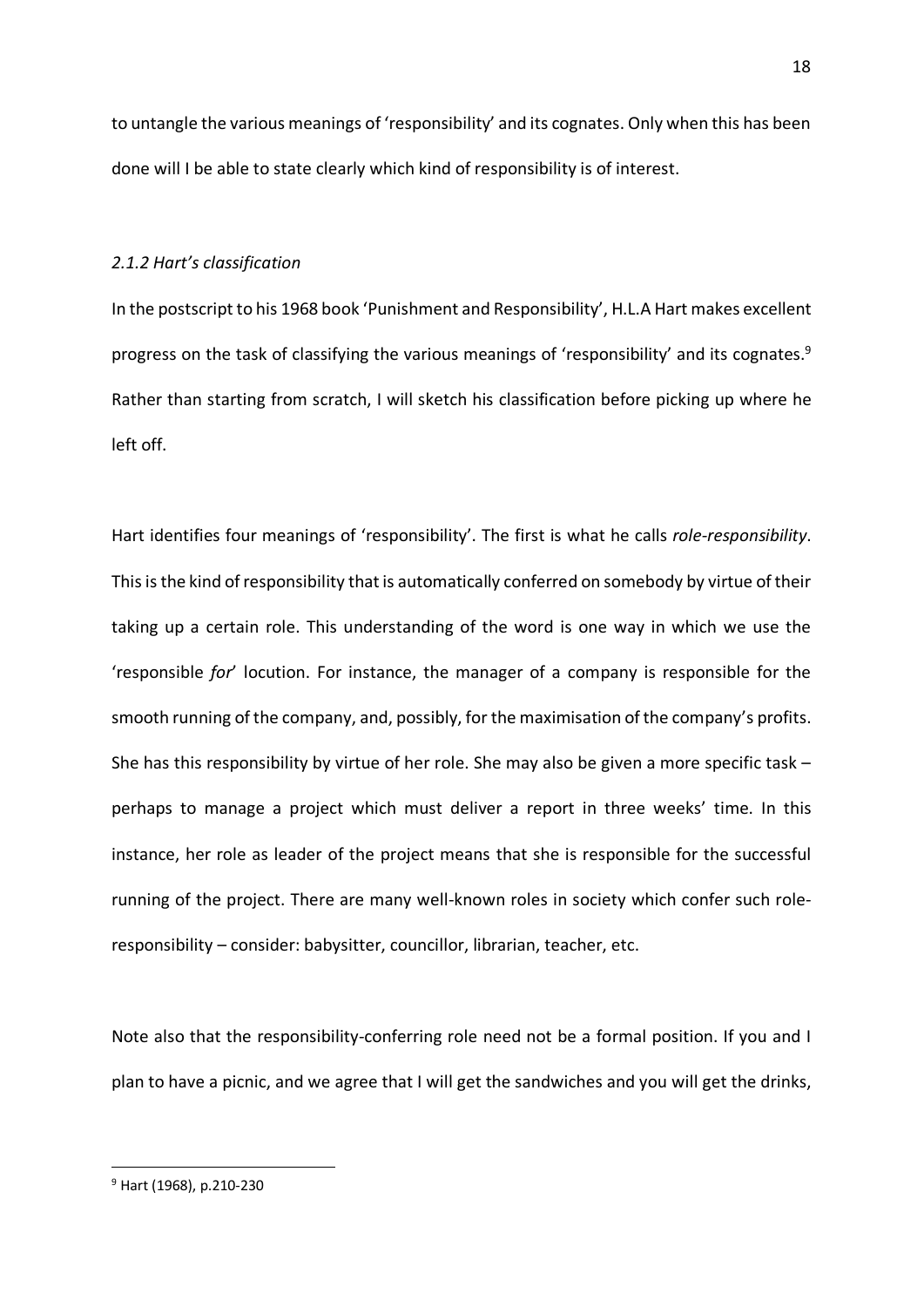I take on the role of Person In Charge of Bringing the Sandwiches, and you take on the role of Person In Charge of Bringing the Drinks, and those roles confer on us responsibility. The notion of role-responsibility also gives rise to the locution 'my responsibilit*ies*'; the Person In Charge of Bringing the Sandwiches has certain responsibilities – to go to the shop in advance, to wrap the sandwiches correctly, etc.

Another locution relating to role-responsibility is 'she is a responsible person'. Usually, this means something along the lines of 'you can trust her to adequately fulfil her roleresponsibilities; she will make serious efforts to fulfil her responsibilities', and so on. Sometimes, though, this locution can also be used to refer to capacity-responsibility, which I discuss below.

The second meaning of 'responsibility' that Hart talks about is *causal responsibility*. Causal responsibility has to do with identifying the perpetrator of the physical action which caused some event; what Peter French has called responsibility in the 'who-dun-it or what-dun-it' sense.10 Often, it's very straightforward to assign causal responsibility. When your 18-monthold child scribbles crayon all over the wall, she is causally responsible for the scribbles. When the dog goes to the toilet on the living room floor, the dog is causally responsible forthe mess.

Sometimes, though, it's less easy to establish the agent who is causally responsible for some event. 14-year-olds in the UK are often taught that the assassination of Archduke Franz Ferdinand caused the First World War. Does this mean that his assassin is causally responsible

 <sup>10</sup> French (1979), p.210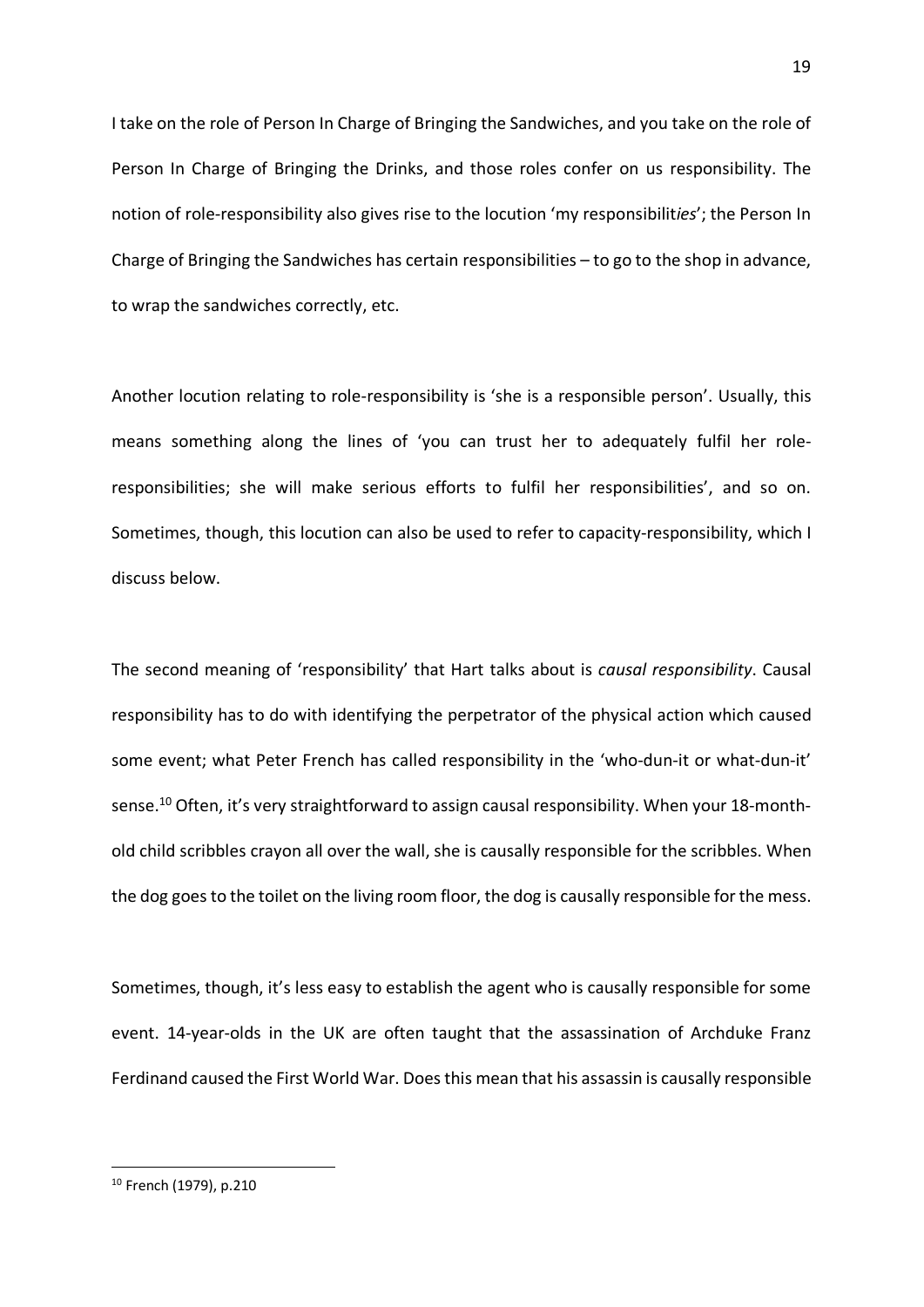for the First World War? Such questions are difficult and beyond my scope here, but it does seem to be stretching the concept of causal responsibility to go along with such statements. After all, there were presumably ample chances for war to be averted after the Archduke's death.

Nevertheless, for my purposes, the point stands that causal responsibility is a commonly recognised, commonly-assigned kind of responsibility, and must be kept conceptually separate from role-responsibility and all the other kinds of responsibility which are to follow.

Third, Hart alerts us to the existence of *legal liability-responsibility*. This is responsibility in the sense of being liable to be made to face the consequences of some act. It's important to note that causal responsibility is neither necessary nor sufficient for legal liability-responsibility. For instance, if you hire a builder to change the windows in your house, and you sign a contract with the building company which stipulates that the builder can't be sued in the event of any damage to your property, then if the builder drops a window and it smashes, he is causally responsible but not legal liability-responsible for the smashed window. His causal responsibility is not sufficient for legal liability-responsibility.

On the other hand, if a 16-year-old borrows his mother's car and crashes it, resulting in a large insurance bill, the mother would be legal liability-responsible for paying the bill, since the child is not yet an adult (and, let us imagine, has no money with which to pay the bill anyway). So causal responsibility is also not necessary for legal liability-responsibility.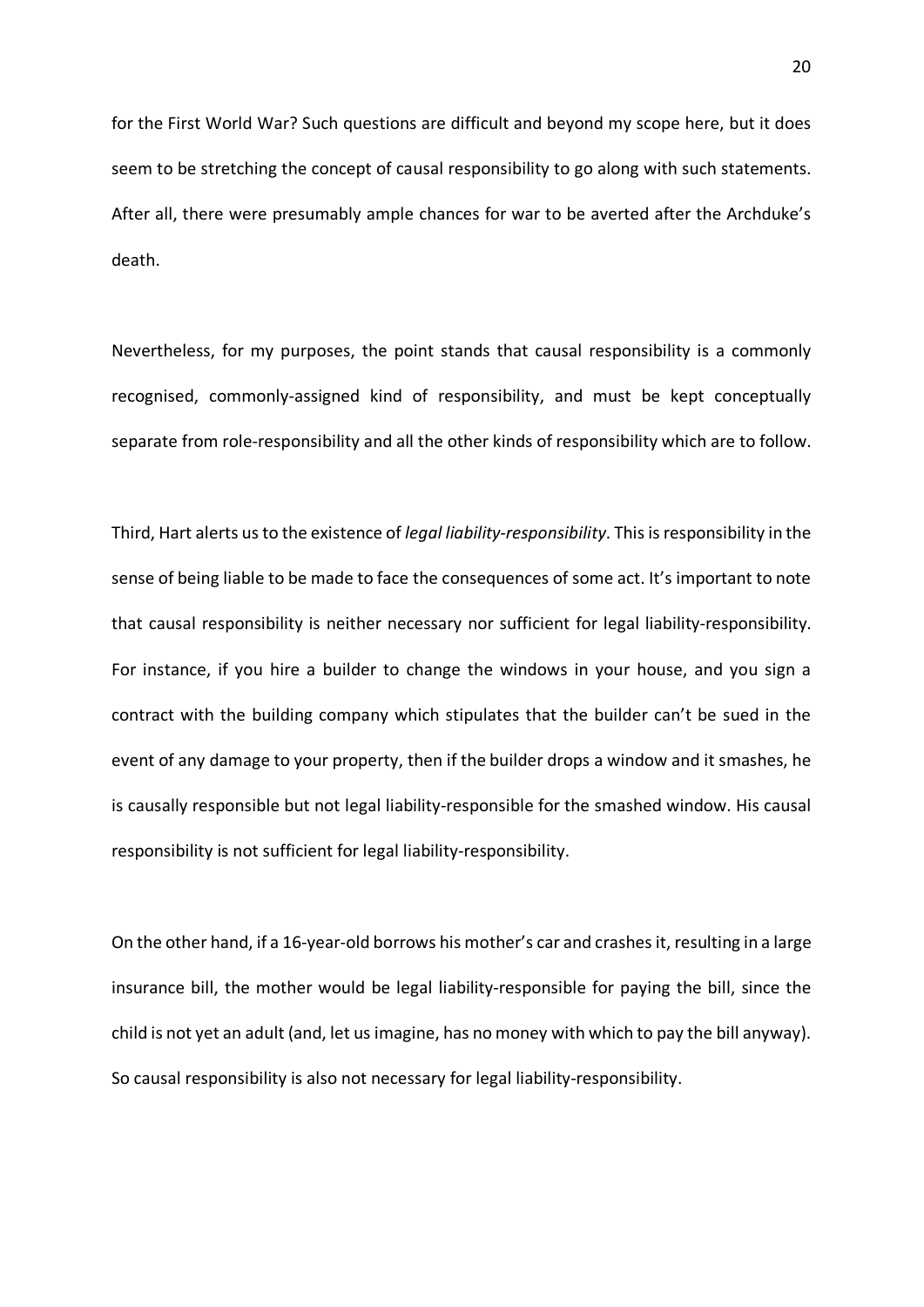Legal liability-responsibility is an interesting phenomenon in its own right. In tort law, often what the courts are most concerned with is not who is culpable or blameworthy for some crime, but who is going to make it up to the victim.<sup>11</sup> It's about finding someone to make amends – often this turns out to be the person with the deepest pockets, for instance in cases where employees of a large company cause some kind of damage, and the company itself must pay the cost. $12$ 

The concept of legal liability-responsibility can be extended to non-legal settings as well. If I borrow a friend's pen and lose it, it's plausible that I am responsible for replacing it, or at least making up for it in some other way.

Finally, Hart talks about *capacity-responsibility*. To say that someone is capacity-responsible is to assert that they have, to a sufficient degree, the mental capacities required to understand legal and moral rules, to reason correctly, to make decisions, and to generally be in control of their conduct. When we say of someone that they are responsible for their actions, we mean that they are capacity-responsible. As Hart points out, someone who lacked some or all of these faculties may be said to be 'suffering from diminished responsibility'.<sup>13</sup>As mentioned above, sometimes when we utter sentences such as 'she is a responsible person', we refer to a subject's capacity-responsibility. On other occasions we may be referring to their role-responsibility.

 <sup>11</sup> See Rosen (2004), p.303-304

<sup>12</sup> Joel Feinberg makes this point in (1968), p.676.

<sup>13</sup> Hart (1968), p.228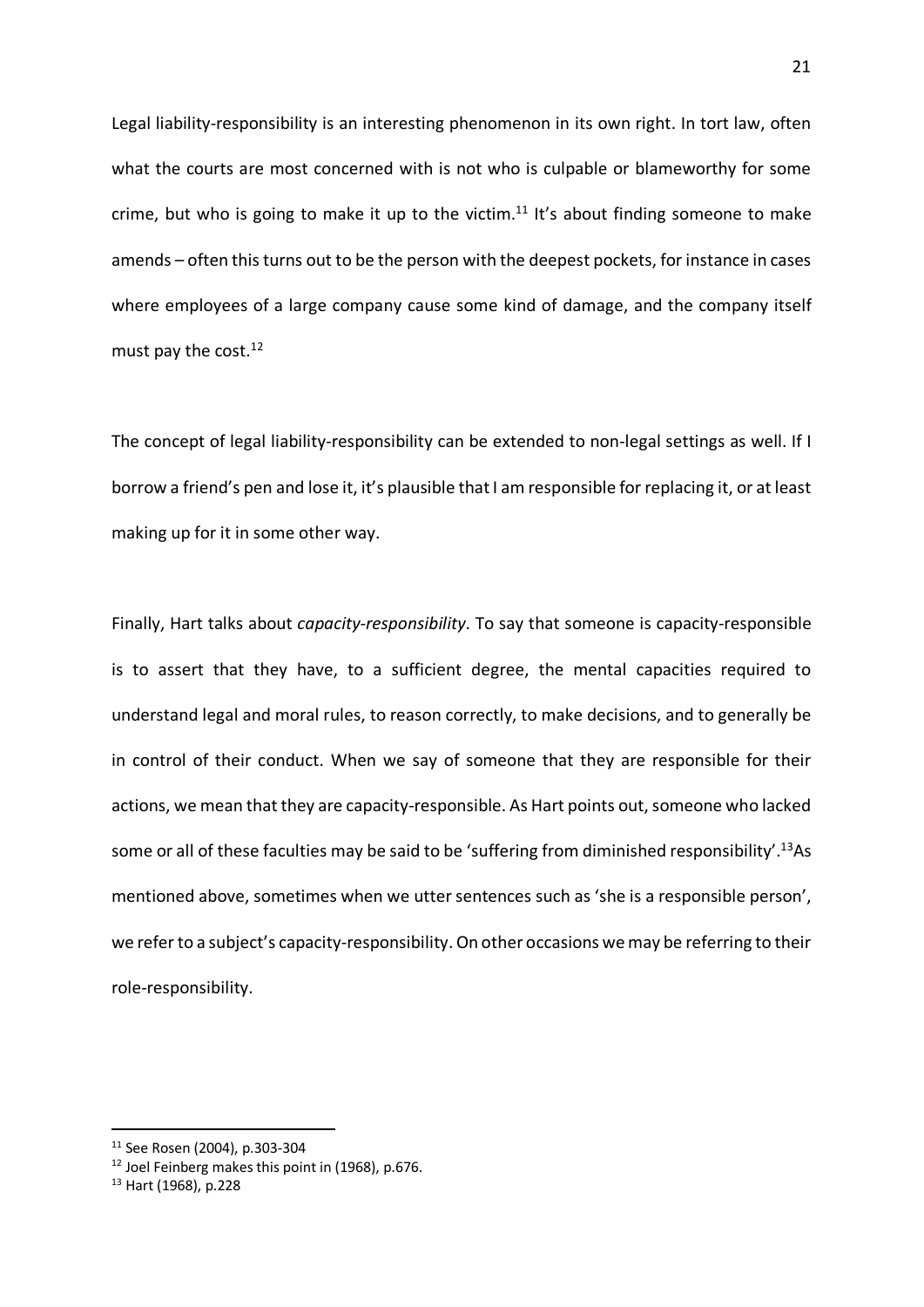Role-responsibility, causal responsibility, legal liability-responsibility, capacity-responsibility: this concludes Hart's classification of the word 'responsibility' and its cognates. However, when I ask myself who is responsible in Held's Subway, I find that none of these four concepts exactly specifies the question that most interests me. There certainly are important questions about, for instance, who is or should be legal liability-responsible for the death. Perhaps also there are questions of what role-responsibility was in play – perhaps each bystander failed to live up to their role-responsibility which is conferred by their 'role' as the victim's fellow citizens. There is also of course a causal question, although it's relatively easy to answer: the attacker is causally responsible for the death.

What interests me most, though, is something altogether different. What I am interested in is that most elusive of concepts, *moral responsibility*.

#### *2.1.3 Moral responsibility*

Hart does not list moral responsibility as one of the meanings of 'responsibility' he is interested in.<sup>14</sup> However, he does mention it briefly at two points. First, he provides an argument that legal liability-responsibility and moral blameworthiness need not coincide.<sup>15</sup> That is, one can be legal liability-responsible yet be in no way morally blameworthy. Second, he speculates that the account he gives of legal liability-responsibility can be transcribed *mutatis mutandis* onto moral responsibility.16 The resulting conception of moral responsibility would then be that 'to say that a person is morally responsible for something he has done or

 <sup>14</sup> Ibid. p.212

<sup>15</sup> Ibid. p .222-223

<sup>16</sup> Ibid. p.225-277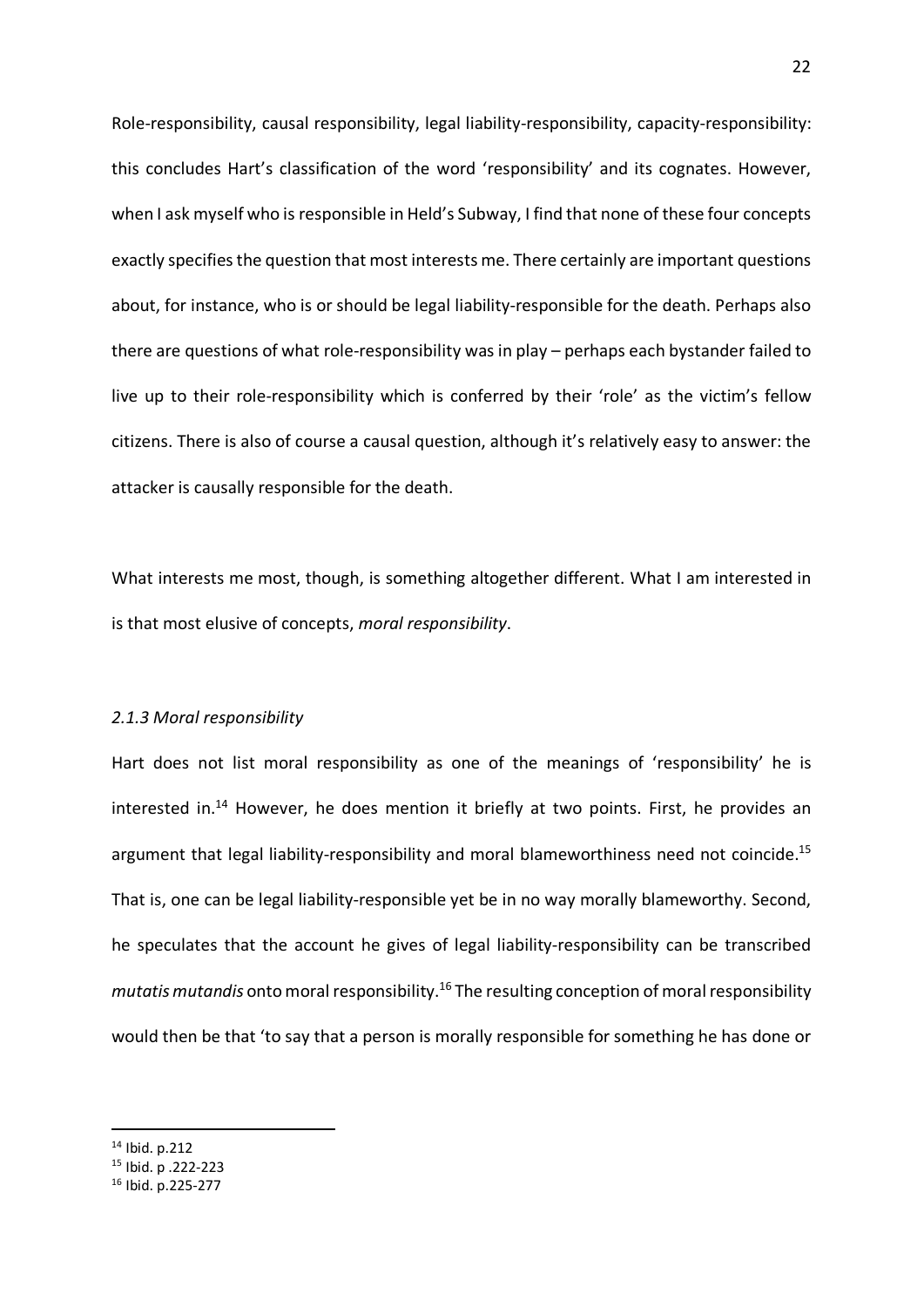for some harmful outcome of his own or others' conduct, is to say that he is morally blameworthy, or morally obliged to make amends for the harm'.17

These remarks aside, Hart does not spend much time considering moral responsibility, and does not go into anywhere near the level of detail which he does for the other meanings of 'responsibility'. Thus, in order to get a better idea of the kind of responsibility I am interested in, I will have to draw on other resources. Hart's work is helpful for distinguishing various kinds of responsibility, but now what is required is a careful enquiry into the nature of moral responsibility.18

#### *Scanlon's view*

What, then, is the best account of moral responsibility? What does it mean to say that someone was morally responsible for something they did? I think that the best account is given by T.M. Scanlon. He writes the following.

*Questions of "moral responsibility" are most often questions about whether some action can be attributed to an agent in the way that is required in order for it to be a basis for moral appraisal. I will call this sense of responsibility* responsibility as attributability*. To say that a person is responsible, in this sense, for a given action* 

 <sup>17</sup> Ibid. p.225

<sup>&</sup>lt;sup>18</sup> For the purposes of this thesis, I will be assuming that moral responsibility is a real phenomenon which can sometimes be correctly attributed. That is, I will be ignoring arguments that say we should be sceptics about moral responsibility, or that we can never be justified in ascribing moral responsibility. For an example of such an argument, see Rosen (2004).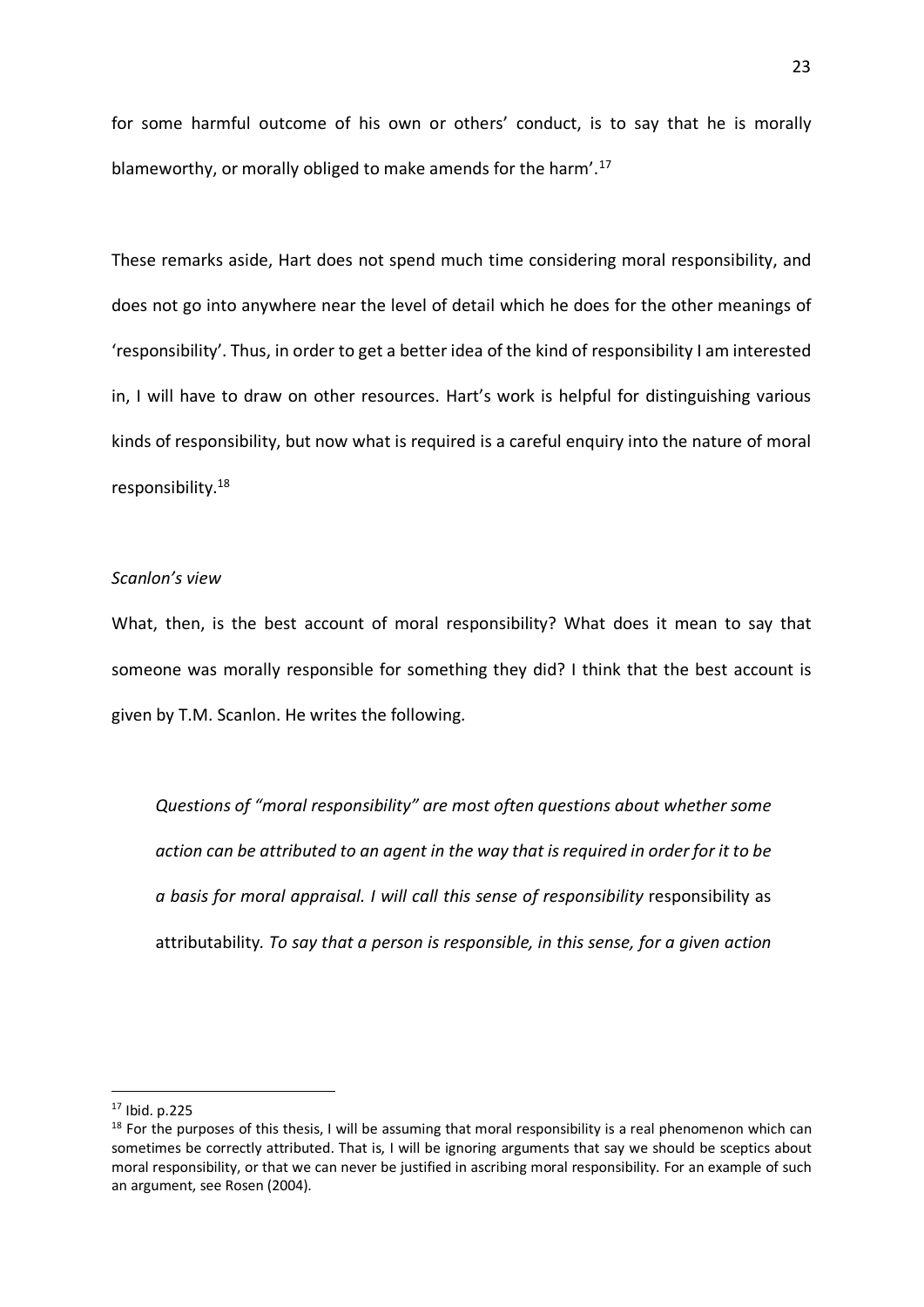*is only to say that it is appropriate to take it as a basis of moral appraisal of that person.19*

In other words, you are morally responsible for your action simply if it is appropriate to include the fact that you performed that action in a moral appraisal of you as a person. There are three interesting features of this view which I would like to highlight.

Firstly, on this account of moral responsibility, moral responsibility is not a gradable concept. That is, it doesn't make sense to say that somebody is morally responsible to a greater or lesser degree for some action. Moral responsibility is all-or-nothing: either it is appropriate to include the fact that you performed some action in a moral appraisal of your character, or it is not appropriate. I think that this goes against the pre-philosophical understanding of moral responsibility and, indeed, against the view of many philosophers who say that moral responsibility is a gradable concept.<sup>20</sup> Commonplace utterances such as 'I may be morally responsible for that act, but I am less morally responsible that you' are mistaken on Scanlon's view. Scanlon himself does not make this explicit, but I think that it is an undeniable (and in no way damaging) aspect of his account.

Secondly, on Scanlon's account the question of moral responsibility is conceptually prior to questions about praise, blame, reward or punishment. As Scanlon writes regarding the moral appraisal in question, 'nothing is implied about what this appraisal should be – that is to say,

<sup>&</sup>lt;sup>19</sup> Scanlon (1998), p.248, his emphasis.

<sup>&</sup>lt;sup>20</sup> See, for example, May (1992), p.120: 'Moral responsibility is a scalar concept; there are degrees of responsibility'.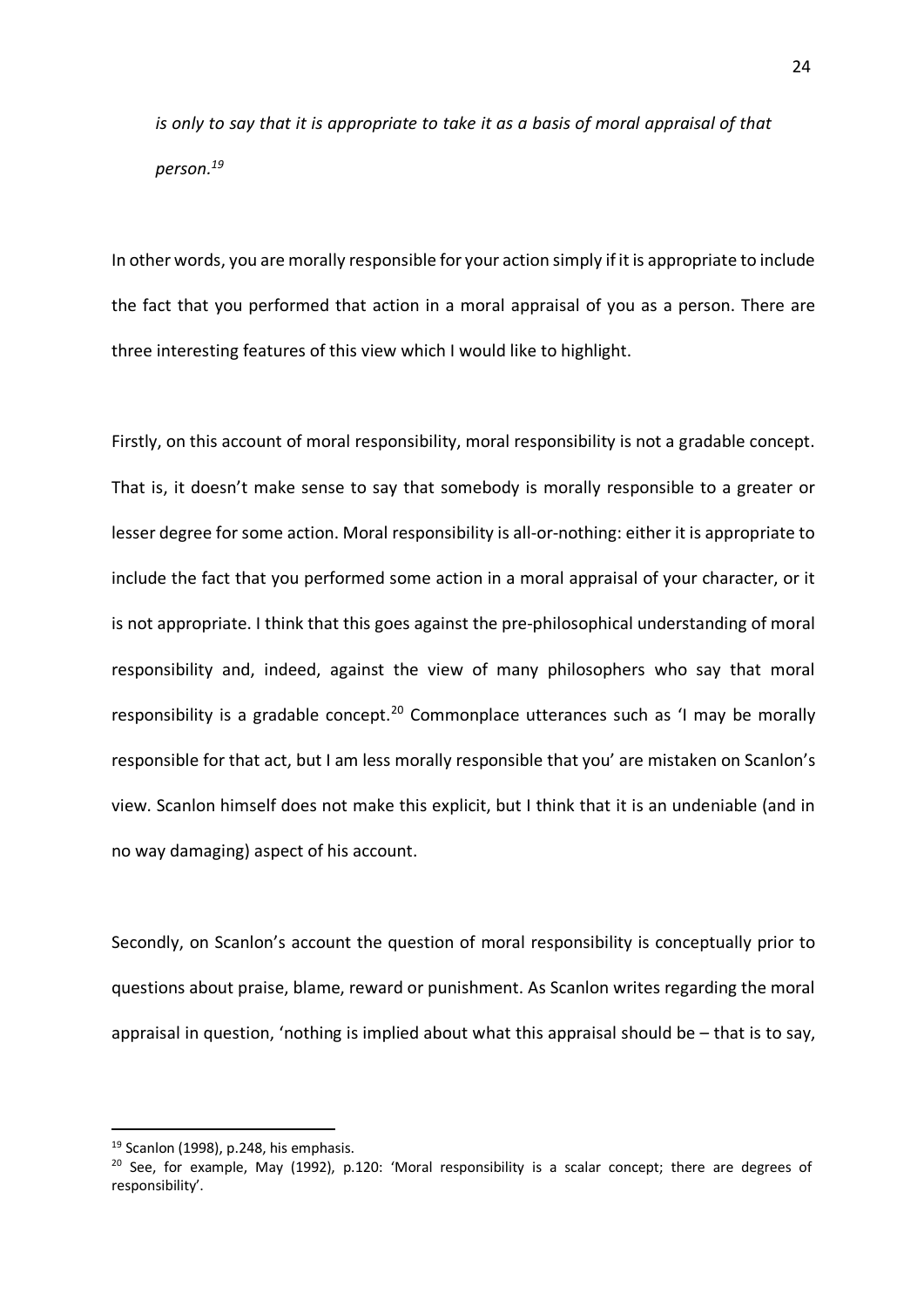about whether the action is praiseworthy, blameworthy, or morally indifferent'.<sup>21</sup> We first must decide whether or not someone's action can be used as a basis for moral appraisal, and only if we answer in the affirmative can we then move on to ask questions about what this appraisal will be. This is an important feature of the view because it acknowledges a strict but often neglected distinction between moral responsibility and blame. Often we use the two terms interchangeably, a verdict of moral responsibility being taken as equivalent to a verdict of blame. We must resist this practice. That I am morally responsible for an act will just as often make me worthy of praise as of blame.

The question of praise and blame is where gradability fits in to the view. While on Scanlon's view we can't say that someone is more morally responsible than another, we can certainly say that someone is more praiseworthy, or more blameworthy, than another. Praise and blame naturally come in degrees. Suppose that you and I have a mutual friend who has fallen on some hard times. I give him £5 and consider my job done. You give him £1000 and also help him to get his spending in order and apply for new jobs, and you let him sleep in your flat whenever he wants to.<sup>22</sup>We are both equally morally responsible for our actions, in the sense that both of our actions can legitimately be used to appraise our respective moral characters. Yet it is clear that you are much more praiseworthy than I am.

The final point to note about Scanlon's account is that a verdict of moral responsibility in no way entails that the agent is required to make amends for anything.<sup>23</sup> In this way, Scanlon's

 <sup>21</sup> Scanlon (1998), p.248

<sup>&</sup>lt;sup>22</sup> For this example, suppose that you and I have roughly equal means so that £1 is worth the same to both of us.

<sup>&</sup>lt;sup>23</sup> See Collins (2017) for an important discussion on how our past misdeeds can confer duties on us to make amends.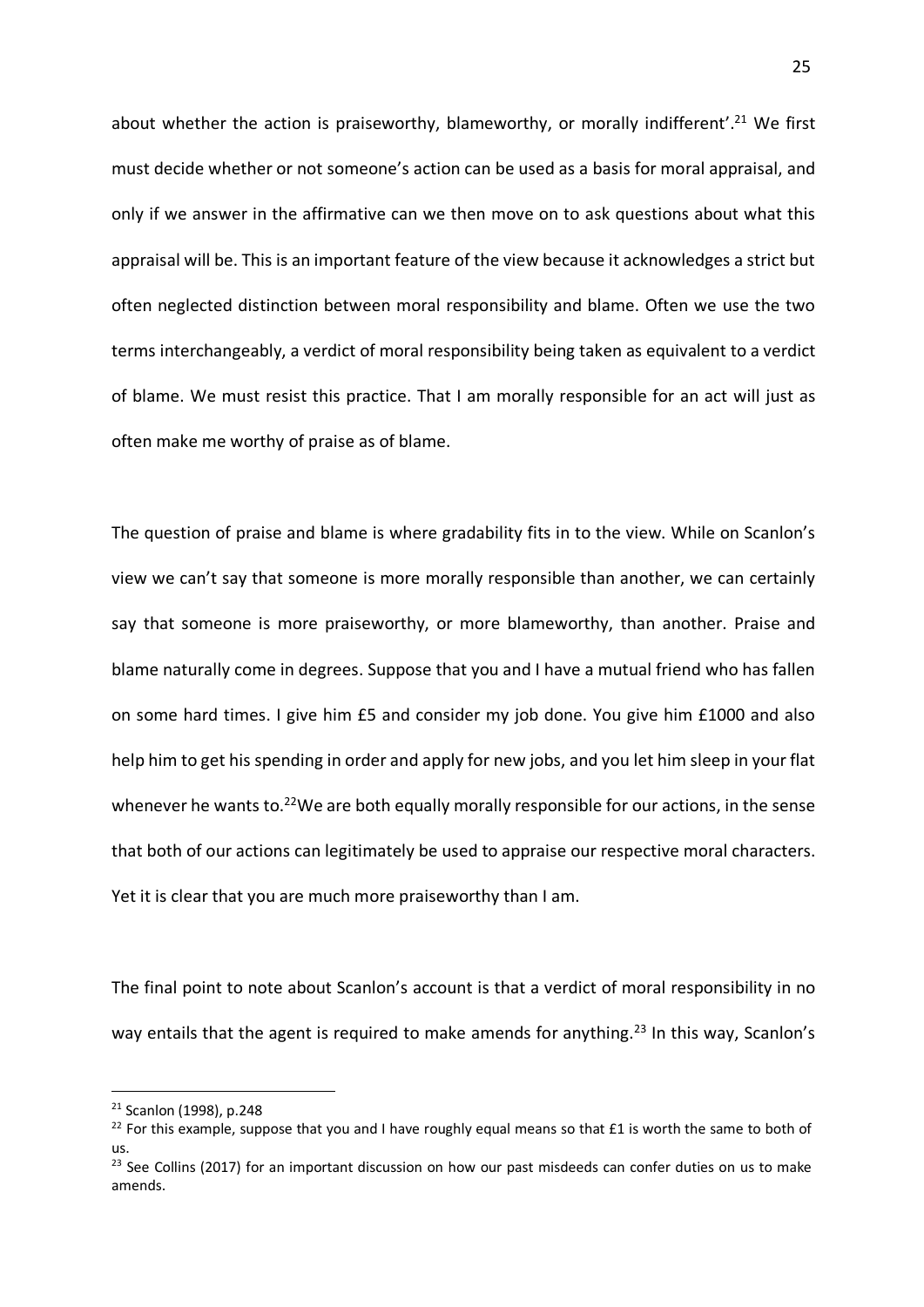account differs from Hart's speculative account which I mentioned earlier: for Hart, being morally responsible for something entails that you are 'morally obliged to make amends for the harm'. Notice that Hart here also makes the assumption I just referred to – that moral responsibility is something negative. For Scanlon, though, the question of what people are required to do or not do for one another, which he calls *substantive responsibility*, is entirely separate to the question of moral responsibility.

I take this to be a strength of Scanlon's account. The failure to keep substantive responsibility and responsibility as attributability separate leads to the commonly-heard argument that because someone is morally responsible for something in the attributive sense, it must follow that they owe something to somebody, or that they deserve no help in improving their situation. It allows people to be written off, and permits the idea that if people are morally responsible for their actions then they must live with the consequences alone, because it is their own fault.<sup>24</sup>

To illustrate why the two senses of responsibility should be kept strictly apart, Scanlon uses the example of the 'willing addict'. Imagine a drug addict who grew up in a part of town where drugs were freely available and taking them was what young men did. Even though he knew of the dangers, he willingly got into this lifestyle, under no direct coercion from his peers. Over time he became addicted, and he never made a concerted effort to prevent this from happening. Suppose now, though, he has children and a mortgage to pay, which he struggles to do because he spends all his money on his addiction. Those who do not recognise the

 <sup>24</sup> See Scanlon (1992), p.293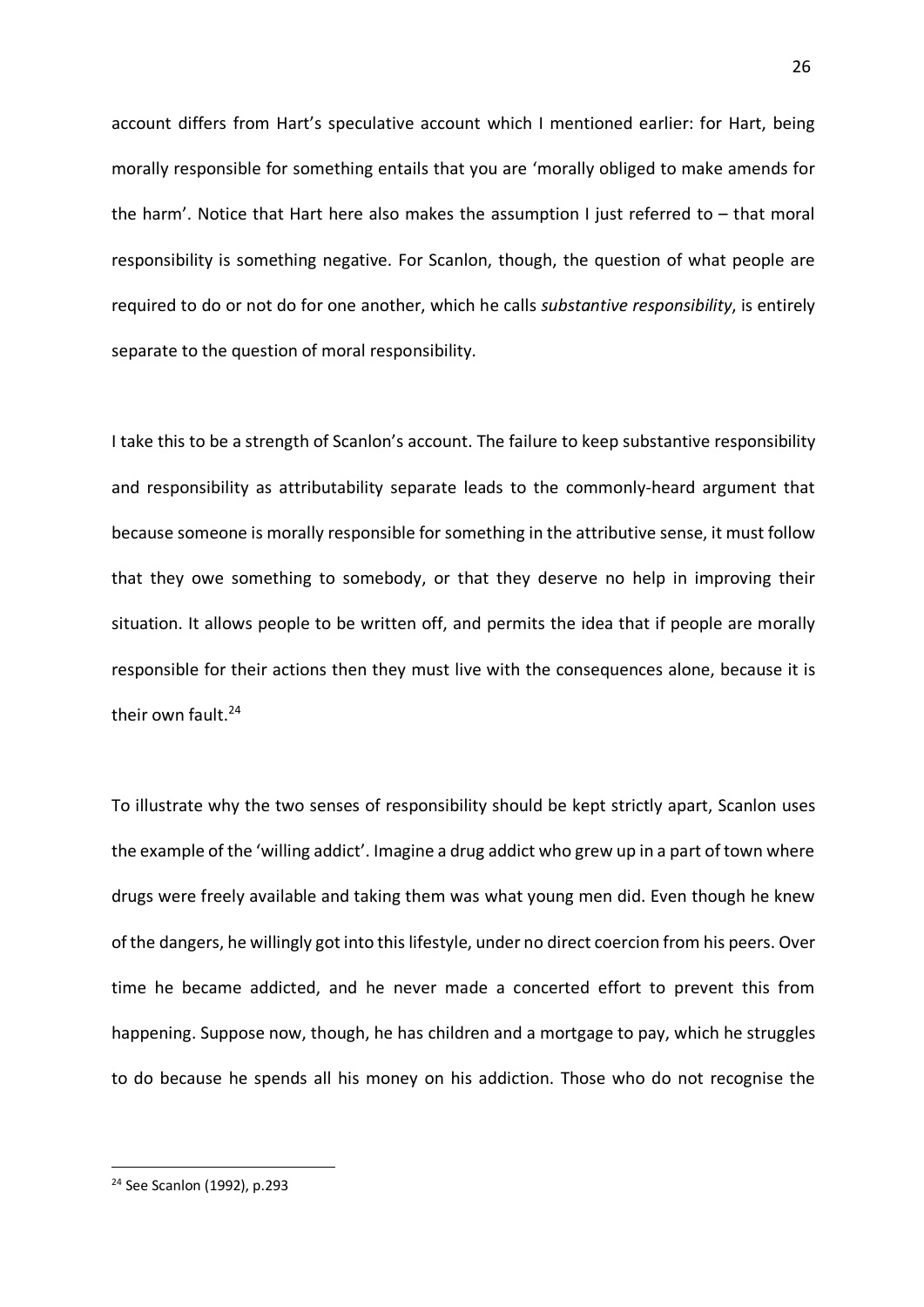distinction Scanlon draws may say that it is the addict's responsibility alone to care for his children and pay his bills. Using Scanlon's account, though, we are able to say that even though he voluntarily got into drugs in the first place, this does not absolve the state from the responsibility of helping him and his family to get by. The normalcy of taking drugs in the area he grew up in, and the difficulty of overcoming addiction once it has taken hold mean that he can't be expected to bear full substantive responsibility for his condition. He may be responsible attributively, but he does not bear full substantive responsibility for ameliorating his situation.<sup>25</sup>

I think Scanlon's account of moral responsibility is right. There are now just a few more distinctions to be drawn and clarifications to be made before concluding this enquiry into moral responsibility.

#### *Forward-looking and backward-looking responsibility*

Some philosophers have drawn a distinction between forward- and backward-looking responsibility. Thus Carol Rovane writes 'we should construe forward-looking responsibility not as a matter of *bearing* responsibility in the future for our present (or past) deeds, but rather as a matter of *taking* responsibility for what will happen in the future, by doing things in the present with an eye to what their future consequences will be'.<sup>26</sup>

Rovane is surely right that this is a way we use the word 'responsibility'. We often encourage people to think through the probable consequences of their actions, and ask them whether

 <sup>25</sup> Ibid. p.292

<sup>26</sup> Rovane (2014), p.12, her emphasis.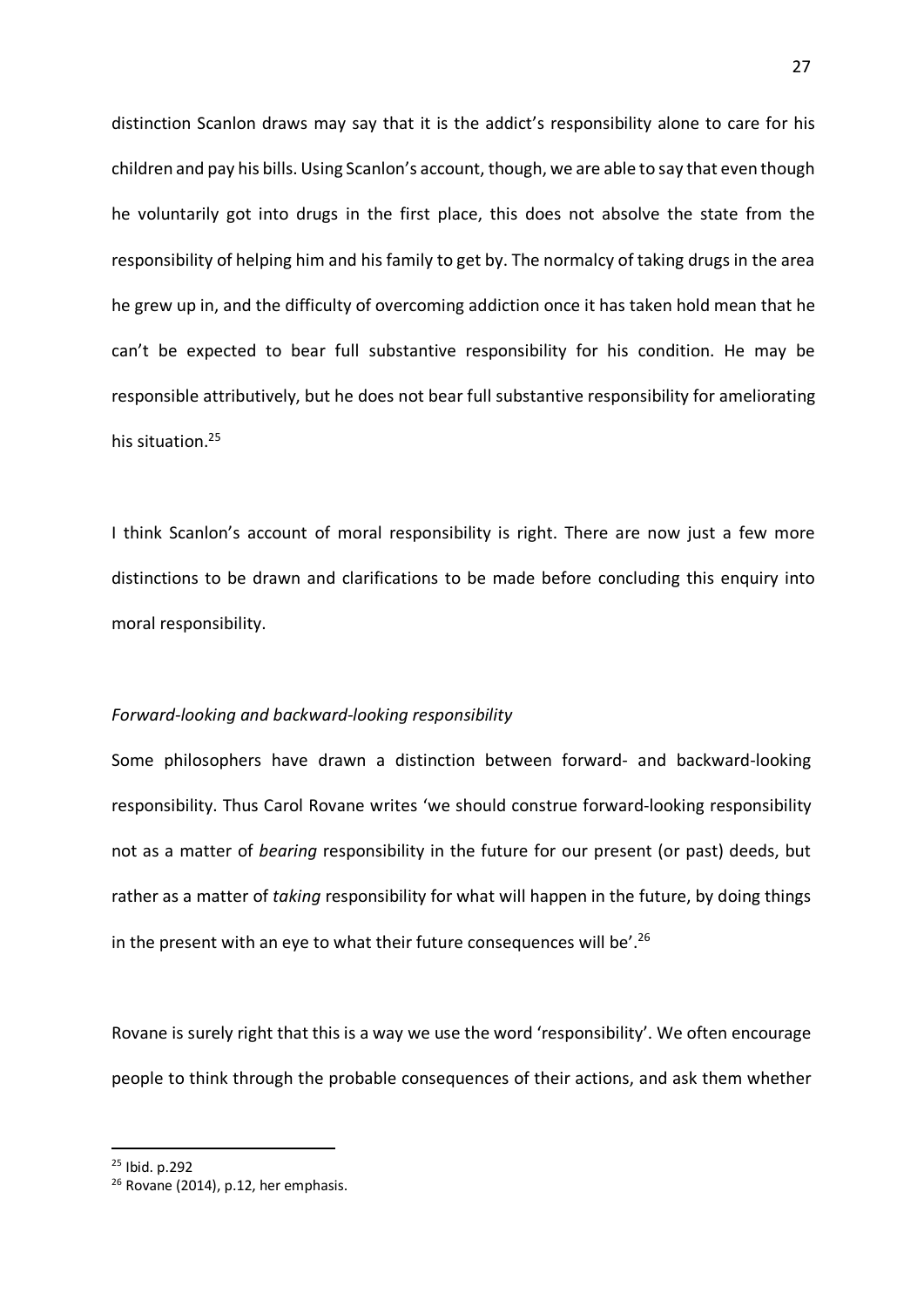they want to be responsible for those consequences. This is an important facet of our moral education, and is a useful tool for ensuring that bad things don't happen. However, I mention this kind of forward-looking responsibility only to make the point that this is not the kind of responsibility I am interested in in Held's Subway. I am taking the standpoint of somebody being told about an event, Held's Subway, that has already happened, and thinking about who is morally responsible for what they did or didn't do. Therefore, my interest is in backward-looking responsibility; trying to ascertain whose actions were suitable bases for moral appraisal of their character. Forward-looking responsibility, on Rovane's account, doesn't qualify as moral responsibility in the way I am understanding moral responsibility.

#### *On the distinctness of moral responsibility from other kinds of responsibility*

Peter French has written that 'moral responsibility…is not a class apart but an extension of ordinary, garden-variety, responsibility<sup>'.27</sup> Based on his comments which precede this sentence, I take him to mean that, just as in the case of 'ordinary, garden-variety responsibility', moral responsibility depends on the existence of a 'responsibility relationship'. The difference in the moral responsibility case is that no formal relationship needs to be established, because we are all, by default, in responsibility relationships with our fellow humans when it comes to moral responsibility.

This may be true on French's understanding of moral responsibility. However, on my understanding, moral responsibility must be seen as a class apart from the other forms of responsibility which Hart identified. This is because it is possible for a person to bear all of

 <sup>27</sup> French (1979), p.211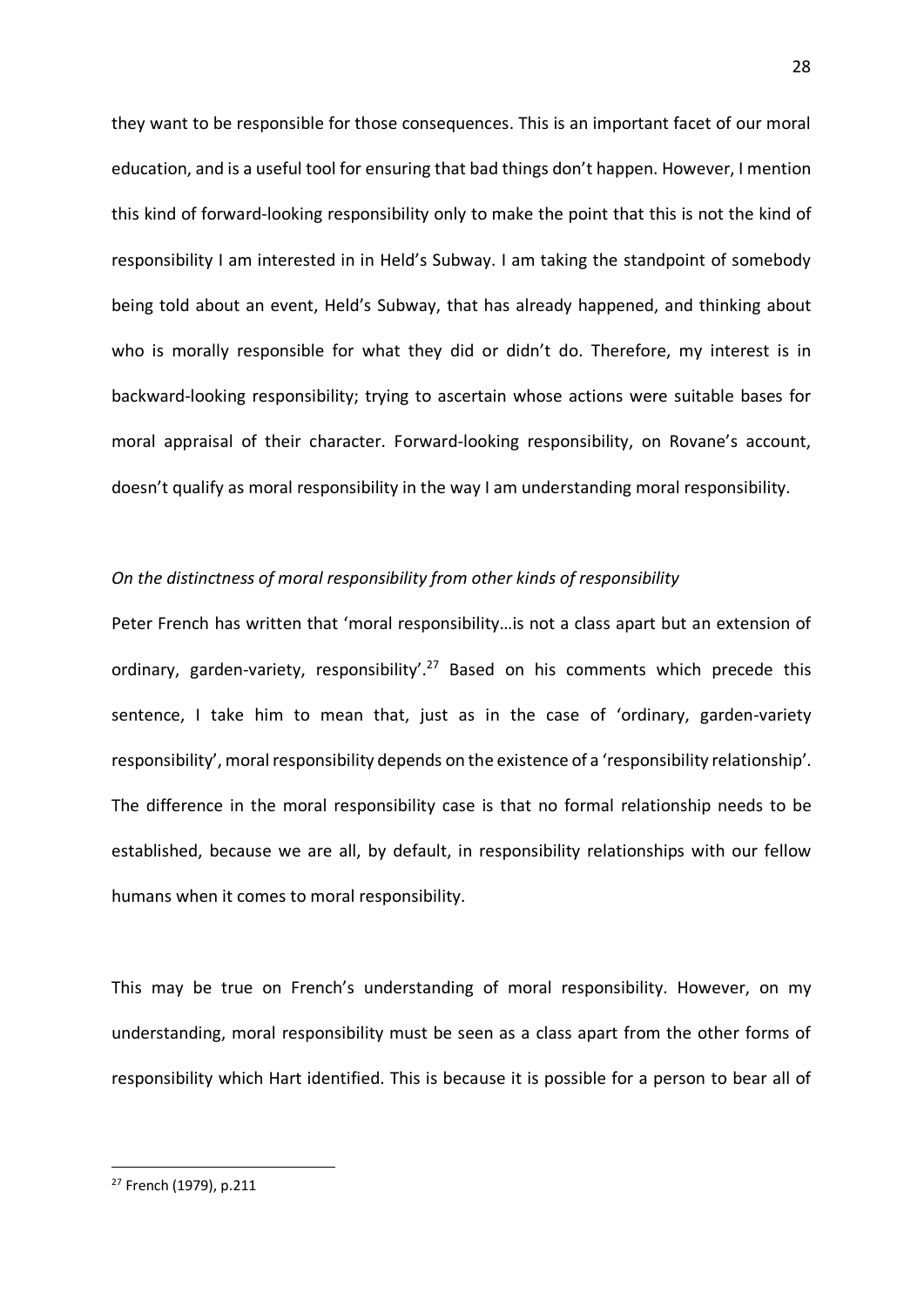these other forms of responsibility without being also morally responsible. To demonstrate this, I will give four examples.

1. A manager working for a large corporation is given the task of delivering a report for a client by 5pm on Friday afternoon. She is given a team of three junior employees to work on the report. Everything is going well throughout the week, and the report is on schedule. Then on Thursday afternoon, all three members of her team quit their jobs unexpectedly. None of the employees' decisions to quit were due to the manager, and there was no way in which they could have been foreseen. As a result of the departures, the manager doesn't complete the report in time, and the deadline is missed. In this scenario the manager is *role-responsible* but not *morally responsible* for the failure of the project. She is not morally responsible because her action (failing to deliver the report on time) is not an appropriate basis of a moral appraisal of her character. It would be wrong to conclude, from the fact that the report wasn't finished on time, that she is morally deficient in some way.

As an aside, note that if the report wasn't completed because the manager didn't work hard enough, or didn't plan sufficiently, or due to some other incompetence, this may make the manager morally responsible. A failure to adequately plan the project, for instance, might indicate a lack of commitment or diligence in her work, or a lack of concern for the client's needs, or her duties to her employer.

2. A two-year-old gets hold of some crayons and draws all over the wallpaper of his parents' living room. The child is *casually responsible* but not *morally responsible*. We don't generally tend to take *any* actions of a young child to be bases for a moral appraisal of that child. To do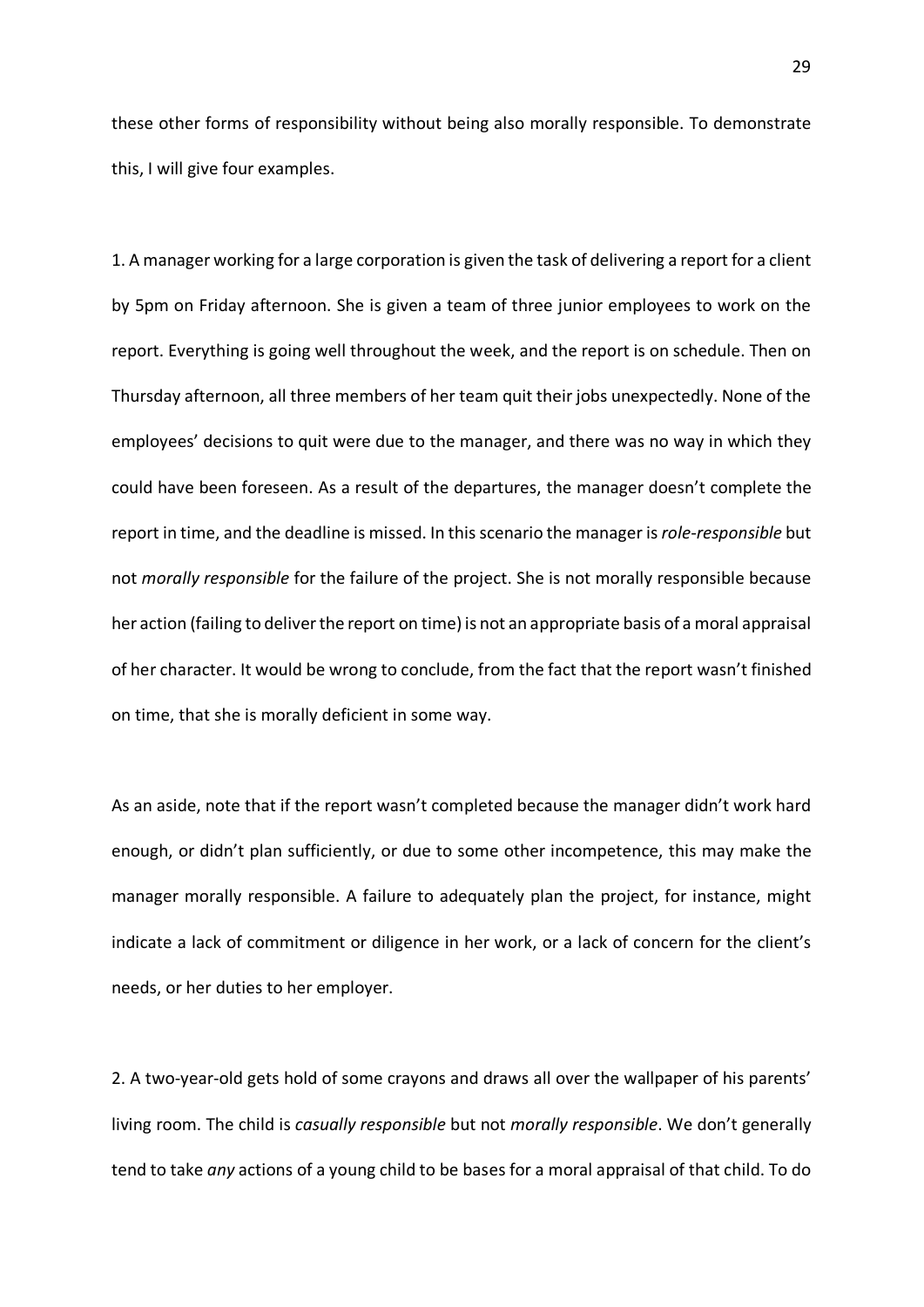so would be to ignore the fact that children must first be educated in how to act morally, and until they have been, must not be judged for their failure to do so.

3. A 16-year-old boy borrows his mother's car and drives it very carefully. However, through sheer bad luck, he swerves on a patch of ice and crashes into a car parked by the side of the road, running up a large insurance bill. When the bill comes, the mother must pay, since her son is not yet an adult, and anyway has no money of his own. The mother is *legal liabilityresponsible* but not *morally responsible* for the damage. We shouldn't take the fact that her son crashed the car as a basis for a moral appraisal of his mother.

Note that, if the crash was due to reckless driving on the son's part, the mother may bear some responsibility, as we might take her to have neglected to sufficiently educate her son on the importance of safe driving.

4. A fully-cognitively-functioning 32-year-old man is standing up on a train journey. The train stops abruptly, causing him to involuntarily take a step backwards, which results in him stepping on the toe of one of his fellow passengers. The man is *capacity-responsible*, but he is not *morally responsible* for stepping on the toe. We shouldn't take that action as a basis for a moral appraisal of his character.

What I take these examples to show is that moral responsibility as I understand it is importantly distinct from other kinds of responsibility. Being responsible in other ways doesn't entail that one is also morally responsible.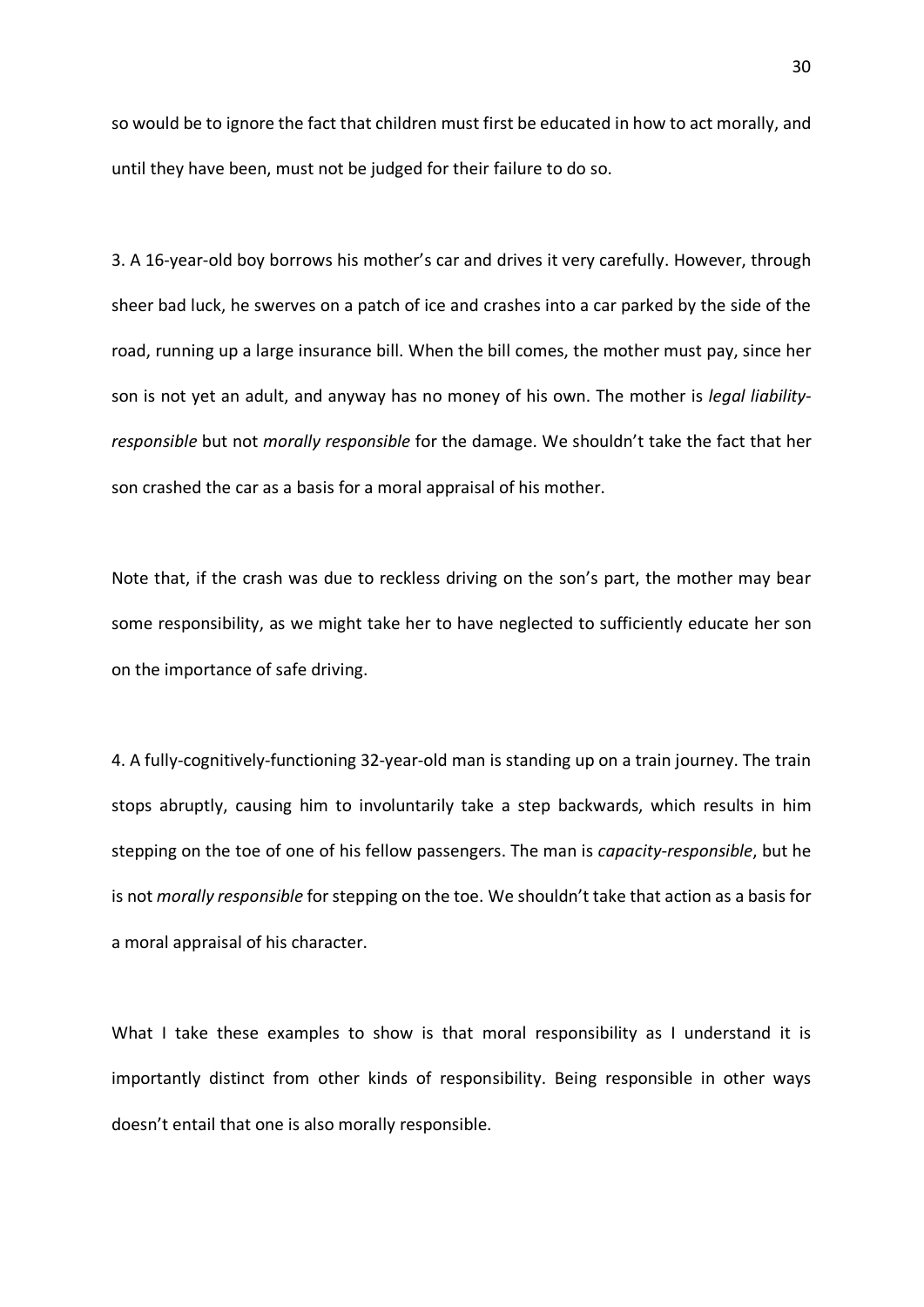My goal in this section was to identify exactly what kind of responsibility I am interested in when I ask the Responsibility Question in Held's Subway. I found that none of the kinds of responsibility identified by Hart adequately described what I was interested in; rather, I am interested in *backward-looking moral responsibility*. I take the interesting question to be, following Scanlon, whether someone's actions can be plausibly used as a basis of a moral appraisal of their character.

#### 2.2 Blame

#### *2.2.1 Why ask the Blame Question?*

As I have mentioned, the Responsibility and Blame Questions are often conflated, especially in our everyday talk. People often attribute moral responsibility to someone as a way of expressing their belief that they are to blame. One might say, for instance, 'you are morally responsible for his death' in an accusatory tone of voice. I suspect that the amalgamation of these two different questions into one is a result of an excessive focus on moral responsibility as a negative concept. For whatever reason, our everyday usage of the term brings connotations of guilt or wrongdoing; we rarely use the term to convey positive appraisal of one's actions such as bravery or competence.

An important difference between moral responsibility and blame, as I am understanding them, is that the latter is gradable whereas the former is not. When questions about moral responsibility are taken to be questions about whether a particular action can be appropriately taken as a basis for the moral appraisal of one's character, it makes no sense to ask whether one is more or less morally responsible than somebody else. Either the action is an appropriate basis or it isn't. Blame, on the other hand, comes in degrees. As my analysis of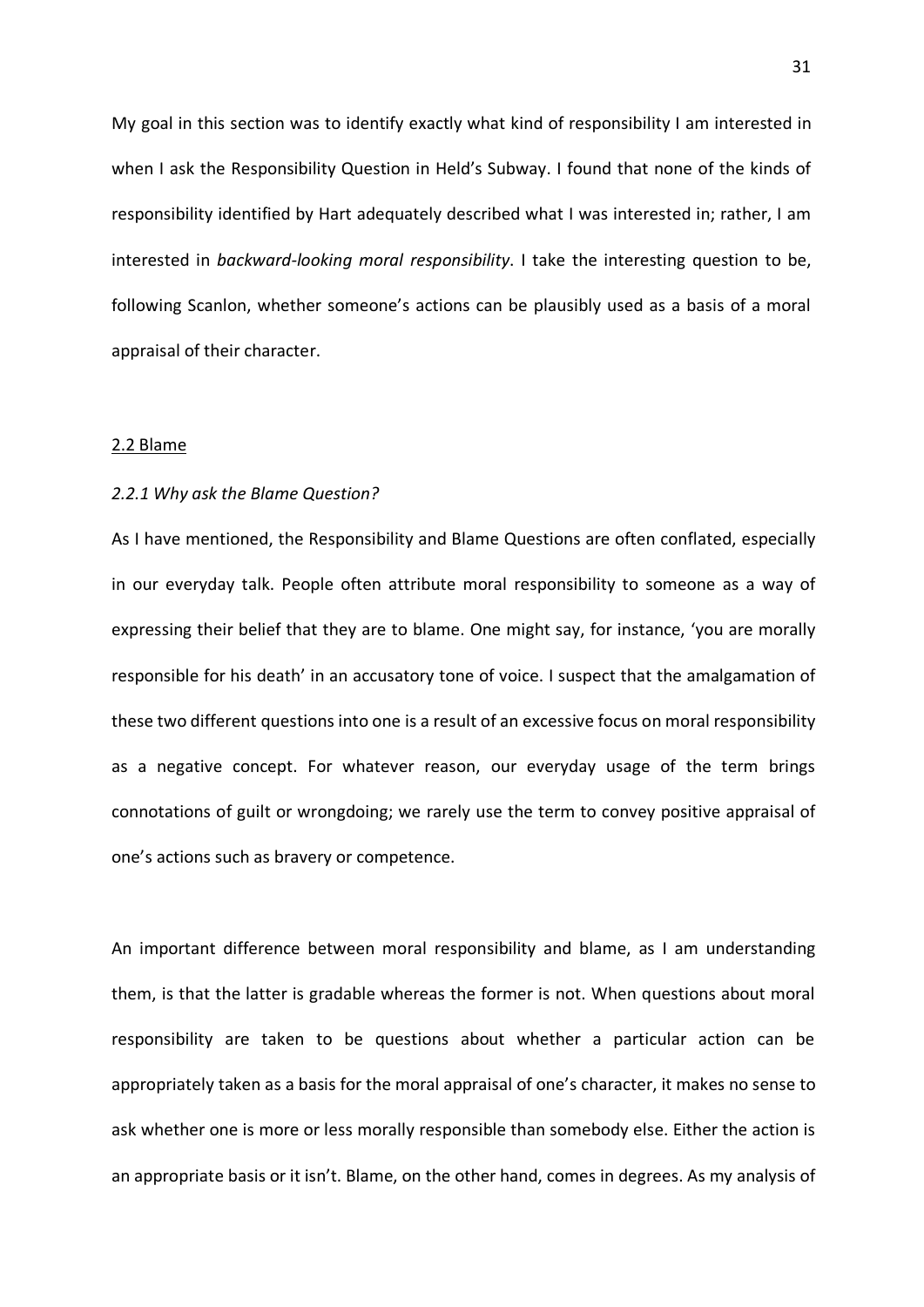blame will show, it is perfectly coherent to say that someone is blameworthy to a greater or lesser extent than somebody else.

Before beginning my enquiry into what blame is, and who is blameworthy in Held's Subway, I will pause to ask whether we should even be asking this question, and why it matters. Blame often gets a bad press; seeking to blame somebody is seen as petty or vindictive, or a way of keeping score on people's moral record. Michael Zimmerman, for instance, writes that 'I take [moral blame] to be a sort of censure, from the moral point of view, of one's character as manifested in the production of the outcome in question – a censure of the sort, one might say, which amounts to inscribing a "demerit" on the "report-card of life"'.<sup>28</sup> This understanding of blame could justifiably be viewed as a kind of self-righteous bookkeeping, serving only to separate the morally good from the morally bad, and condemn those who fall short of certain standards. It suggests a desire to preach, or simply to make one feel better about oneself.

Blame needn't be like this. Miranda Fricker has recently argued persuasively that blame can have a much more positive use. Fricker argues that in the paradigm case of blaming, in which 'I wrong you, and in response you let me know with feeling that I am at fault for it',  $29$  the act of blaming can help to bring 'increased alignment between the moral understandings of blamer and wrongdoer'.<sup>30</sup> The thought is that blaming can be a tutelary experience for both blamer and wrongdoer: the blamer lets the wrongdoer know that she feels he has done wrong, he perhaps gives a defence and explanation of his actions, and the dialogue goes back

<sup>&</sup>lt;sup>28</sup> Zimmerman (1985), p.115. Zimmerman is quoting from Downie (1969).<br><sup>29</sup> Fricker (2016), p.171

<sup>30</sup> Ibid. p.173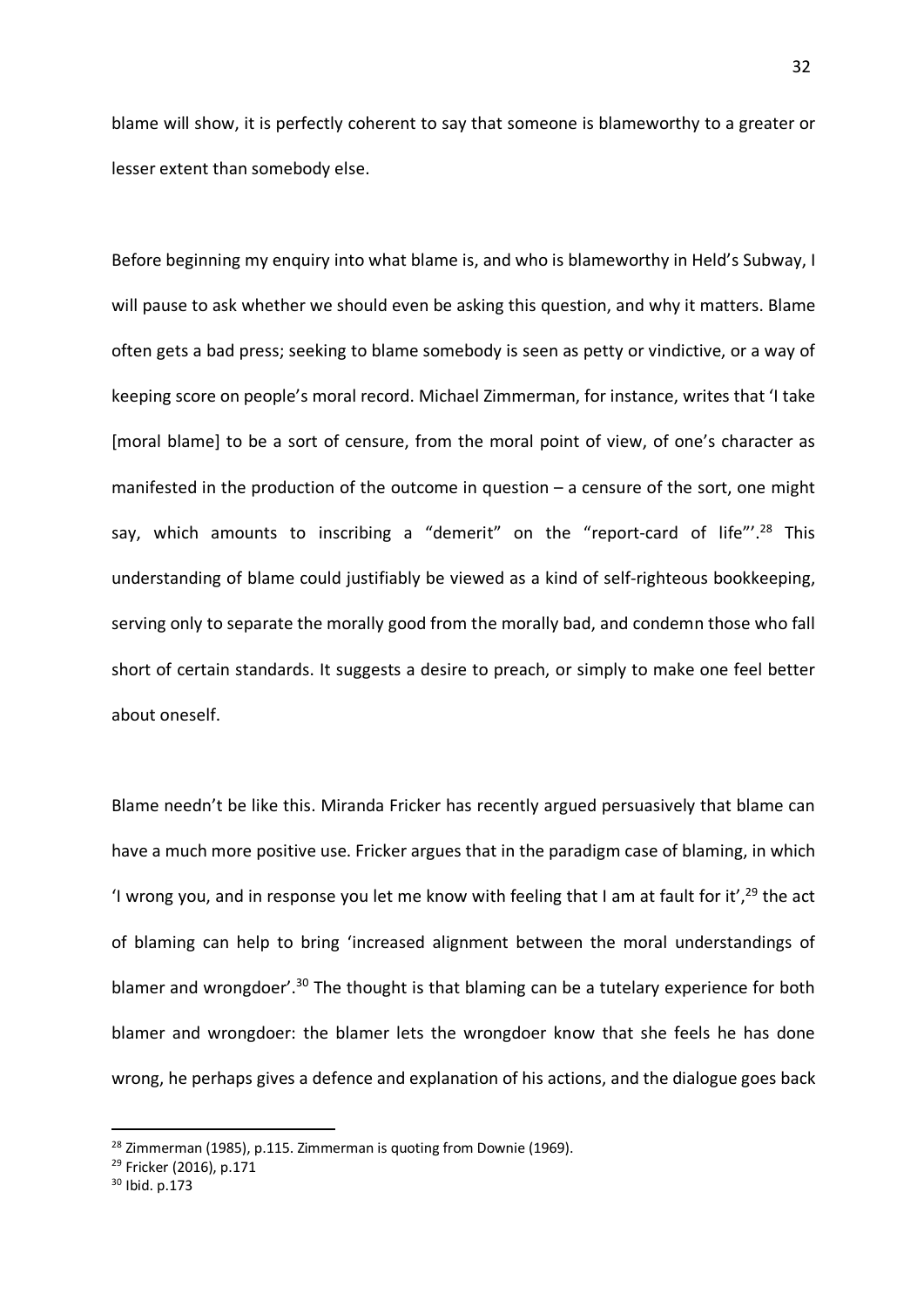and forth, with the (ideal) result that the two people become closer to one another in their moral beliefs. Fricker also suggests that blame can be proleptic: treating someone in the way that you would treat a morally thoughtful, sensitive person can increase the likelihood that they will become such a person. Seen in this way, blame can serve two very important purposes: it can teach and improve both blamer and blamed, and it can improve our relationships with others by expressing the expectations we have of their conduct.

This is the understanding of the purpose of blame that I will have in mind during my enquiry. My hope is that understanding who is to blame, why, and to what extent in Held's Subway will provide an insight into how we should behave in real-world cases which resemble Held's Subway in certain ways. In short, I think that we should ask the blame question in Held's Subway because it can teach us something about how we should live our lives.

#### *2.2.2 Scanlon's account of blame*

The account of blame I favour is the one given by Scanlon in his 2008 book 'Moral Dimensions'. Scanlon argues that to say that a person is blameworthy for an action is to say that the action reveals 'something about the agent's attitudes toward others that impairs the relations that others can have with him or her'.<sup>31</sup> I blame you for an action if I judge you to be blameworthy and I take our relationship to be 'modified in a way that this judgment of impaired relations hold to be appropriate<sup>'32</sup>. Note the difference between blameworthiness and blaming: I can judge that somebody is blameworthy even though I do not actually blame them. I might

<sup>&</sup>lt;sup>31</sup> Scanlon (2008), p.128

<sup>32</sup> Ibid. p.128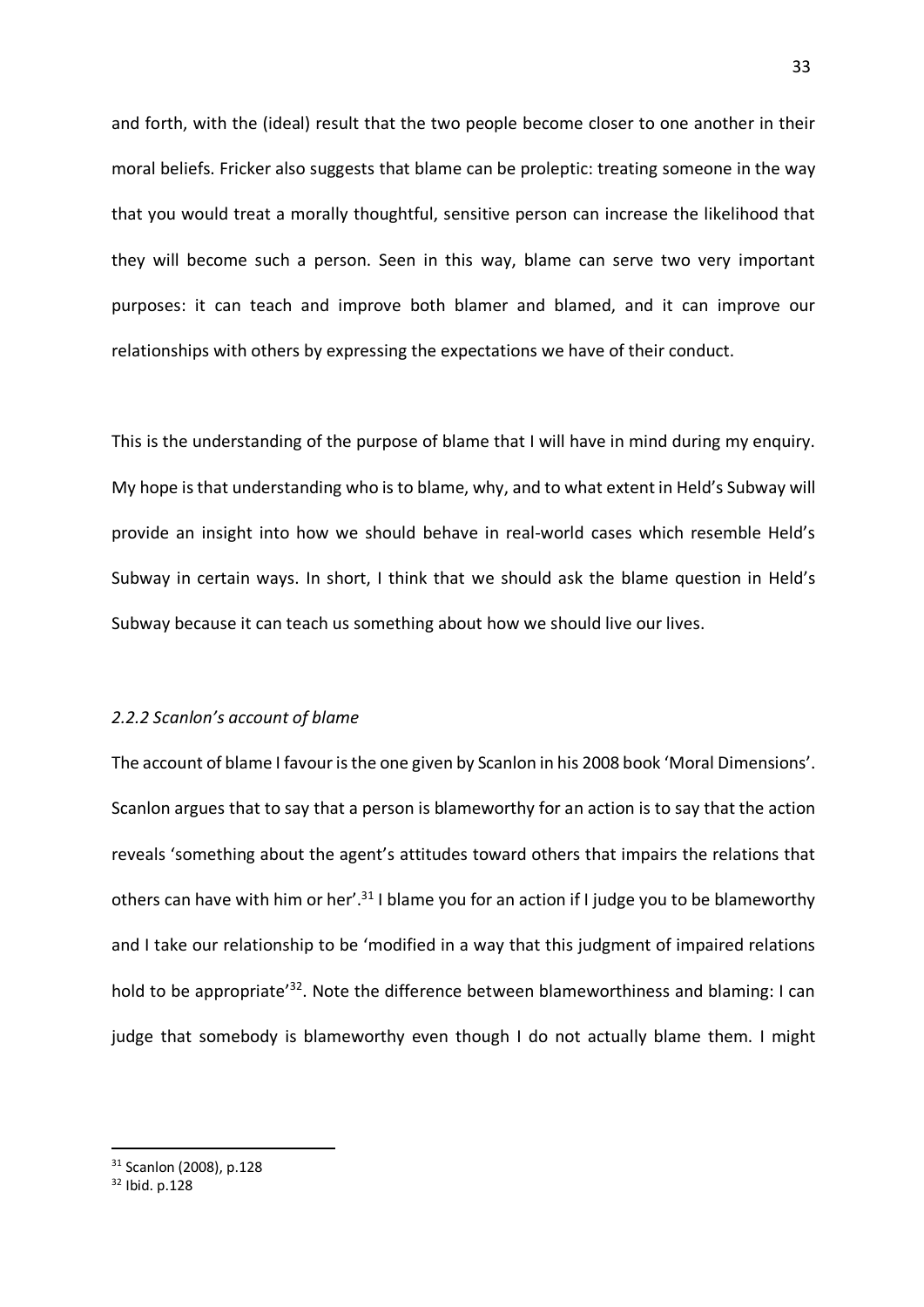acknowledge that somebody's conduct gives me reason to hold the attitude appropriate to a new, impaired, relationship, yet I may, for whatever reason, fail to actually hold that attitude.

Scanlon gives the example of a friend, Joe, who, at a party which you are not attending, makes several unpleasant jokes about you and laughs along when others do the same.<sup>33</sup> Blaming Joe for this behaviour would involve arriving at a judgement that Joe's actions reveal a certain attitude he has towards you and your friendship, and to revise your attitude to Joe accordingly. You might start to think that you shouldn't tell Joe your intimate secrets, for instance, because he is likely to reveal them to others in order to make friends at future parties.

Following Fricker's account, the most productive way of blaming Joe would be to convey these thoughts to him, so that he will realise your reaction to his behaviour at the party. He may then come to see that he has failed in some way to uphold the standards required in a friendship. Ideally, he will apologise and promise to change his ways, and to make up for it. Your blaming of Joe need not be irreversible; if he mends his ways and adequately apologises, it is open to you to reverse your position, and come to see your relationship with Joe as it was before the party incident.

One aspect of Scanlon's account of blame that merits attention is that blame is clearly dependent on prior expectations of the wrongdoer's behaviour. The reason you might blame Joe is because he has failed to live up to certain *obligations* of friendship: specifically, the

 <sup>33</sup> Ibid. p.129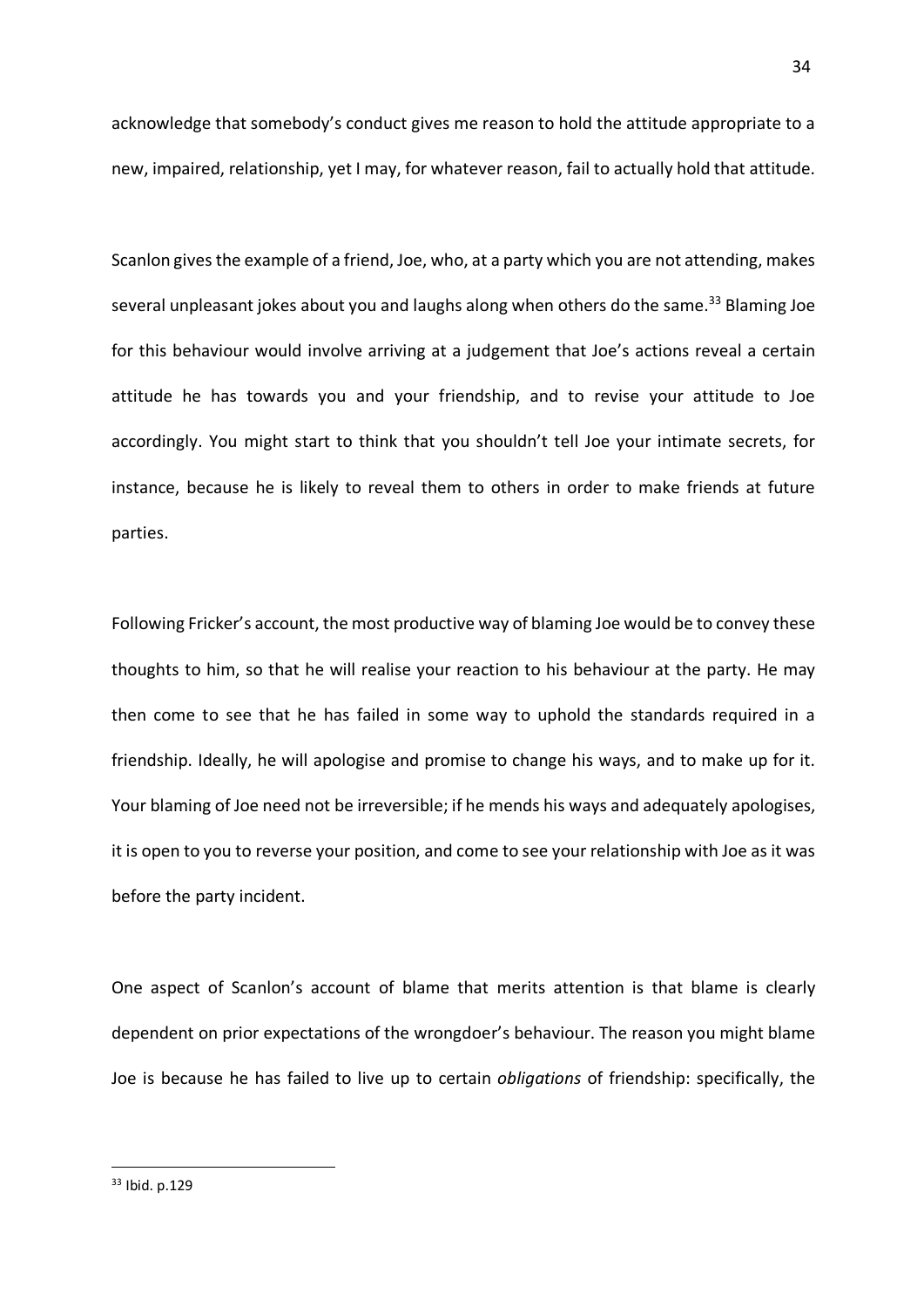obligation not to make cruel jokes at a friend's expense in order to impress people at a party. Suppose that Joe had not been a friend but merely someone you vaguely knew – a distant colleague, for instance, or somebody you studied with at school but haven't seen for twenty years. If you found out that such a person had been badmouthing you at parties, you would, of course, feel hurt. However, the keenness of the betrayal wouldn't be so acute; while you might conceivably blame the person, it wouldn't be the same as if Joe, your close friend, had done it. The way you took your relationship, such as it was, with that person to be impaired would be less severe than in the case of Joe. Suppose now that it was your sworn enemy telling cruel jokes about you – in this case, you might not take your 'relationship' to be impaired at all.

The key role which obligations play in blame can be seen through another example. If I forget my mother's birthday and don't send her a card or even phone her, she has good reason to blame me. She may take my action to reveal a cold indifference on the part of her son towards his mother, and may take our relationship to be, at least temporarily, impaired. However, if my friend Paul fails to send a card to or phone up my mother on her birthday, my mother won't consider her relationship with Paul to be in any way impaired. There is no obligation on Paul to remember my mother's birthday, whereas there is such an obligation on me.

It is apparent, based on these considerations, that answering the blame question is going to require a more thorough understanding of moral obligation.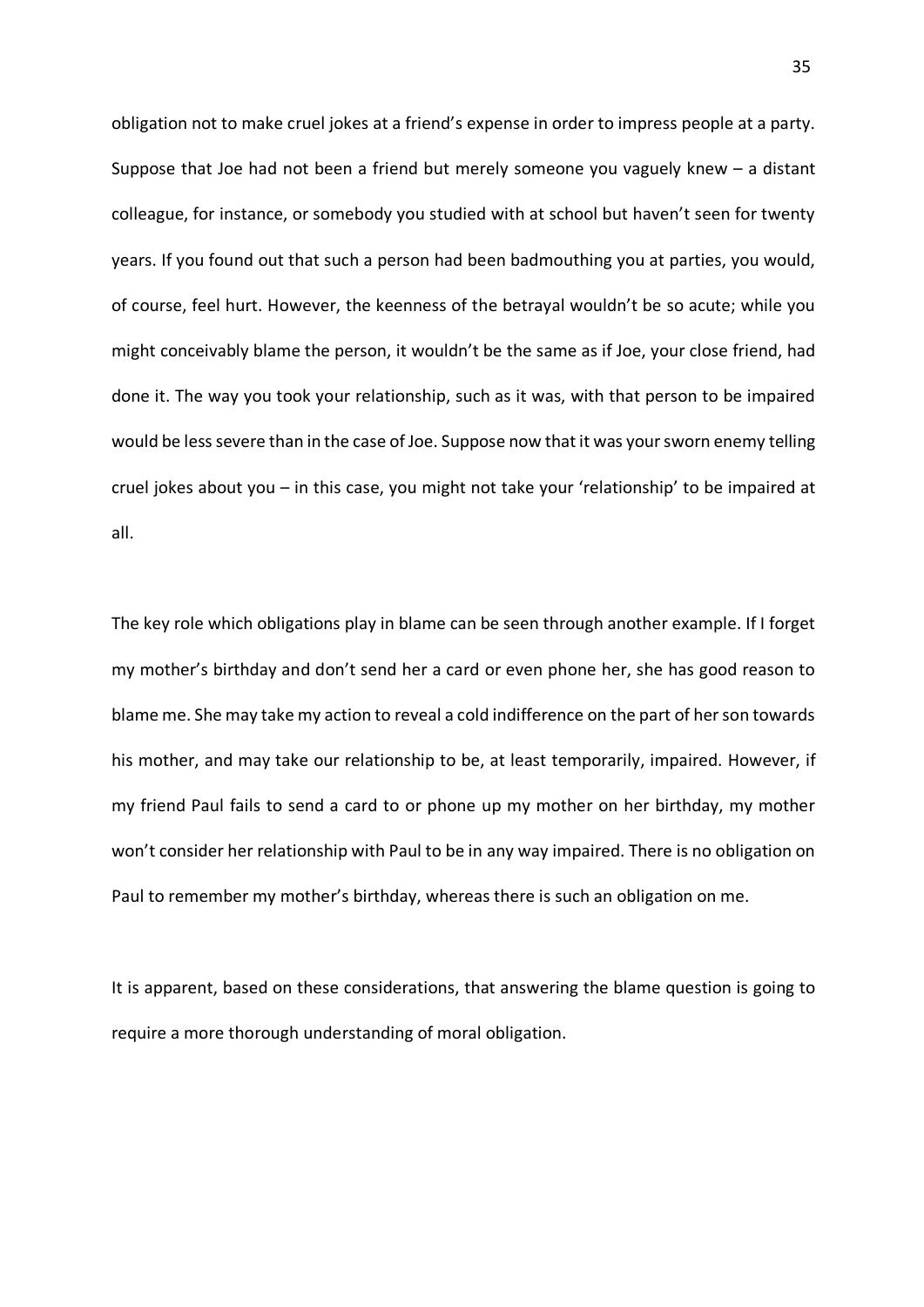#### 2.3 Obligation

My finding from the previous section was that on Scanlon's account of blame, whereby to blame somebody for an action is to hold that your relationship with them is impaired in some way as a result of the attitude which their action has revealed in them, relies on an understanding of obligation. We can't blame people unless we knew what was required of them in a certain situation. This section, then, will be devoted to an enquiry about moral obligations, and how they might arise. Specifically, I will be asking whether moral obligations can arise simply as a result of certain capabilities which people have.

#### *2.3.1 When does 'can' imply 'ought'?*

#### *2.3.1.1 The Individual Case*

It is commonly accepted in moral philosophy that 'ought' implies 'can'. That is, if somebody morally ought to do something, it follows that they can do that thing. In other words, nobody is morally required to do something that they are unable to do. To place moral obligations on people which they are unable to fulfil would make morality overly demanding, and lead to widespread failure to fulfil our moral obligations. In this section I want to enquire as to whether the inverse of 'ought' implies 'can' is ever true. That is, is it ever the case that 'can' implies 'ought'?

There are certain cases where it seems obviously right that 'can' implies 'ought'. If I am passing by a small, shallow pond and see a child drowning, the fact that I *can* easily bend down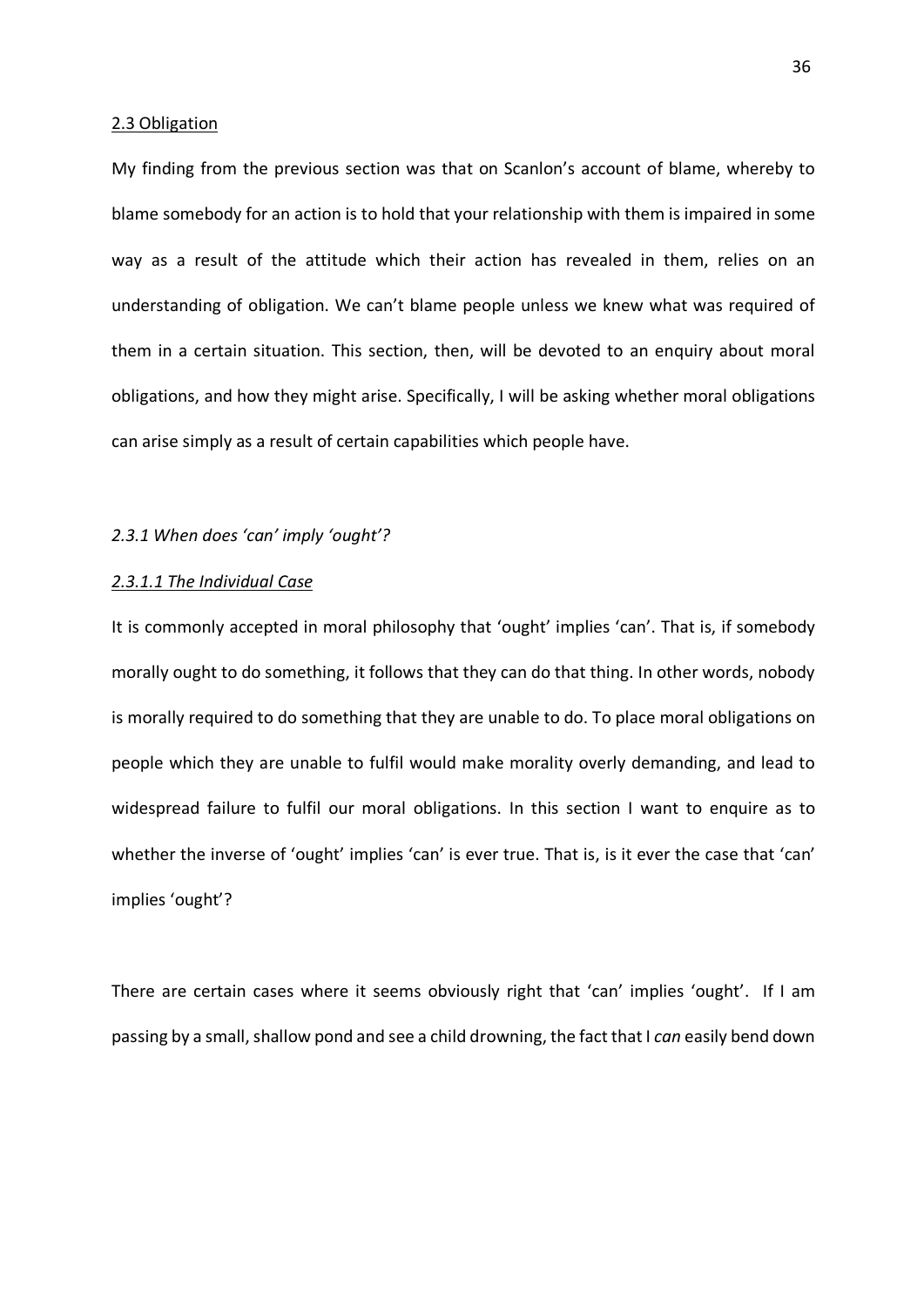and lift the child out seems to confer on me an *obligation* to do so. If I just walk on by, I have flouted my moral obligation.34

This, of course, is Peter Singer's example. Singer writes that 'a plausible principle that would support the judgement that I ought to pull the child out is this: if it is in our power to prevent something very bad happening, without thereby sacrificing anything of comparable significance, we ought to do it'.<sup>35</sup>Here, Singer is suggesting that, in this particular scenario, 'can' implies 'ought'. Singer also notes that it is not just consequentialists who would accept such a principle; most non-consequentialists also believe that we should prevent bad outcomes when nothing else of moral significance is at stake. In the pond case, there are no rights being violated, or categorical imperatives flouted, if I bend down to lift the child out of the pond.

On the other hand, there are cases where 'can' doesn't seem to imply 'ought' at all. Right now, I am able, if I chose to, to run naked through Russell Square. But there is no sense in which I morally ought to do so.

The question, then, is: when does my ability to do something confer on me a moral responsibility to do that thing? Singer suggests two conditions: the act must prevent something very bad from happening; and it must not involve any sacrifice of comparable significance. We might go further than this though. If it is in my power to do an act which will

 $34$  It may be objected that if saving the child conflicts with another activity which I can and should do, for instance saving ten children from drowning in a pond further along the road, this overrides my obligation to save the single child. For simplicity, I will ignore such cases and focus only on cases where there is no outside option to perform some act which might be morally better.

<sup>&</sup>lt;sup>35</sup> Singer (2011), p.199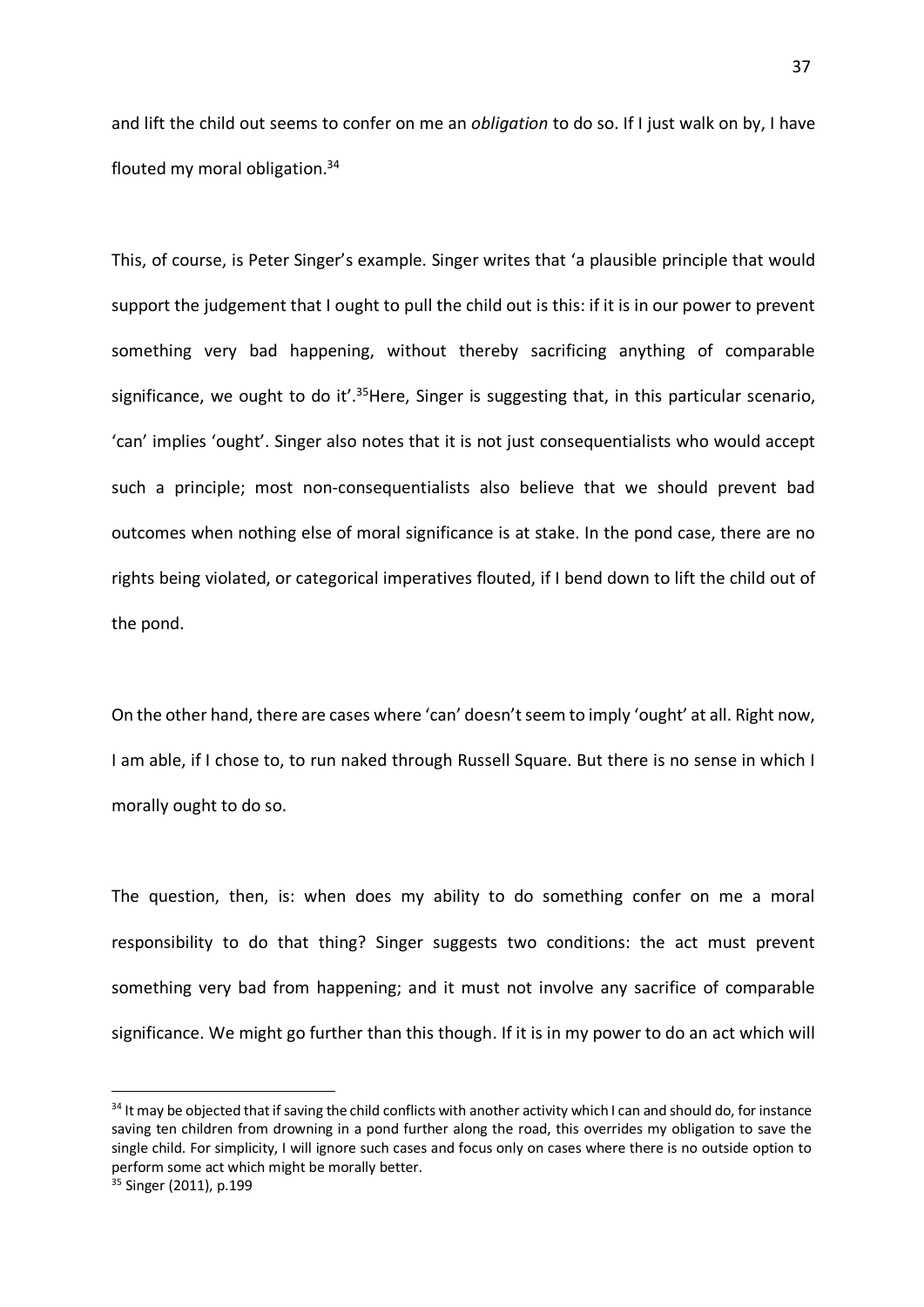ensure that something *good* happens, without significant sacrifice, I ought to do that, too. If I can easily get my friend, a huge Rolling Stones fan, free tickets to their concert through a friend who works for the band, it is plausible that I ought to do so. Not to do so could be seen as failing in my moral duty as a friend, since I had an easy opportunity to do something which would have significantly increased my friend's happiness at no cost to me.

A hard-line Act Utilitarian would have a straightforward answer to the question of when 'can' implies 'ought'. Simply, if you are able to perform act A, and A will bring about the state of affairs with maximum utility, you have an obligation to do A. This answer seems excessively demanding: it means that, if I have to choose between saving my brother and saving three strangers, I should save the strangers. Intuitively, it seems at least *permissible* in this case for me to save my brother. That is, saying that I am morally required to save the strangers ignores the morally significant personal cost I will have to bear in doing so.

I propose instead that we accept the following.

## 'Can' implies 'ought' (Individual)

That S *can* do A implies that S has an *obligation* to attempt to do A when:

- 1. If A-ing imposes a cost on S, that cost is sufficiently small for S.
- 2. The potential upside of doing A is sufficiently high.
- 3. S knows that S can do A, and also knows both 1 and 2.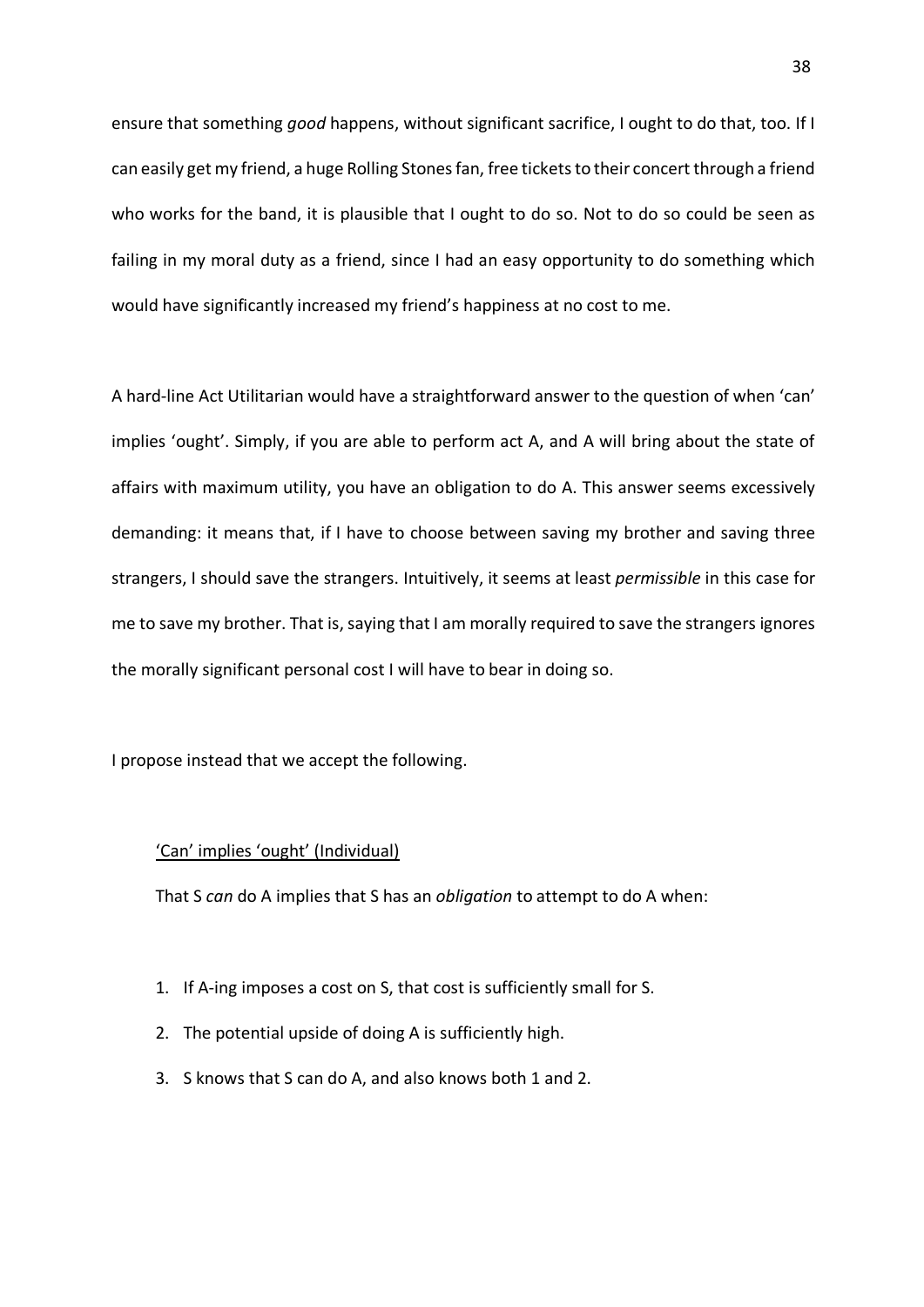Several remarks are needed. First, note that S's obligation is to *attempt* to do A, not to do A. There may be many factors out of S's control which mean that the attempt is unsuccessful. Going back to Singer's pond example; perhaps I make a genuine attempt to save the child, and my physical capabilities are such that such an act is achievable for me. However, on this occasion, there happens to be an unusually slippery stone on the bed of the pond and I step on it, losing my footing and missing my chance to save the child. I suggest that, in this example, I am not morally blameworthy. My actions can't reasonably be construed as evidence of a bad moral attitude of mine, such that somebody (the child's mother, for instance) could see my act as a reason to modify their relationship with me. At most I can be accused of clumsiness, although given that I couldn't have known about the stone, even this seems harsh.

Second, note that condition 1 makes reference to the cost for S, rather than the cost overall. This condition is what differentiates this account from a straightforward Act Utilitarian account. If A-ing would impose to great a cost on the agent, the agent no longer has an obligation to A. This is what allows me to say that it is permissible for me to save my brother in the case where I must choose between my brother and three strangers – the moral cost to me of failing to save my brother is great enough to override what would otherwise be an obligation to save the three. Note that condition 1 also makes allowances for the fact that an objectively equal cost, borne by two different people, may be very different from the point of view of the subjects. For instance, suppose that a man needs £100 to be able to afford a live-saving medical procedure. Assume that the procedure is guaranteed to save his life, his undergoing the procedure isn't going to preclude anybody else from having it, and nobody else will be harmed as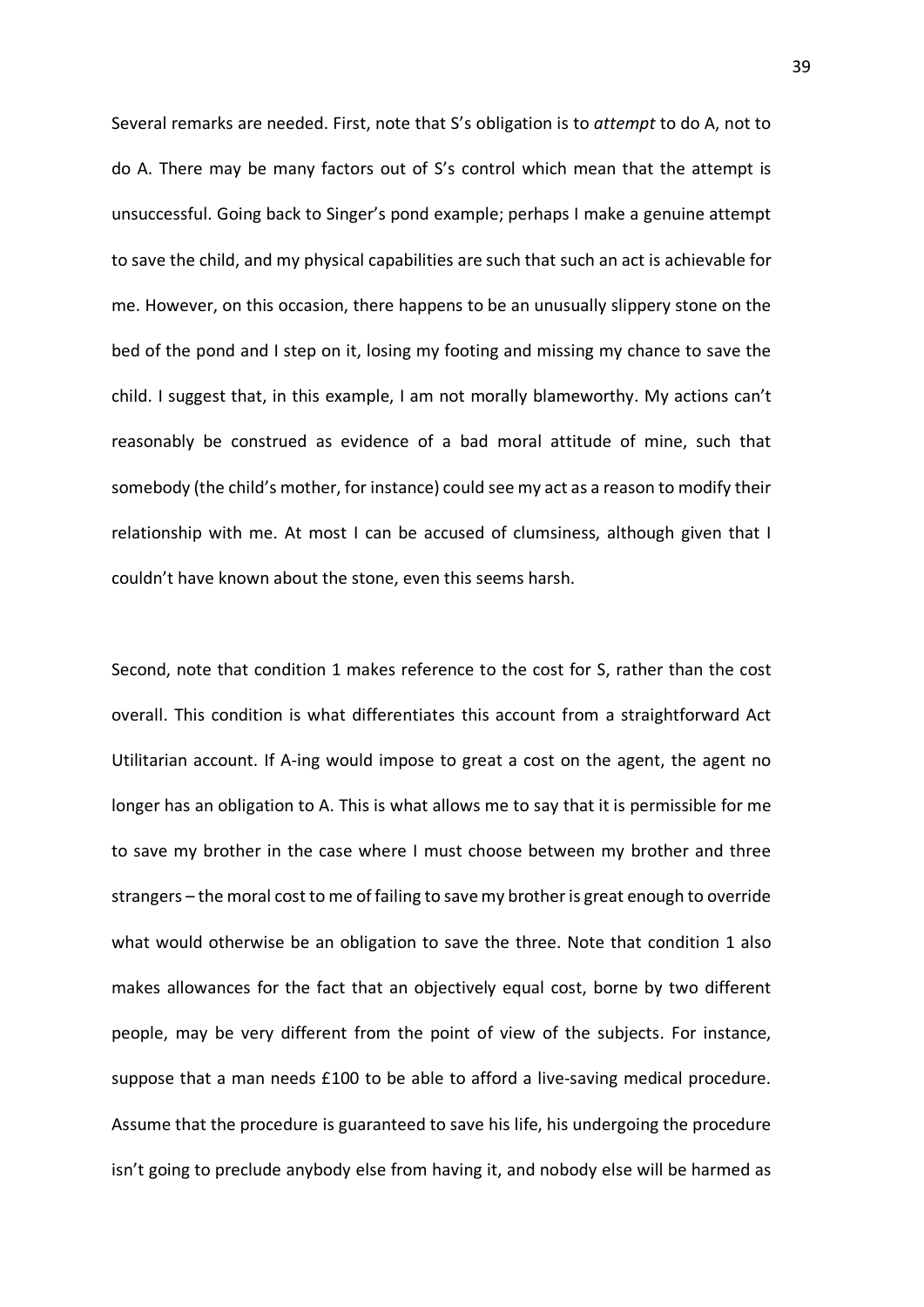a result of the medical professional taking time out of her day to perform the procedure. If this man were standing on the street with a sign asking somebody for £100, and a billionaire walks by with several hundred pounds in cash in his wallet, I suggest that the fact that the billionaire *can* provide the £100, coupled with the fact that this is a negligible amount of money for him, means that he has *an obligation* to provide the £100. On the other hand, if a very poor person, for whom £100 is a much more significant sum of money, walked past the man, there would be no obligation to hand it over. The same objective cost can be very different for different agents.

A final note about condition 1 is that what qualifies as a 'sufficiently small' cost will vary according to the size of the upside. Generally speaking, agents must be expected to undergo greater costs as the expected upside gets greater, other things being equal.

Condition 2 refers to the *potential* upside of A-ing. This acknowledges that expected outcomes are important: it doesn't have to be guaranteed that A-ing will bring about the good outcome for the agent to have an obligation to A. For instance, in the pond case, I needn't be certain that my attempt to save the child will be successful. Since the potential upside of my doing so is very large (saving a child's life), it is enough that there is some chance that I will be successful. In referring to upsides, condition 2 also acknowledges that the outcomes can be either good or bad; both can confer obligations on agents.

Condition 3 is the epistemic condition for 'can' implies 'ought'. It requires that S know that she is able to do A, that A-ing would not impose an excessive cost on her, and that 40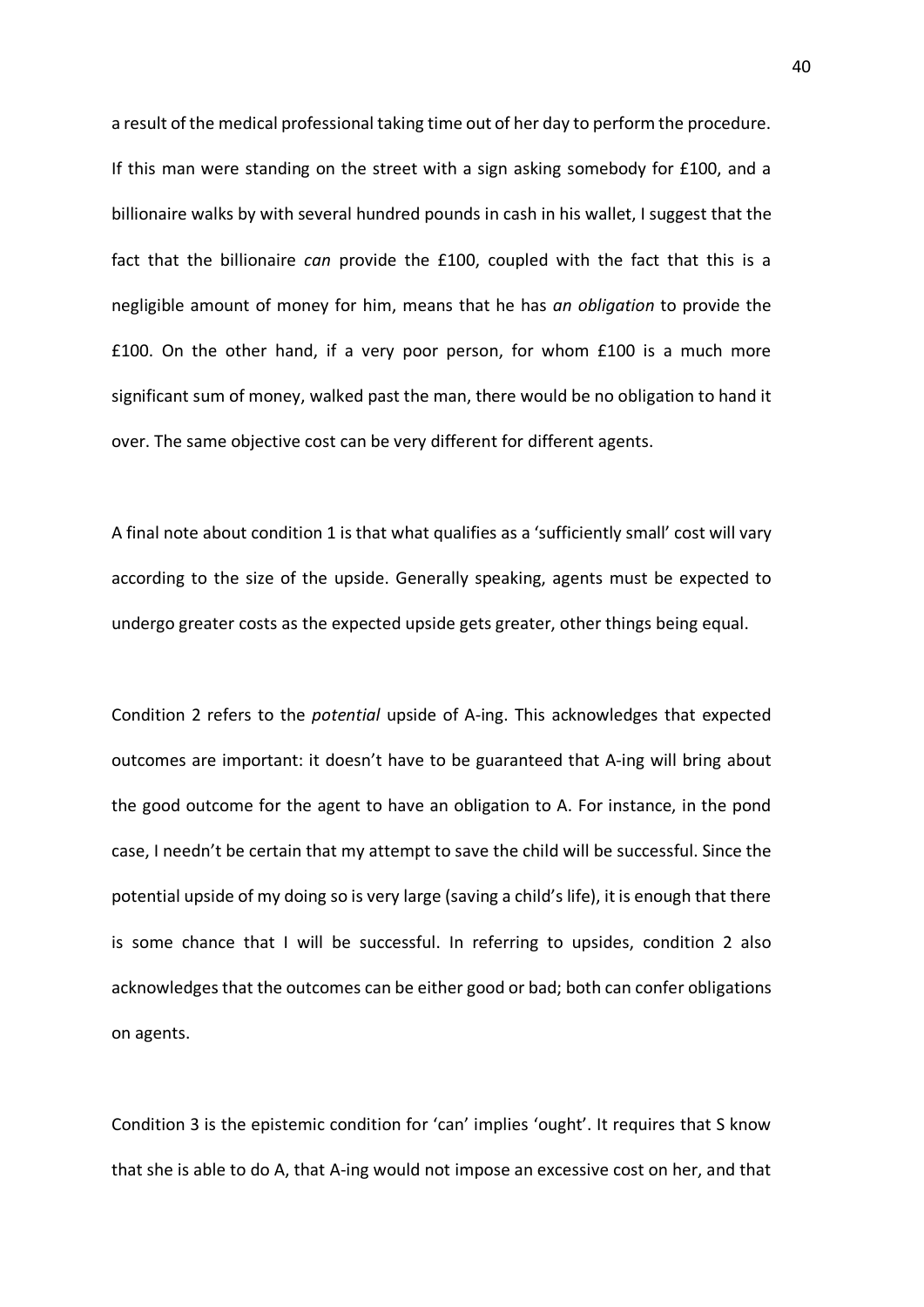the potential upside of A-ing is sufficiently large. Note that condition 3 does not require that S know exactly *how* to A; all that is required is that she know that A-ing is within her capabilities. Michael Doan has persuasively argued that it is not necessary that the agent know exactly how to perform the task. Rather, so long as the agent knows that she *can* A, she has an obligation to conduct an enquiry into how to  $A<sup>36</sup>$  This obligation to enquire can be absorbed in my use of the word 'attempt': conducting a genuine enquiry into how to A can be seen as attempting to A when one doesn't yet know how to A.

### *2.3.1.2 The Collective Case*

In the previous section I tried to get an understanding of when 'can' implies 'ought' in the case of individual actors. Given that Held's Subway, the object of enquiry in this thesis, concerns group inaction, I will attempt in this section to develop this account for collective cases.

The first thing to note is that there intuitively seem to be cases where 'can' implies 'ought' for groups in the sense that there is something which the group can do together which confers obligations on the individual members. For instance, suppose that a company has the chance to make a deal which will ensure that a planned programme of redundancies can be cancelled. It is plausible that the company has an obligation to try very hard to make this deal (supposing that there is no significant sacrifice involved in making the deal). This means that there are certain obligations on some or all of the members of the company. What are the obligations which the members bear?

<sup>&</sup>lt;sup>36</sup> See Doan (2016), especially section 4. Doan is talking about groups of people engaging in what he calls 'collective inquiry'. I have adapted his discussion for the individual case here.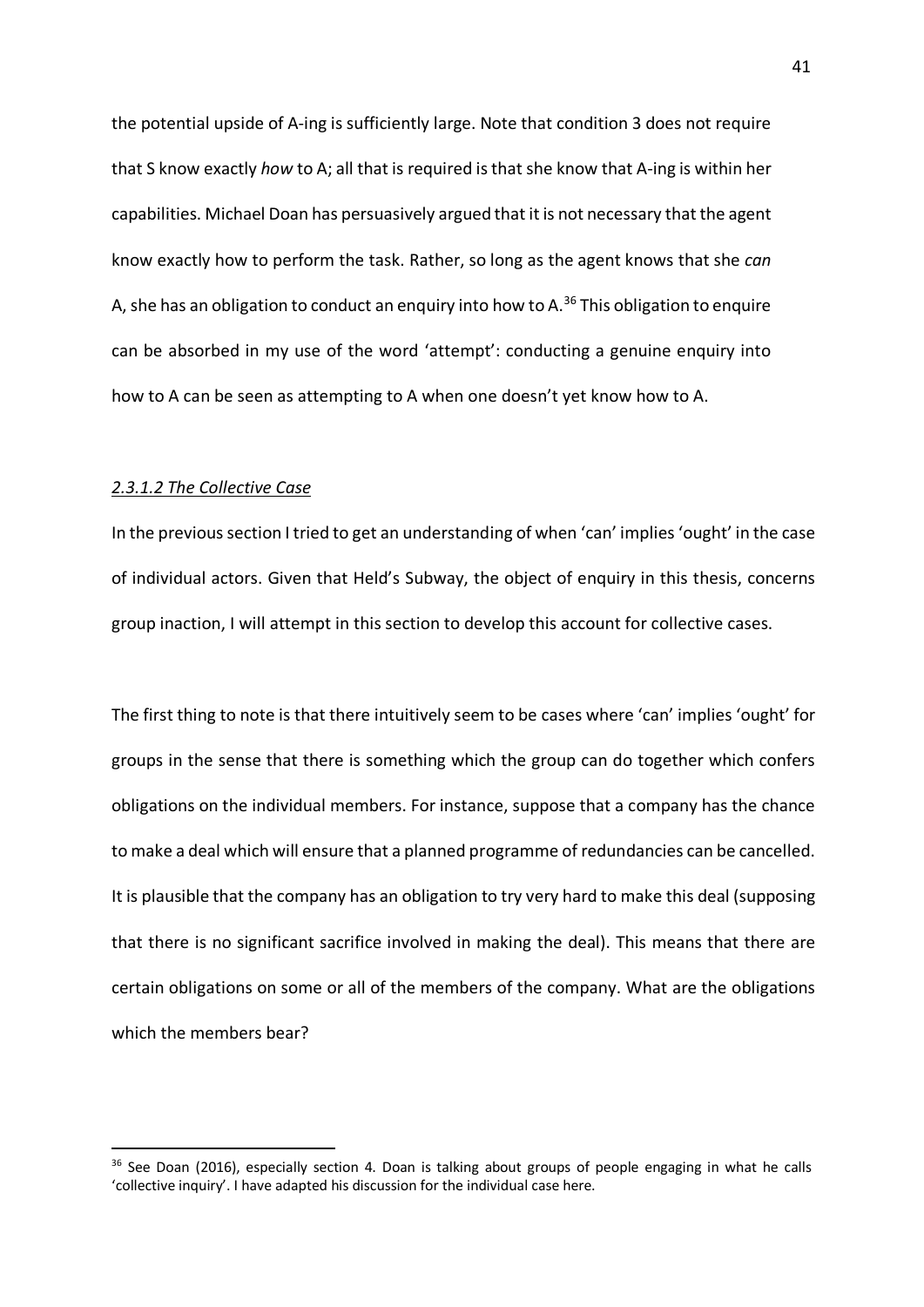This kind of case is the one with which we are faced in Held's Subway. The group of bystanders has the ability to intervene in the attack and save the victim. This appears to impose certain obligations on the members of the group. What obligations are these?

One might be tempted by the following.

# 'Can' implies 'ought' (Collective)

That a group G *can* do A implies each member of G has an *obligation* to attempt to do her part in G A-ing when:

- 1. If doing her part in the group's A-ing imposes a cost on a member, the cost is sufficiently small for that member.
- 2. The potential upside of doing A is sufficiently high.
- 3. Each member knows that G can do A, and also knows both 1 and 2.

This is an initially plausible solution. In the case of the business, it means that each member of the company is obliged to do whatever their part is in making the deal happen. This might mean, for example, that the CEO has to travel to a client's offices, the junior employees have to write up the correct contracts, and so on.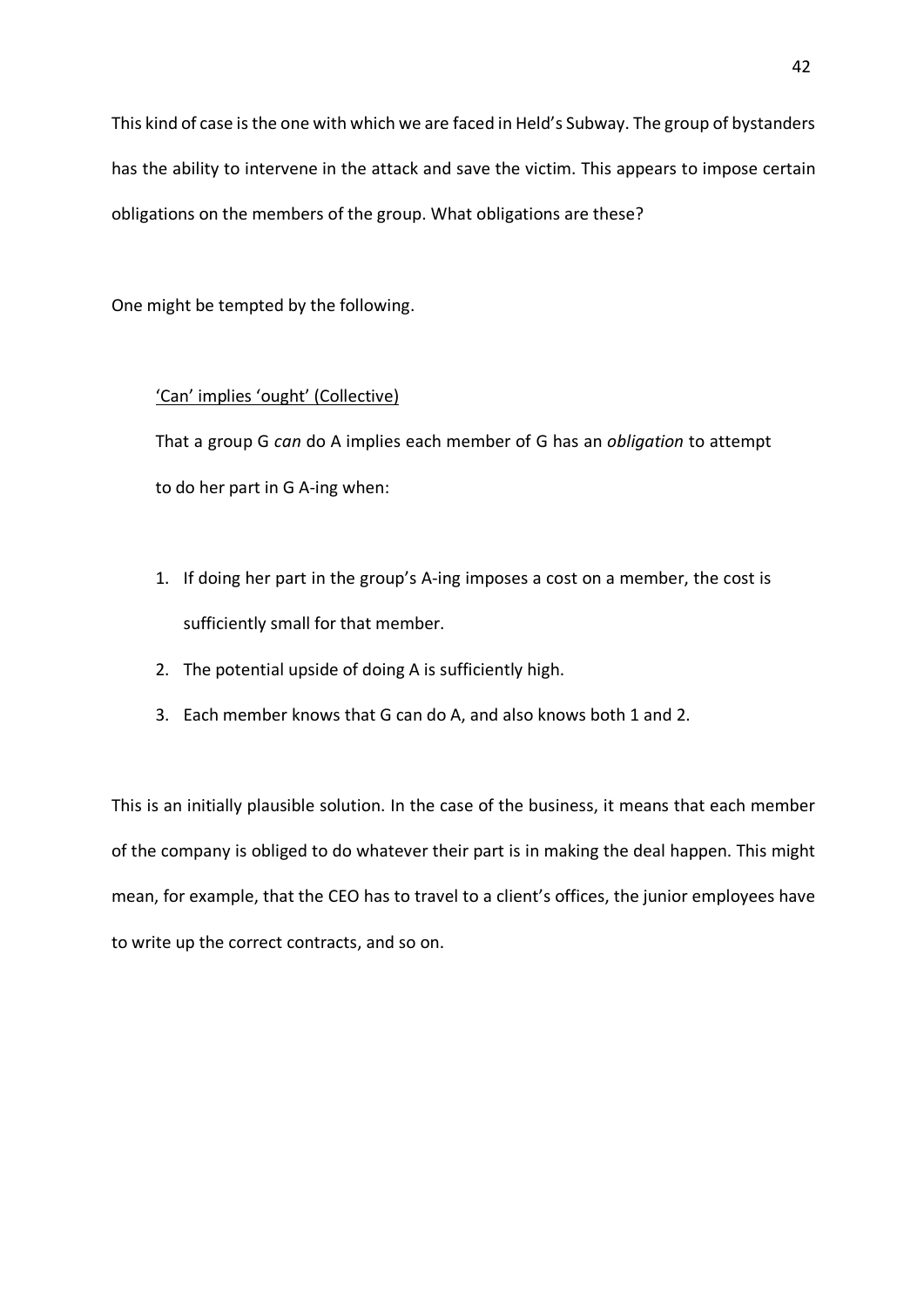However, this kind of response, whereby the obligation borne by each member of a group is to *do one's part* in a collective action faces serious problems. This is shown by examples of the following kind, which Alexander Dietz calls *Gibbard cases*. 37

Consider a two-player interaction game with the following payoffs.

|  |      | You          |               |
|--|------|--------------|---------------|
|  |      | Do A         | Do B          |
|  | Do A | Second best  | Worst for you |
|  | Do B | Worst for me | <b>Best</b>   |

In this scenario, there is a clear sense in which we should both do B. That is, we should together perform the joint action (B,B), since this will bring about the best results. The second best outcome would be if we both did A, whereas if I do B and you do A, that gives me my worst possible outcome, and vice versa. This type of game has often been characterised as a Stag Hunt: if we both hunt a stag (B), we will catch one, which is the best possible outcome. If we both hunt a hare (A), we will catch one, although this is not as good as a stag. However, if I hunt a stag and you hunt a hare, I will end up with nothing and you will end up with a hare, and vice versa.

<sup>&</sup>lt;sup>37</sup> Dietz (2016) p.960. Dietz takes the case from Allan Gibbard – see Gibbard (1965), p.214-215. The example is also discussed by Derek Parfit in (1984), p.72.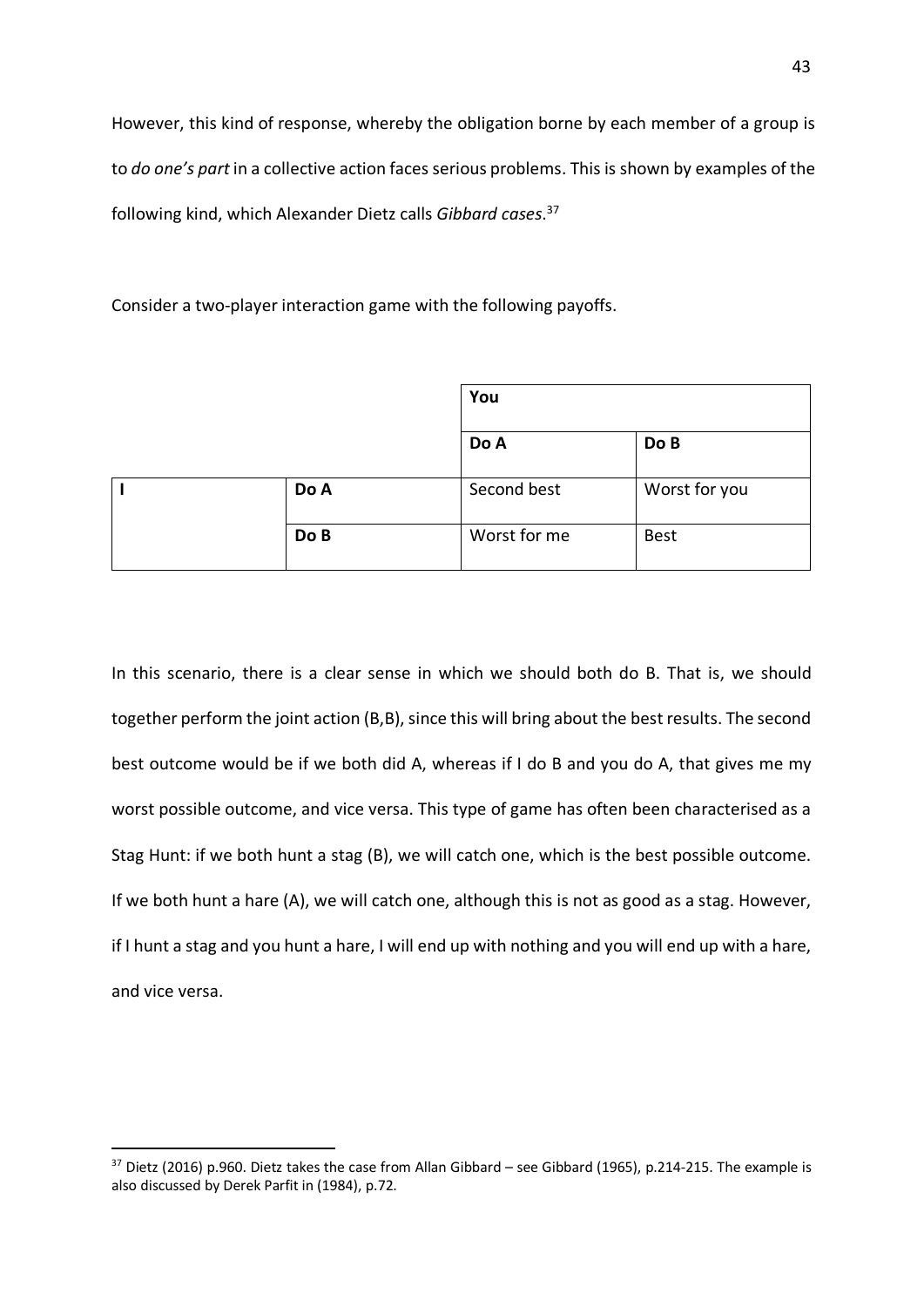This kind of example shows the problem with the requirement to unilaterally do one's role in a group action. According to the account I just gave, it would be my obligation in this scenario to attempt to do B, because that would constitute doing my part in (B,B), which is the best action that we together can do. However, it's easy to see that if I do my part, but you defect and do A, we will end up in the bottom-left quadrant of the outcome space: the joint-worst possible outcome for me. Given what you are doing, it's best for me *not* to attempt to do my part in our best possible action – doing so would bring about my worst outcome.

There are other cases in which unilaterally doing my part in a collective action simply doesn't make sense.<sup>38</sup> Suppose that I am a member of a circus troop, and my role is to be on the top of the human pyramid during the finale of the show. Suppose that the rest of the troop all go on strike one evening to protest about poor working conditions in the circus. When the finale comes, according to the idea under consideration, I am obliged to attempt to do my part in the group action, meaning that I must try to take up my position atop a non-existent human pyramid. Such examples show that unilateral execution of one's part in a joint action can't be what is morally required of group members.

Indeed, in Held's Subway we have seen that such unilateral performance of one's part won't work. Any members of the random collection who unilaterally intervene in the attack will be unsuccessful, and are likely to cause themselves some harm in the process. This is why, as I mentioned in chapter 1, the bystanders can't be held responsible or blameworthy for not unilaterally intervening.

<sup>&</sup>lt;sup>38</sup> Thanks to Han van Wietmarschen for pointing this out.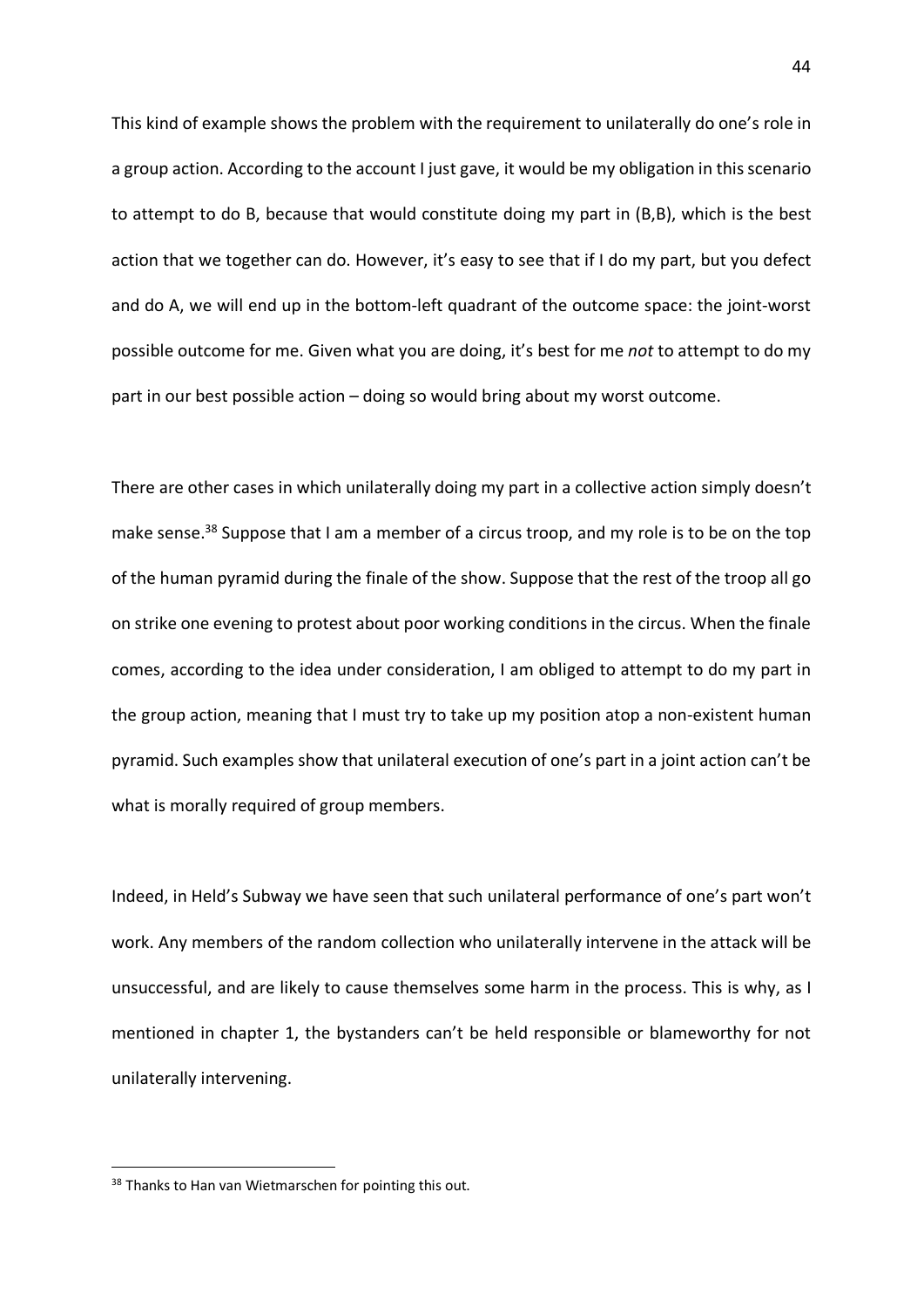Dietz offers a way out of this puzzle. The injunction to do one's part no matter what, which he calls The Simple View, must be amended in order to make it plausible. The first alteration he suggests is that we must focus only on cooperative cases. In Gibbard's case, as Felix Pinkert has pointed out in his discussion of these cases, we 'cannot come together to form a common strategy'.<sup>39</sup> This leaves us open to achieving the worst outcome if one of us does B and the other defects to A. Dietz's solution is that we should restrict our analysis to cases where we are acting cooperatively. He endorses what he calls Jackson's Principle.

*Jackson's Principle: If we together ought to act in some way, and we will act in this way if I do my part, then I ought to do my part.40*

That is, if everything is in place so that all that has to happen in order for us to do some good act is that I do my part, I am required to do my part. In Gibbard's case, this means that I am required to do B only if I know for sure that you are going to do B.<sup>41</sup>

The trouble with this view, as I see it, is that it creates too strong a segregation of cooperative and non-cooperative cases. It appears to avoid a difficult question: what should we do in noncooperative cases, where I cannot be sure that the others will do their part? Dietz ignores this

 <sup>39</sup> Pinkert (2015), p.973

<sup>&</sup>lt;sup>40</sup> Dietz (2016), p.973. Dietz is paraphrasing a principle given by Frank Jackson in (1987), p.107.

<sup>&</sup>lt;sup>41</sup> Dietz offers two further amendments, but they are not pertinent to my discussion here. Briefly, they are that Dietz couches his position in terms of having a *reason* to do one's part, to allow for the possibility that there may be other requirements of you, such as saving your child, which override your obligation to do your part. Secondly, he specifies that our group-based reasons and our individual reasons must not be double-counted.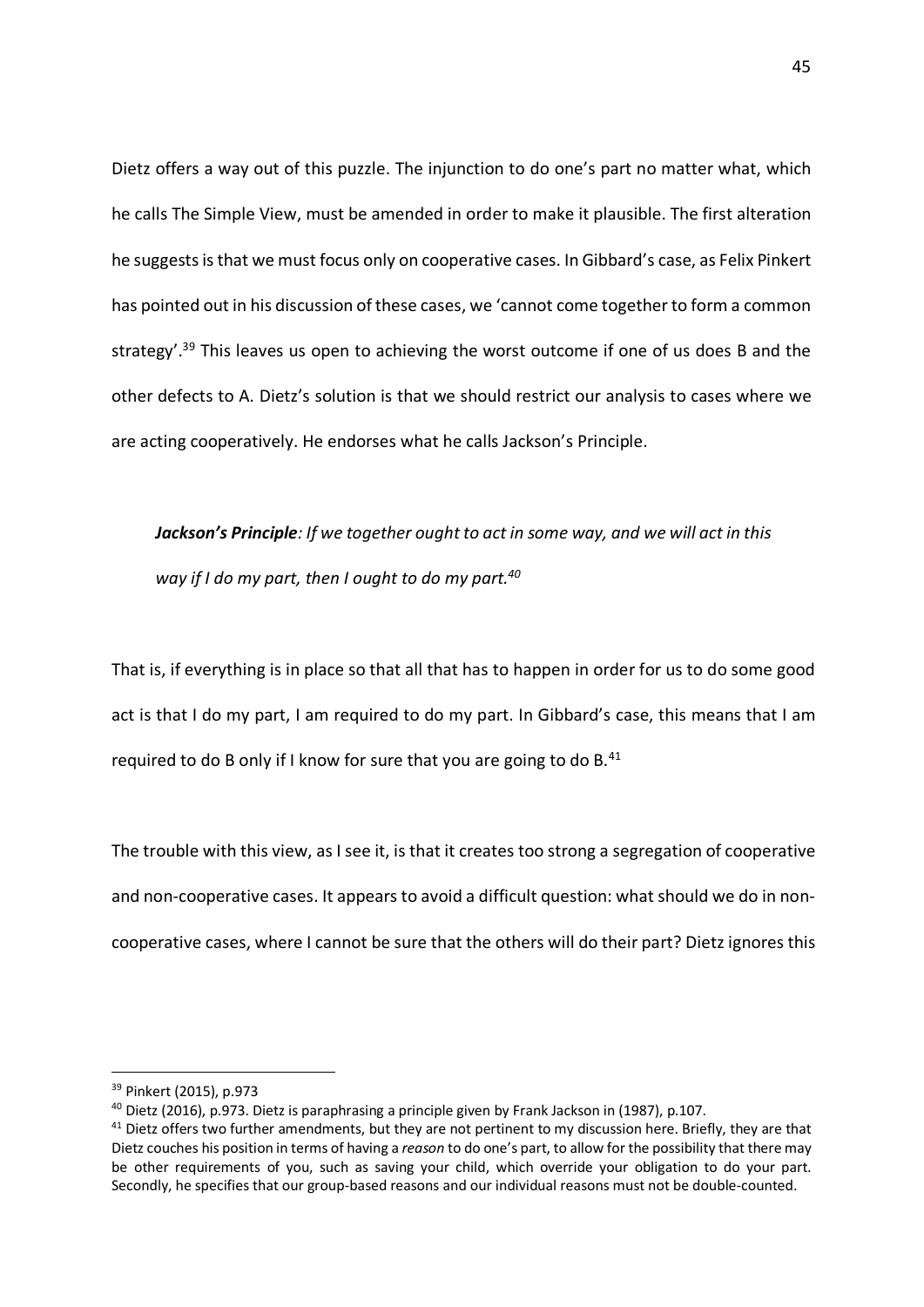problem, asking us instead to focus on co-operative cases where I *can* be sure that the others will do their part.

Can we do any better than this? It would be useful to have an answer to the question of what to do in the unfortunate situation where everything is not as easy as we would like it to be, and we cannot be sure of our fellow group members' contributions. I will attempt to give such a theory now.

I propose the following.

## 'Can' implies 'ought' (Collective) – revised

That a group G *can* do A implies each member of G has an *obligation* to attempt to do her part in ensuring that the group members coordinate in the way required for A-ing when:

- 1. If doing her part in ensuring that the group members coordinate in the required way imposes a cost on a member, the cost is sufficiently small for that member.
- 2. The potential upside of doing A is sufficiently high.
- 3. Each member knows that G can do A, and also knows both 1 and 2.

Note the difference between the revised version and the version I considered before: the obligation in the revised version is not to attempt to do one's part in the group's A-ing, but to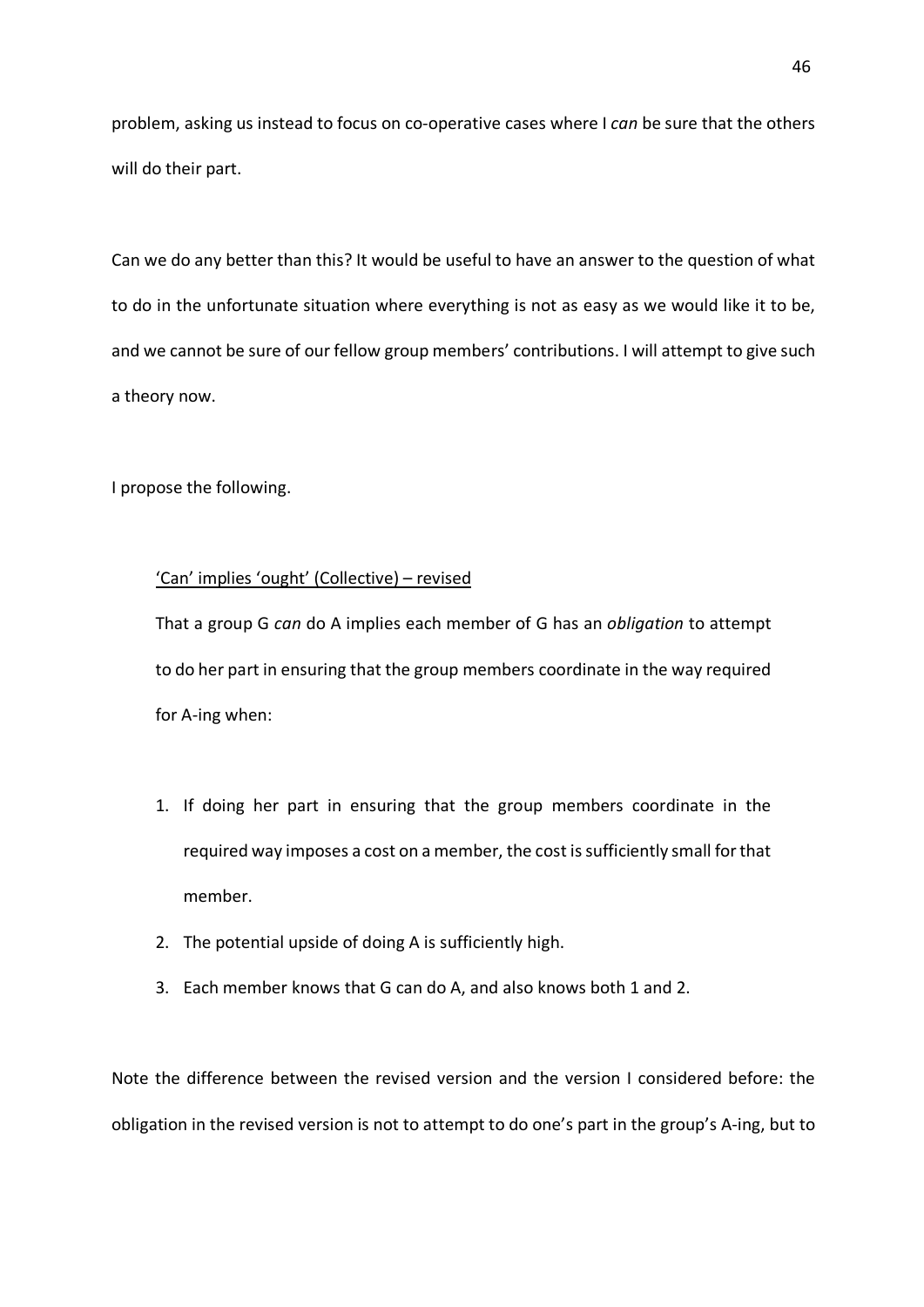attempt to do one's part in *ensuring that the group members coordinate in the way which Aing requires*.

Again, note that the obligation is only to attempt. For myriad reasons outside of our control, our best attempts may sometimes fail. If I attempt to do my part in ensuring that the members coordinate, but am struck down by illness at the crucial moment, it is unreasonable to accuse me of a moral failure.

The obligation to ensure that the group members coordinate in the desired way will mean different things depending on the kind of group in question. In highly organised, hierarchical organisations such as Google, rank-and-file workers may find that they can fulfil their obligations simply by carrying out their usual duties, and refraining from actively working against the functioning of the organisation. This is perhaps as much as they can do to ensure that the group coordinates in the right way. Executives, on the other hand, may have to do more to fulfil their obligations: they may have to provide instructions, give talks to staff, speak to the press etc. in order to make sure that the organisation coordinates in the right way.

What of Held's Subway? The obligation to attempt to ensure that the members coordinate in the right way means that each member is obliged to attempt to bring the group together into a unit which will be able to intervene in the attack. This obligation is derived from the potential that the group has to stop the attack. This is the obligation which led to the conclusion from chapter 1 that what was required of the bystanders in Held's Subway was to cajole (so long as there was a chance that unilateral cajoling might work – we have not yet arrived at the difficult case where the bystanders know that cajoling alone will be ineffective). The fact that, as Held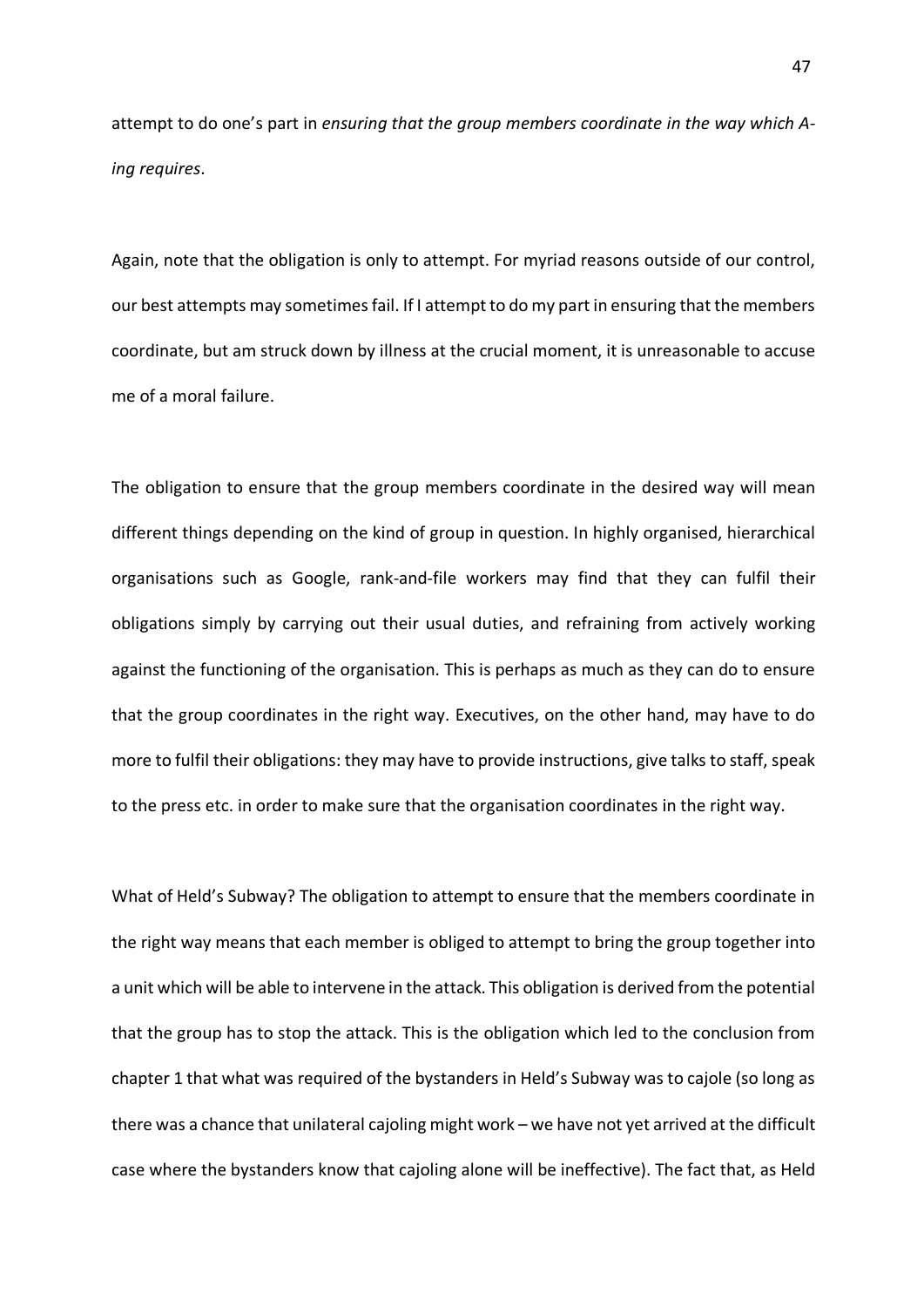presents the case, none of them cajoled means that they have all flouted a moral obligation – they failed to do something that was morally required of them.

How might this failure result in blame? Recall that on Scanlon's view of blame one is blameworthy for an action if that action reveals an attitude on the part of the actor which indicates that one's relationship with that person is impaired in some way and in need of modification. I propose that the bystanders in Held's Subway have flouted a moral obligation, and this indicates a morally deficient attitude. It reveals a lack of concern for the victim, their fellow passenger, and a coldness which would make us think twice about entering into certain relationships with them. If one were to meet one of the bystanders after the event, one would be unlikely to trust him with any task requiring the care of another person, because he has just sat by and witnessed somebody being beaten to death without so much as attempting to get the group to do anything. On Fricker's account, one should tell the bystander that one blames him for his failure to attempt to unilaterally cajole, and explain why it was morally required of him to do so. This dialogue would, ideally, lead him to recalibrate his moral beliefs and come to see that he flouted an important moral requirement.

I believe that this understanding of individuals' obligations in group contexts works for most cases. That is, it works in cases where coordination of the group is at least *possible*. Where this model breaks down, though, is in cases of the kind I described in chapter 1: cases where each bystander knows for certain that attempting by themselves to ensure that the group coordinates in the right way (unilateral cajoling in Held's Subway) will be ineffectual. In that kind of case, it is not yet clear why any of the bystanders should attempt to ensure that the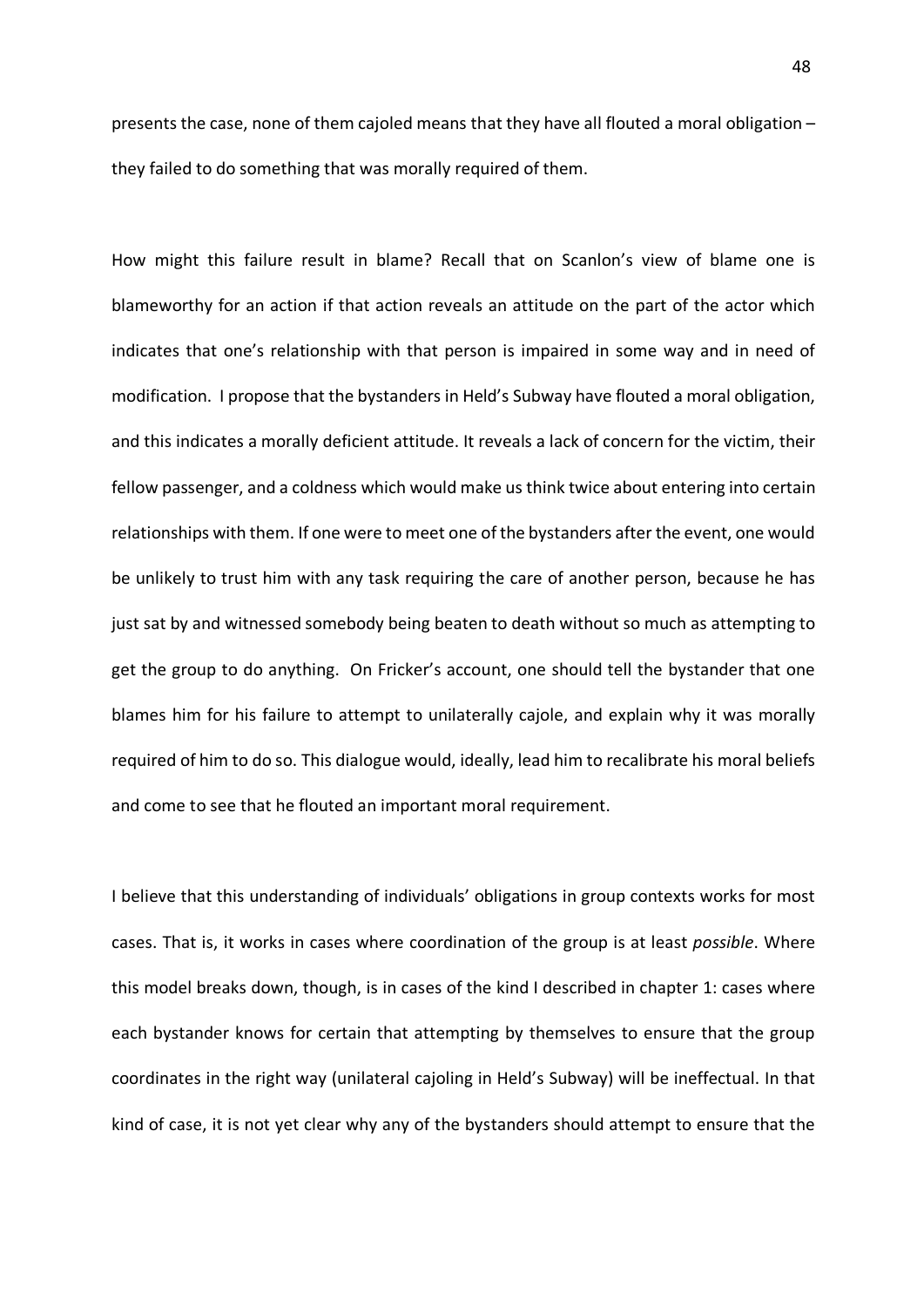group coordinates in the right way, since they know that their attempt won't make any difference to the outcome. I will be thinking about these difficult cases in chapter 4.

#### 2.4 Conclusion

The goal of this chapter was to develop an understanding of three important moral concepts which are in play in Held's Subway: responsibility, blame and obligation. I argued that we should be focused on backward-looking moral responsibility, where moral responsibility for an action is to be understood as it being appropriate to take the fact that one performed the action as a basis for a moral appraisal of one's character. Responsibility understood in this way is non-gradable, making it importantly different from blame, which comes in degrees. I endorsed a Scanlonian account of blame, on which an agent is blameworthy for an action if that action reveals something about the agent's moral attitude that would impair the relationships that the agent is able to have with others. The Scanlonian view also yielded the conclusion that in order for an agent to be blameworthy for an action, they must necessarily be morally responsible for it; but the converse does not hold. An agent's action can only be taken as a revealing a morally bad attitude if it is appropriate to use the fact that the agent performed the action as a basis for a moral appraisal of the agent's character. Yet it being appropriate to use the fact that the agent performed the action as a basis for a moral appraisal of the agent's character does not imply that the action reveals a morally bad attitude on the part of the agent.

In order to know whether one's action reveals a morally deficient attitude, one must first understand what the agent's obligations were in the context in question. I suggested that there are certain situations where one has moral obligations simply in virtue of the fact that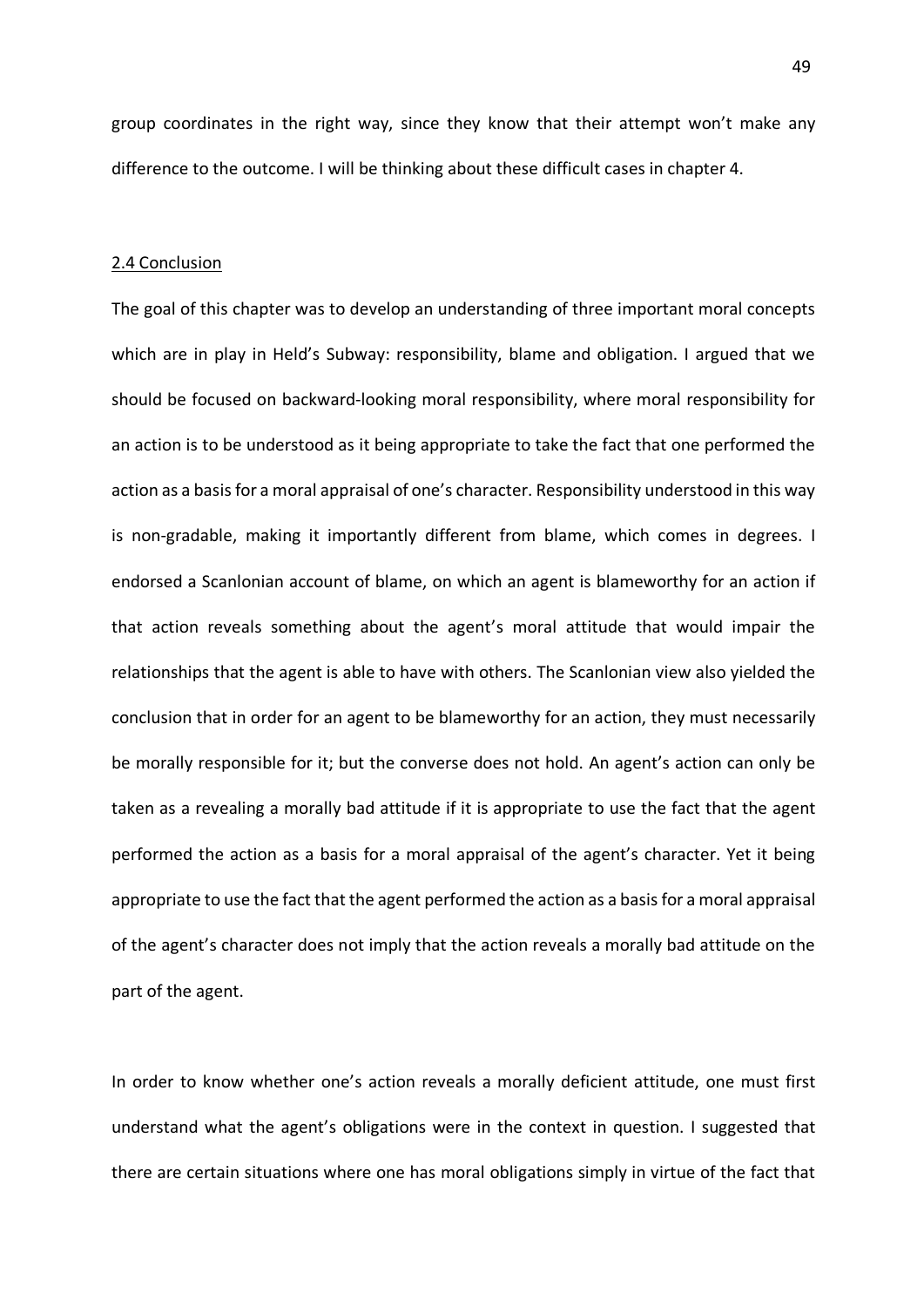one, or a group one belongs to, as a certain capability: in other words, 'can' sometimes implies 'ought'.

This understanding of obligation allows us to see why, when there is a possibility that an agent can ensure that a group coordinates in the right way, the agent has an obligation to attempt to do so. What the discussion so far doesn't account for is why any of the bystanders in Held's Subway should have unilaterally cajoled even in cases where they knew for sure that doing so would be ineffectual.

Those questions will be asked later in the thesis. Before turning to them, I will consider a different candidate answer to the Responsibility Question in Held's Subway. This is answer comes from Virginia Held herself, and will therefore be called 'Held's Answer'.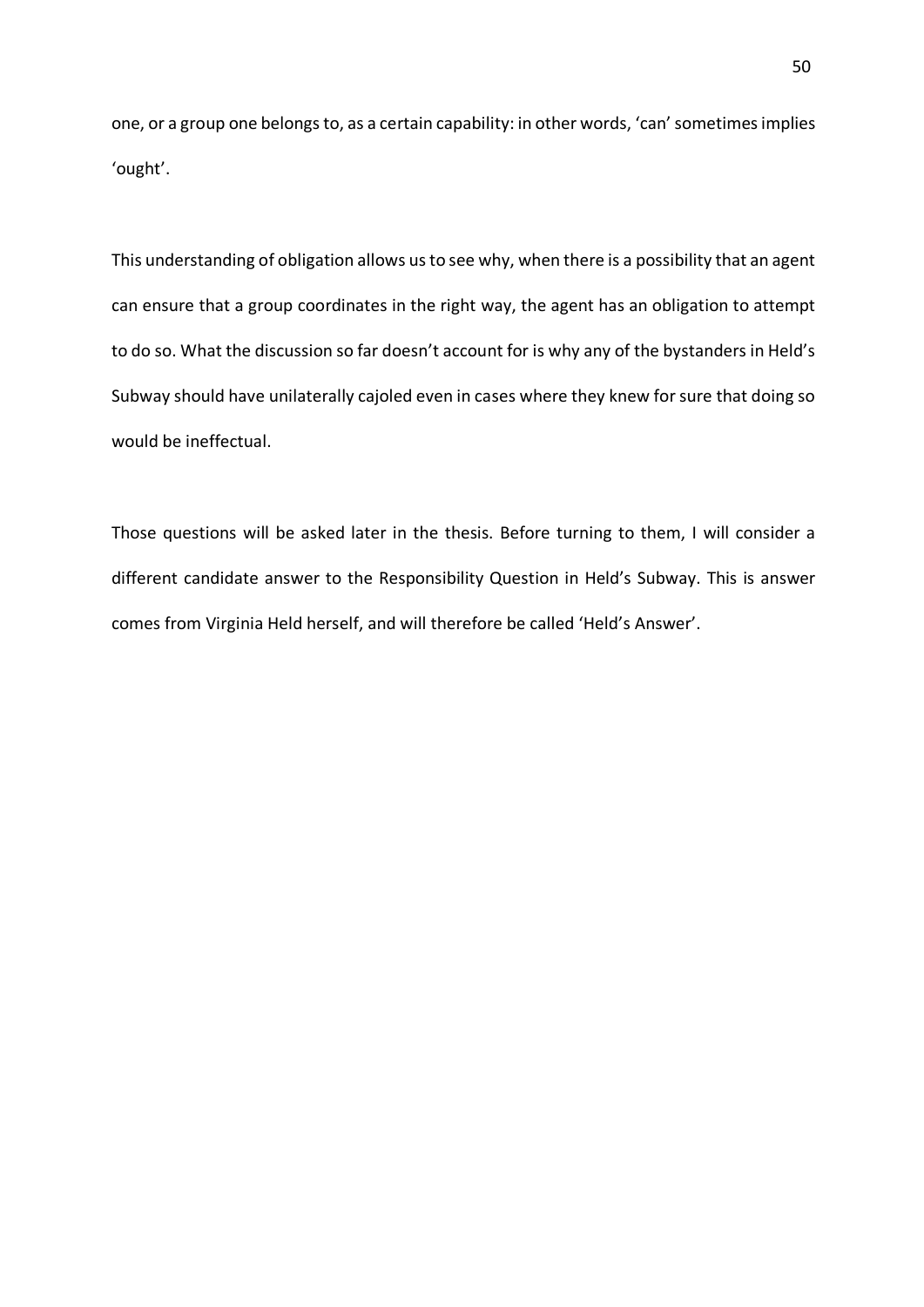## **Chapter 3: Held's Answer**

The purpose of this chapter will be to examine Virginia Held's answer to the Responsibility Question in Held's Subway. Held suggests that the bystanders bear *collective responsibility* for the victim's death.<sup>42</sup> Thus, the process of evaluating Held's suggestion will require a detailed enquiry into what could be meant by 'collective responsibility'. I will ultimately argue that, although the kind of collective responsibility which Held endorses is appropriate in some settings, it is not applicable in Held's Subway.

### 3.1 Random Collections

After wondering about how responsibility should be assigned in Held's Subway, Held writes, 'I think that in such a case we would hold the random collection morally responsible for its failure to act as a group'.<sup>43</sup> To understand this, we must first understand what Held means by 'the random collection'.

Explanation of this term comes earlier in the paper, where Held tells us that 'I shall mean by a "random collection of individuals" a set of persons distinguishable by some characteristics from the set of all persons, but lacking a decision method for taking action that is distinguishable from such decision methods, if there are any, as are possessed by all persons'.44 The group of bystanders on Held's Subway therefore constitutes a random collection because the bystanders share the characteristic of being on the same subway at the same time, but they lack any procedure for deciding how to act. Google is not a random

 $42$  Such a view, or something very similar to it, has also been endorsed by, among others, May (1992), p.116-117, Copp (1991), p.75-76 and Isaacs (2011), p.147-154.

<sup>43</sup> Held (1970), p.477

<sup>44</sup> Ibid. p.471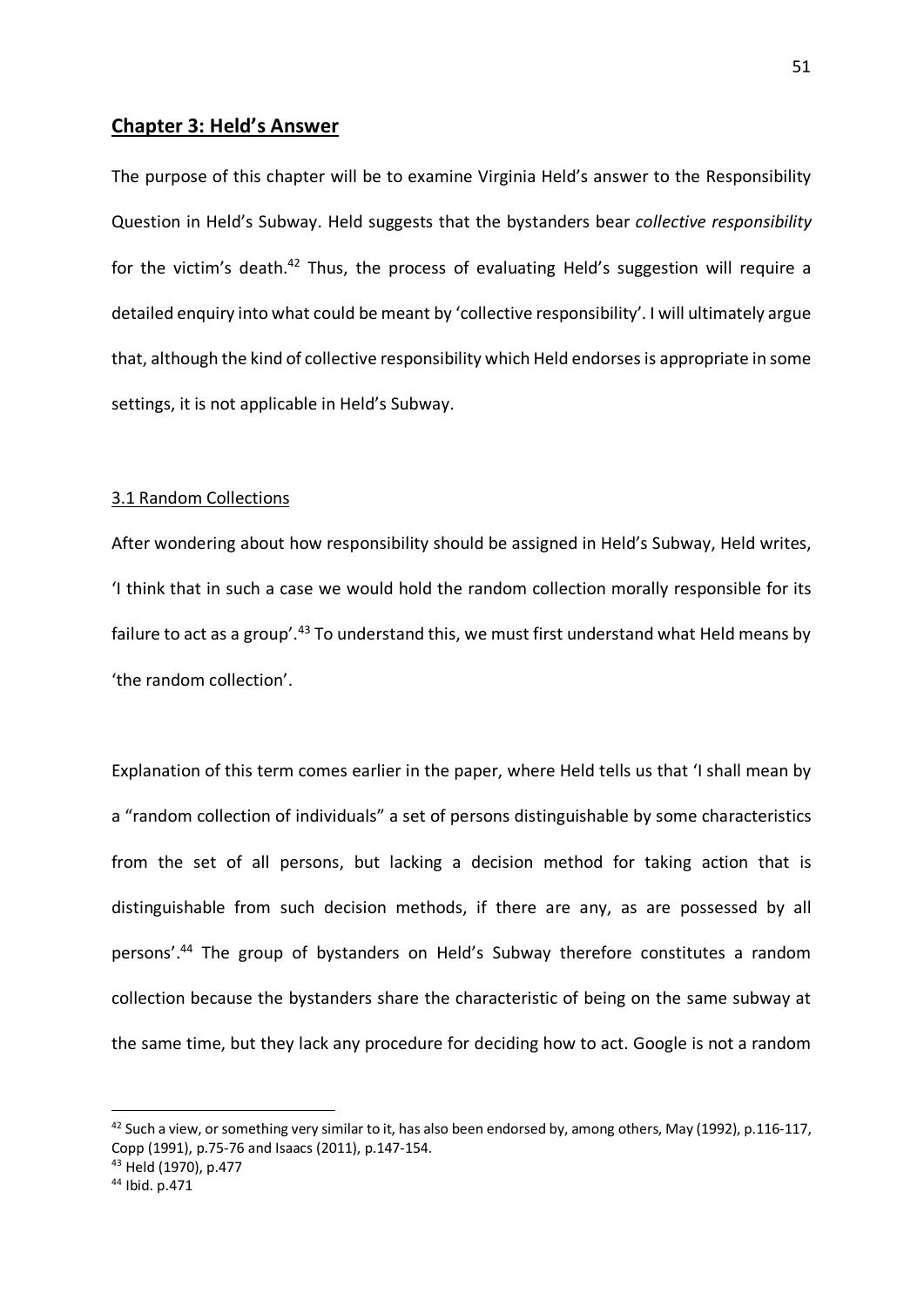collection, because, although the people at Google share a common characteristic (namely, working for Google), they *do* have a distinguishable decision-making procedure – decisions are made by the board, I imagine, according to some accepted mechanism. The set containing me, the Queen of Sweden and John Travolta is not a random collection, because the three of us share no characteristic which distinguishes us from the rest of humanity (other than the fact that we make up the set I just referred to, but that fact is too trivial to make any difference).

There remains, though, a wide variety of groups which, on Held's account, can properly be called random collections. White people, people who like heavy metal music, South Americans, and East Londoners are all presumably random collections, since they all share a distinguishing characteristic yet lack a joint decision-making procedure. As Stanley Bates points out, Held largely restricts herself to 'groups of people brought together in space and time, facing situations which seem morally to call for action by the group'.<sup>45</sup> Held's Subway deals with just such a random collection. For my purposes, I will for the moment follow Held in thinking only about these kinds of random collections.

In concluding that the random collection in Held's Subway can be held morally responsible for the death of the victim, Held thereby endorses some kind of *collective responsibility*. Therefore, to establish whether she is right I need to get clearer on the concept of collective responsibility.

 <sup>45</sup> Bates (1971), p.344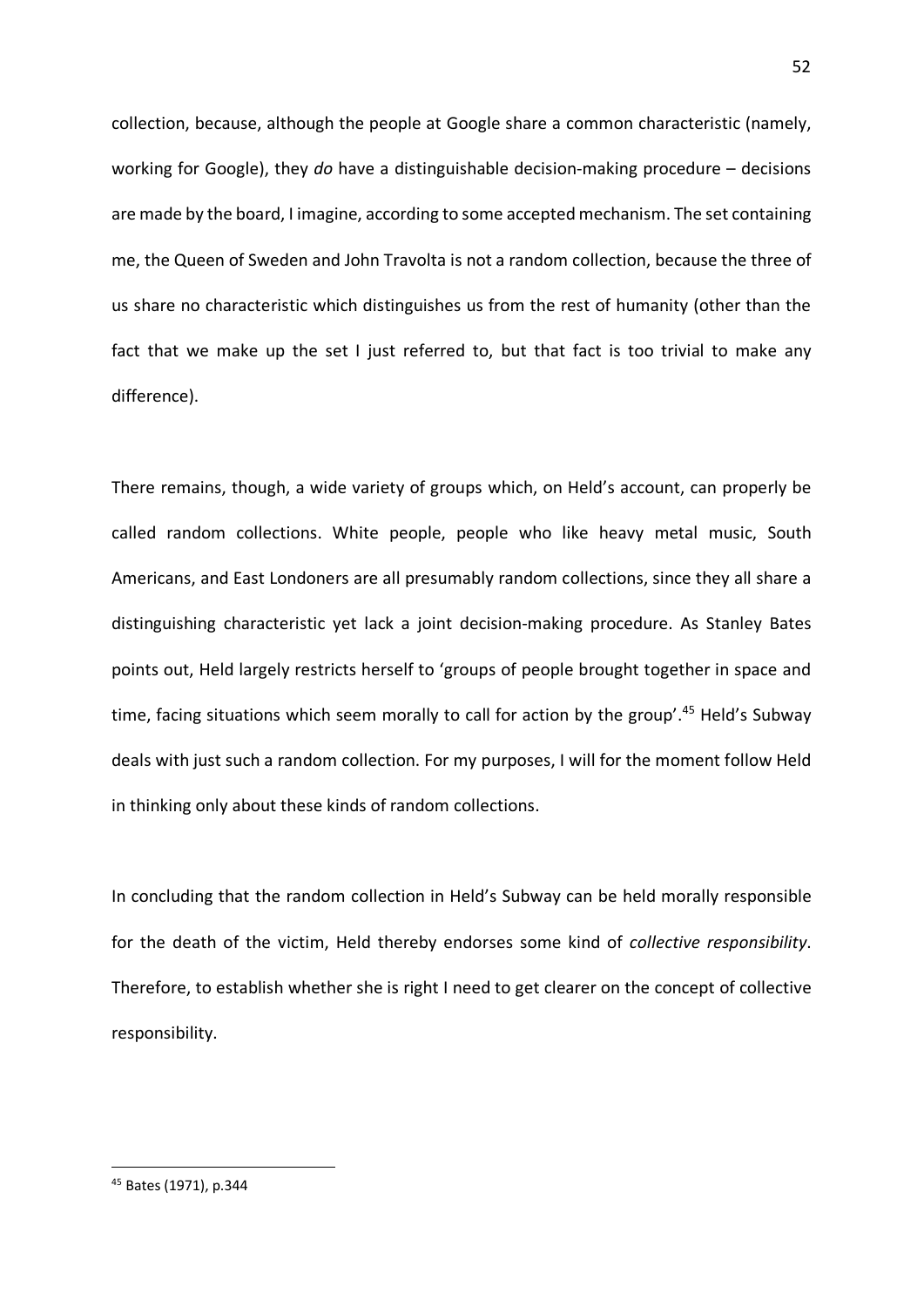#### 3.2 Some Important Distinctions

Perhaps even more so than 'responsibility' and its cognates, the term 'collective responsibility' has been put to a vast array of different uses by philosophers and nonphilosophers alike. Caution is therefore required before reaching any conclusions about whether Held's suggestion is viable.

As I see it, there are three main ideas which have been referred to as 'collective responsibility' by philosophers. We must make sure to keep these concepts separate in our minds, and I will go through them now, using nomenclature which I hope is helpful in this regard.

First, there is *shared responsibility*. Shared responsibility is what results when a series of people independently contribute to some result, and none of them are aware of how their action contributes to the wider result. In other words, it is the responsibility arising from sets of uncoordinated actions. Each person whose action contributed to the wider result shares responsibility for that result.

Larry May has the following elucidating example of shared responsibility.

*Consider a situation in which a number of people know an important fact about a person being investigated by the government, and each decides to say nothing to the investigators. If each person on his or her own decides to keep quiet, and if each person's silence is necessary for the deceit to occur, then it appears that each person is equally to blame for whatever harm the deceit causes. Since each contributes to the silence and each person's contribution is necessary, there is no*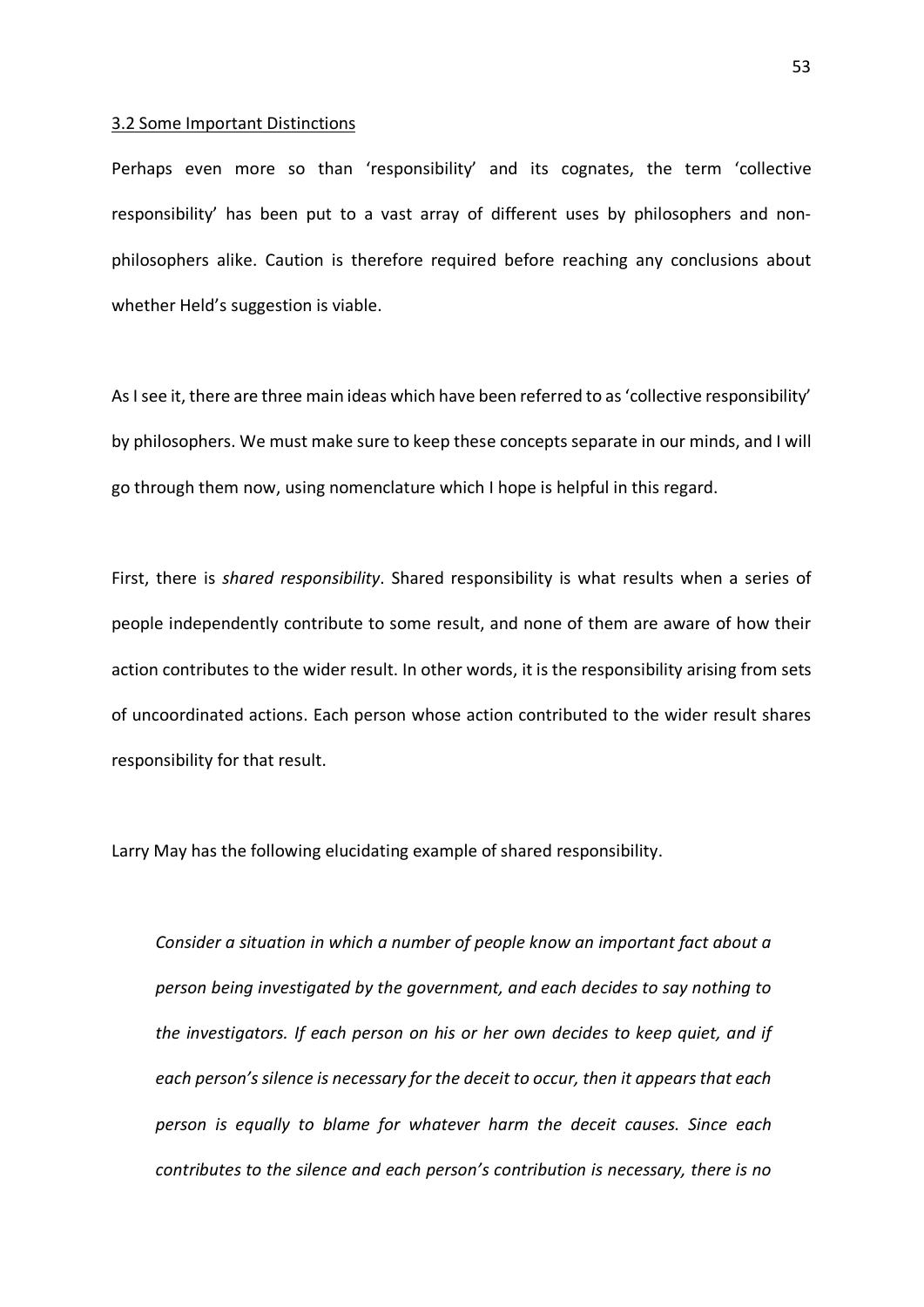*reason, so this argument would suggest, to treat one person differently from another. This seems especially plausible since none of them is aware of what the others are doing or not doing.46*

Aggregate action on the part of agents, where their action is a necessary part of some wider effect, results in shared responsibility on the part of each agent, when the agents aren't to know that their action is contributing to this wider effect.<sup>47</sup>Note that in the case of shared responsibility, it is the *individuals* who are bearers of moral responsibility.

It's important to note the requirement that the individual actors must not have any knowledge of the fact that their action is contributing to some wider effect, and, we can add, that they couldn't have been expected to know this. This means that shared responsibility doesn't arise when the actors either knew or *should have known* that their act was part of a wider set of acts which was contributing to some effect. This is especially important for many of the problems facing humanity today, for example climate change. If I decide to drive my gasguzzling 4x4 around the corner to the shop, rather than walking, this may seem like an independent, uncoordinated action on my part. I might then plead that I at most bear shared responsibility for the effects of climate change, perhaps thinking that this is a less serious accusation than others which might be levelled at me.

However, such a plea on my part would be unwarranted. This is because it's common knowledge that individual actions which pollute the environment are part of a wider trend

<sup>&</sup>lt;sup>46</sup> May (1992), p.115.<br><sup>47</sup> All uses of the word 'action' here could be replaced by 'inaction' and the point would still stand.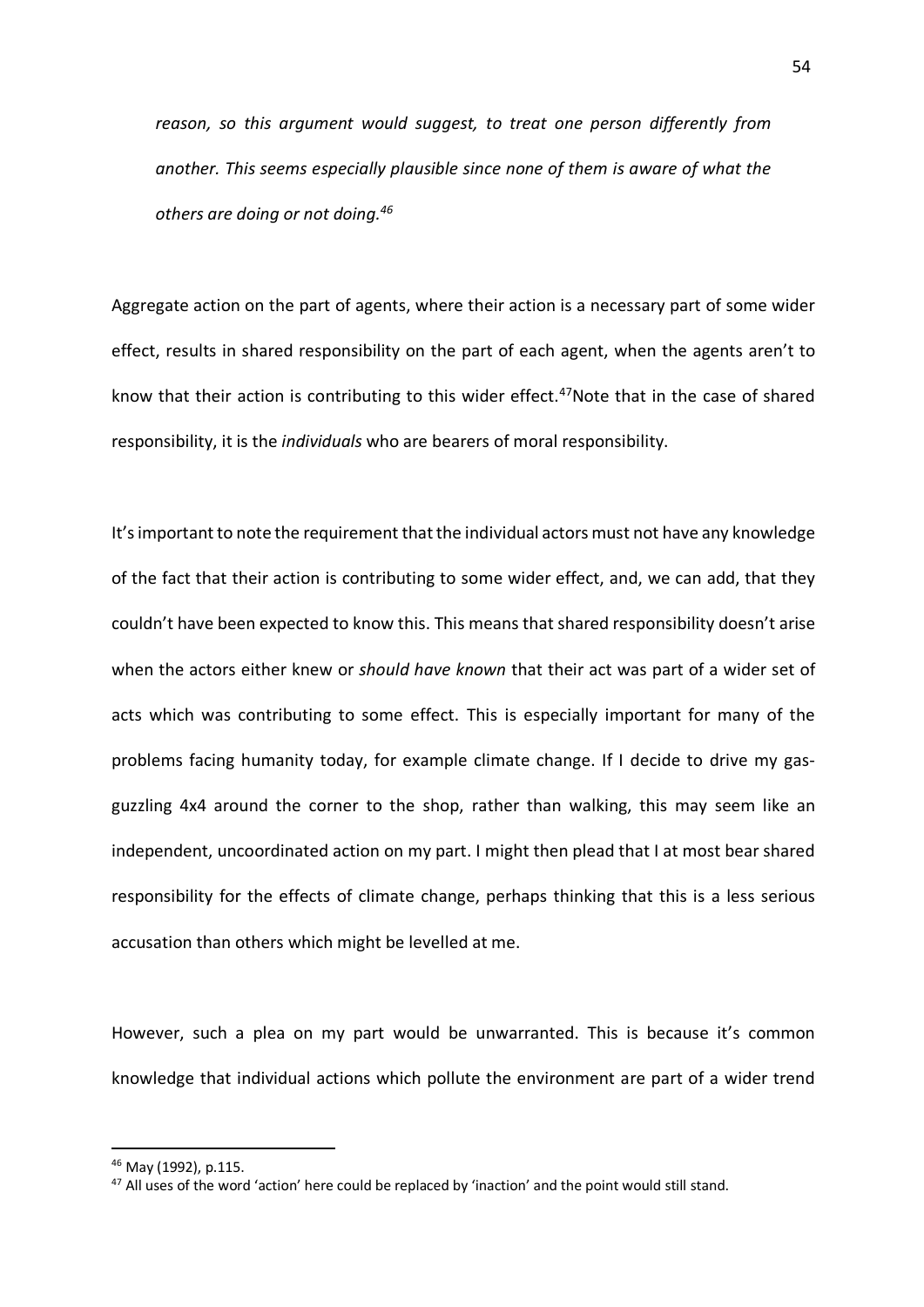which, cumulatively, is having disastrous effects on our planet. Even if I don't know the science, I can reasonably be expected to know that my action is contributing to a wider effect. Therefore, I don't bear shared responsibility – I bear some other kind of responsibility.

A second concept which has been referred to by philosophers as 'collective responsibility' is *corporate responsibility*. 'Corporate responsibility' refers to cases where the bearer of responsibility is a group of people. The following commonplace utterances all rely on corporate responsibility being possible: 'Facebook is to blame for the rise in online bullying'; 'the Cabinet is responsible for the war in Iraq'; 'the Navy deserves praise for its handling of the crisis'. Those who endorse the possibility of corporate responsibility therefore commit themselves ontologically to the existence of a group, over and above its members, which is capable of being responsible for actions. Proponents of corporate responsibility have several difficult questions to answer.

Firstly, they must give an account of what a group is, and how groups can act. They must also give an account of which kinds of groups can bear moral responsibility or, if they think that all kinds of groups can bear moral responsibility, they must justify that position.

Secondly, they must explain how groups can be rational agents, since most of our intuitions about responsibility presuppose that a necessary condition of an agent's being responsible is that she is rational and was able to act according to her intentions. If the proponent of corporate responsibility wants to deny this assumption, they must provide a good argument against it.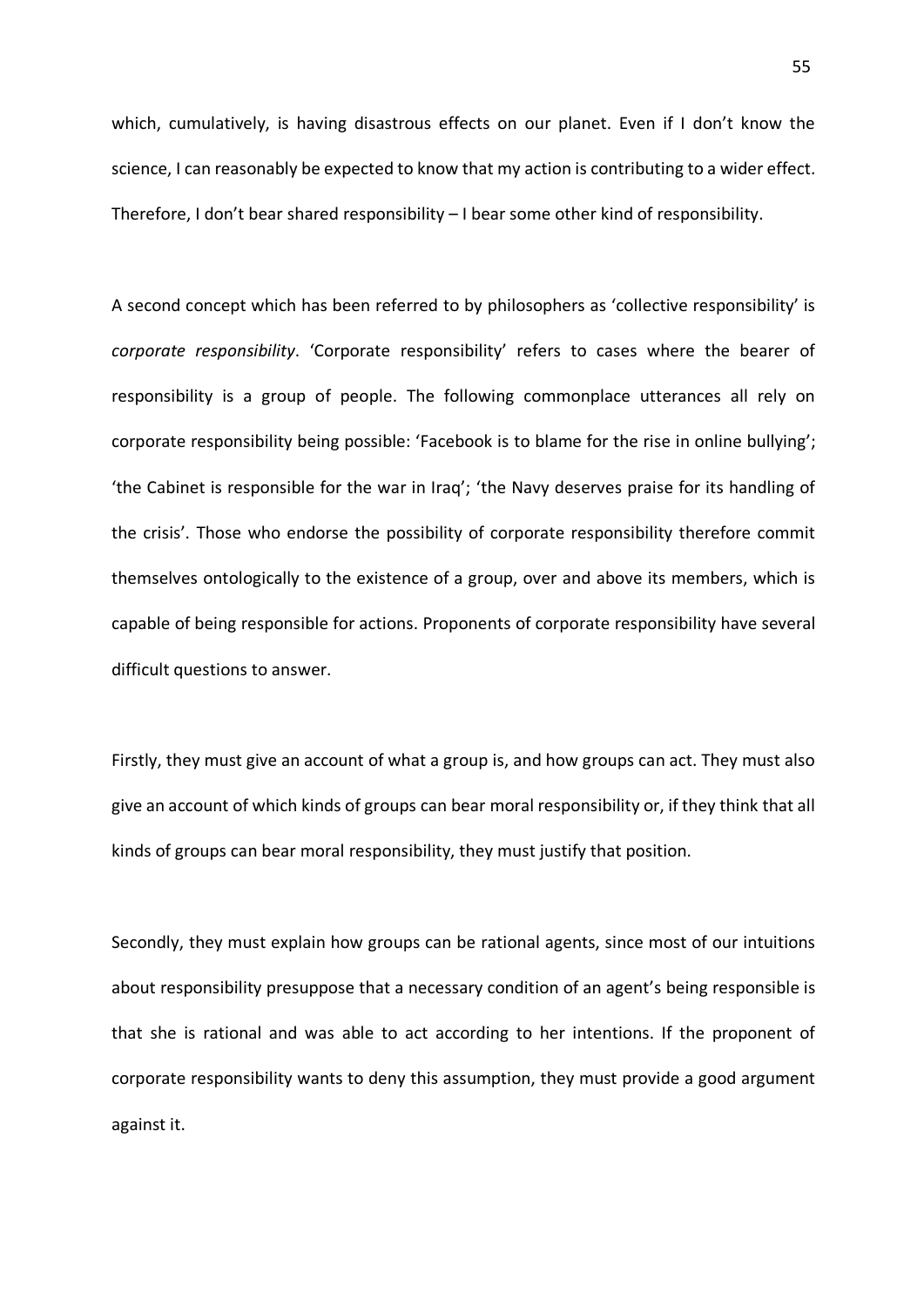Thirdly, they must provide an account of how, if at all, corporate responsibility is distributed to the individuals of the group. Steven Sverdlik writes that 'with corporate responsibility the group is treated as being distinct from its members and responsibility for wrongdoing is attributed to it. If one supposes that corporate responsibility is possible then it is an open question whether the individuals in the group are also responsible for the outcome or whether the group as such is alone responsible'.<sup>48</sup>

These questions, though difficult, are by no means insurmountable, and some philosophers, notably Peter French and Philip Pettit, have provided convincing answers to them in endorsing corporate responsibility.49

The philosophical debate around the idea of collective responsibility has been significantly hampered by the unfortunate practice of using 'collective responsibility' to refer to corporate responsibility, at the same time as others have used it to refer to something else. Several notable thinkers have written articles whose title is 'Collective Responsibility', but whose topic is corporate responsibility – this has muddied the waters. $50$ 

The final concept often referred to using the term 'collective responsibility' is, I think, the one most worthy of the name, and I will therefore call it 'collective responsibility'*.* The main idea behind collective responsibility is that individuals can be responsible for the acts or omissions of groups of which they are members. Note the crucial feature – it is individuals, not groups, who bear collective responsibility. Sverdlik writes, 'collective responsibility is the idea that

<sup>&</sup>lt;sup>48</sup> Sverdlik (1987), p.62.<br><sup>49</sup> See French (1979), French (1982) and Pettit (2007).

<sup>&</sup>lt;sup>50</sup> See, for example, Cooper (1968) and the response by Downie (1969). Also Narveson (2002).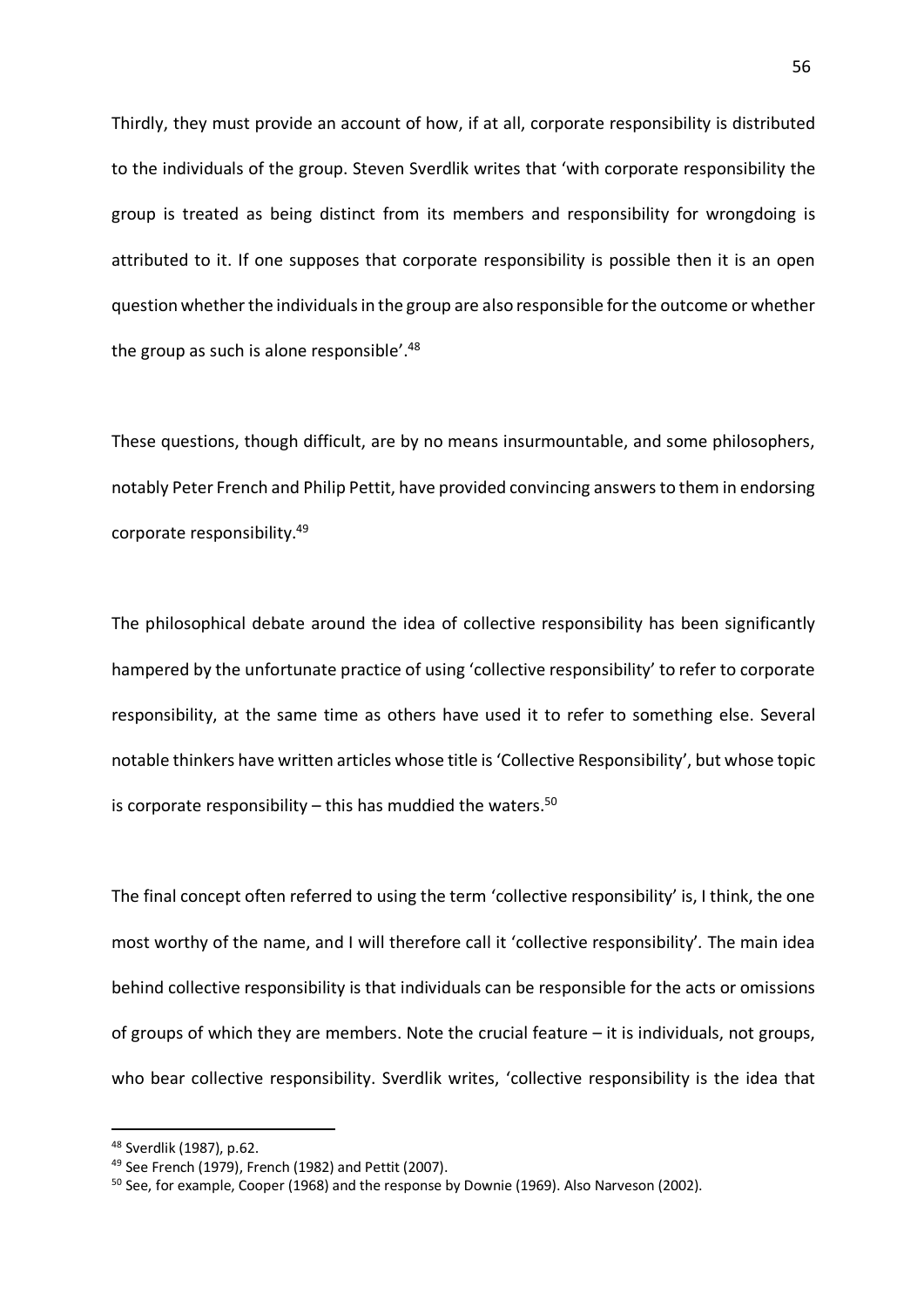individual persons within a group are responsible for an outcome produced collectively. That is, responsibility is apportioned to individuals and to them alone'.<sup>51</sup> The important (and controversial) aspect of collective responsibility is that individual members can be responsible, not only for the acts or omissions that they themselves do, but the acts or omissions of the group as a whole. This feature of collective responsibility is what has led people to condemn it as attempting to hold people responsible for other people's actions – something which many people take to be unacceptable to any system of morality. Thus, in his famous article, H.D. Lewis calls the notion of collective responsibility 'barbarous', arguing that 'no one can be responsible, in the properly ethical sense, for the conduct of another…belief in "individual" as against any form of "collective" responsibility is quite fundamental to our ordinary ethical attitudes'.<sup>52</sup> It's worth dwelling on Lewis' paper, because his aversion to what he understands as collective responsibility can help us to become clear on what exactly collective responsibility is, and, just as importantly, what it is not.

Lewis appears to have two main complaints against collective responsibility. The first is borne of his absolute certainty that only individuals can be the bearers of moral responsibility. In addition to the sentence I gave above, he writes right at the start of the paper 'responsibility belongs essentially to the individual'.<sup>53</sup> This, however, is a point upon which Lewis and the proponent of collective responsibility agree; as I have explained, collective responsibility ascribes responsibility only to individuals. This, then, turns out not to be a point of contention.

 <sup>51</sup> Sverdlik (1987), p.62

<sup>52</sup> Lewis (1948), p.3

 $53$  Ibid. p.3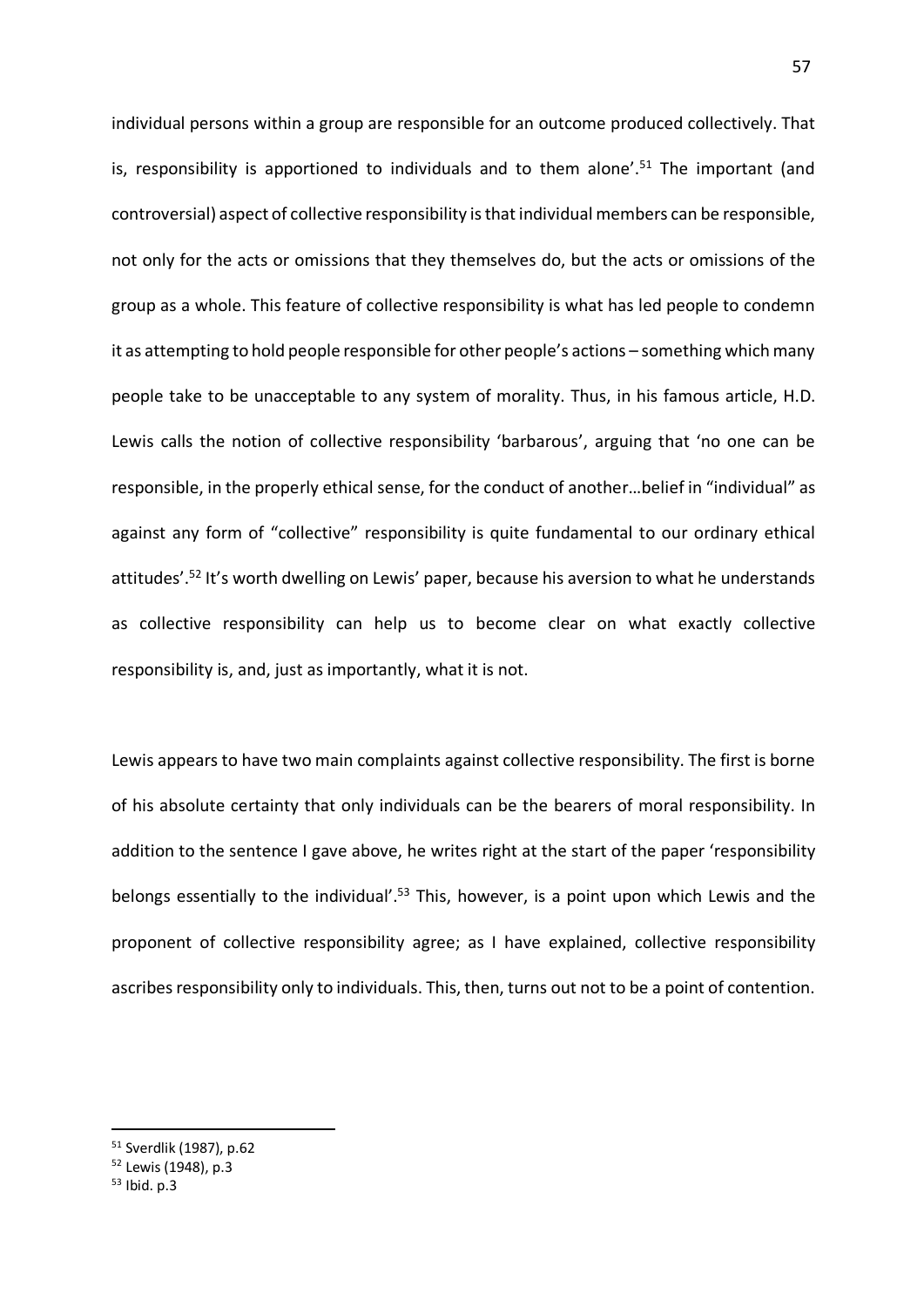Lewis' second complaint appears to be that he takes collective responsibility to entail that, in his words, 'we are all involved in the sins of all'.<sup>54</sup> He is concerned that, on collective responsibility, each person bears responsibility for all sins that happen everywhere in the world and that 'in respect to properly moral worth, there is nothing to choose between the lives of individuals'.55 The thought seems to be that, if collective responsibility is permitted, we lose all sense of being individual moral agents, and individual good and bad becomes overrun by a global good and bad, in which we are all implicated.

This is a caricature. It is easy to see, given Lewis' exaggerated understanding of collective responsibility, why he thought it was barbarous – if he were right about what collective responsibility meant, it would indeed be barbarous. The idea that I bear responsibility for things done on the other side of the planet from me, of which I had no knowledge, is absurd. Fortunately, this is not what collective responsibility says. Collective responsibility advocates the much milder position that I can be responsible for outcomes brought about by groups of which I am a member. What is required to be a member of a group in the appropriate way is, of course, in need of explanation, but it is not the sense of membership on which I am a member of the group containing all people in the world.

The idea of collective responsibility as individuals being responsible for outcomes brought about by groups they belong to is the conception put forward by Christopher Kutz. In a discussion of the bombing of Dresden during World War 2, Kutz cites soldiers involved in the bombing who reported afterwards that they felt a great sense of responsibility for the

 <sup>54</sup> Ibid. p.5

 $55$  Ibid, p  $.5$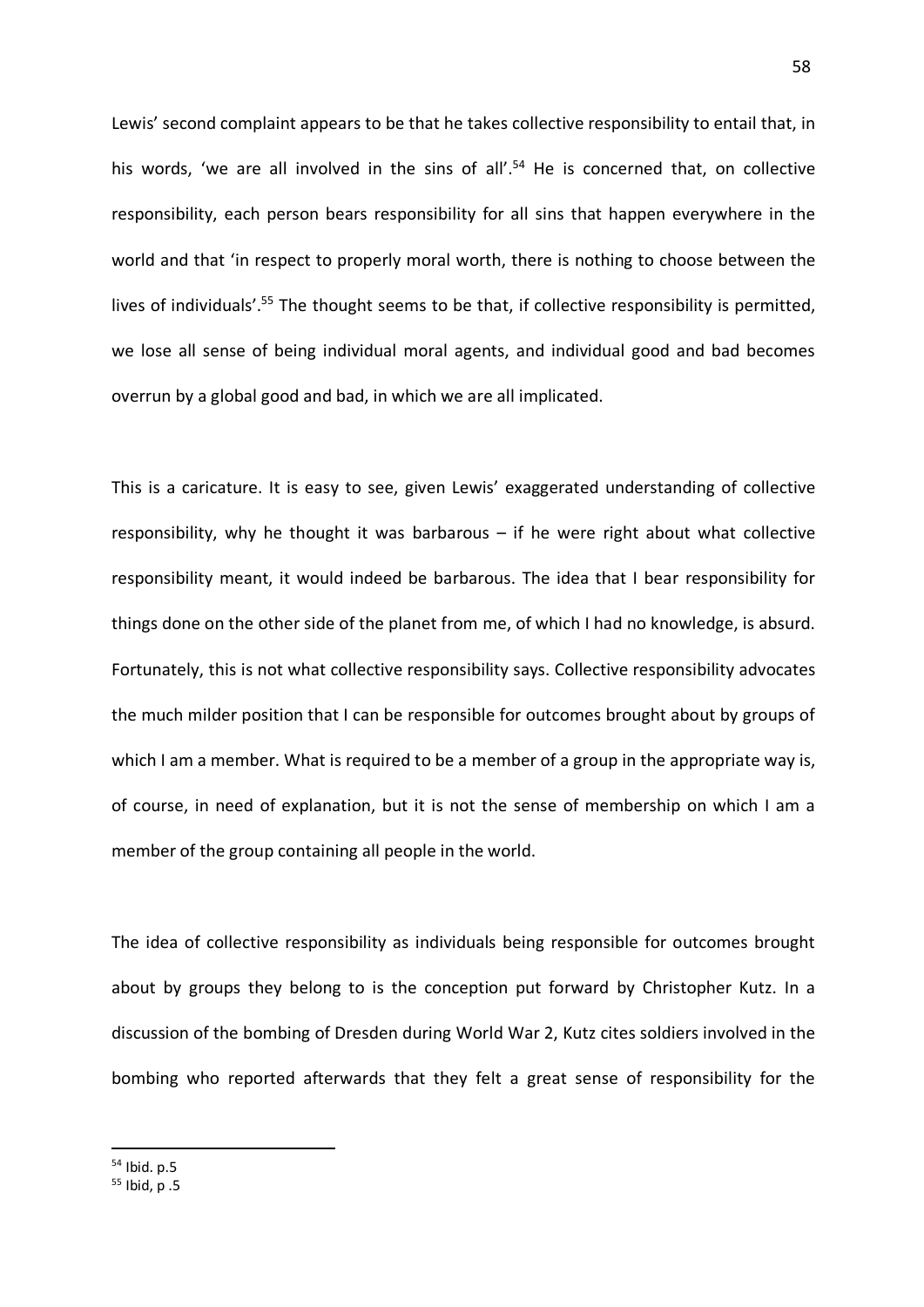annihilation of the city, even though their individual contributions paled in comparison to the total damage done. Kutz proposes that the responsibility they feel is a result of what he calls the Complicity Principle, which he says is well-grounded in our intuitions, ethical practices, and psychologies.

*The Complicity Principle: (Basis) I am accountable for what others do when I intentionally participate in the wrong they do or the harm they cause. (Object) I am accountable for the harm or wrong we do together, independently of the actual difference I make.56*

Where Kutz uses the word 'accountable', I propose that we substitute 'morally responsible', understood as I have described so far. I will discuss Kutz's position in greater detail in the next chapter. For now, it will suffice to note that collective responsibility allows that we can be individually morally responsible for outcomes that are brought about by groups to which we belong. 57

Shared responsibility, corporate responsibility, collective responsibility: three distinct concepts which have, at various points by various people, been referred to using the term 'collective responsibility'. They must be kept separate in our minds. The following table summarises the findings of this section.

 <sup>56</sup> Kutz (2000), p.122. Note that Kutz distinguishes between the 'basis' and the 'object' of accountability, the basis being the reason I am to be held accountable, and the object being what it is I am accountable for. <sup>57</sup> Kutz's position is what Julia Nefsky has called 'Strong Participation'. See Nefsky (2015), p.250-253.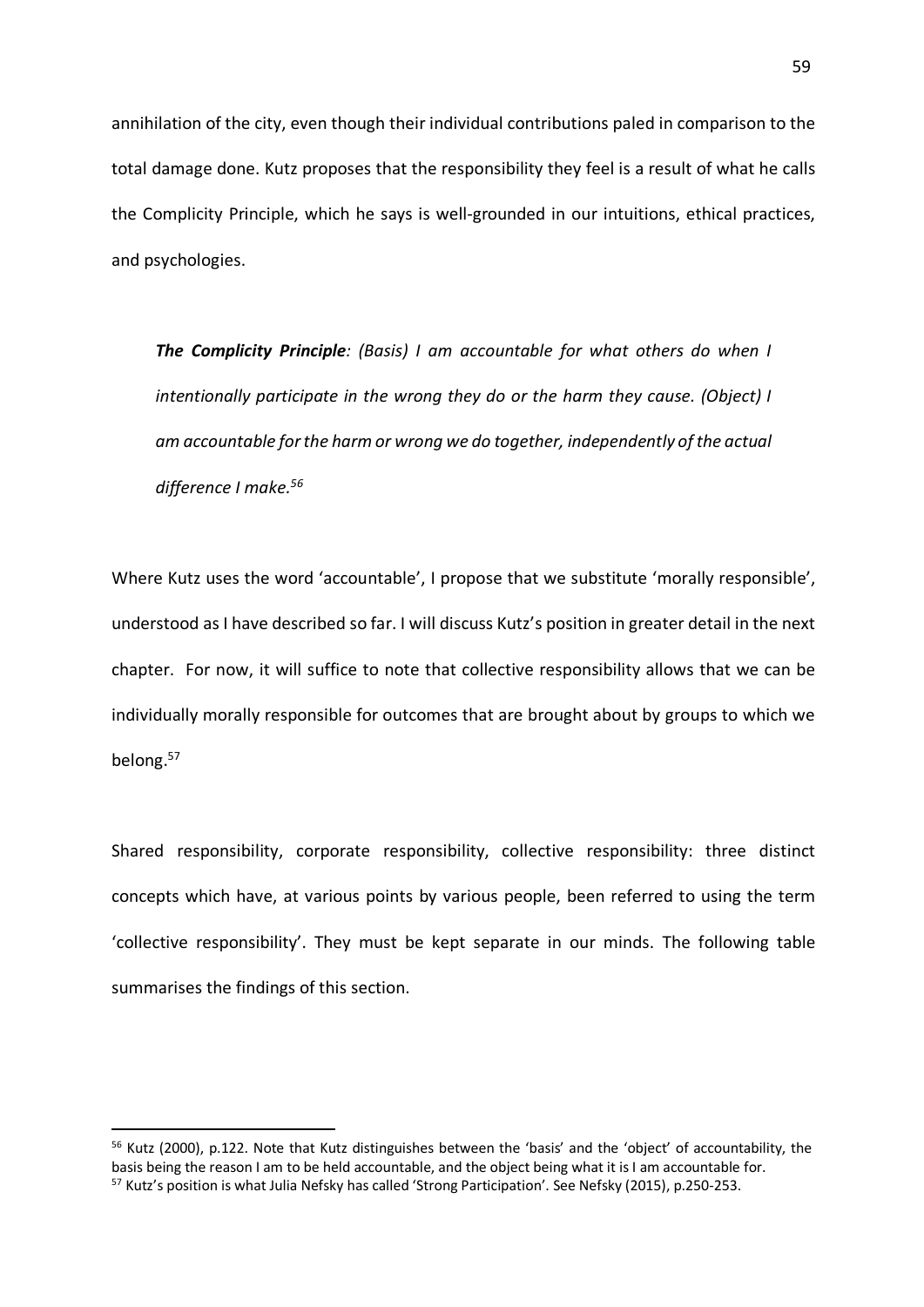|                           | Shared responsibility   Corporate |                   | <b>Collective</b> |
|---------------------------|-----------------------------------|-------------------|-------------------|
|                           |                                   | responsibility    | responsibility    |
| Is the individual the Yes |                                   | No, the group is. | Yes               |
| primary bearer<br>of      |                                   |                   |                   |
| responsibility?           |                                   |                   |                   |
| Does the individual       | <b>No</b>                         | N/A               | Yes               |
| responsibility<br>arise   |                                   |                   |                   |
| from an action (or        |                                   |                   |                   |
| inaction)<br>that<br>the  |                                   |                   |                   |
| individuals<br>did        |                                   |                   |                   |
| together?                 |                                   |                   |                   |

This discussion was borne out of a desire to evaluate Virginia Held's position that we can hold the random collection in Held's Subway responsible for the death of the victim. I concluded that Held endorsed some kind of collective responsibility. I must now ask which of the three concepts outlined in this section Held had in mind.

## 3.3 Which Collective Responsibility?

Which of the three species of responsibility did Held mean to ascribe to the random collection? Sverdlik (who is well aware of the distinctions) appears to think that Held is talking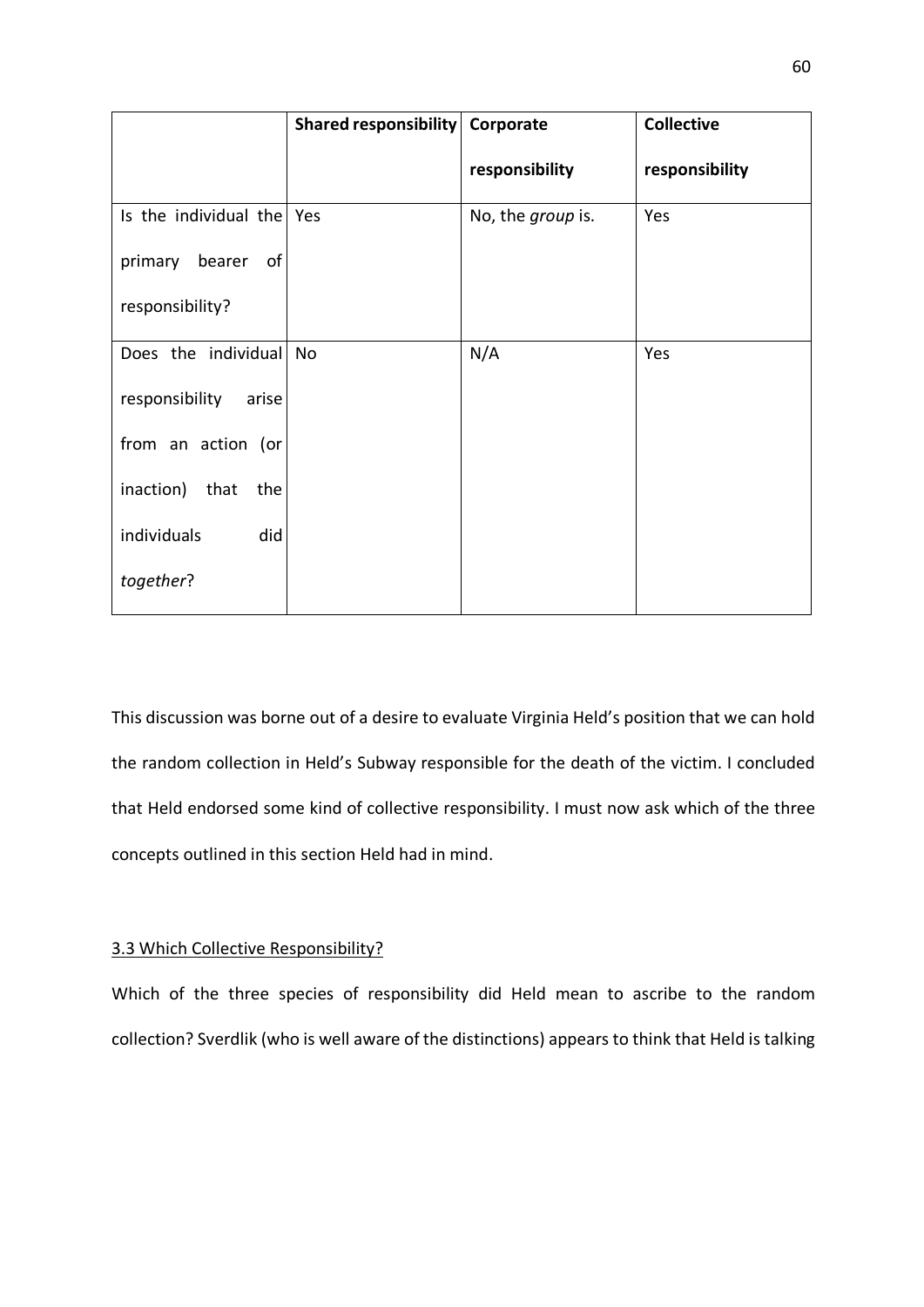about collective responsibility – he calls Held's paper 'one of the most discussed articles defending the notion of collective responsibility'.<sup>58</sup>

However, I think that it is apparent in Held's paper that she is not talking about collective responsibility as Sverdlik and I are understanding the term – rather, she is talking about *corporate* responsibility. Here is a selection of sentences from the paper providing evidence for this view.

*The question I wish to examine…is whether a random collection of individual persons can ever count as a collectivity or group capable of action for the performance or non-performance of which the group may be held morally responsible.59*

*Even though we may be willing to allow that collectivities can act, the questions whether they can also be held responsible and whether they can be subject to moral judgement, remain. I assume an affirmative answer to both.60*

*It seems that we can sometimes conclude that the judgement "Random collection of individuals R is responsible for not doing A" is valid.61*

 <sup>58</sup> Sverdlik (1987), p.63, footnote 4.

<sup>59</sup> Held (1970), p.471

<sup>60</sup> Ibid. p.472

<sup>61</sup> Ibid. p.478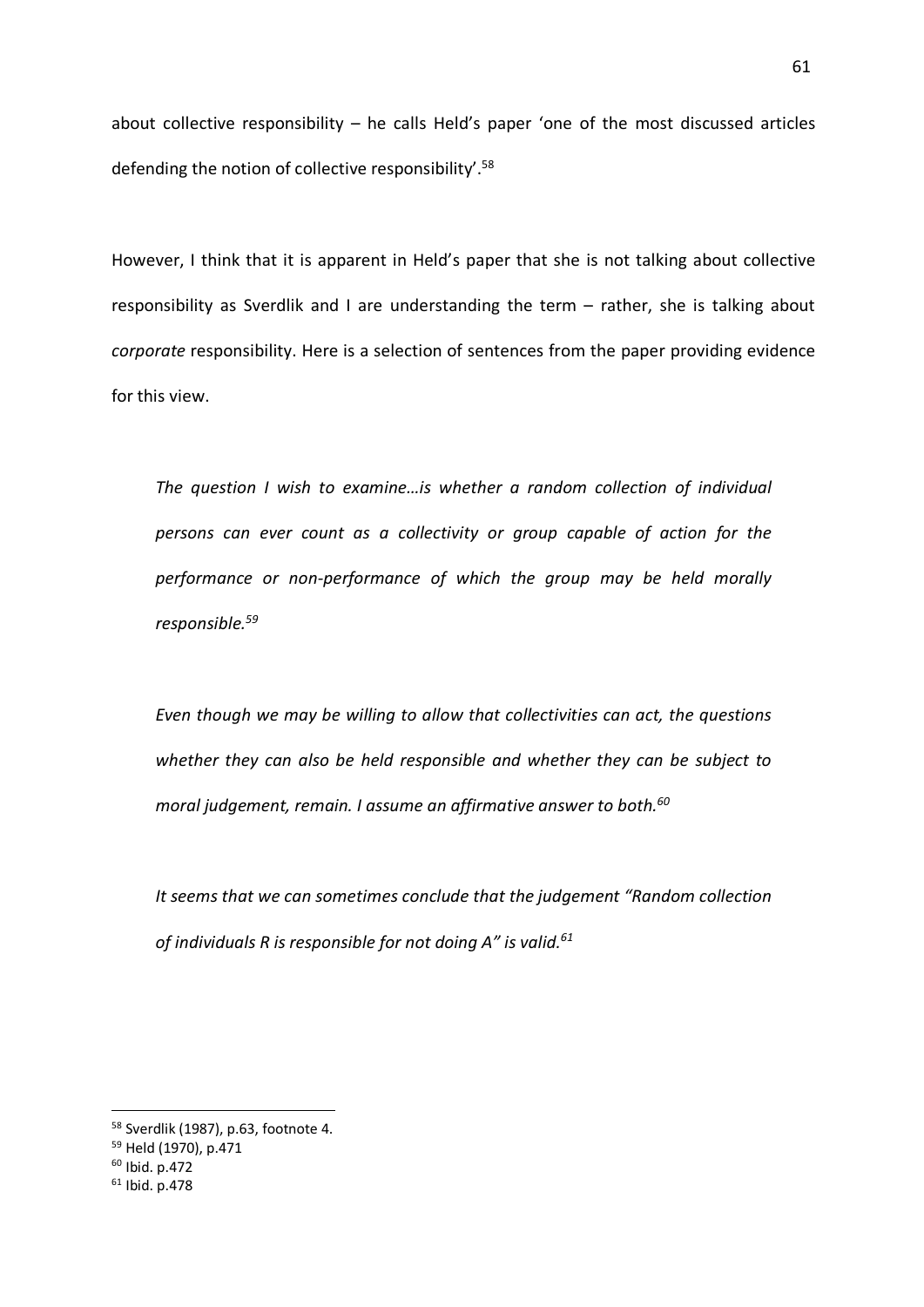It's apparent from these remarks, with their emphasis on the *group's* or the *collective's* responsibility, that Held has in mind corporate responsibility. That is, when she says that it's possible for the random collection to be morally responsible for the non-performance of an act, she means that the group *itself* can be held morally responsible. It's only a secondary question for Held whether or not this responsibility distributes to members of the group as well.62

Now, using the term 'corporate responsibility' to evaluate Held's Answer may be misleading, because Held's random collections are not incorporated at all – that is one of their key features. For clarity, then, I will adopt a different nomenclature: I will from now on refer to corporate responsibility as 'group responsibility', to emphasise that Held's claim is that the group is responsible *qua* group, even though the group is not a corporation.

Now that I have a better understanding of the claim Held is making, I can begin to evaluate it. The question has become whether or not there can be *group moral responsibility* on the part of a random collection when the random collection fails to perform some act. Held thinks that this is possible. I will argue that it isn't.

Before giving the argument, I should first acknowledge that I haven't shown that Held understands the term 'moral responsibility' in the same way which I understand it following my enquiry in chapter 2. Held may have an entirely different conception in mind. However, Held's idea that there is group moral responsibility in the case of Held's Subway is nevertheless

 $62$  Ibid. p.480 for discussion of this. Held thinks that the random collection's moral responsibility is distributive – that is, responsibility is distributed to every member of the random collection, though perhaps 'in significantly different proportions'.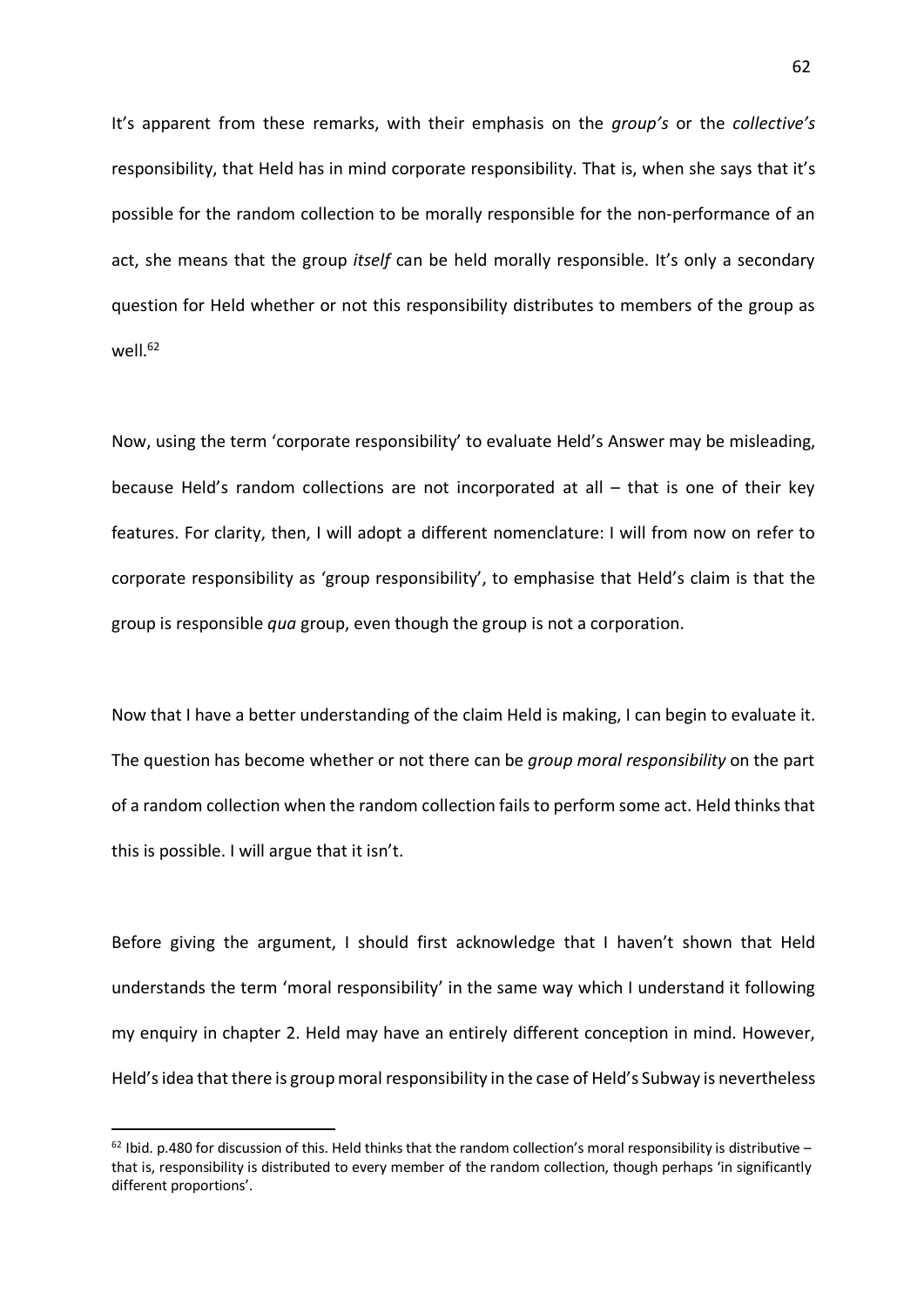a putative answer to my question of who bears moral responsibility in Held's Subway. I may not be asking precisely the same question which Held is asking, but her answer is still a candidate answer to my own question, and therefore deserves attention here.

### 3.4 Against Held's Answer

As I have mentioned, some of the most plausible defences of group responsibility have been produced by Peter French and Philip Pettit. In their work, they focus on showing how certain groups should be properly treated as moral agents capable of acting according to intentions, and should therefore be included in the group of entities which can bear moral responsibility. Pettit argues that groups can be counted as autonomous agents when they have the ability to form and re-form 'action-suited' desires and beliefs, and then act in order to satisfy those desires based on those beliefs.<sup>63</sup> French argues that groups can become moral agents when they have both 'an organizational or responsibility flow chart that delineates stations and levels within the corporate power structure' and 'corporate decision recognition rules'.<sup>64</sup> Those sympathetic to Held's view, then, might appeal to the work done by French and Pettit as evidence that group moral responsibility is possible.

However, there is a major difference between the groups which French and Pettit are chiefly concerned with and those which Held is concerned with. French and Pettit are thinking about complex, highly organised groups which have established decision procedures, whereas Held is thinking about 'random' groups of people who have never met. Held's groups are thrust together, with no hierarchy or decision-making process, into a situation which seems to call

 <sup>63</sup> Pettit (2007), p.178

<sup>64</sup> French (1979), p.212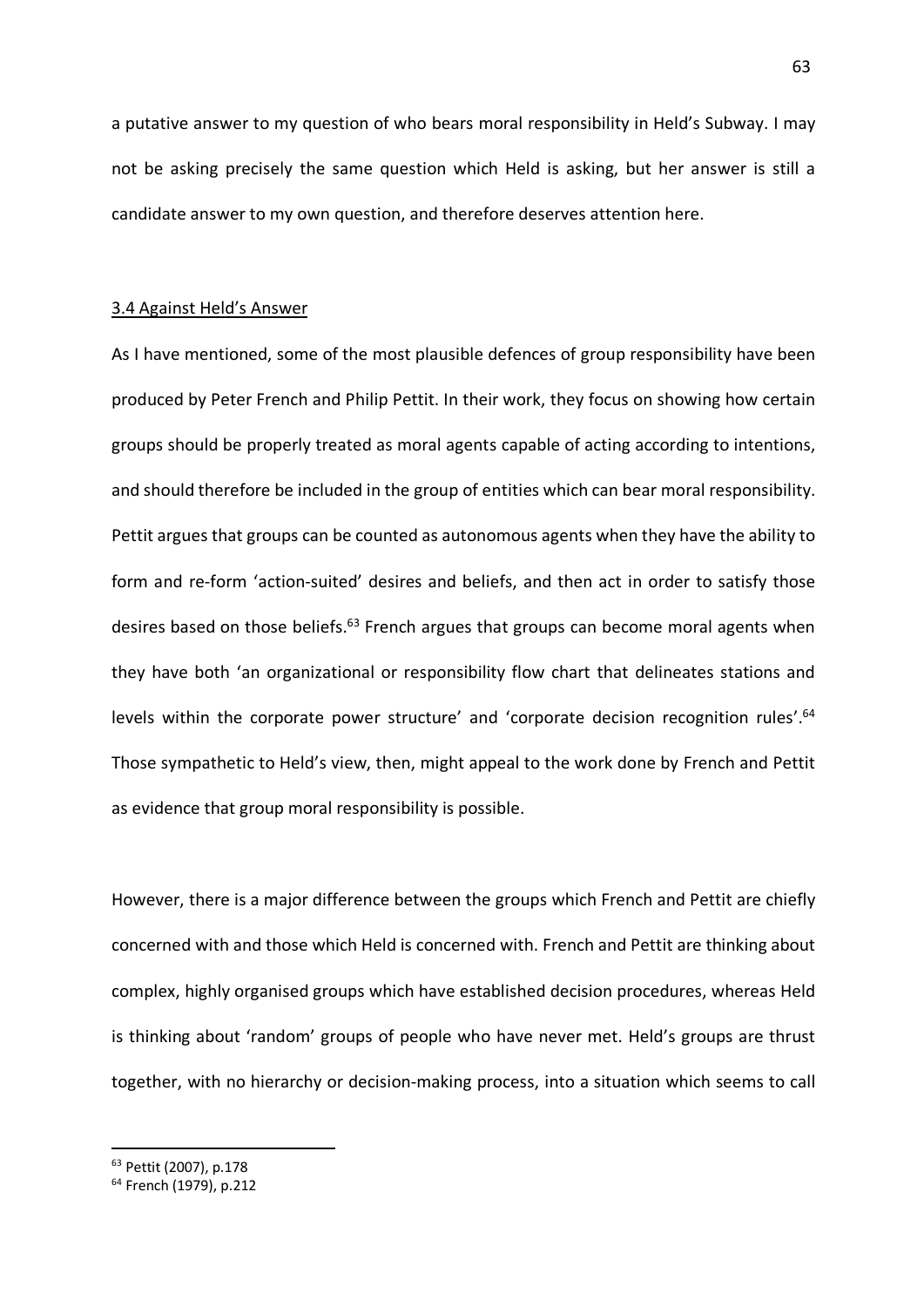morally for action. The question is whether this difference between the kinds of groups which Pettit and French discuss, and those which Held discusses, is relevant to the question of group responsibility.

Pettit certainly thinks so. He writes of 'unincorporated groups' that 'the members [can't] be held collectively, as distinct from individually, responsible, that is, responsible as a collection or group. *For the collection that they constitute, being unincorporated, is not an agent*'. <sup>65</sup> For Pettit, being 'unincorporated' precludes a group from being able to bear moral responsibility for things. I agree with Pettit, and will now offer an argument for this position.

1. Recall that my understanding of moral responsibility, established in chapter 2, is that for someone to be morally responsible for an action or inaction is to be such that it is appropriate to take the performance or non-performance of that action as a basis of a moral appraisal of that person's character. Keeping that in mind, I offer the following assumption.

**Assumption 1**: only moral agents can be subject to moral appraisal.

As support for this assumption, consider that we don't take the actions of beings which we consider to be non-moral-agents as bases for appraisals of their character. To return to the child doodling in crayon on the wallpaper; we don't take that act to be in any way indicative of a bad moral character on the part of the child. The same goes for profoundly impaired humans, and inanimate objects such as chairs. The chair's collapsing when I sit on it is not used

 $65$  Pettit (2007), p.195, my emphasis.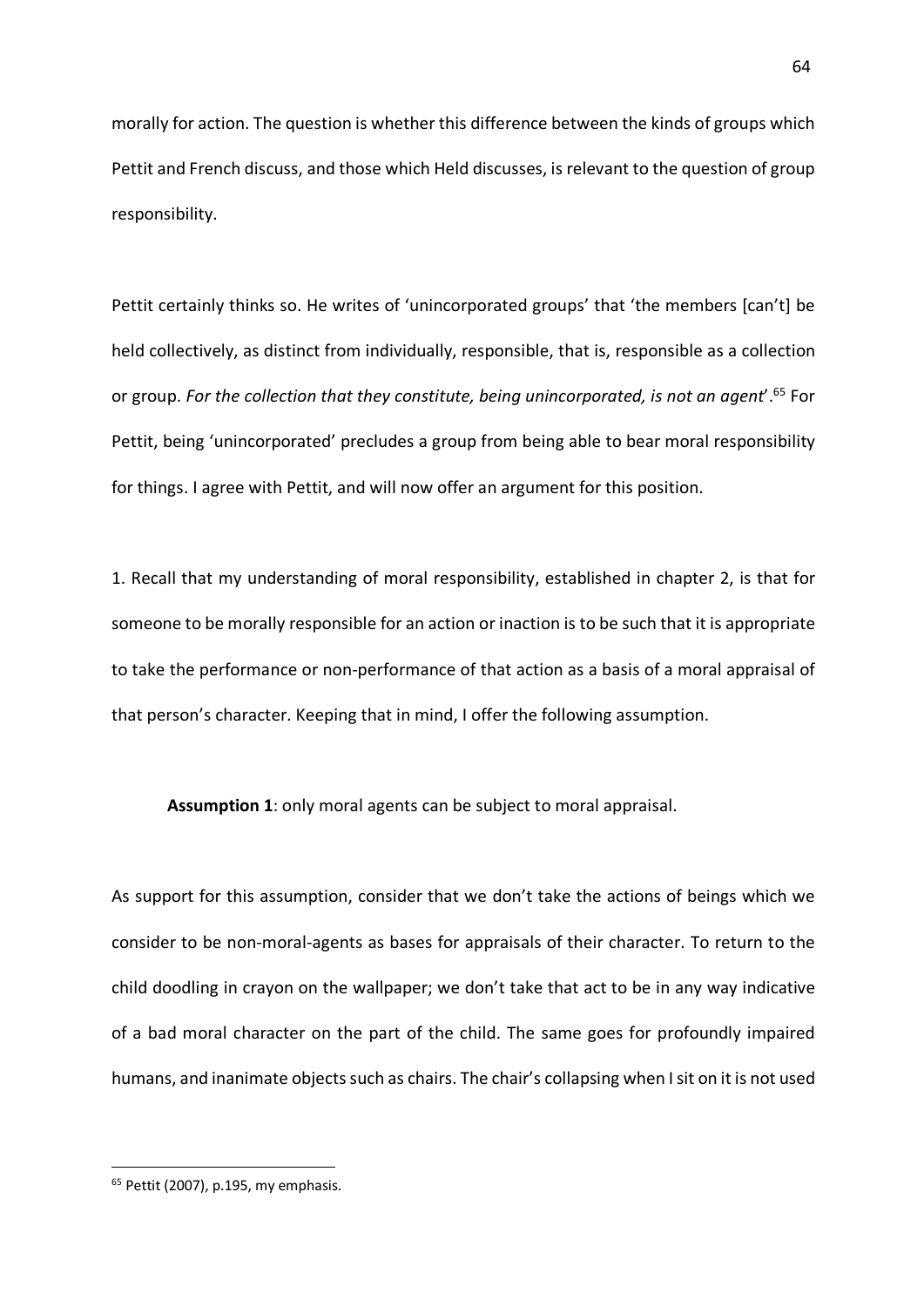to morally appraise the chair (although it may be taken as evidence of the abilities of the manufacturer).

Rejecting this assumption would mean that there are some things in the world which are not moral agents but *are* subject to moral appraisal for their actions. The contradictory nature of that position is, I hope, sufficient evidence that assumption 1 is correct.

2. **Assumption 2**: An important feature of being a moral agent is the ability to have intentions.

Being a moral agent requires the ability to have intentions. Note that the converse does not hold – one can have intentions yet fail to be a moral agent. The toddler who draws on the wall in crayon presumably intends to do so, but this doesn't make her a moral agent.

This understanding of agency if based upon Davidson's account.<sup>66</sup> Again, it is lent plausibility by the implausibility of its negation. That is, to assert that something can be a moral agent even though it is unable to have intentions seems highly implausible.

3. **Assumption 3**: For groups of people to have a collective intention, certain features must be present, similar to those outlined by Bratman and Tuomela and Miller.

 <sup>66</sup> Davidson (2001), p.45-46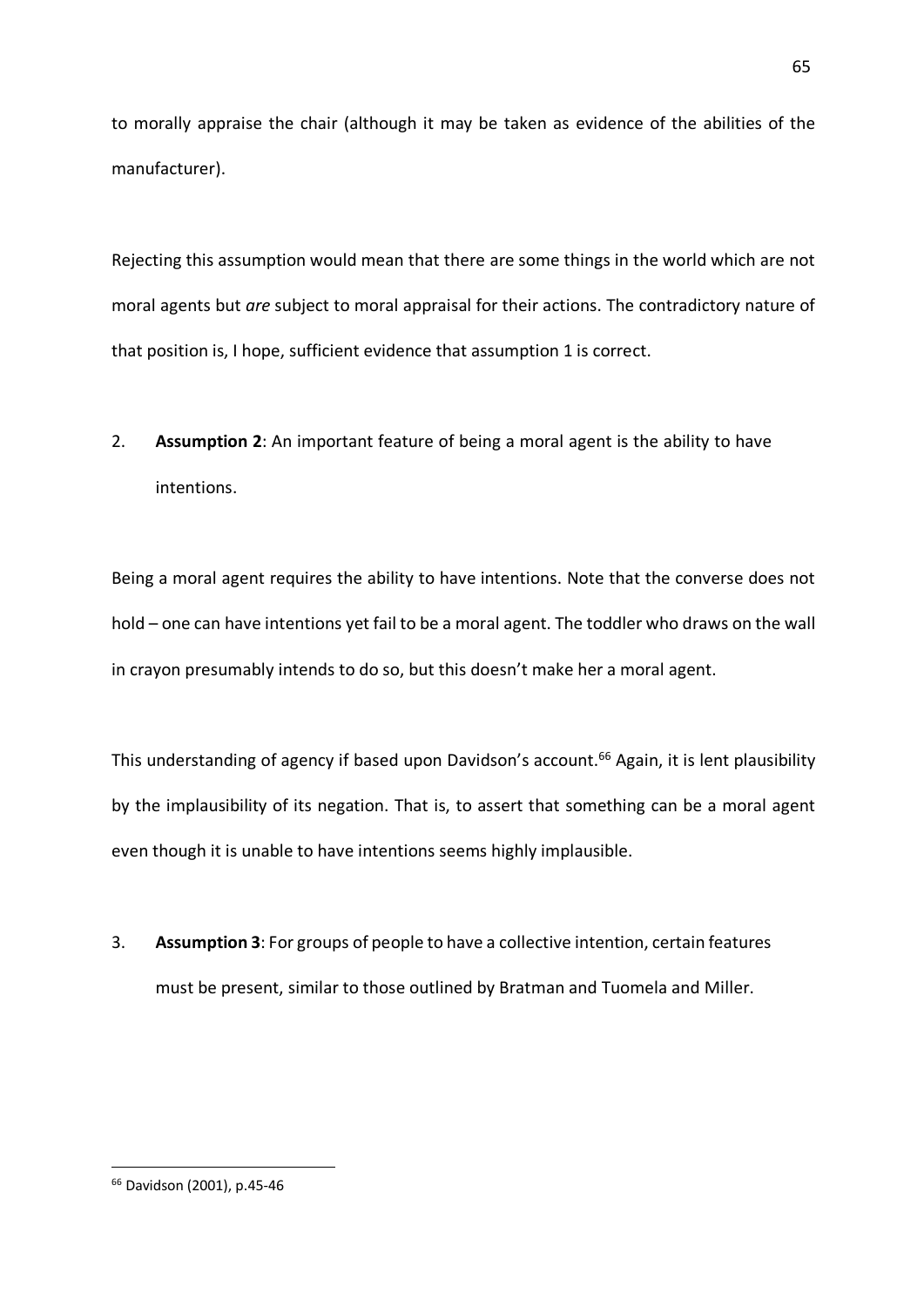Much work has been done in determining whether groups can have intentions, and how this could be so. Some of the leading accounts are given by Michael Bratman, Raimo Tuomela and Kaarlo Miller. I will briefly summarise their positions here. The important thing to note is that, according to these accounts, groups can have intentions, but this is no trivial matter. It is much more complicated than, for example, every member of the group having the same intention individually.

On Bratman's account, in order for a group of two people (you and I) to have a shared intention to J, a series of conditions must be met.<sup>67</sup> Firstly, it must be the case that I intend that we J and that you intend that we J. Secondly, it must be the case that I intend that we J in accordance with and because of your intention that we J, and that you intend that we J in accordance with and because of my intention that we J. This condition guards against my forcing you to J under duress (even though, unbeknownst to me, you actually intend to J), since my forcing you under duress to J is not our jointly intending to J. Thirdly, I must intend that we J according to 'meshing subplans<sup>'68</sup> of our separate intentions to J. That is, we must intend that our separate intentions to J will align on certain important aspects of the plan. For instance, if J is painting our house, we must intend that our separate plans will mesh on, for instance, the colour we are going to paint it, and who is going to paint which section (but we needn't intend that the plans mesh, for instance, on which shop I am going to buy the paintbrushes from). Finally, all of the above must be common knowledge to both of us. Note

 <sup>67</sup> Bratman (1993), p.106

<sup>68</sup> Ibid. p.106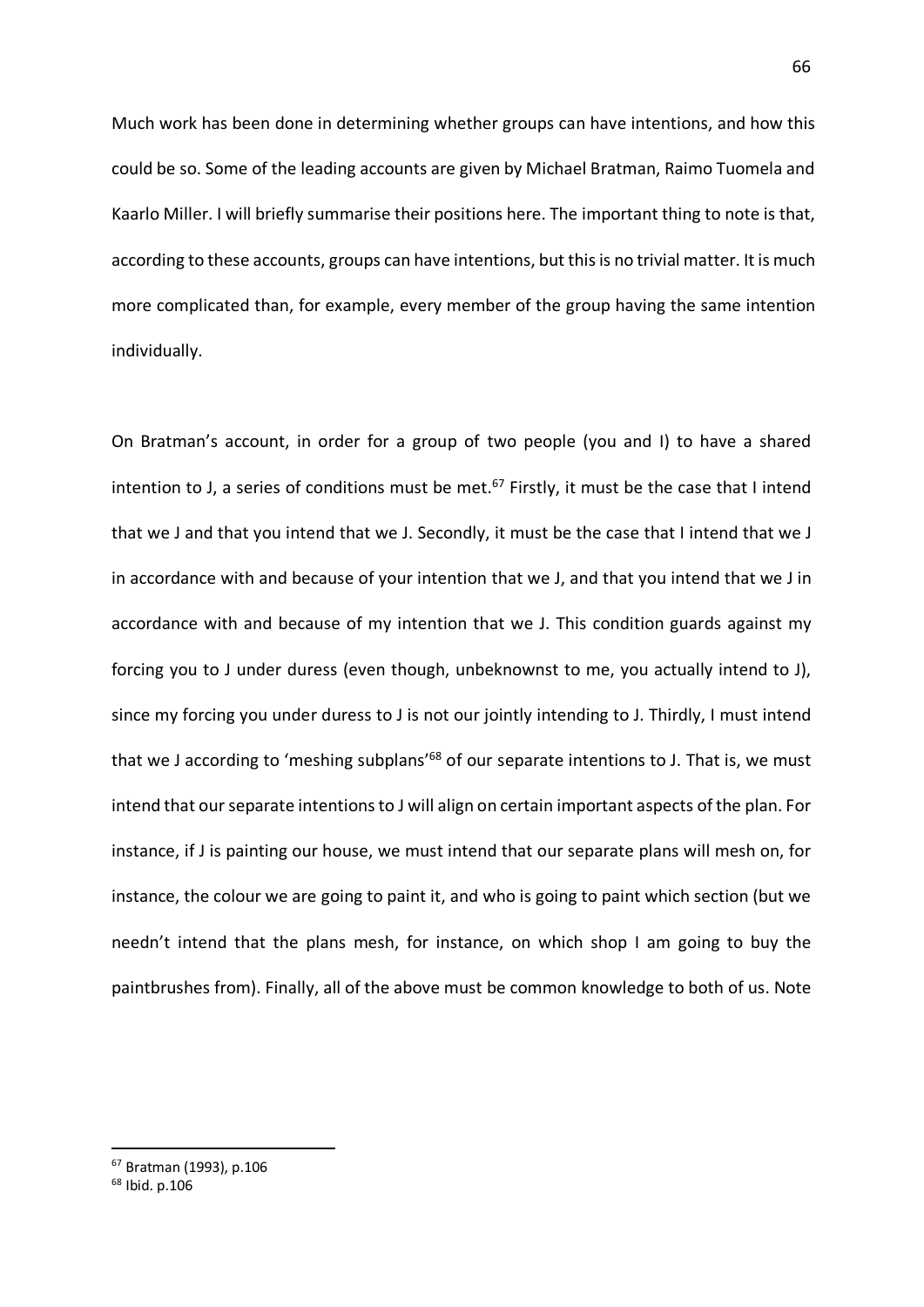also that Bratman is only talking about cases involving two people – one can imagine how complicated the account would be in the case of larger groups.<sup>69</sup>

Tuomela and Miller argue that for a group to have a joint intention to X, it must be the case that each of the individual members of the group have the appropriate 'we-intention', which is an intention to the effect that 'we will X' or 'the group will  $X<sup>'70</sup>$  In order for a member of the group to have a we-intention, they must satisfy three conditions. First, she must intend to do her part in X. Second, she must believe that a sufficient number of members of the group will do their part in X (that is, she must believe that X will be brought about). Finally, she must believe that the belief that X will come about (that is, that a sufficient number of members of the group will do their part) is held by all members of the group.<sup>71</sup>

In making assumption 3, I am suggesting that, in order for groups to have intentions, something like the accounts put forward by Bratman and Tuomela and Miller must be satisfied. That is, it is not enough simply for members of the group to all have the same intention; a more stringent set of conditions must be satisfied.

4. The final assumption of the argument is as follows.

**Assumption 4**: Held's random collections are unable to satisfy the conditions for group intention outlined in assumption 3.

 $69$  Bratman explicitly rules out the notion that shared intention can be achieved simply by two people having the same intention as one another. See Bratman (1993), p.103.

<sup>70</sup> Tuomela and Miller (1998), p.370

<sup>71</sup> Ibid. p.375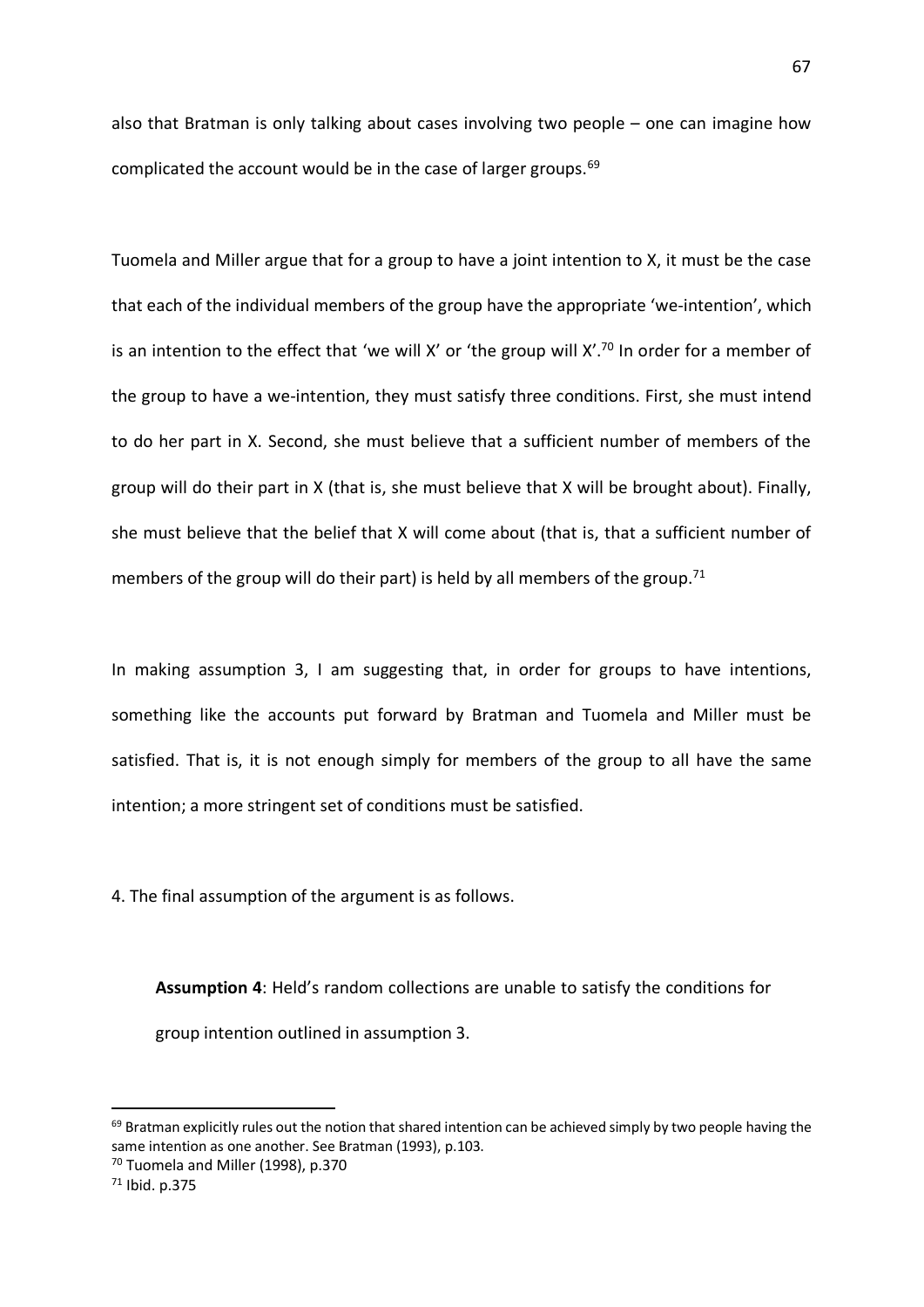It may be possible for certain groups to satisfy the requirements for group intention. These groups would then genuinely have intentions, which is different from saying that all of their members independently have the same intention. However, from the way Held describes her random collections, I argue that they aren't capable of satisfying the requirements.

Recall that Held describes random collections as 'lacking a decision method for taking action that is distinguishable from such decision methods, if there are any, as are possessed by all persons'. That is, random collections have no system by which to arrive at group decisions, or to decide which actions the group needs to take. They are made up of people thrust together by circumstance with no prior agreement on any 'meshing subplans' or 'we-intentions' that the others might have. They can also have no common knowledge of the kind which is required by both accounts given above. They couldn't possibly know what the other members of the random collection know or believe, since they have never met them before.

5. If assumptions 2,3 and 4 are correct, it follows that Held's random collections are not moral agents. Working backwards: if assumption 4 is correct, random collections can't meet the requirements for group intention set out by Bratman, Tuomela and Miller; if in addition assumption 3 is correct, random collections can't have intentions; if in addition assumption 2 is correct, random collections are not moral agents.

6. If assumption 1 is correct then, from step 5, random collections can't be subject to moral appraisal, since only moral agents can be subject to moral appraisal.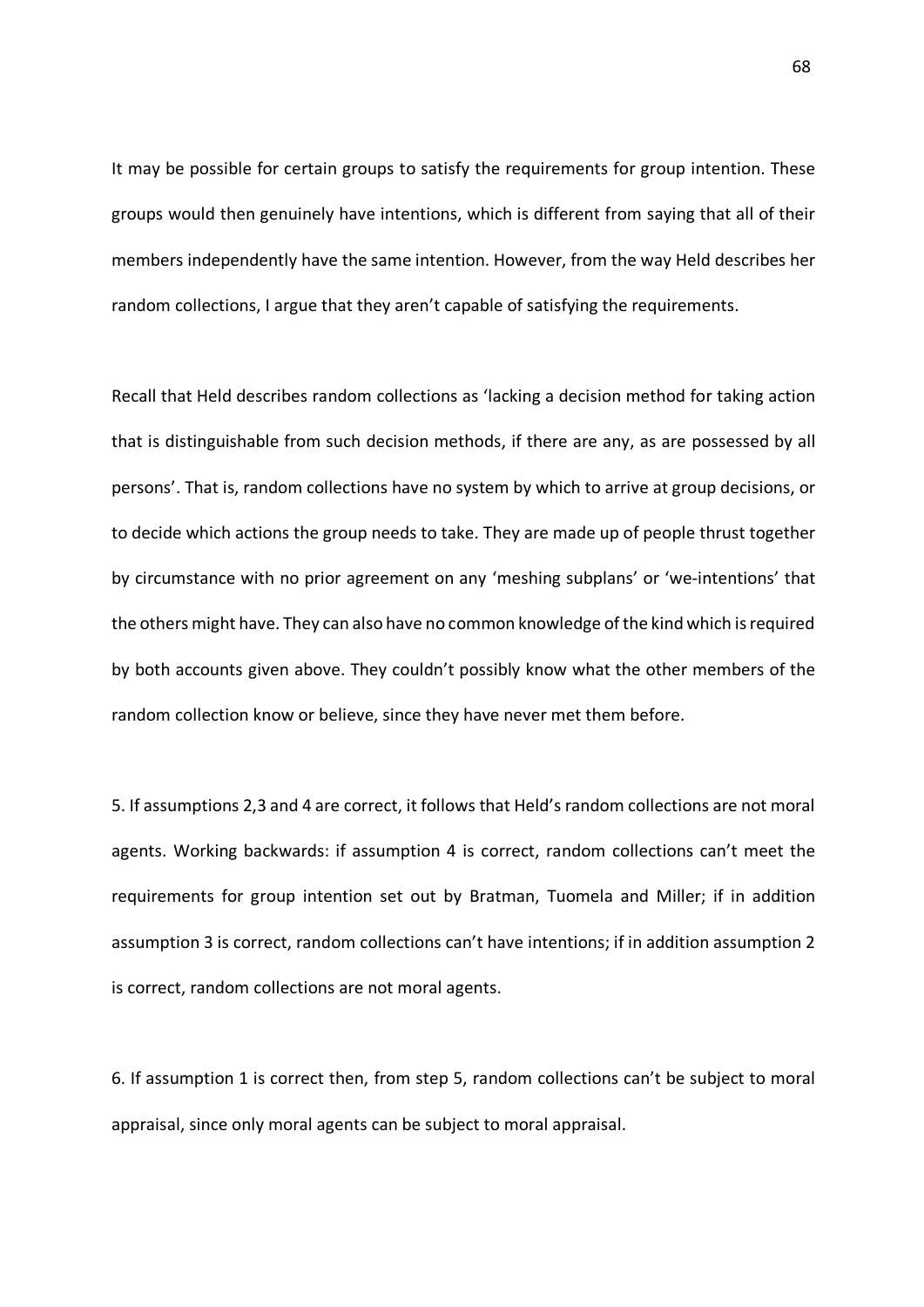7. From 6, random collections can't be morally responsible, because for an agent to be morally responsible requires that the agent can be subject to moral appraisal.

If this argument works, it shows that Held was wrong to say that the random collection can be held morally responsible for failing to help the victim in Held's Subway. She was wrong, because to be morally responsible for an action (or inaction) means that one's performance (or non-performance) of the action can be taken as a basis for a moral appraisal of one's character, but the argument has shown that random collections can't be subject to moral appraisal and are therefore not the kind of thing that can be morally responsible for anything.

Kutz disagrees with my assumption 3. That is, he questions the idea that for a group to have a collective intention they must satisfy some demands of the kind stipulated by Bratman, Tuomela and Miller. Kutz says that no such complicated set of requirements must be met – rather, groups having intentions is a much simpler matter than all that.

As evidence for this position, Kutz offers the following example. Suppose that you and I are having a picnic and it begins to rain. Without stopping to hold a debate on what we should do about this, I grab the basket of food and run to the car. Seeing me do this, you grab the blanket and follow me. Kutz says that we have the joint intention of 'saving the picnic' in this situation. He writes that 'if we do both act with participatory intentions, then we will have jointly intentionally saved the picnic though neither had formed an intention to save the picnic in the light of expectations about the other's intentions'.<sup>72</sup>In other words, in order for us to be

 <sup>72</sup> Kutz (2000), p.92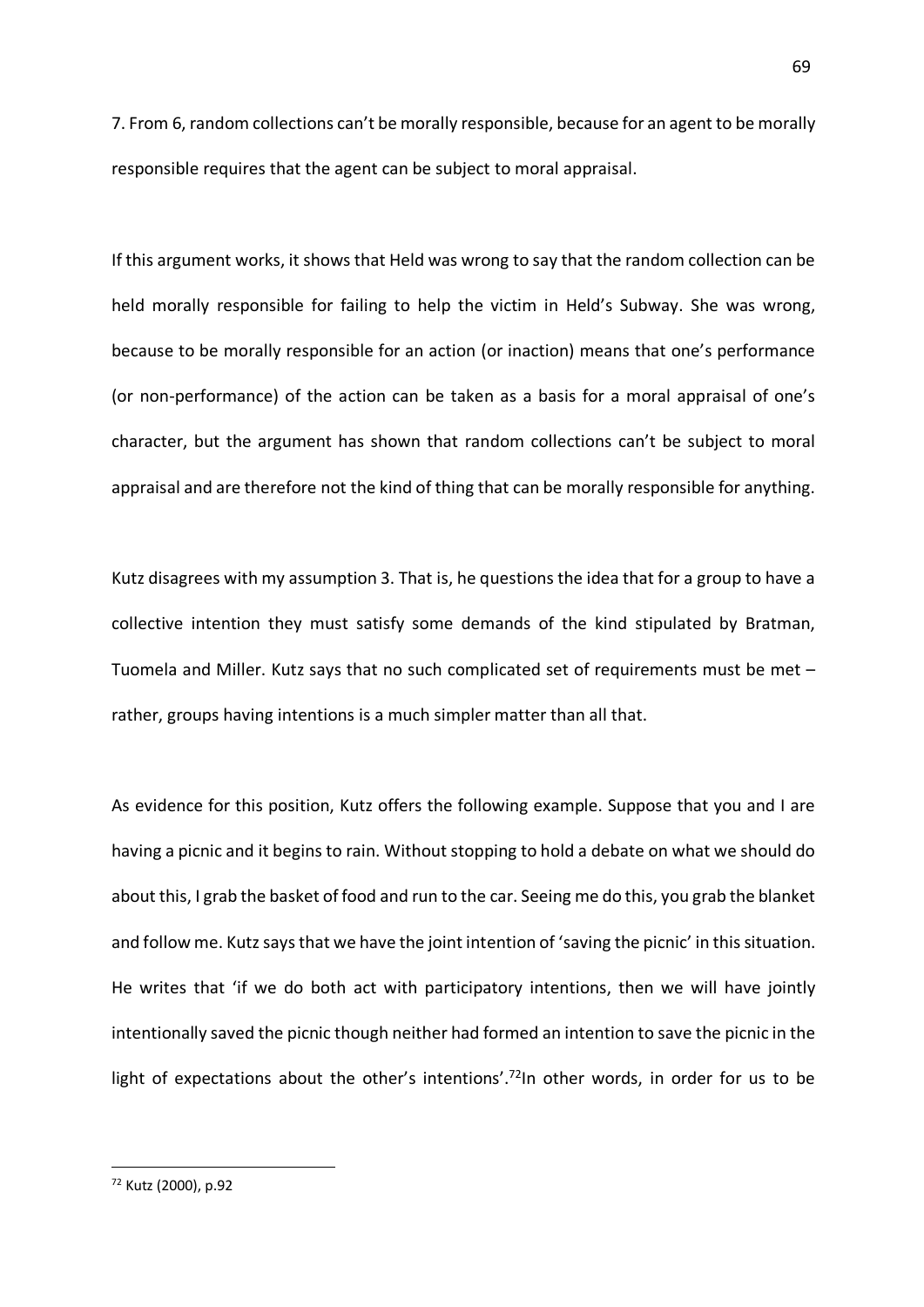properly described as having a joint intention, it's not the case that we need to have knowledge of what the other person believes, and beliefs about whether they are going to do their part. Instead, we simply need to act with participatory intentions, and believe that it's *not impossible* that others will join us and do their part too.

If Kutz were right, then it would be damaging for my argument because it would show that random collections needn't satisfy requirements like Bratman's, Tuomela's and Miller's in order to have intentions. They may be able to have intentions in some other way, in which case they might properly be regarded as moral agents in certain situations, and appropriate subjects of moral appraisal.

However, I think it is questionable whether Kutz actually has identified an alternative way for groups to have intentions. It seems to me that what Kutz has described, in the 'saving the picnic' case, is a situation in which two individuals have the same intention as one another: to save the picnic with the help of another. This is very different from saying that the group they make up has an intention. Two MPs from opposing parties may both have the intention to reduce poverty, and they may both hope that the other will join them in trying to achieve this. Supposing that they both in fact do work to try and reduce poverty, this isn't enough to say that the group made up of those two politicians has the intention to reduce poverty. More is needed than this: something that binds the two of them together and allows them to form a joint plan – something, in short, like the proposals of Bratman, Tuomela and Miller.

I conclude that Held's answer to the question of who is responsible for the death of the victim in Held's Subway is not right. However, there is another approach to the problem which says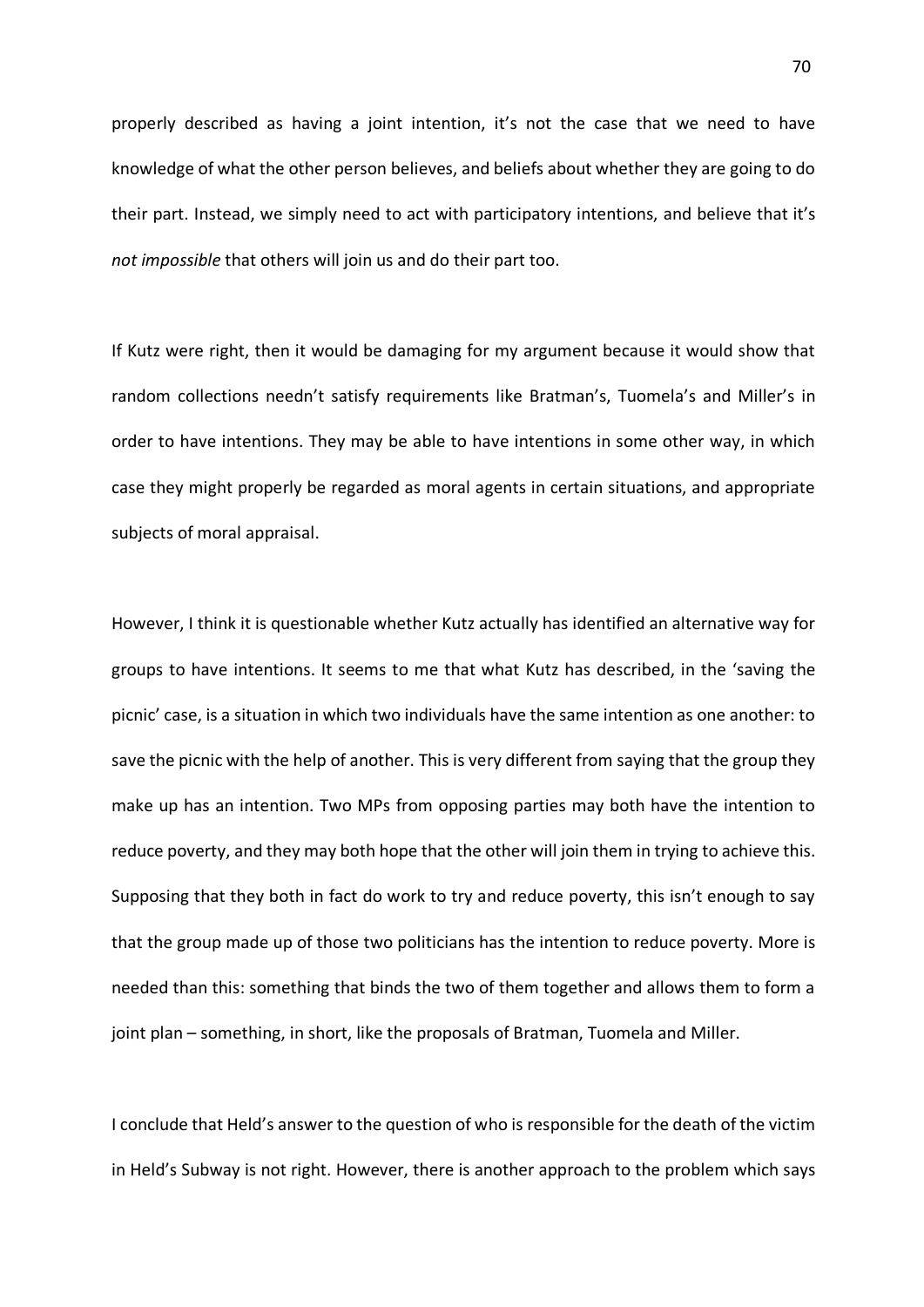that the random collection is not responsible for not helping the victim; rather, it is responsible for *failing to come together as a group which is capable of joint action*. Held makes this point when she says '[a] random collection can be held morally responsible for failing to make a decision on which action to take – for failing, that is, to adopt a decision method'.<sup>73</sup> In other words, the random collection isn't morally responsible for not attempting to save the victim; rather, it's responsible for not forming itself into an organised group which could have done something to help.

Now, the argument just given rules this out, for the same reason: that random collections aren't the kind of entities that can be morally responsible for things. Nevertheless, this comment from Held does seem intuitively appealing. There is a great desire to say that the people on Held's Subway should have come to together and formed a group capable of action. Given that the random collection isn't morally responsible for this failure, who is?

The answer, I believe, is that the *individuals* are morally responsible. Each of the five bystanders in Held's Subway bears individual moral responsibility for their failure to become a group capable of collective action. This point is well made by Tracy Isaacs, who writes of the failure to form a group, 'we need to see this as a failure of individuals because it takes place in the absence of a moral agent'.<sup>74</sup>

 <sup>73</sup> Held (1970), p.479

<sup>74</sup> Isaacs (2011), p.147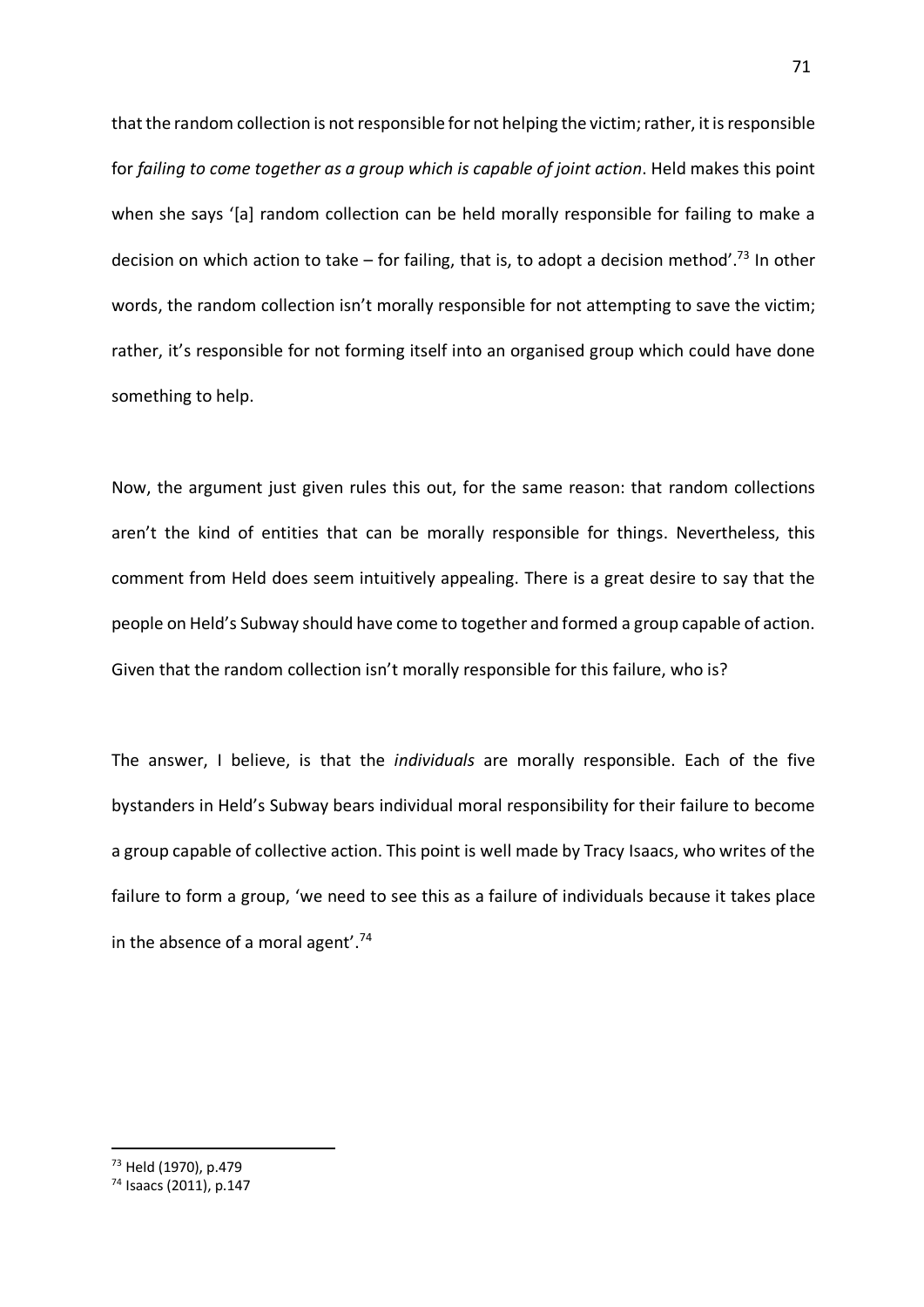#### 3.5 Conclusion

The goal of this chapter was to evaluate a candidate answer to the question of who is morally responsible for the death of the victim in Held's Subway. The suggestion was that there is group moral responsibility: the random collection *qua* random collection is morally responsible. I rejected this view because a random collection is not the kind of thing that can be morally responsible.

It is *individuals*, not the group, who bear moral responsibility in Held's Subway, and they are morally responsible for failing to attempt to bring the group together. Each of the individuals should have attempted to bring the group together; talk of the group itself being responsible is a distraction.

In the next chapter I will turn to the important objection which has been lurking beneath the surface of the thesis so far. That is, what are we to say about Held's Subway if cajoling on the part of any particular bystander would have been ineffectual and everyone knows it? How can we hold the individuals responsible for not cajoling if, had they done so, it would not have made a difference to the outcome?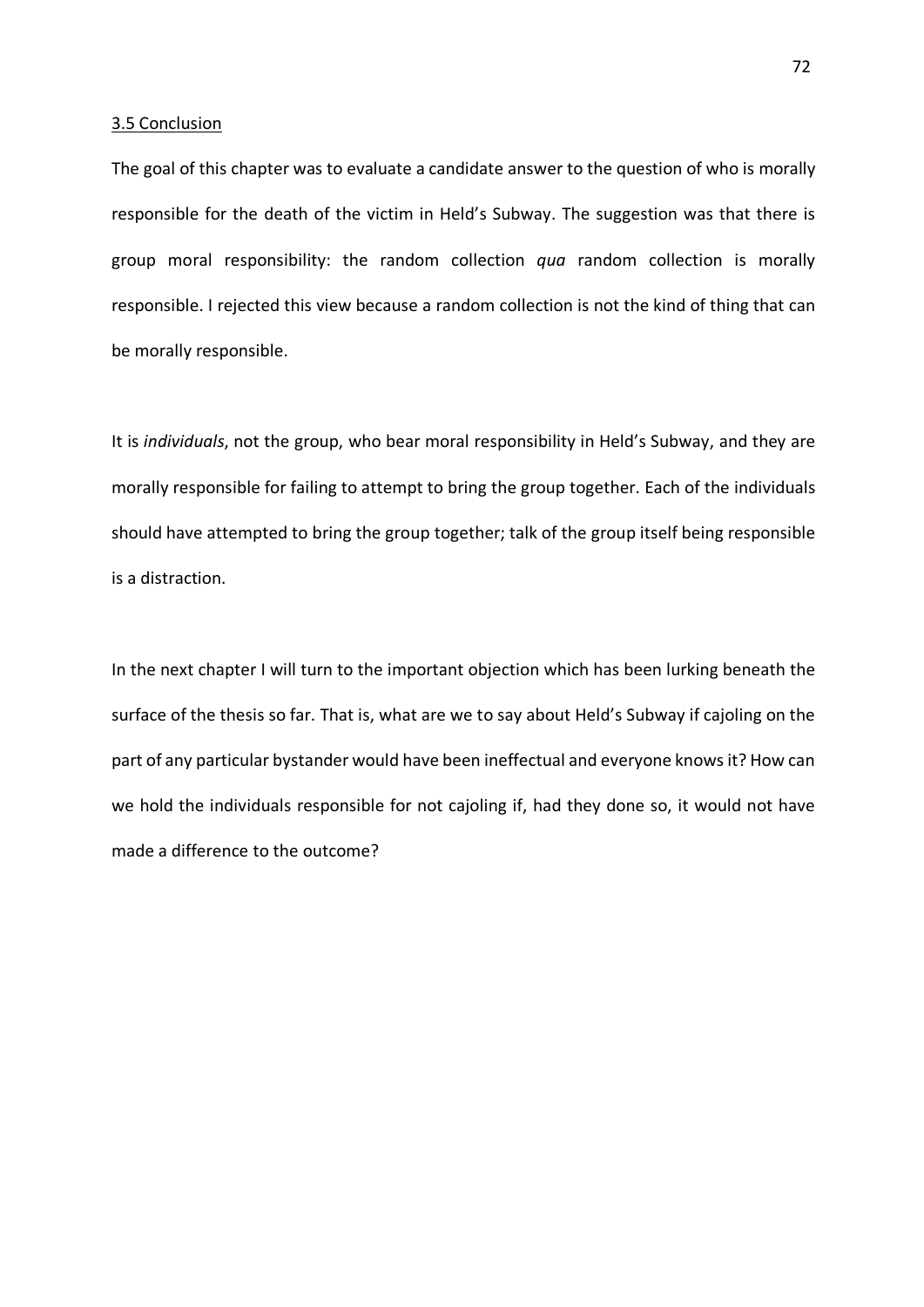## **Chapter 4: What If I Couldn't Have Made a Difference?**

If unilateral cajoling by any particular bystander in Held's Subway would have resulted in the bystanders coming together as a group capable of preventing the assault, then each bystander is to blame for failing to do so. As I argued in chapter 2, this derives from the obligation that each member of a group has to attempt to ensure that the group coordinates in the right way when the group has a chance to do something good or prevent something bad. The bystanders are blameworthy for their inaction, because their inaction reveals an attitude of theirs towards others which would impair their relationships with other people; namely, they aren't sufficiently concerned with the welfare of others. They flouted a moral obligation they had to cajole.

What are we to say, though, of cases where unilateral cajoling would have been unsuccessful? If each bystander knew for sure that unilateral cajoling would not have made any difference, can we still apportion blame to them in the same way? Or would they be blameless in this case for doing nothing?

In the last chapter I surveyed how Virginia Held thought responsibility should be ascribed in this kind of case – Held thinks that the random collection *itself* is morally responsible. If I am right to disagree with Held, it follows that the moral responsibility, and so the blame, if there is any in cases like this, must be borne by individuals. But how can the individuals be to blame if their individual actions wouldn't have made a difference?

Although it might seem far-fetched in Held's Subway that any of the bystanders could have known for certain that unilateral cajoling would have failed, in other real-world cases it is far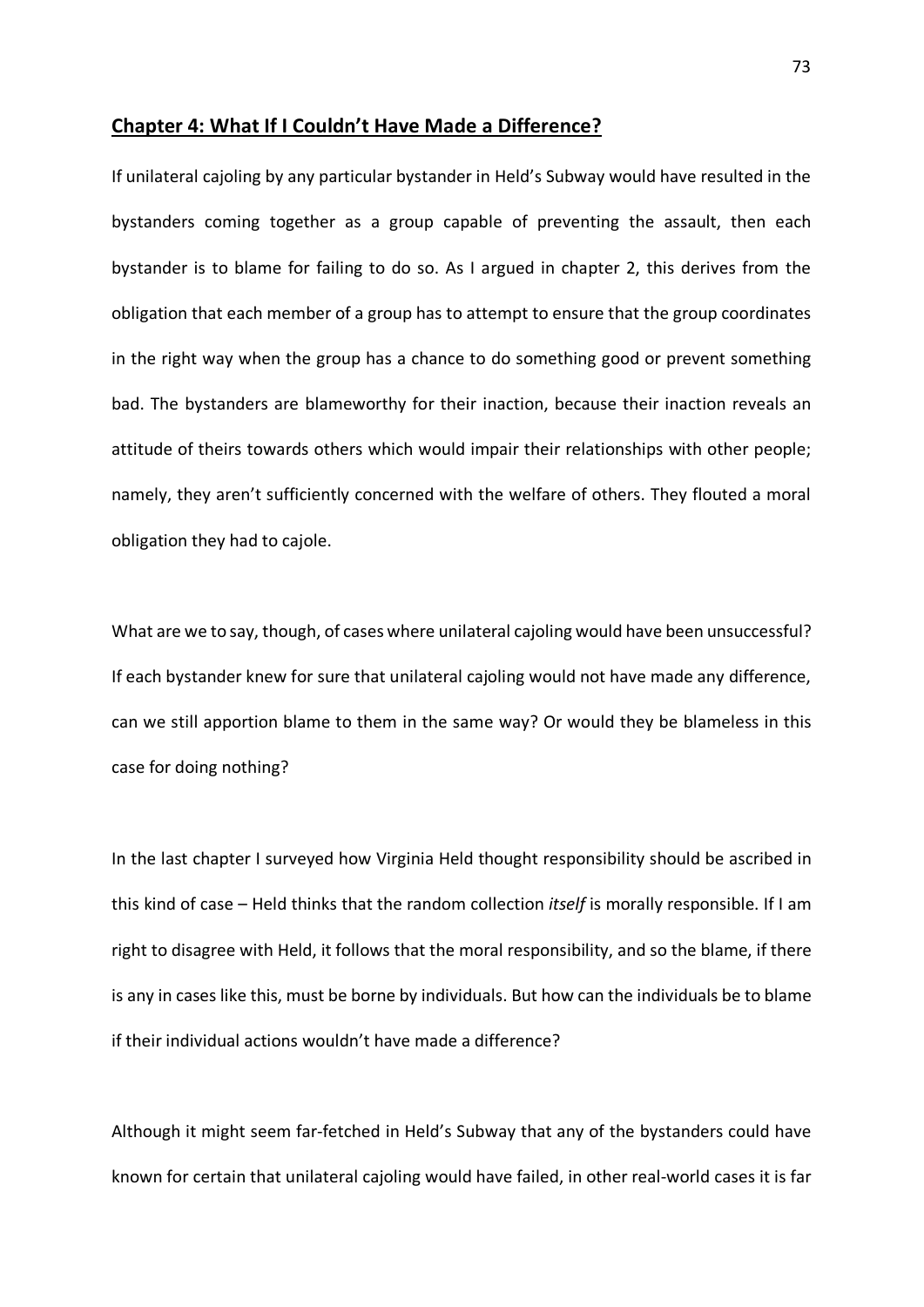more plausible. For instance, to anticipate chapter 5 slightly, if I am a member of a random collection capable of successfully campaigning for traffic control measures in my village, it is quite possible that I might know for sure that unilateral cajoling on my part will have no effect. Furthermore, it is ultimately these real-life cases which I hope this thesis will shed some light on, so it is important to consider a version of Held's Subway in which everyone knows that unilateral cajoling won't work.

As I see it, there are three versions of Held's Subway which possess this feature. I will go through them one by one, and will be asking which, if any, of the bystanders is blameworthy in each. I will ultimately defend the intuition that all of the bystanders are blameworthy in every case, but to widely varying degrees, and widely varying reasons. That is, I will be defending the intuition that failure to cajole on the part of the bystanders in Held's Subway is blameworthy, even if they knew that cajoling by themselves wouldn't have made a difference.

## 4.1 Case 1: When Others Might Also Cajole

The first case is one in which, although unilateral cajoling would not be successful, nevertheless there is a chance that others will also simultaneously cajole. We should imagine for this scenario that each of the bystanders must make a quick decision, upon seeing the assault begin, whether or not they are going to stand up and attempt to rouse the group, thereby demonstrating their willingness to form part of a rescuing group. That is, the other bystanders are not cruelly indifferent to the victim's fate – it is uncertain whether they will attempt to rouse the group. If two or more bystanders cajole, the group is formed, since there will be at least two willing rescuers, and it was specified in chapter 1 that two or more rescuers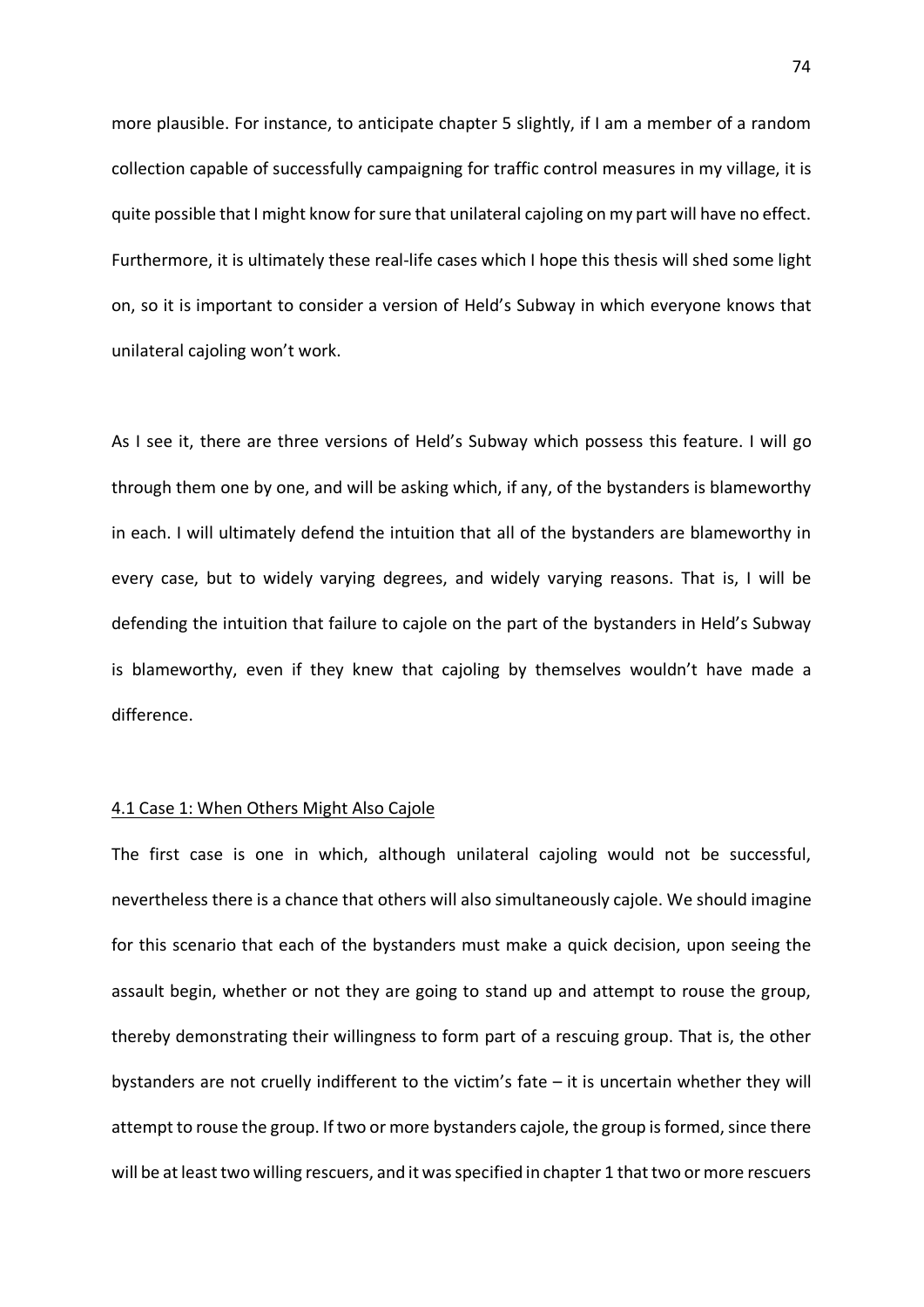could overcome the attacker. Can we say that any of the bystanders are to blame for not cajoling in this instance?

We might think that we can hold the bystanders blameworthy for not cajoling in this case on purely consequentialist grounds. This is the line that Shelly Kagan has taken.<sup>75</sup> In what Kagan calls *threshold cases*, most acts of a given kind make no difference to an outcome, but after a certain amount of such acts have been performed, the *next* one pushes over a threshold, triggering some bad event (or a good event, in the case I am considering). Kagan's example is of people buying chickens from a supermarket. My buying the first chicken of the day doesn't contribute to the cruelty involved in raising and slaughtering chickens for the supermarket – the delivery of chickens has already been made, and 25 chickens arrived this morning which were raised in awful conditions and slaughtered. That can't be changed, and my buying a chicken can't turn back time. However, once the 25<sup>th</sup> chicken of the day is sold, let's imagine, the supermarket must put in a new order with the chicken farm that 25 more chickens are required. This order triggers the slaughtering of 25 more chickens, which is a terrible thing.<sup>76</sup> In this case, the person who buys the 25<sup>th</sup> chicken *does* make a difference: consequentialism can easily condemn her act, since it would have been a better state of affairs had she not bought the chicken. She would have forgone chicken for dinner, but there wouldn't have been another slaughter.

In fact, Kagan continues, the act of buying a chicken only makes a difference if the total number of chickens bought from the supermarket that day is a *multiple* of 25. For only then is

 <sup>75</sup> Kagan (2011)

 $76$  Of course, the example is simplified and the numbers no doubt wildly inaccurate, but the point stands.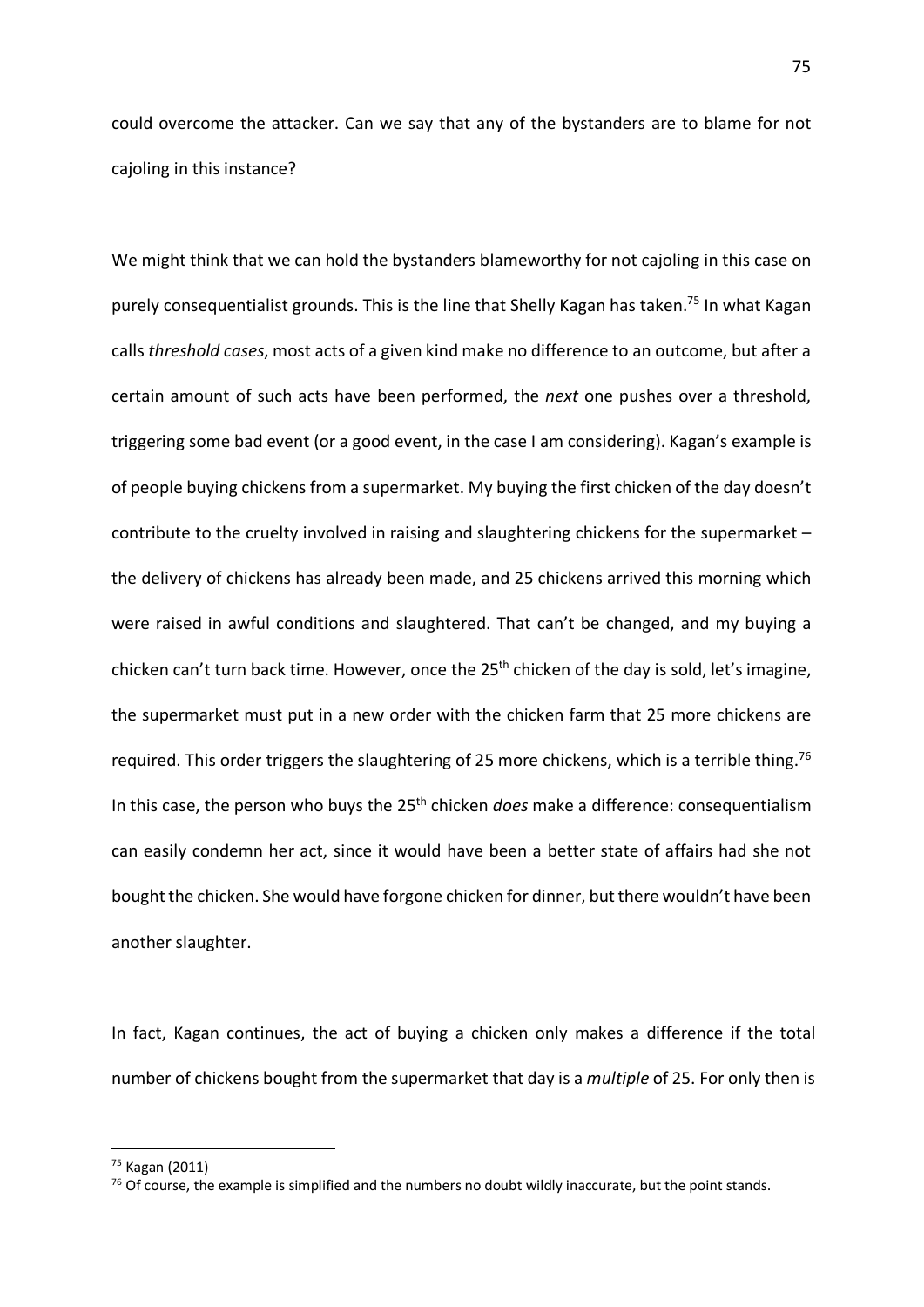it the case that, for each of the people who bought a chicken, the outcome would have been different if they had done otherwise. If 50 people buy a chicken then, had any one of them *not* bought a chicken, only one new order would have been made, whereas in the event two new orders were made. Suppose that 53 people bought a chicken; now each purchaser can truthfully say that, had he not bought a chicken, the outcome would have been the same, since two new orders would still have been made that day, given how everyone else chose to behave.

The step Kagan then takes is to appeal to *expected outcomes*. If it is the case that my act will only make a difference if the total number of chickens is a multiple of 25, then I have a 1/25 chance of my act of buying a chicken making a difference. I have a 24/25 chance of my act not making any difference – the total number of chickens bought could be 25n+1, 25n+2 etc., up to 25n+24. I must conduct a calculation of the expected outcome of my act of buying a chicken. In this case, I have 1/25 chance of my act bringing about a terrible event (the slaughtering of 25 more chickens) and a 24/25 chance of my act not making a difference. The small chance of the bad event happening, Kagan stipulates, is enough for consequentialism to tell you not to do it. The expected utility of your act of buying a chicken is negative.

We might take a Kagan-style approach to argue that one should cajole in this version of Held's Subway where each bystander is unsure whether their individual act of cajoling would have made a difference. That is, we could appeal to the expected utility of one's action. The approach will be the reverse, so to speak, of Kagan's chicken case. Now, there will be a small chance that my act will bring about something good, and a large chance that my act will make no difference.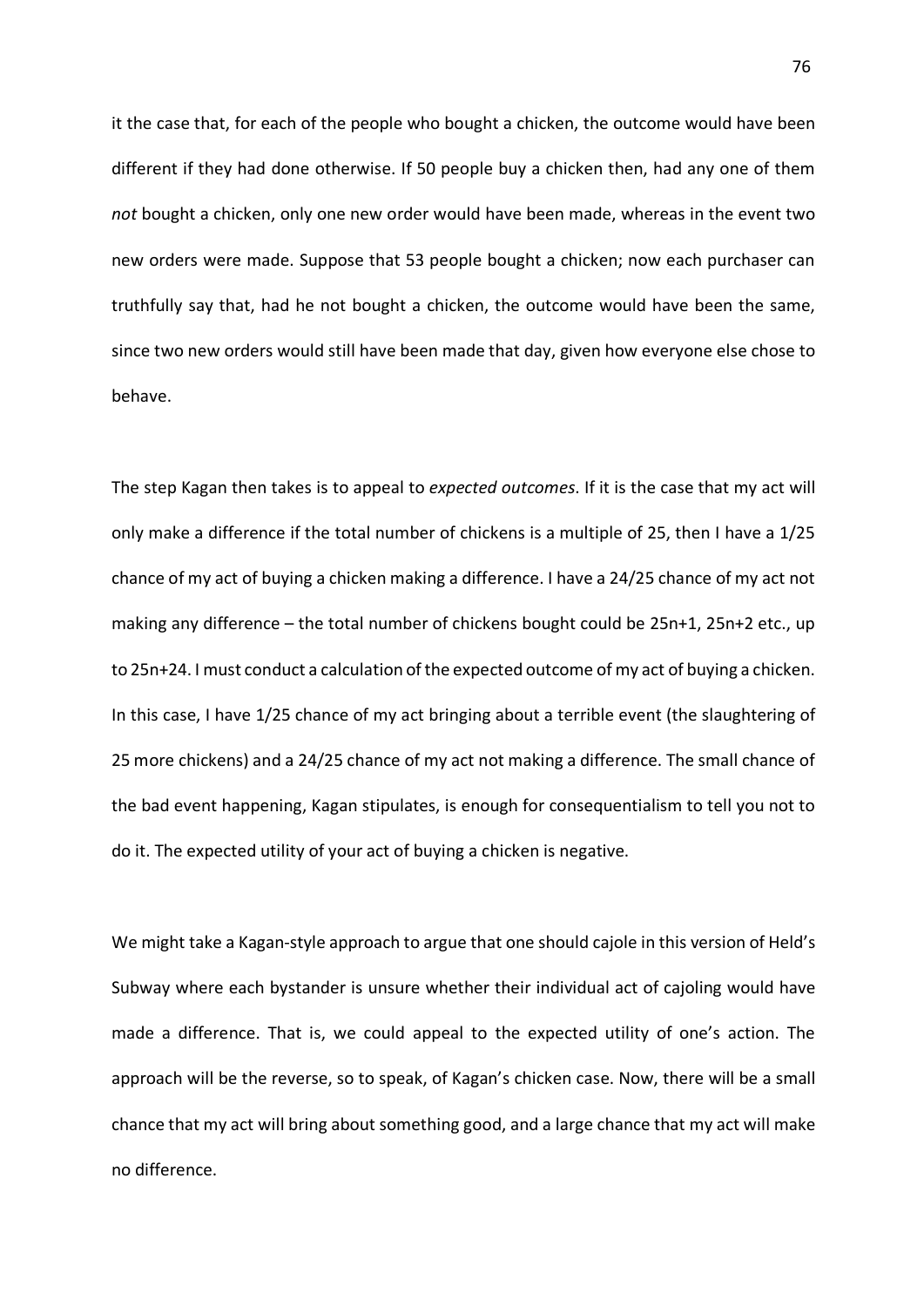I stipulated that the bystanders would not respond if only one person cajoled, but that if at least two people cajoled, a group would form that was capable of stopping the attack.<sup>77</sup> From the point of view of a bystander trying to decide what to do, then, the following table applies.

| <b>Total number of cajolers</b> | Will my cajoling make a difference? |
|---------------------------------|-------------------------------------|
| 1                               | No                                  |
| $\mathfrak{p}$                  | Yes                                 |
| 3                               | No                                  |
| 4                               | No                                  |
| 5                               | No                                  |

If only he cajoles, nothing will happen, so his cajoling won't make a difference. If 3,4, or all 5 of the bystanders cajole, his cajoling will be superfluous: the outcome would have occurred whether or not he cajoled. Only in the case where exactly two people cajole (him and one other), can we say that his act made a difference; without him, the outcome would have been different<sup>78</sup>

 $77$  At the very least, the capable group will comprise the two cajolers, since, by cajoling, they have demonstrated their willingness to join in. I leave open the possibility that the two cajolers are so convincing that some of the remaining three bystanders are moved to throw their weight behind the group. The point is that one person cajoling alone will be insufficient.

<sup>&</sup>lt;sup>78</sup> Recall that, for this version of the case, the bystanders must all make their decision on whether or not to cajole simultaneously.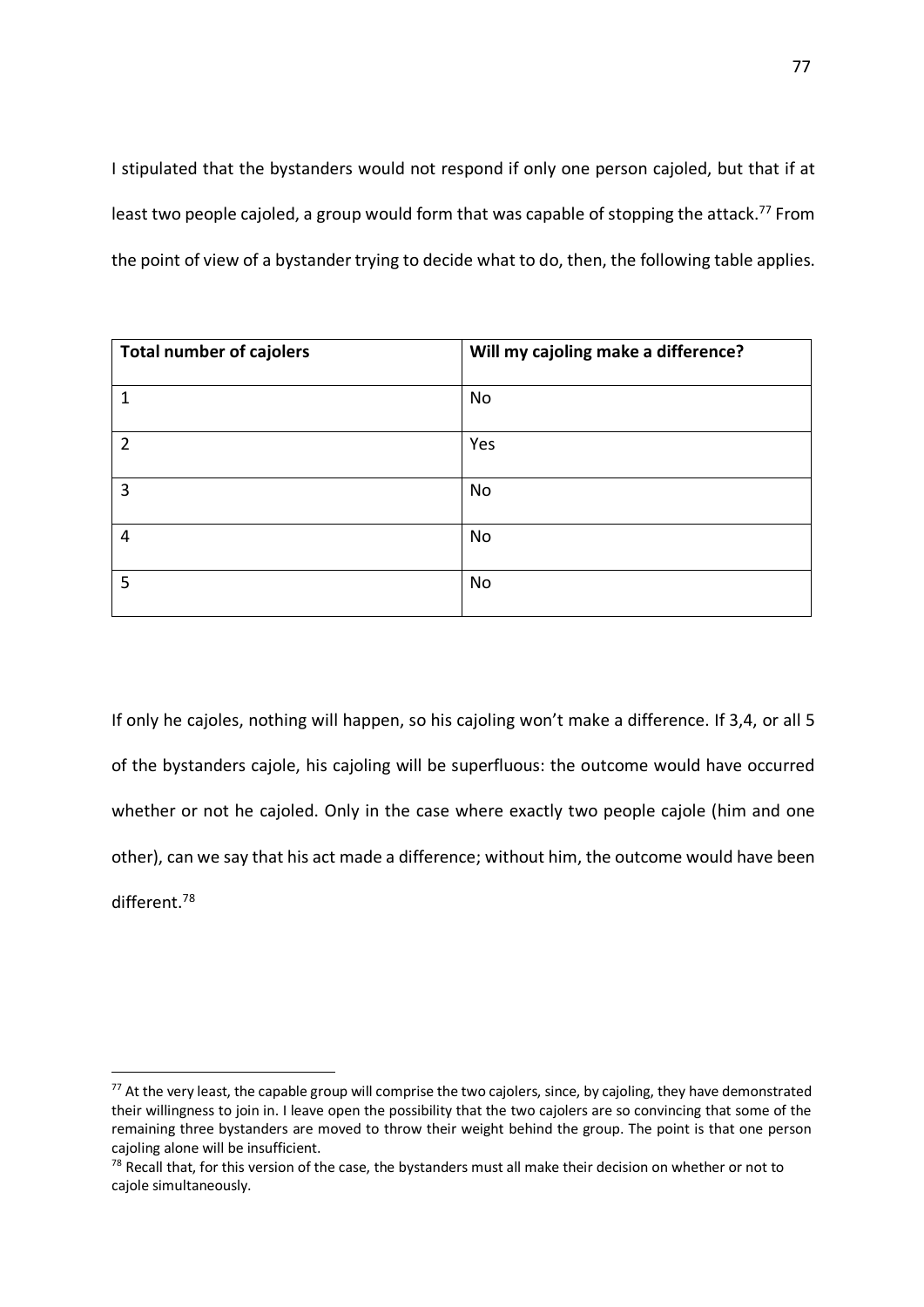Following Kagan's line, the bystander should then calculate the expected utility of his action. Let X be the probability that he will be one of exactly two cajolers. His calculation will therefore be:

*X x (bring about a group capable of saving the victim's life)*

*+*

## *(1-X) x (minor inconvenience of cajoling without effect)*

Given the extremely large upside of organising a group capable of saving the victim's life, it is likely that the expected utility calculation will tell him to stand up and cajole in this case even for small values of X.

This is a Kagan-style argument that consequentialism can explain why a failure to cajole on the part of the bystanders is blameworthy in this version of Held's Subway. Even though their unilateral cajoling wouldn't have made a difference, there is a chance that they would have been one of a duo of cajolers who roused the group to action. The potential upside is sufficiently large that, despite the small chance of it occurring, it is enough to outweigh the minor convenience of remaining in one's seat. Therefore, each bystander should have cajoled, and they are blameworthy for not having done so.

I find Kagan's argument persuasive, but its weakness is that it doesn't generalise well when the numbers change in the example. As Julia Nefsky has written of the chicken example: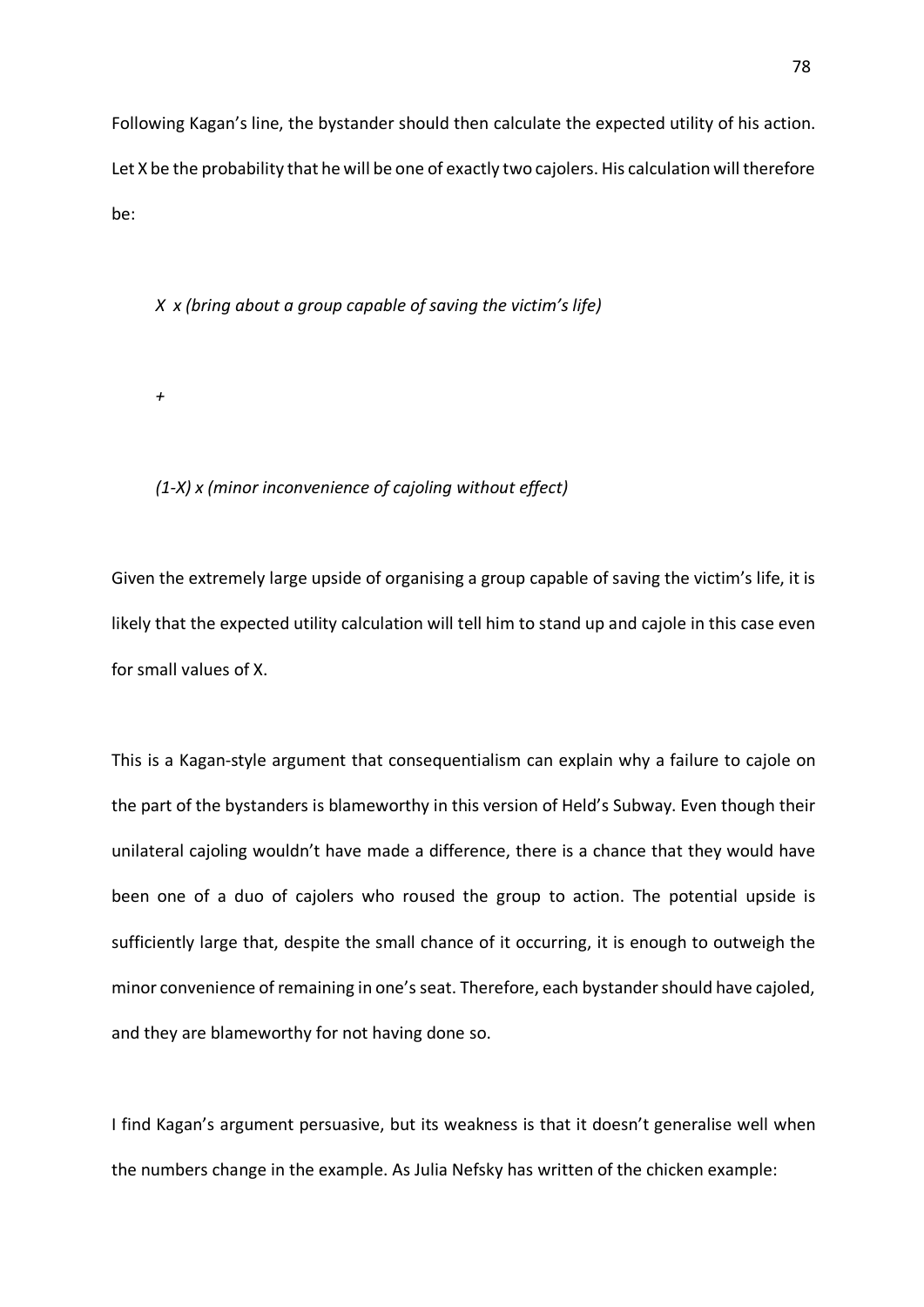*Kagan is right that the numbers* as he has them *entail a negative expected utility for purchasing a single chicken. However, the numbers clearly need not be as he imagines them to be. And it is only because he has made the numbers match up for some N, N purchases causes N additional chickens to be hatched and raised*  who wouldn't otherwise have been *—that he gets the results he wants: automatic negative expected utility. There is no reason to think that the numbers must match up in this way. 79*

The same is true of this version of Held's Subway. Although Kagan's reasoning works well in the case as I have described it, it may give less intuitively appealing results in slightly different situations. Consider the following variation.

Suppose instead that there were not five bystanders on a subway, but 100 bystanders on a commercial aeroplane. Suppose also that it wasn't a person being beaten and strangled to death, but, say, a 30-year-old man who had fallen and become trapped under a refreshment trolley. It will take five people to lift the trolley off his leg, and if it doesn't get lifted off within 10 minutes then he will suffer permanent damage and have to walk with a stick for the rest of his life. Finally, suppose that all of the passengers are somewhat apathetic – not actively malevolent, but fairly lazy and not particularly concerned about the man's leg. Imagine that if one person stands up and tries to cajole the other passengers into helping him lift the trolley, nothing would happen. However, if two people cajole, a capable group will come together.

 $79$  Nefsky (2012), p.369-370, her emphasis.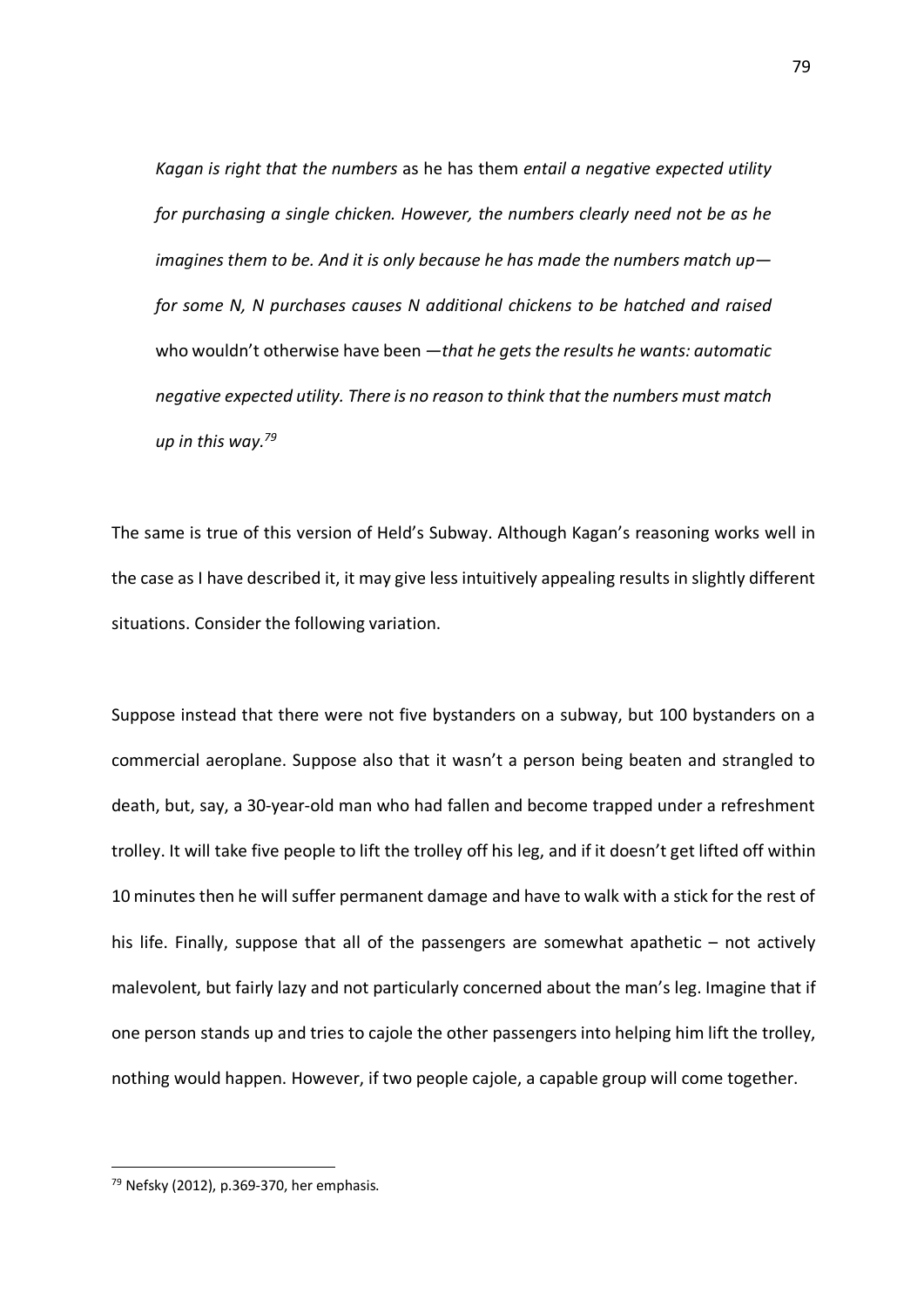By the same reasoning as before, a passenger considering whether or not she should cajole faces the following expected utility calculation, with  $X_1$  the probability that she will be one of exactly two people to stand up.

*X1 x (bring about a group capable of saving the victim's leg)*

*+*

### *(1-X1) x (minor inconvenience of cajoling without effect)*

Two things strike me about this case. First, passengers who don't attempt to rouse a capable group in this situation are, it seems to me, blameworthy. While it is not a life at stake, there is clearly the potential to avoid a serious harm befalling the unfortunate man if a capable group is formed. Not to cajole in this instance reveals a certain morally deficient attitude, and may make one reconsider the kind of relationships one could have with such a person.

Secondly, it isn't obvious that Kagan's expected utility calculus approach gives an answer in accordance with this intuition.  $X_1$  is likely to be extremely small, and almost certainly smaller that X. When there are 100 people, the chances of exactly two of them attempting to rouse the group will be lower than if there are only five people. Also, the upside is not as large as in Held's Subway; a life is not about to be lost. This makes it at least questionable whether the upside can overcome, as it were, the very low chance of one's action making a difference in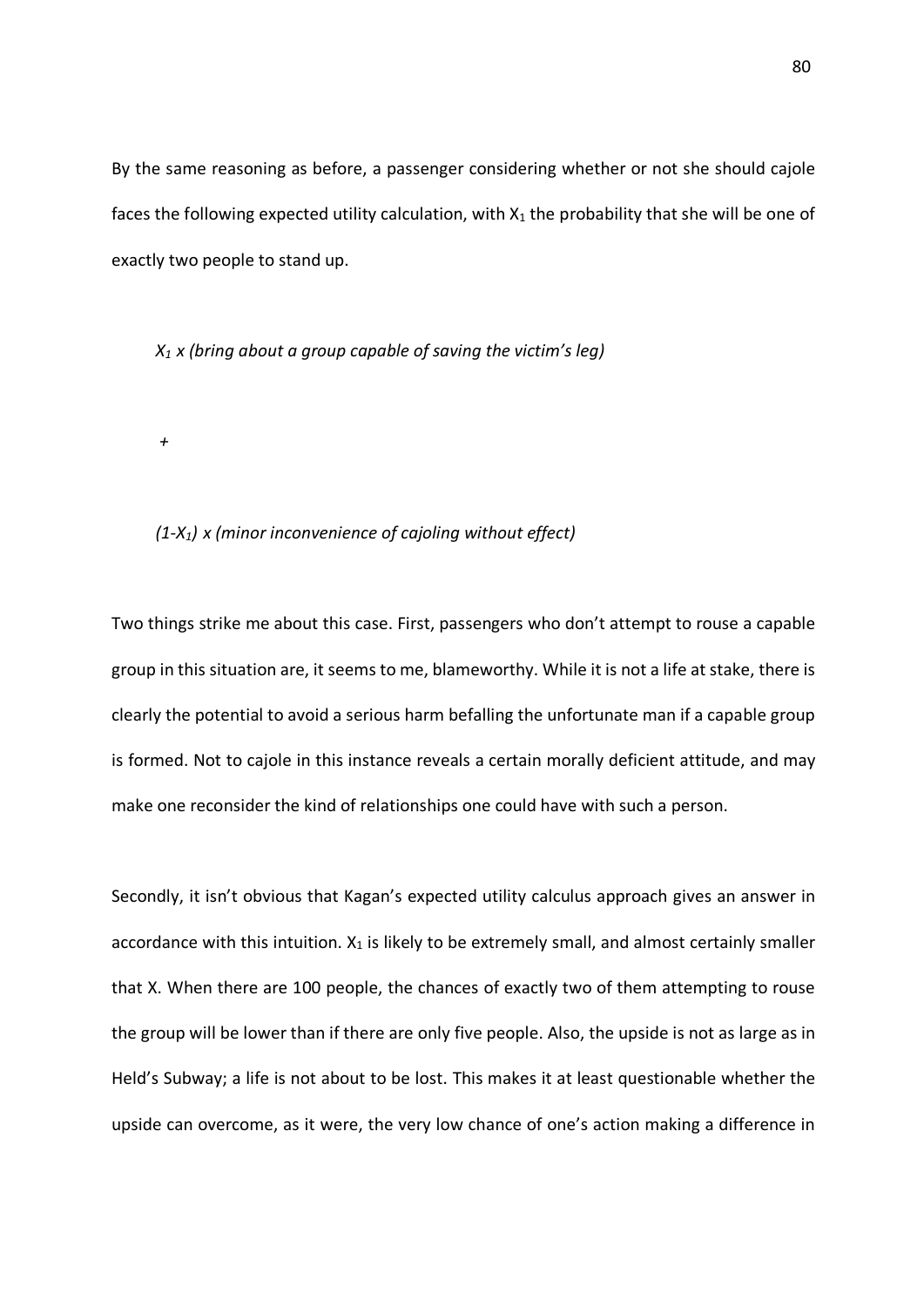bringing it about. People may disagree, but I suspect that the expected utility calculation in this instance will not unequivocally say that one should cajole.

Consequentialists may respond to this in two ways. First, they may bite the bullet and say that in fact, and contrary to the intuition I have put forward here, there is no obligation to cajole in the aeroplane case. Second, they may maintain that the potential upside of saving the man from a lifetime of walking with a stick actually *is* enough to overcome the very low chance of making it happen. In other words, the expected utility calculation will in fact give the 'right' answer here.

I find the first response unconvincing. To suggest that passengers who do nothing to attempt to get a group together to save the man are blameless is, I maintain, to set a very low bar for morality. The second response can be argued about. The point I want to make is that it is at least unclear whether the consequentialist can get the 'right' answer in this case. Indeed, even if consequentialism does get the 'right' answer here, different variations in the numbers will throw up cases which are even more problematic for Kagan's expected utility approach.

My question is how we can blame a bystander who fails to cajole in the version of Held's Subway where it requires two people to cajole in order for a capable group to form. Kagan's expected utility approach gives a plausible answer to this question, but his reasoning doesn't generalise well to other cases. Therefore, I must look for a better explanation of the intuition that the bystanders must cajole – one that applies to a wider range of situations where one's action almost certainly won't make a difference to the outcome.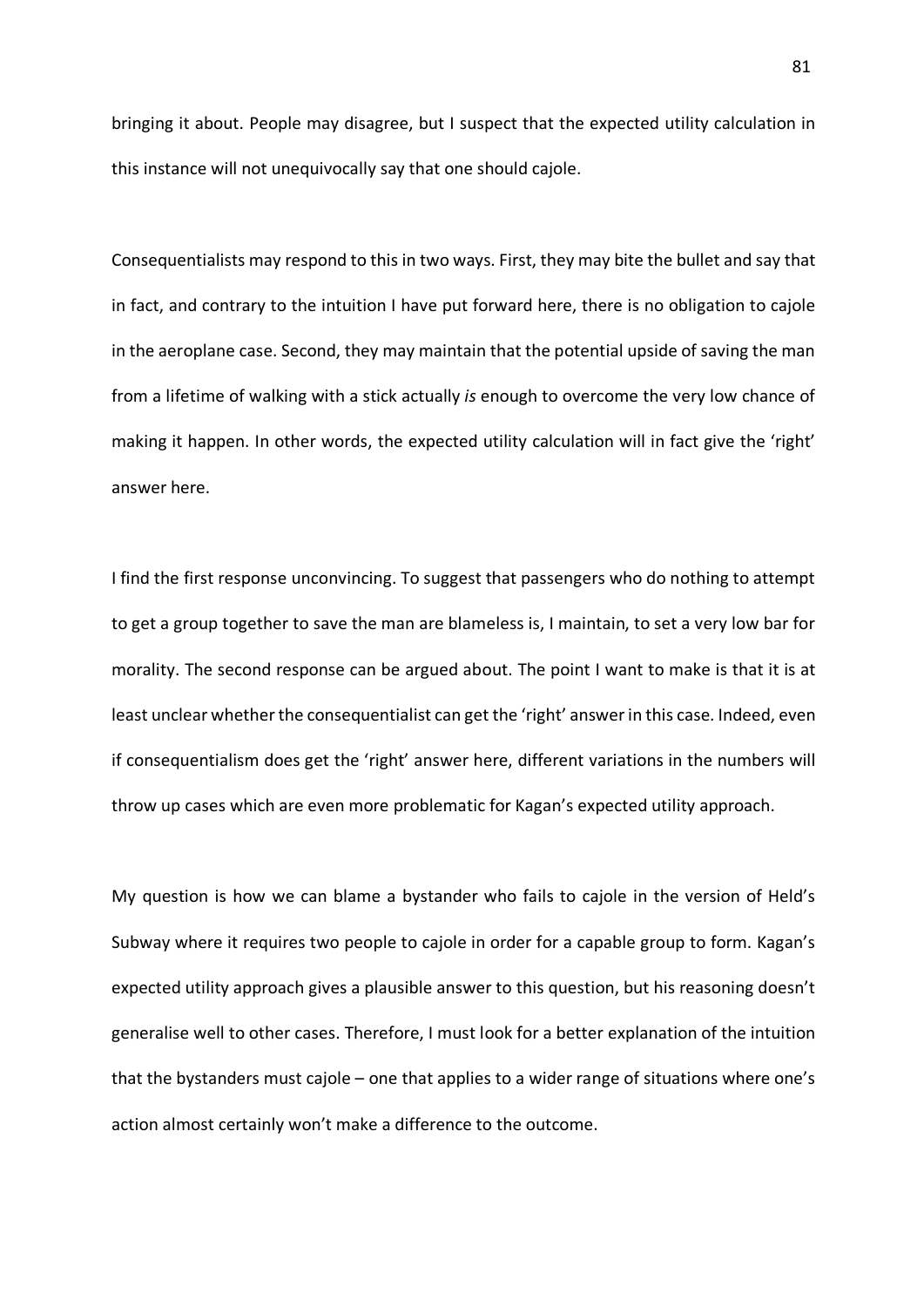Nefsky offers a convincing account. Her crucial step is to reject the assumption that helping to bring about an outcome requires making a difference. Such an assumption is often made in everyday life: for instance, we say that there's no point in voting because my vote isn't going to make a difference to the outcome. However, Nefsky points out that there is value in *helping*; making a difference isn't the only thing that has moral worth. Her definition of what it means to help bring about an outcome is as follows.

*Suppose your act of X -ing could be part of what causes outcome Y. In this case, your act of X -ing is non-superfluous and so could help to bring about Y if and only if, at the time at which you X, it is possible that Y will fail to come about due, at least in part, to a lack of X -ing.80*

Let us apply Nefsky's model to the version of Held's Subway currently under consideration. Xing, in this case, is cajoling the other bystanders into forming a group capable of stopping the attack. Y is a capable group forming. Nefsky's idea, then, is that cajoling is non-superfluous and so could help to bring about a capable group forming if and only if, at the time at which the bystander cajoles, it is possible that no capable group will form due to a lack of cajoling.

I suggest that, if cajoling would help to bring about a capable group in this way, then each bystander has an obligation to cajole, so long as the upside is sufficiently large, and the cost of cajoling is sufficiently small for each bystander. In Held's Subway, these two conditions are likely to be met, since the upside is very large (forming a group capable of saving the victim's

 <sup>80</sup> Nefsky (2016), p.2753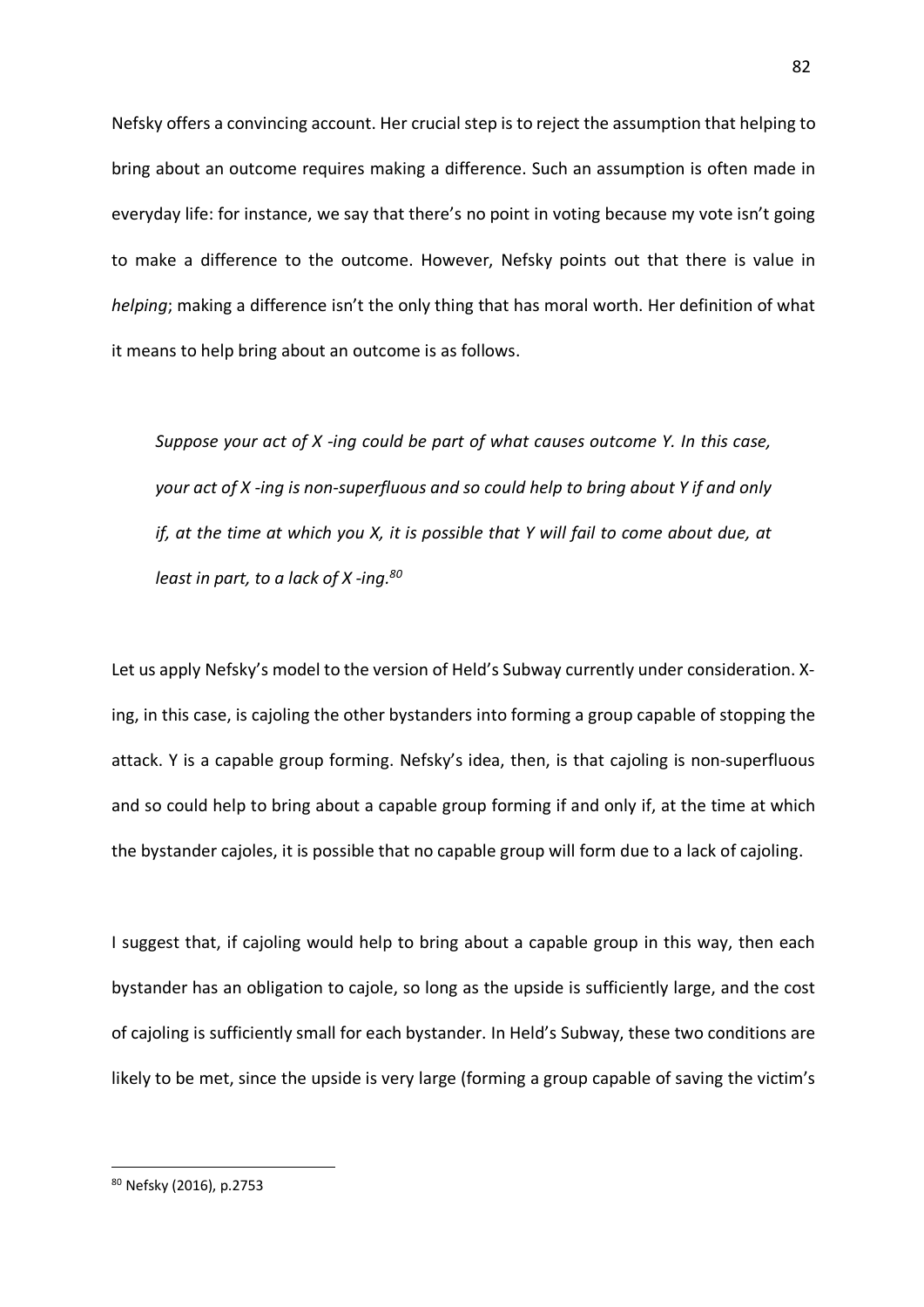life), and it doesn't take much to cajole the other bystanders. Note that there is no requirement to cajole if two others have already done so. Cajoling after two others have already done so would be superfluous because, at the time at which the third person cajoles, it is not possible that a capable group will fail to form, since two people cajoling would be sufficient to bring the group together. This seems right  $-$  it would be strange to think that somebody has an obligation to cajole even after the good outcome has already come about. Again, the crucial aspect of Nefsky's view is that at no point does her model mention making a difference. Whether or not your action will make a difference is irrelevant to whether or not it will help, and is therefore not the main factor contributing to whether or not you have an obligation to do it.

Nefsky's idea also deals well with the aeroplane case. Here, cajoling one's fellow passengers to form a group capable of lifting a trolley off the man's leg will help to bring this outcome about so long as there is a chance that the outcome will fail to come about due to a lack of cajoling. I suggest that you have an obligation to help to bring the good outcome about, and so therefore an obligation to cajole, unless a sufficient number of people have cajoled already (and supposing cajoling doesn't impose a substantial cost on you, and that the upside is sufficiently large). 81

As Nefsky mentions, her account also provides good reasons why people should vote in elections.<sup>82</sup> There is only a miniscule chance that general elections will turn on a single person's vote. For that to happen, the result must either be a tie or a one-vote-victory. This

 <sup>81</sup> Note that while I am talking about obligations, Nefsky only talks about having *reasons* to help. See Nefsky (2016), p.2744-2745 for discussion.

<sup>82</sup> Nefsky (2016), p.2754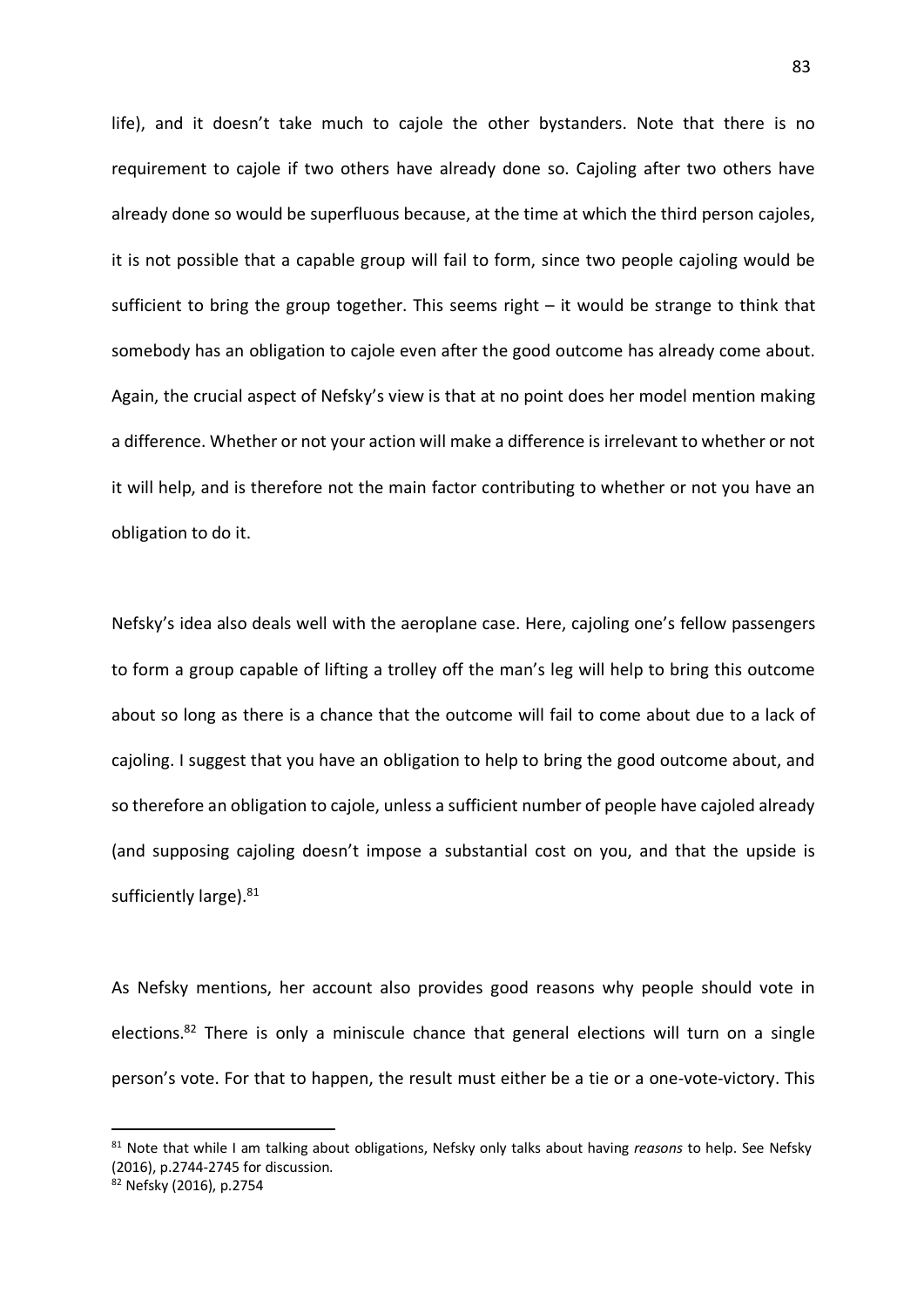fact has led people to suggest that there is no point in voting, since one's vote is not going to make a difference. Nefsky's account provides a response to this line of argument. Nefsky is willing to admit that one's vote is not going to make a difference, but she nevertheless says that one has a reason to vote (I would say one has an obligation to vote) if there is a chance that a bad candidate will win as a result of not enough people voting for a good candidate. The important feature of the case is that the outcome is yet to be determined, and it may go the wrong way if not enough people do a certain action. The focus on whether or not one's vote will actually turn the election is a distraction.

Nefsky acknowledges that 'it is hard to shake the idea that helping requires making a difference'.83However, she explains that this is because in typical, *non*-collective impact cases, it is *true* that helping requires making a difference. That is, if you can't make a difference in these ordinary cases, you can't help. In these ordinary cases, at least one of three preconditions for helping doesn't hold: either your act will not be part of what causes the outcome; or your act will be superfluous to the outcome; or there will be no chance of the outcome failing to come about. Nefsky gives the example of a student taking a final exam for a pass/fail course. She realises that, due to her other coursework, even if she gets a zero on the final exam, she will still pass the course. She reasons that taking the exam will make no difference to whether or not she passes, and that therefore taking the exam will not help her to pass the course. The third condition of helping isn't satisfied: there is no chance of the outcome (her passing) failing to come about.

 <sup>83</sup> Ibid. p.2758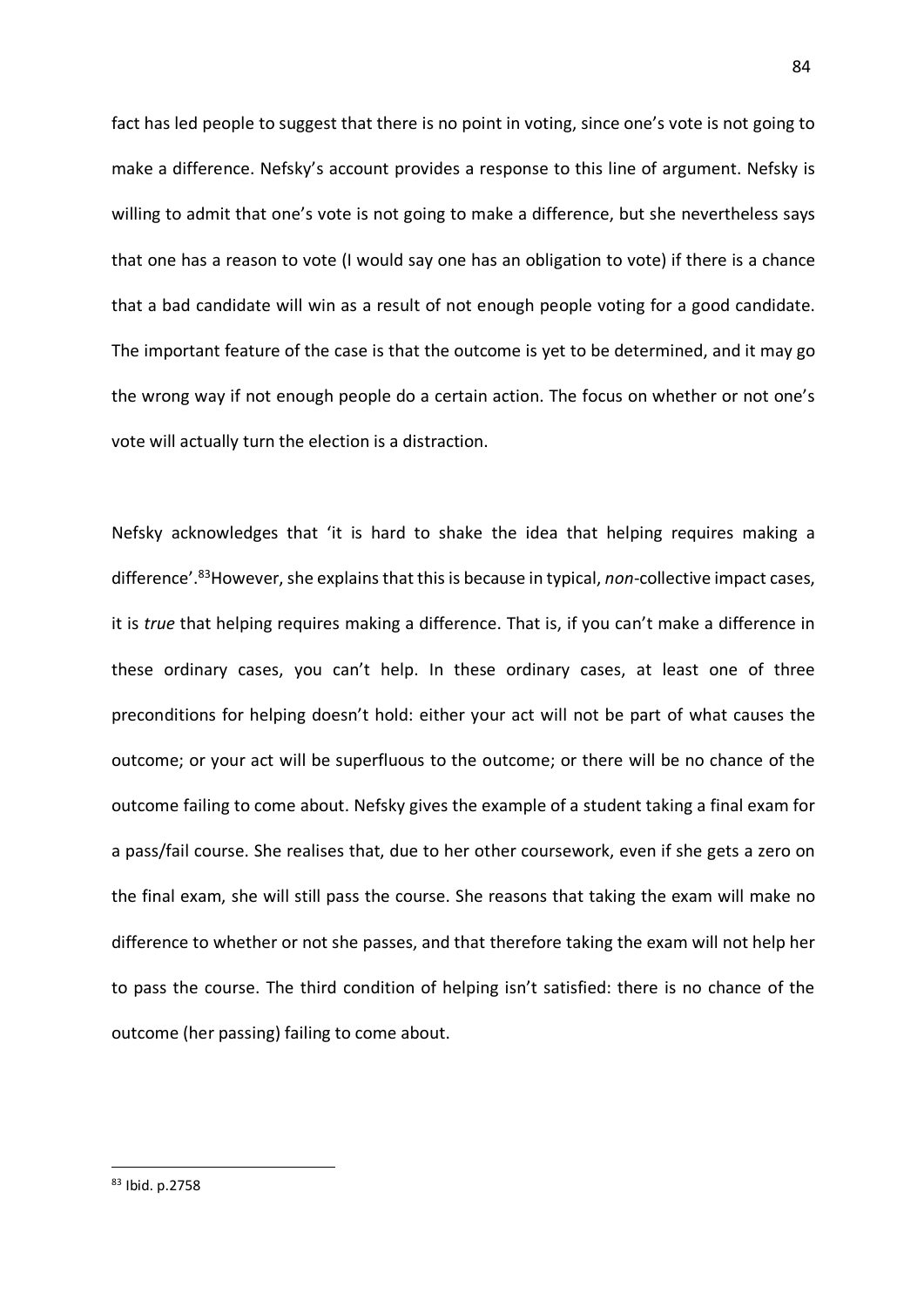Our intuitions about helping and making a difference are forged on examples of this kind: typical, *non*-collective impact cases. Nefsky alerts us to the fact that the intuition does not transfer over correctly into collective impact cases.

I conclude that in this version of Held's Subway, where unilaterally cajoling won't make a difference, but one might be part of a duo of cajolers who are successful, the bystanders are blameworthy for not cajoling. This is best explained by acknowledging Nefsky's discovery that the ability to make a difference is not the only consideration that can confer obligations on people. The ability to *help* can also mean that one has an obligation to help.

### 4.2 Case 2: Five Bad People

The case just discussed left open the possibility that some of the other bystanders would also cajole. In cases 2 and 3, this possibility is removed. The question in cases 2 and 3 is why a bystander might be blameworthy for failing to cajole in a version of Held's Subway in which she knows for sure that none of the other bystanders are going to help – that is, when there is no chance of a capable group forming. I will defend the intuition that all of the bystanders are blameworthy for failing to cajole in such cases.

The first of these kind of cases is one in which all five of the bystanders are mean, selfish people who simply don't care about their fellow passenger, and everyone knows it. None of them are even contemplating getting up to cajole, but even if one of them did, it would be useless because the rest of them aren't going to help anyway.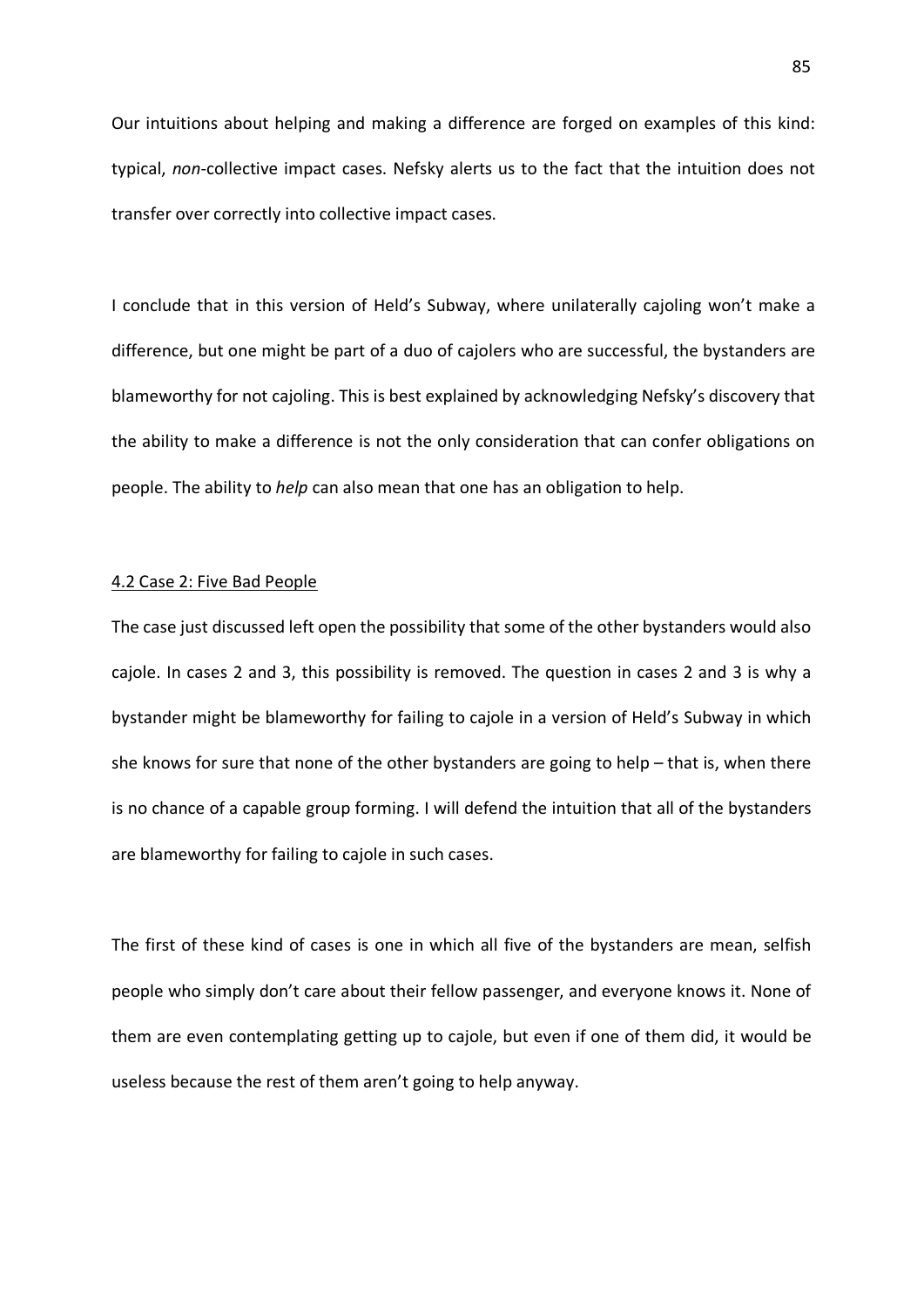How should blame be apportioned in this case? I think, persisting with the Scanlonian view of blame which I considered in chapter 2, that the best way to think about this is to say that each of the individuals is to blame for failing to help the victim because their non-act shows something about their attitudes towards others that impairs the relations that others can have with them. Certainly, if I was to subsequently meet any of the five bystanders, I would not wish to enter in to any kind of relationship with any of them, knowing that they had such callous attitudes towards their fellow passenger. Their non-action is blameworthy because of what Scanlon calls the 'meaning' of their non-action: 'the significance, to the agent and others, of the agent's willingness to perform that action for the reasons he or she does'.<sup>84</sup>

Now, we may not be able to tell, as observers, what the meaning of the non-action for each of the Five Bad People was. Because cajoling wouldn't have made a difference, we might not be able to distinguish them from good people who just know that they are surrounded by bad people who will not help – such a case is the subject of the next section. Nevertheless, the grounds for their blameworthiness is the meaning of their action. Lamentably, these grounds may be inaccessible to us, with the result that we are unable to actually blame them ourselves.

# 4.3 Case 3: One Good Person, Four Bad People

# *4.3.1 Why the One Good Person might be blameworthy*

The final version of the case, which I will call One Good Person, Four Bad People, involves one bystander who is caring and eager to help the victim of the assault, and four others who are uncaring and selfish, just like all the bystanders were in case 2. Imagine that the Good Person

 <sup>84</sup> Scanlon (2008), p.4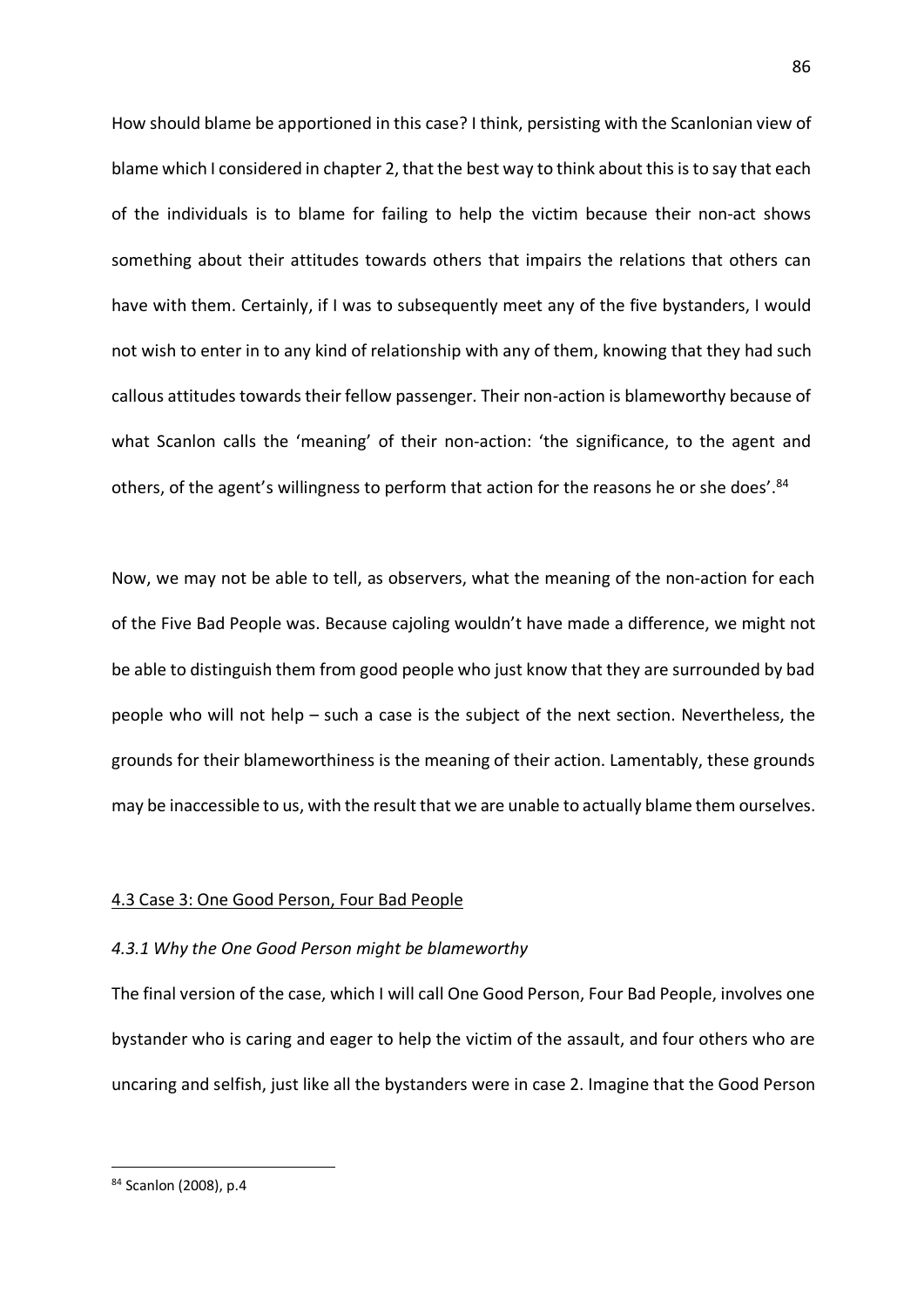is trying to decide whether to cajole the others into forming a group capable of saving the victim. She knows that her fellow bystanders are all Bad People, and that they aren't interested in helping, and won't take part in any rescue mission no matter what the Good Person does. Who, if anyone, is blameworthy in this version of Held's Subway?

The first thing which strikes me is that the Four Bad People are all blameworthy for the same reason as the Five Bad People were all blameworthy in case 2. That is, they are blameworthy because their non-act revealed an attitude of theirs which impairs the relations which others can have with them; namely, their callous indifference to the victim's plight.

So much for the Four Bad People. The interesting feature of case 3 is whether or not the One Good Person is blameworthy too. I think that most people will intuitively say that she is *not* blameworthy. It's not her fault, some might argue, that she is on a subway with Four Bad People. Not only does she know for sure that her cajoling won't make a difference, but she also knows that it won't even help, because there is no chance that a capable group is going to form. Cajoling in this case seems like a waste of time, and we can't hold people to be blameworthy for failing to do something which is a waste of time.

Despite this, I am going to defend the intuition that the One Good Person is in fact blameworthy for not cajoling in this version of the case, although she bears blame to a much smaller degree than the other bystanders.

To motivate this view, consider the following example.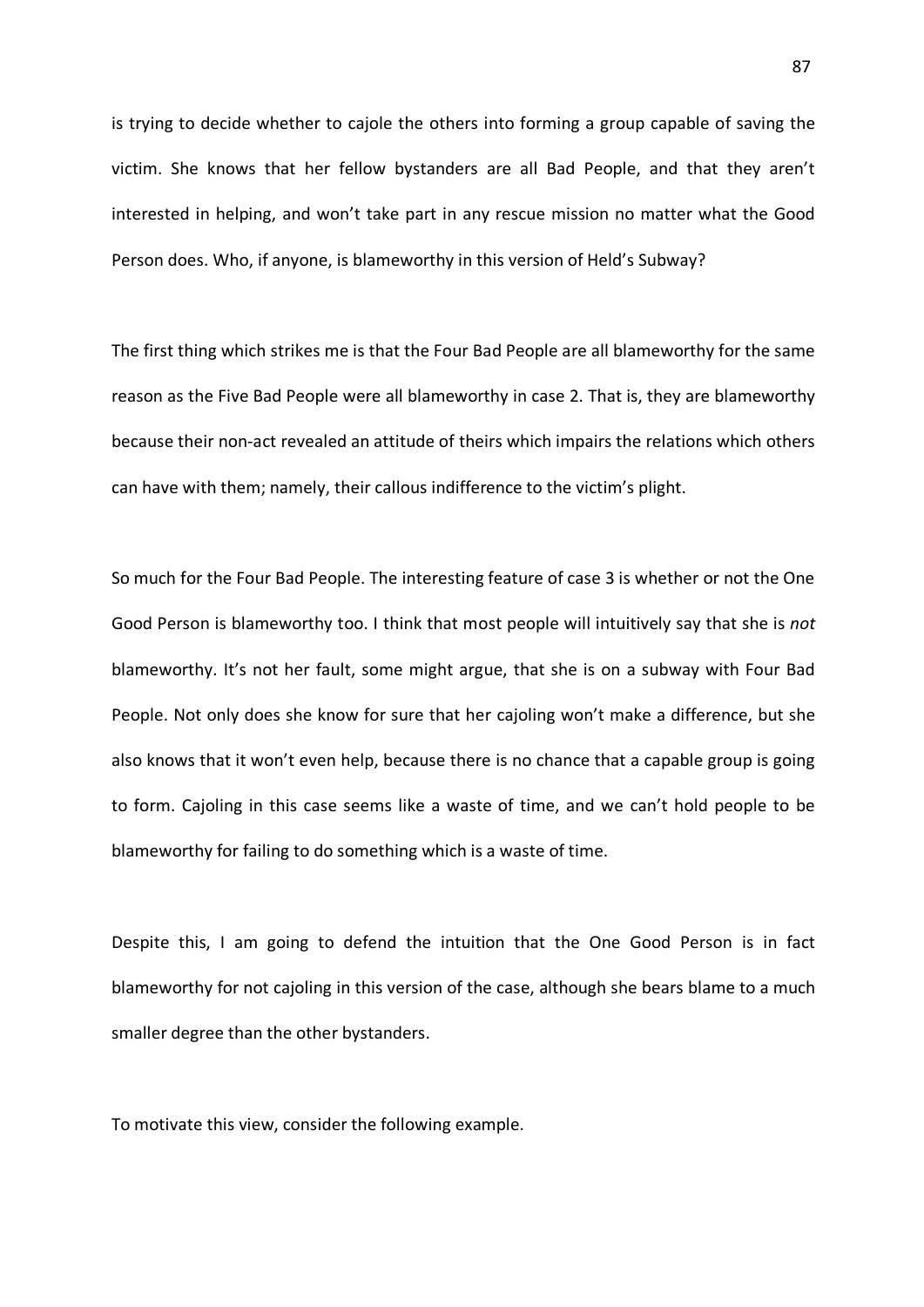### **Sharks vs. Jets**

Suppose that A is taking a walk along a river with some friends who all happen to be part of a notorious gang called the Sharks (A isn't part of the gang, but she occasionally likes to spend time with these particular Sharks). As they make their way along the river bank, they come across a drowning man. As they get closer, they are able to clearly identify the man as B. B is known to both A and her friends as one of the ring leaders of a rival gang, the Jets, with whom the Sharks have a long-running and hateful feud. It's widely known that B cannot swim, and it is obvious that he will drown in a few minutes without assistance. It is also obvious that no one person out of the group on the bank could haul B out (he is a big man), but that two or more of them, each grabbing a part of B's clothing, could successfully get him out. Now suppose that A knows for sure that, because of the bitterness of the relations between Sharks and Jets, and the uncommonly vehement hatred of Jets which these particular Sharks have, nothing she says or does will persuade any of her Shark friends to help her haul B out of the river. She knows that the Sharks would all be happy to let B drown. To remove any element of personal danger for A, assume that her Shark friends are very fond of her and, if she did attempt to persuade them to help rescue B, they would not become aggressive or angry, but would simply politely refuse.

Suppose, knowing this, that A decides to keep her head down and walk along in silence, while her Shark friends gleefully celebrate the impending death of B. My question is: is A blameworthy for that? I have a strong intuition that she *is*. There is something morally repugnant, I suggest, about A's behaviour. On the Scanlonian view, her non-act reveals an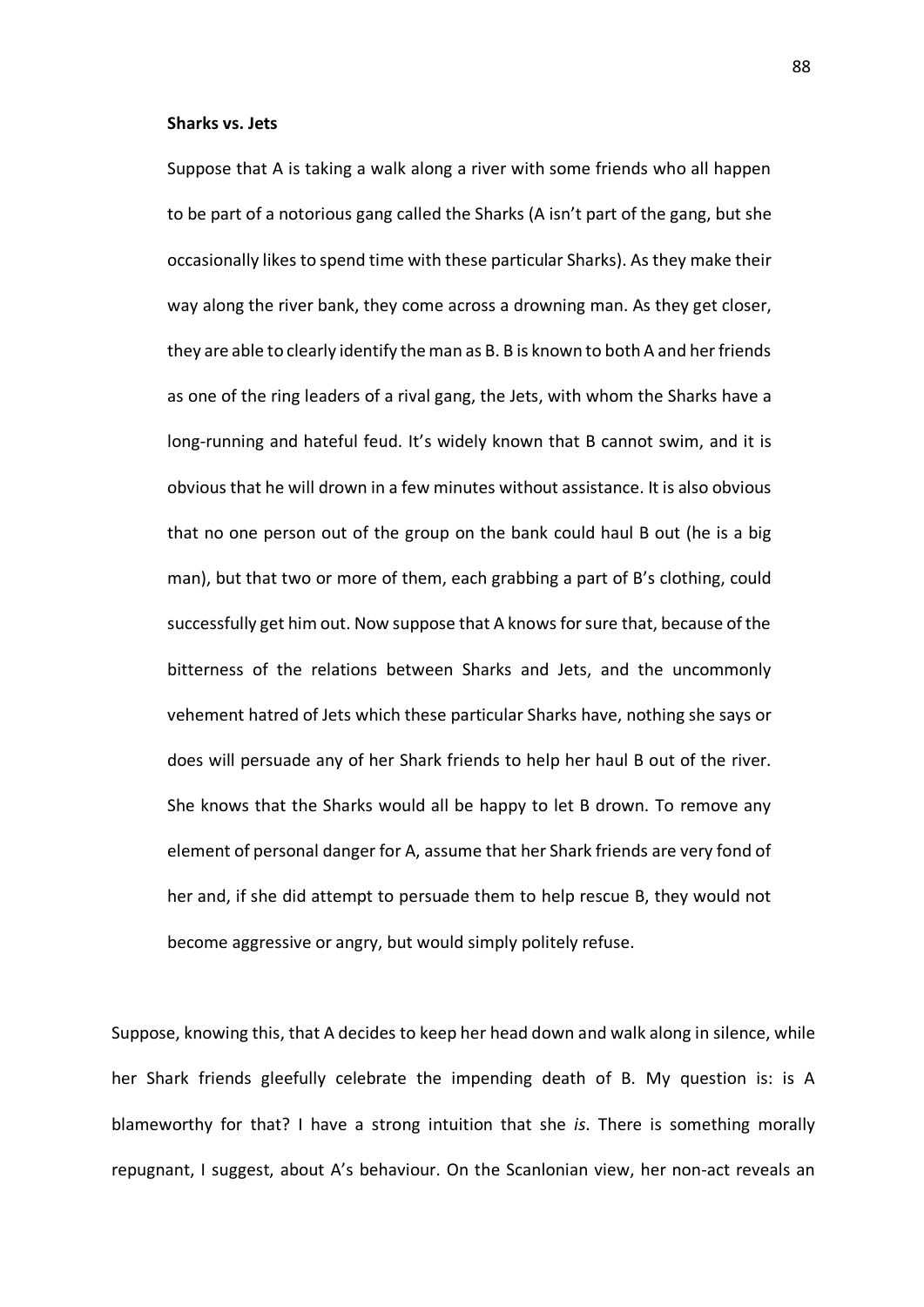attitude of hers (which particular attitude it is is not yet clear), I maintain, that impairs the relations which others can have with her.

I think that Shark vs. Jets reveals the intuition that I am seeking to defend more effectively that One Good Person, Four Bad People, and therefore I will work with Sharks vs. Jets for the remainder of this section.<sup>85</sup> I want to defend the intuition that A is blameworthy for her nonactions. The problem is that it is extremely hard to explain *why* A is blameworthy. Several moral theories and thinkers who have written about this topic are unable to explain this intuition, as I will now show.

*4.3.2 Some ethical theories which can't explain the intuition*

### *Nefsky*

In section 4.1 I argued that Nefsky's idea of the importance of *helping* in collective impact cases, rather than *making a difference*, can explain why bystanders in case 1 ought to cajole, and can be blameworthy if they do not. This is because by cajoling they can help to bring about a good outcome which may yet not come about through a lack of cajoling.

However, Nefsky's idea isn't going to work in Sharks vs. Jets. That is because in Sharks vs. Jets there's no possibility of the good outcome coming about. As Nefsky writes, 'in collective

<sup>85</sup> The reason, I think, that the Sharks vs. Jets case makes things clearer than the One Good Person, Four Bad People case is that, despite having all the same features, those features are more believable in Sharks vs. Jets than they are in One Good Person, Four Bad People. For instance, it is much easier to imagine that A would know for sure that the Sharks wouldn't help than it is to imagine that the One Good Person would know for sure that the Four Bad People wouldn't help, because A knows the Sharks and their history with the Jets. It is also easier to imagine that A could safely attempt to persuade the Sharks without risk of injury to herself; in One Good Person, Four Bad People, our perception may be blurred by the thought that, if the One Good Person cajoles, the attacker may turn on her (though as I stipulated in chapter 1, for the sake of this example, we should assume that this would not happen).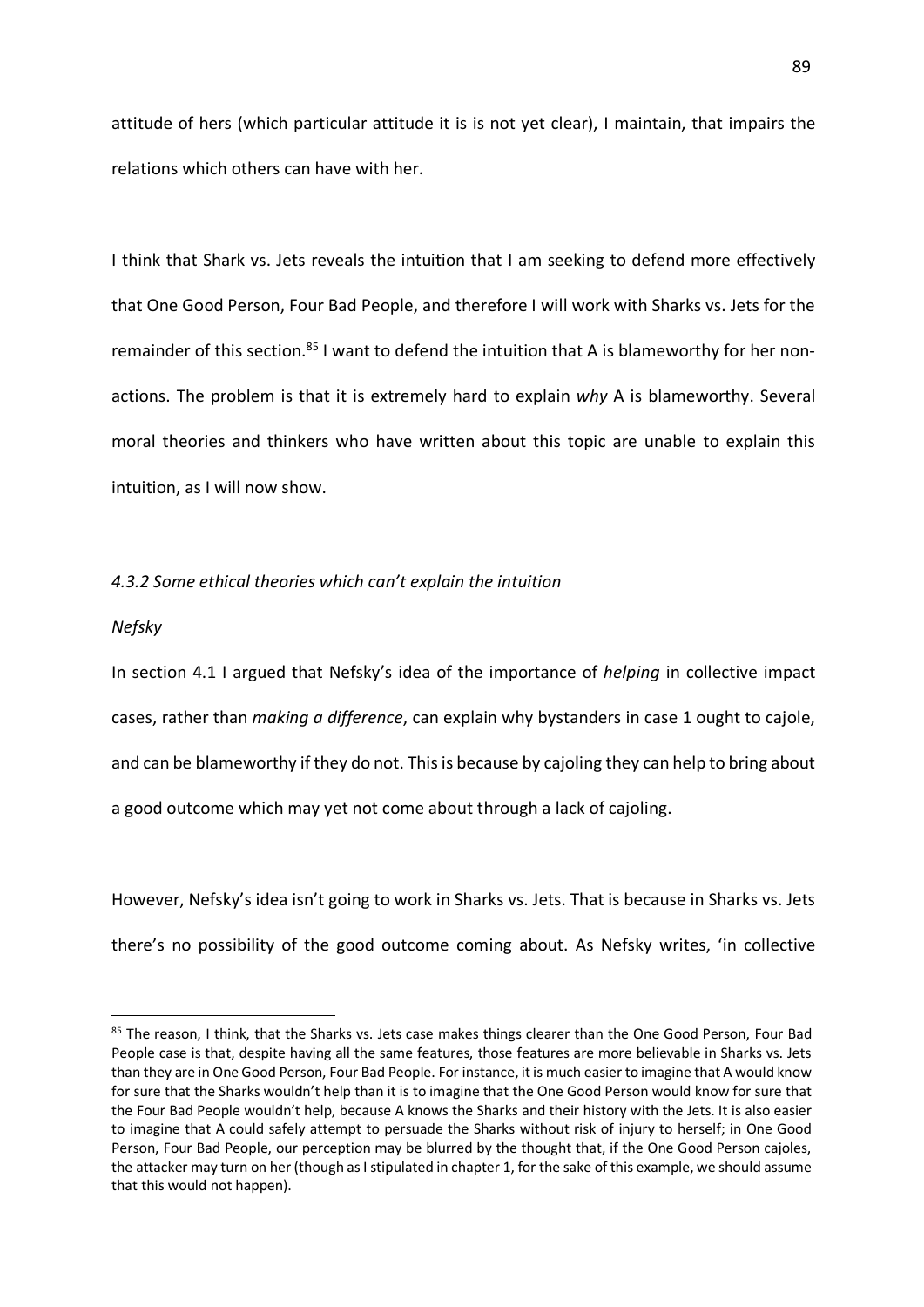impact cases, there being other people who will or might act in the relevant way is necessary for being able to satisfy the conditions for helping'.<sup>86</sup> In Sharks vs. Jets, there are no such other people.

### *Consequentialism*

Act consequentialism can't handle these cases in the way we would like it to. According to act consequentialism, an act is right if it is the act out of all the available acts which brings about the best state of affairs. In Sharks vs. Jets, A's attempting to persuade the Sharks to help save B would not have made a difference to the resulting state of affairs  $-$  B would have died anyway, since none of the Sharks would have helped. If A's cajoling would not have made a difference to the resulting state of the world, how can consequentialism prescribe that she should have cajoled? In case 1, one possible solution was Kagan's appeal to expected utilities, and the importance of the *chance* that one's action will make a difference. However, in Sharks vs. Jets, that isn't going to work, since there is *zero* chance that A's cajoling would have made a difference.

Another thinker who has sought to provide a version of consequentialism which can accommodate collective impact problems is Felix Pinkert. Pinkert finds Kagan's approach unconvincing, because it only applies to cases where agents are unsure whether or not their action will make a difference – it doesn't adequately deal with cases where agents know that they cannot bring about a different outcome by acting differently. Pinkert's example is of two factories operated by polluting owners who are such that if either one of them stopped

 <sup>86</sup> Nefsky (2016), p.2755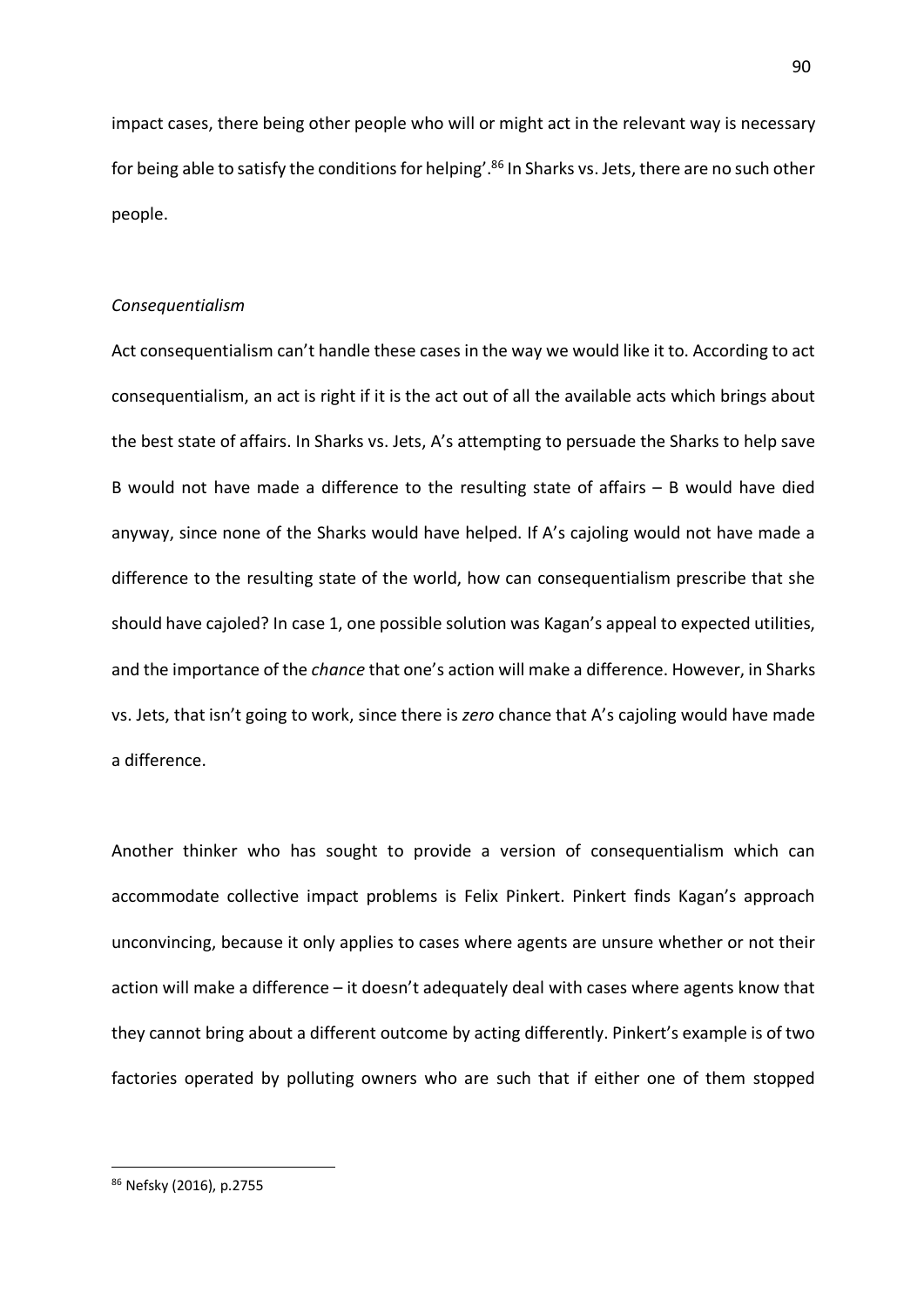polluting and started producing cleanly, the clean producer would go out of business, and the environment would still be badly damaged: in short, unilaterally defecting to produce cleanly would bring about a worse state of affairs than continuing to pollute.<sup>87</sup> Pinkert also stipulates that both polluters are uncooperative – were polluter A to start producing cleanly, polluter B would not cooperate, and would continue to pollute, and vice versa. The case presents a problem for consequentialism, since by consequentialism's standards, both polluters act rightly, since if either of them acted differently, a worse state of affairs would be brought about.

Pinkert suggests the following solution to the problem.

*Modally Robust Act Consequentialism: An agent ought to act optimally in the actual world, and be such that for all possible combinations of the actions of other agents, if that combination were instantiated, she would act optimally in these circumstances.88*

The idea is that an agent can be blameworthy, even if they act rightly according to consequentialism in the actual world, if they are such that they would act sub-optimally in other possible situations. Pinkert's thought is that this allows us to blame each of the factory owners, because even though they both acted rightly given what the other owner actually did, they both *would have* been uncooperative had the other one chosen to produce cleanly. They

 <sup>87</sup> Pinkert (2015), p.973

<sup>88</sup> Ibid. p.982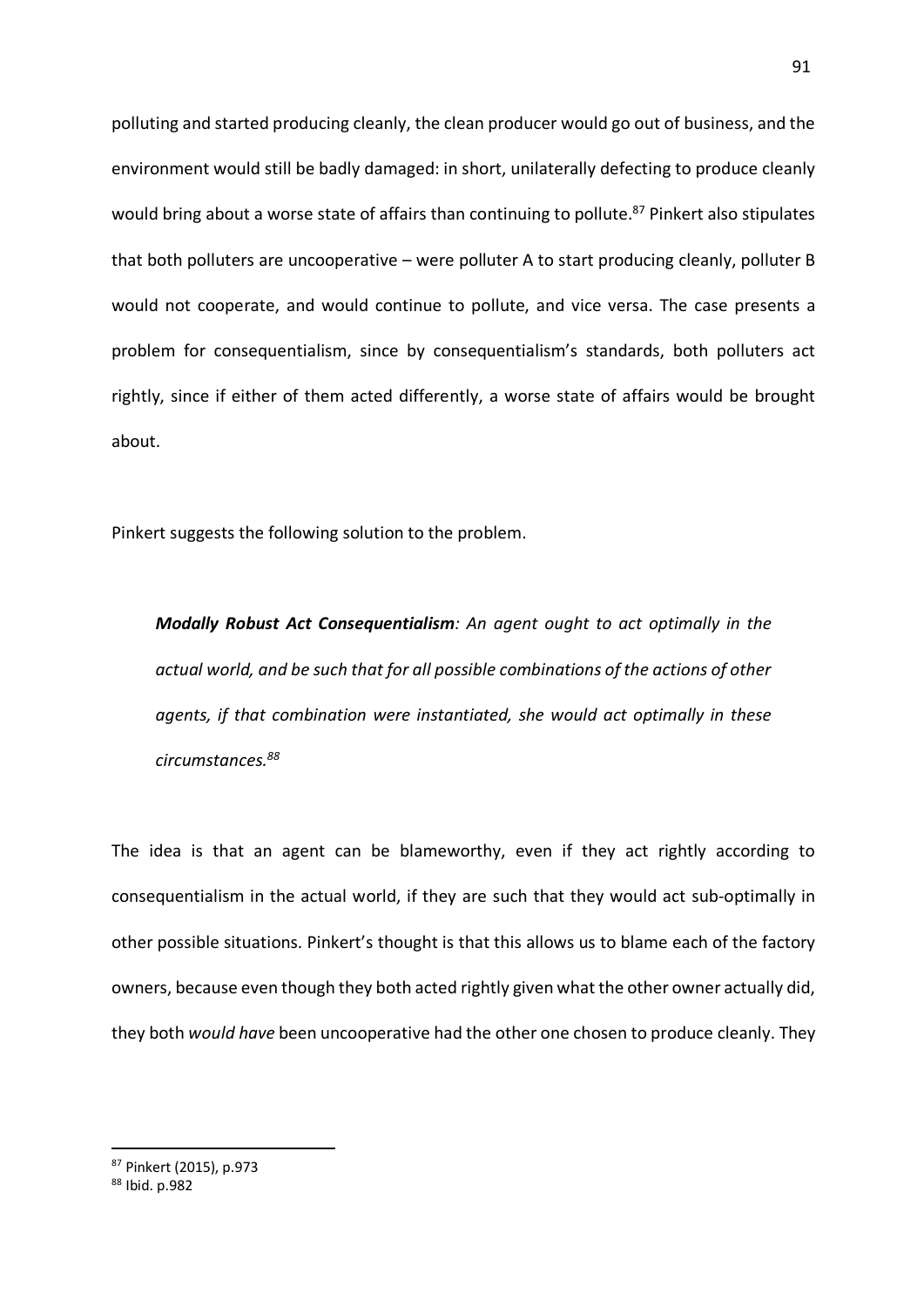would have caused a sub-optimal result in a slightly different scenario in which the other factory owner acted differently.

However, Pinkert's idea isn't going to be able to explain my intuition that A ought to have cajoled in Sharks vs. Jets. Pinkert will say that A did *right* by consequentialism in the actual world by not cajoling: cajoling would have made no difference to the resulting state of the world, so A was correct to save herself the trouble and remain silent. However, it's also true that *had* one or more of the Sharks been receptive to the idea of saving B, A would also have acted optimally in *that* scenario. If one of the Sharks had, amazingly, decided to cooperate, A would also have cooperated, since she is a good person and wanted to save B. Thus A satisfies Pinkert's Modally Robust Act Consequentialism. Pinkert is unable to find her blameworthy for not unilaterally cajoling.89

I conclude that there has not yet been any rendering of consequentialism which is able to explain the intuition that A ought to unilaterally cajole in Sharks vs. Jets.

# *Parfit*

In 'Reasons and Persons' Derek Parfit sought to give an account of why acts may be wrong even though they were right by consequentialist standards. He wrote that

*Even if an act harms no one, this act may be wrong because it is one of a set of acts that together harm other people. Similarly, even if some act benefits no one, it can* 

<sup>89</sup> Pinkert may be untroubled by this: he may not share my intuition that the One Good Person is in some sense blameworthy for not unilaterally cajoling.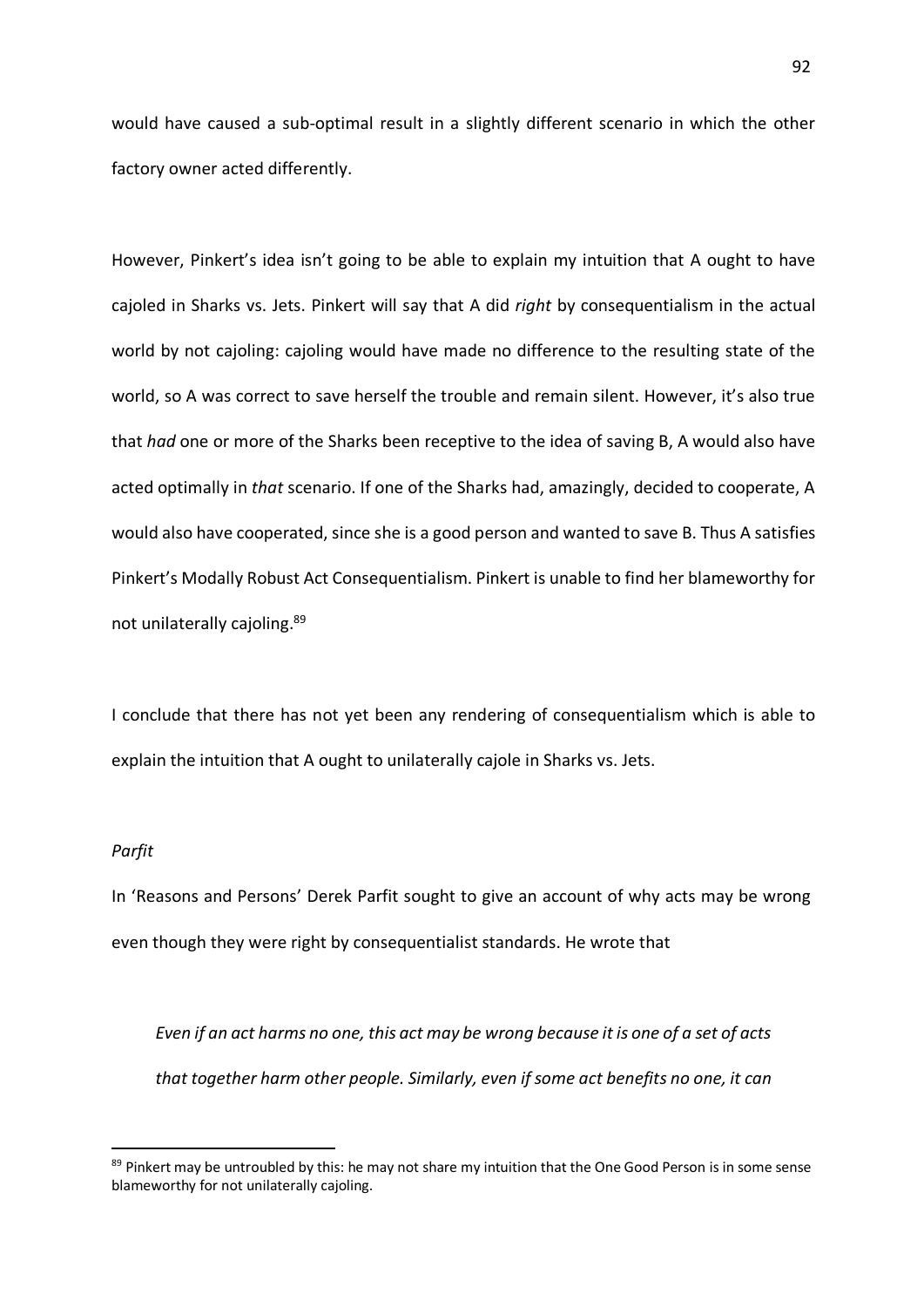*be what someone ought to do, because it is one of a set of acts that together benefit other people.90*

We might take this to be pointing us in the direction of why is was wrong for A to fail to cajole in Sharks vs. Jets; her act might have been right in and of itself (after all, her acting differently would not have made any difference to the outcome), but yet it may have been wrong because it was part of a set of acts which harm someone – namely, the acts (or non-acts) of the group on the riverbank which resulted in nobody intervening to help B. Perhaps this allows us to say that A is blameworthy.

However, I don't think that Parfit's idea can give us this much. It is true that A's act was part of a set of acts which together harm the victim. But this would be true of *any act which A had performed.* If A *had* cajoled, her act would still have been part of a set of acts which harmed B, and so would still, by Parfit's analysis, have been wrong. A is simply in the unfortunate position that, whatever she does, her act will be considered wrong on Parfit's view. This doesn't give her a reason to cajole, any more than it gives her a reason to do anything else.

In a later, unpublished manuscript, Parfit actually rolls back from his 'Reasons and Persons' position on sets of acts.<sup>91</sup>His later position is to endorse subjective act consequentialism, on which the 'subjectively right act is whatever will have greatest *expected* goodness'.<sup>92</sup>It's apparent that this later position also can't explain why A should have cajoled. There is no expected goodness to be brought about by A's cajoling – it would have had no effect on the

 <sup>90</sup> Parfit (1984), p.70

<sup>91</sup> Parfit (1988), p.1

<sup>&</sup>lt;sup>92</sup> Ibid. p.4, his emphasis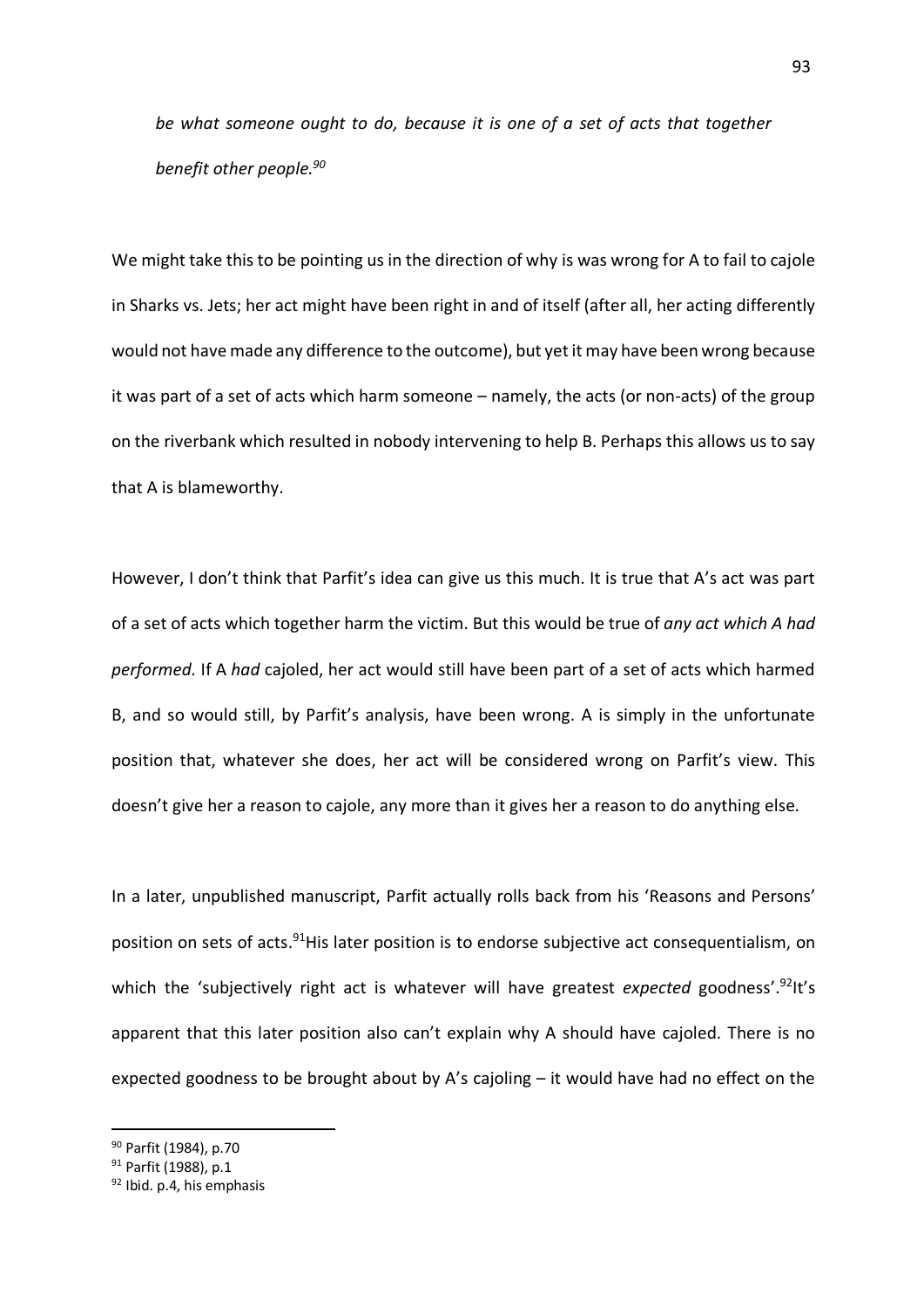outcome, and A knows this. By remaining silent A maximised expected utility, since she saved the wasted energy of attempting to persuade the Sharks.

I conclude that none of the above ethical theories can explain the intuition that A should have attempted to persuade the Sharks to help her save B. I nevertheless reaffirm my intuition that she *should* have cajoled, and that she is blameworthy for remaining silent and walking on by.

Now, the preponderance of theories just reviewed which give the result that A is *not* to blame for failing to attempt to persuade the Sharks might suggest that my intuition is bogus. Perhaps I am wrong to feel that A is blameworthy for her non-action in Sharks vs. Jets – perhaps I am morally confused in some way about the case. Nevertheless, I find myself unable to shake the intuition that A is blameworthy for her non-action, and will proceed with trying to defend it. What follows will therefore fall short of an unassailable argument that will convince those who doubt that my intuition is in fact correct. Rather, I offer the coming pages merely as a defence which those who already agree with my intuition can use to tentatively attempt to convince others.

### *4.3.3 An ethical theory which might explain the intuition*

I think that the intuition that A should have cajoled the Sharks might be explained by Christopher Kutz's theory of complicity, which I introduced briefly in chapter 3. Kutz's view is that we can be accountable for the actions that groups of which we are part perform if we intentionally participate in those actions, even if our contribution to the group action is negligible. We are what Kutz calls the *inclusive authors* of acts which groups of which we are part perform, and can therefore be held accountable for those group actions.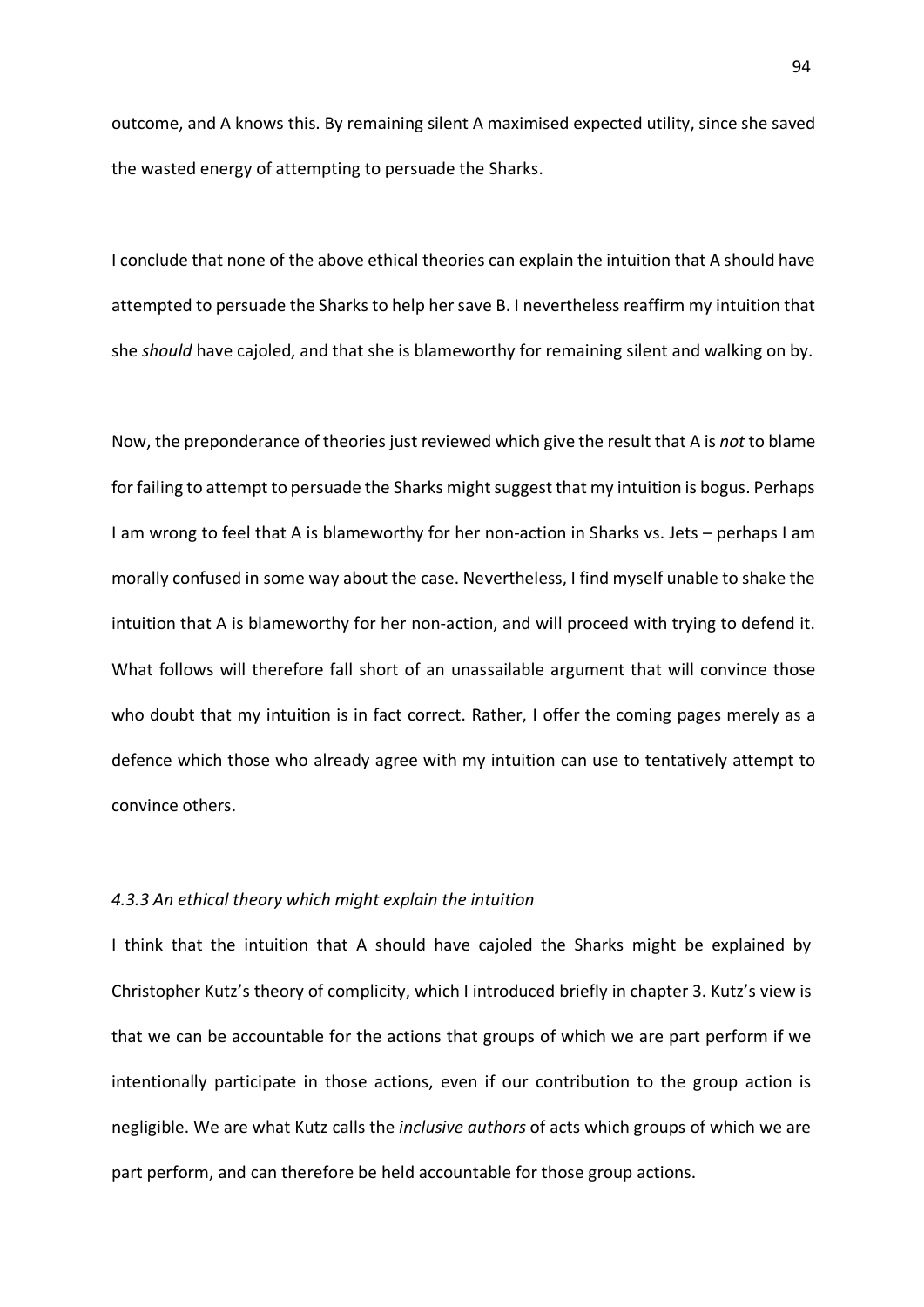Kutz gives the example of two people having a picnic together. One of them is getting the drinks and food out of the car, and the other one goes on ahead and picks somewhere to put down the blanket. Unbeknownst to the first person, the second person puts down the blanket on a bed of flowers, destroying them. Kutz says that, although the first person hasn't done anything wrong in this case, he is accountable for the destruction of the flowers as an inclusive author of that act. He willfully took part in the picnic, and so will be in some way accountable when the gardener comes over to demand an explanation. $93$ 

Might Kutz's notion of inclusive authorship explain why A acted wrongly by failing to cajole? We might be able to say that she is accountable for the act done by the group of which she is a part. She is part of a group which performed the non-action of failing to come to B's aid, and thus she is in some way accountable for that.

The problem with this line of argument is that A did not act with participatory intention. She did not willfully join the others in the collective failure to help  $-$  rather, she did it *unintentionally*, wishing that she were not doing it. On Kutz's view, she would therefore not be appropriately called an inclusive author of the act. 'Inclusive accountability', says Kutz, 'is based on the teleological…relations between group members' intentions and the collective act. We are properly held accountable for the actions of groups…in which we participate, because these actions represent our own conception of our agency and our projects'.<sup>94</sup> Since

93 See Kutz (2000), p.143.

<sup>94</sup> Ibid. p.140-141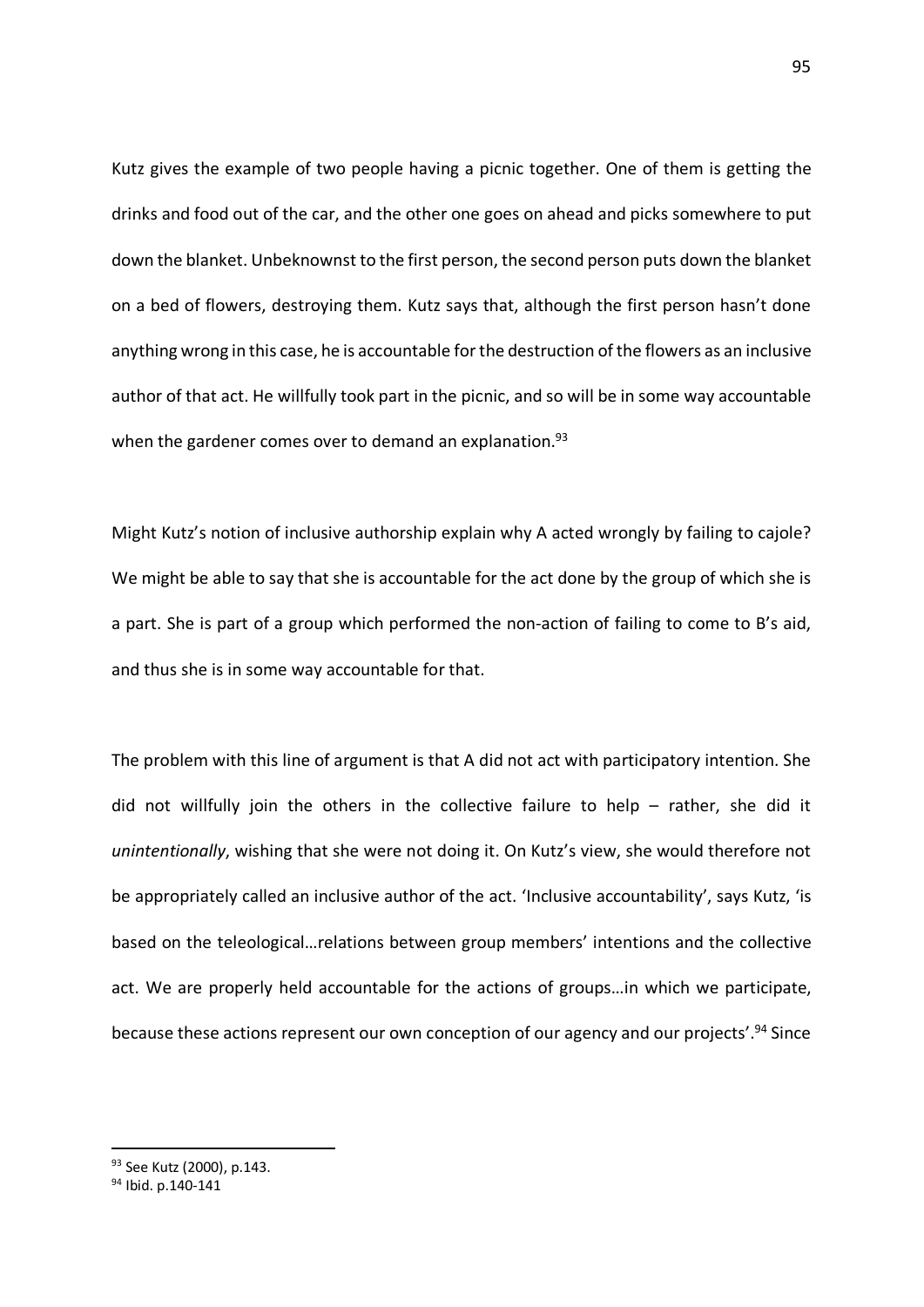the group's non-act did not reflect A's intentions, she can't be seen as an inclusive author of the non-act. Therefore, she can't be held accountable or blameworthy for the non-act.

However, I think Kutz's theory nevertheless gets us closer to what is objectionable about A's failure to even attempt to persuade the Sharks to help. She may not be properly seen as an inclusive author of the non-act, but she nevertheless did not *sufficiently distance herself from the non-act*. Her failure to make any kind of protestation suggests a level of toleration of the group's failure which is blameworthy. Kutz writes that the conception of inclusive authorship 'expresses what we desire, what we will *tolerate*, and what we *believe*'.95I propose that what is objectionable about A's failure to cajole is that it suggests a certain toleration on her part of the group's indifference to B's plight.

Of course, any sort of protestation on A's part would, as I have specified, have had no effect. What I am suggesting, then, is that what was required of A was the performance of a *symbolic gesture* – an act which would have had no effect other than to distance her from the group's failure. That such a symbolic gesture can be required of a group member is hinted at by Kutz in the following passage.

*The nascent sense of common venture I am invoking can be linked to a second basis of accountability for unstructured collective harms:* symbolic*, or character-based accountability…In overdetermined contexts, agents can have reason to refrain from participating in a harm, not because of the relation between this choice and* 

<sup>&</sup>lt;sup>95</sup> Ibid. p.141, my emphasis.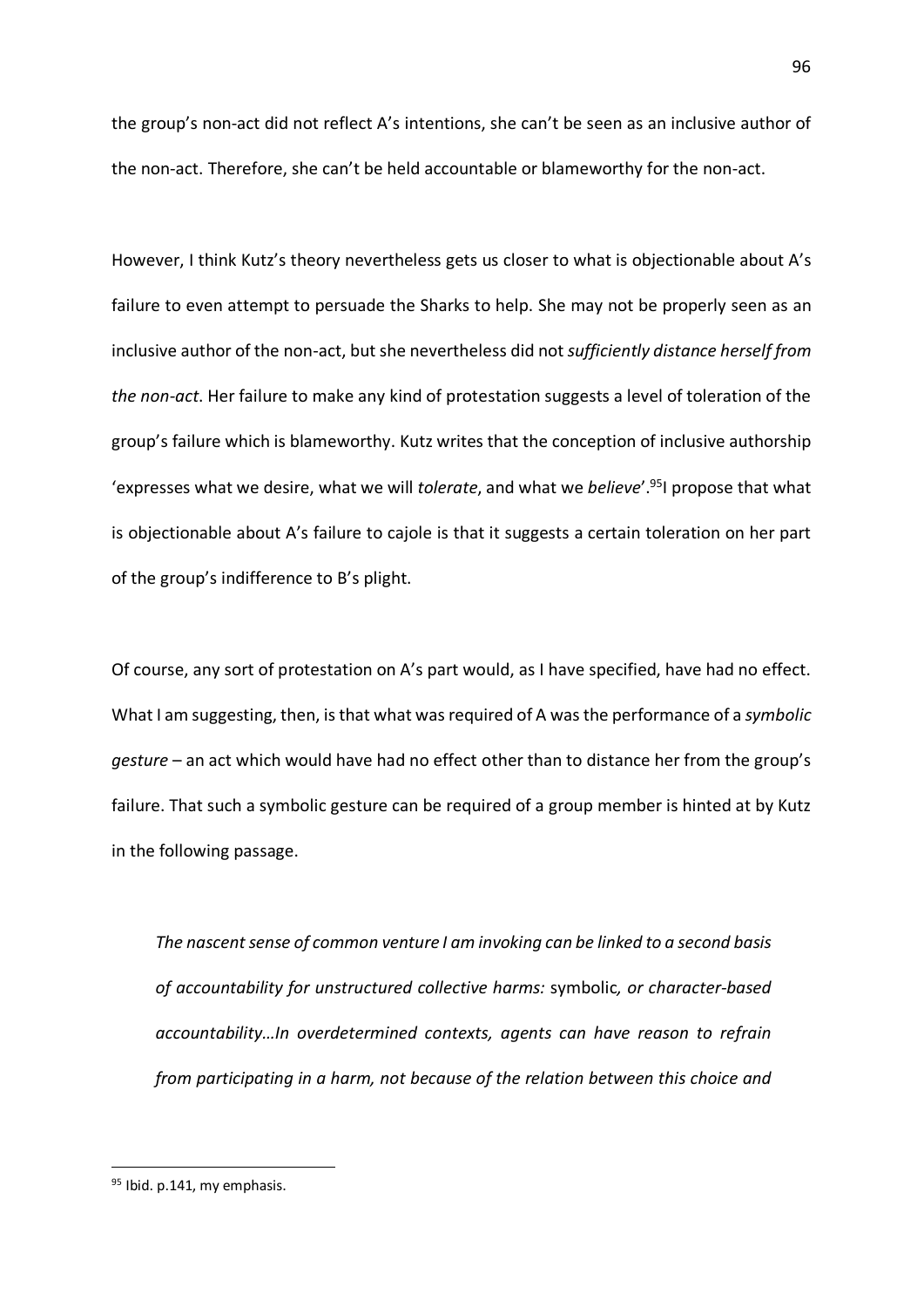*an actual outcome, but because of what the choice symbolizes in their characters and commitments... agents who distinguish themselves from other participants demonstrate a commitment to the value of the lives of those they harm…The motive in these cases is not…causal. That is, agents need not believe that unilateral nonparticipation will lead others to follow. Rather, they choose to act as a way of expressing meaning.96*

The notion of disassociating oneself from collective acts is endorsed by Howard McGary.<sup>97</sup> McGary gives the following two conditions under which 'moral agent X can be held morally liable for faulty practice P'.

*(1) X knows or should have known about P.*

*(2) X identifies or has solidarity with those who engage in P or* X does not sufficiently disassociate himself from P *or X's failure to disassociate from P was not a part of a reasonable strategy to prevent further or greater harm.98*

On McGary's view, then, even if one has no solidarity with those who engage in P it is still required that one sufficiently disassociate oneself from the action if one wants to avoid blame. The moral agent must do something to distance himself from the morally bad act (or

<sup>96</sup> Ibid. p.190, his emphasis.

 $97$  The notion is also given an excellent and thoroughgoing examination by Thomas Hill Jr. (1979). It is endorsed as well, though given a less thorough investigation, by John Lucas (1993), p.85: 'A man may reckon that the chances of his being heard and heeded are nearly nil, but he still owes it to himself to witness the truth and to stand up for things he believes in, even though ineffectually'. Such a view is also hinted at by Peter French (1974), p.283.

<sup>98</sup> McGary (1986), p.162, my emphasis.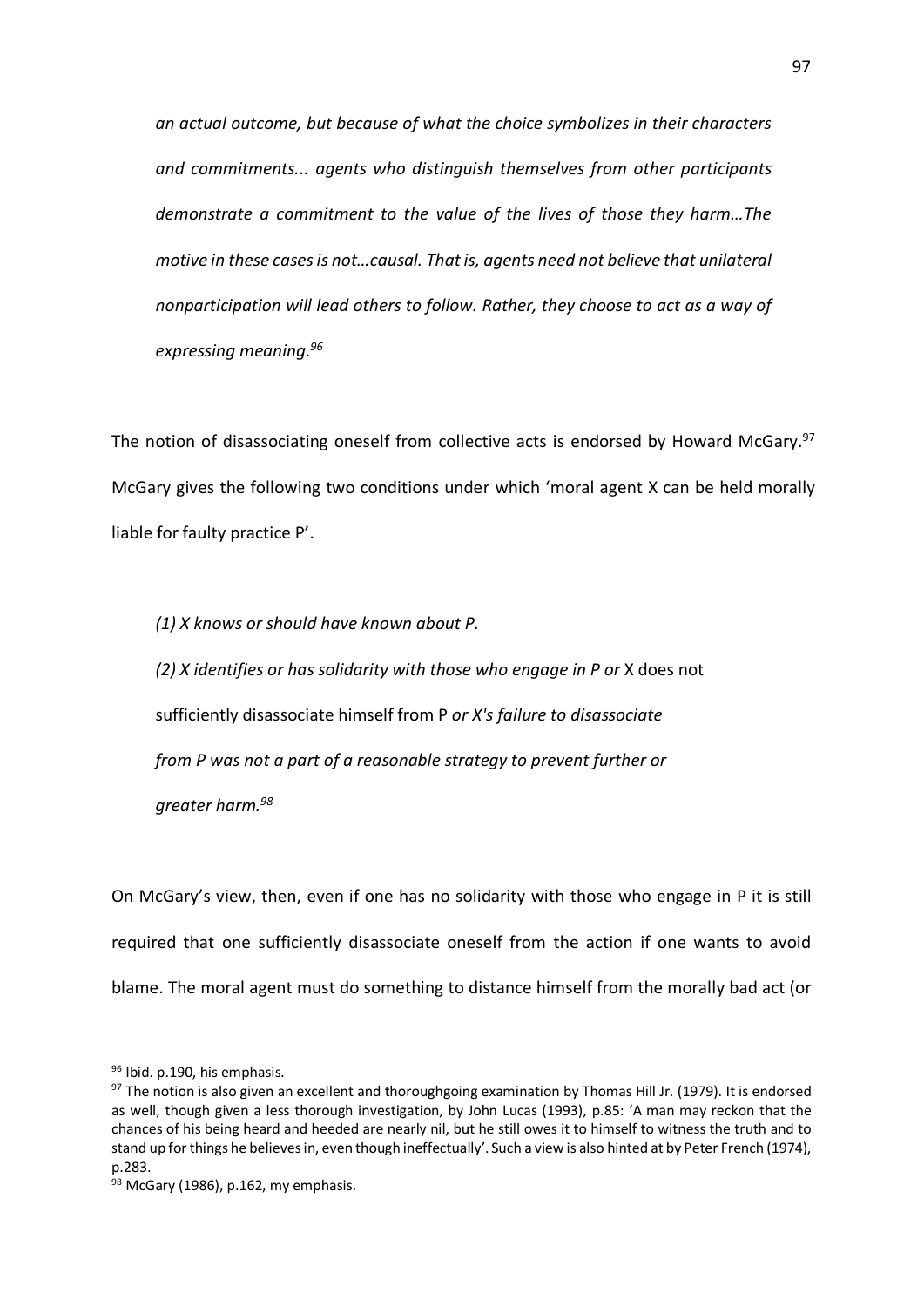non-act). McGary acknowledges that what is required to sufficiently disassociate oneself will vary from case to case. In some cases, simply speaking up will suffice, but in others more emphatic actions will need to be taken, such as direct intervention, and a refusal to accept any benefits which come your way as a result of the bad practice P.

My suggestion is that A is blameworthy for not attempting to persuade the Sharks to help because by failing to speak up she does not sufficiently distance herself from the non-action of the group. Note that it might well be the case that performing a symbolic gesture of the kind I am suggesting will not entirely absolve A of blame.<sup>99</sup> She may still be blameworthy, but to a lesser extent than if she had not performed the symbolic gesture.

It might be objected that to disassociate yourself in this way, even when doing so can have no effect on the outcome, is to adopt what Kutz has called 'an annoying priggishness or highmindedness'.100 It might appear that someone who seeks to disassociate herself is overly concerned by her own moral purity, and places too much importance on maintaining a clean moral report card over the actual implications of her actions. This objection has strengths and weaknesses.

Firstly, the criticism is slightly misplaced in Sharks vs. Jets, since there is nothing A can do to affect the outcome, so it's not as if she must choose to keep her moral record clean over taking some practical steps. A symbolic gesture was all that was available to her. Secondly, I

<sup>99</sup> Juha Räikkä has argued that it is possible to distance oneself from a harmful group action, yet nevertheless still be blameworthy. Depending on what he calls the 'rule of criticism' in a society, it might be that in order to adequately oppose a practice, one must also partake in it. See Räikkä (1997). <sup>100</sup> Kutz (2000), p.190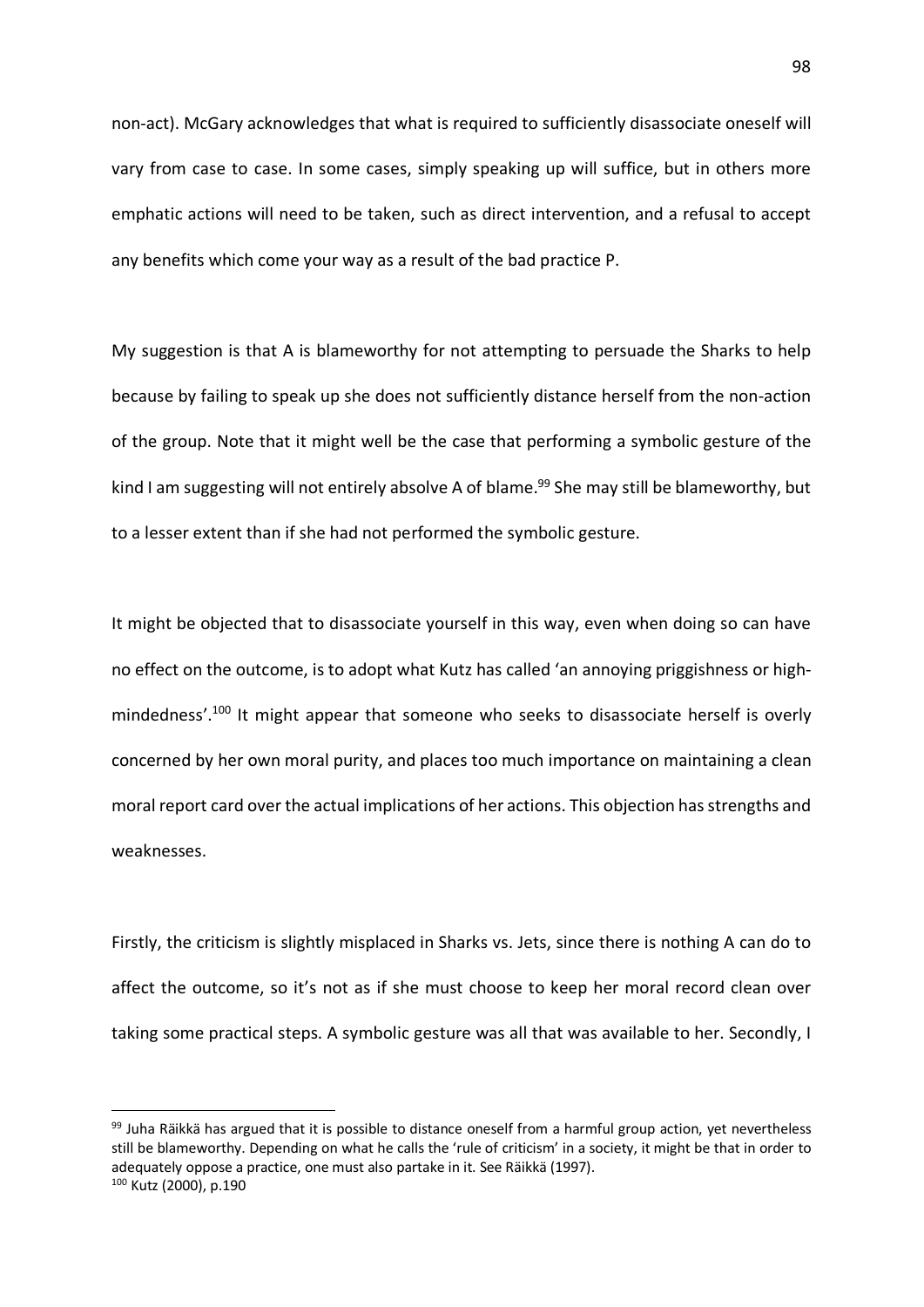don't agree that a desire to avoid the blame of our fellow humans is priggish or high-minded. Being blamed for something, especially on the Scanlonian view, is no insignificant thing. It implicates who one is as a person and the values and attitudes that one has. As Scanlon himself writes, 'the realization that you have done something that gives others good reason to revise their understanding of their relationship with you, and that they also take this view, is a serious matter'.<sup>101</sup>To want to avoid being blamed is not to be excessively concerned with one's integrity, but to want to preserve the meaningful relationships that one has with others.

Nevertheless, this objection does aim at an important point, which is that it does not seem especially laudable of A if she performs her symbolic protest *solely* in order to avoid blame.102 Avoidance of blame, as I have just mentioned, can be an important motivating factor for those who wish to maintain meaningful friendships with others. But a person who went through life with the ambition to avoid blame at all costs would appear to be ignoring other important reasons for action. A morally better approach to life would be to be motivated by wanting to *do the right thing*, according to one's conception of the right. In A's case, we might say that she should have placed more importance than she did on standing up to injustice, for example.103

There are similarities here with Bernard Williams' famous example of George the chemist.<sup>104</sup> George, the new PhD who is offered a job working in a chemical weapons factory, must decide whether to take the job in order to support his young family, or turn it down in the knowledge

 <sup>101</sup> Scanlon (2008), p.157

<sup>102</sup> Thanks to Edgar Phillips for pressing this point.

<sup>103</sup> This, I think, is the point Hill Jr. makes in Hill Jr. (1979), p.97.

<sup>104</sup> Williams (1973), p.97. See also Hollis (1995) and Williams (1995) for illuminating discussion.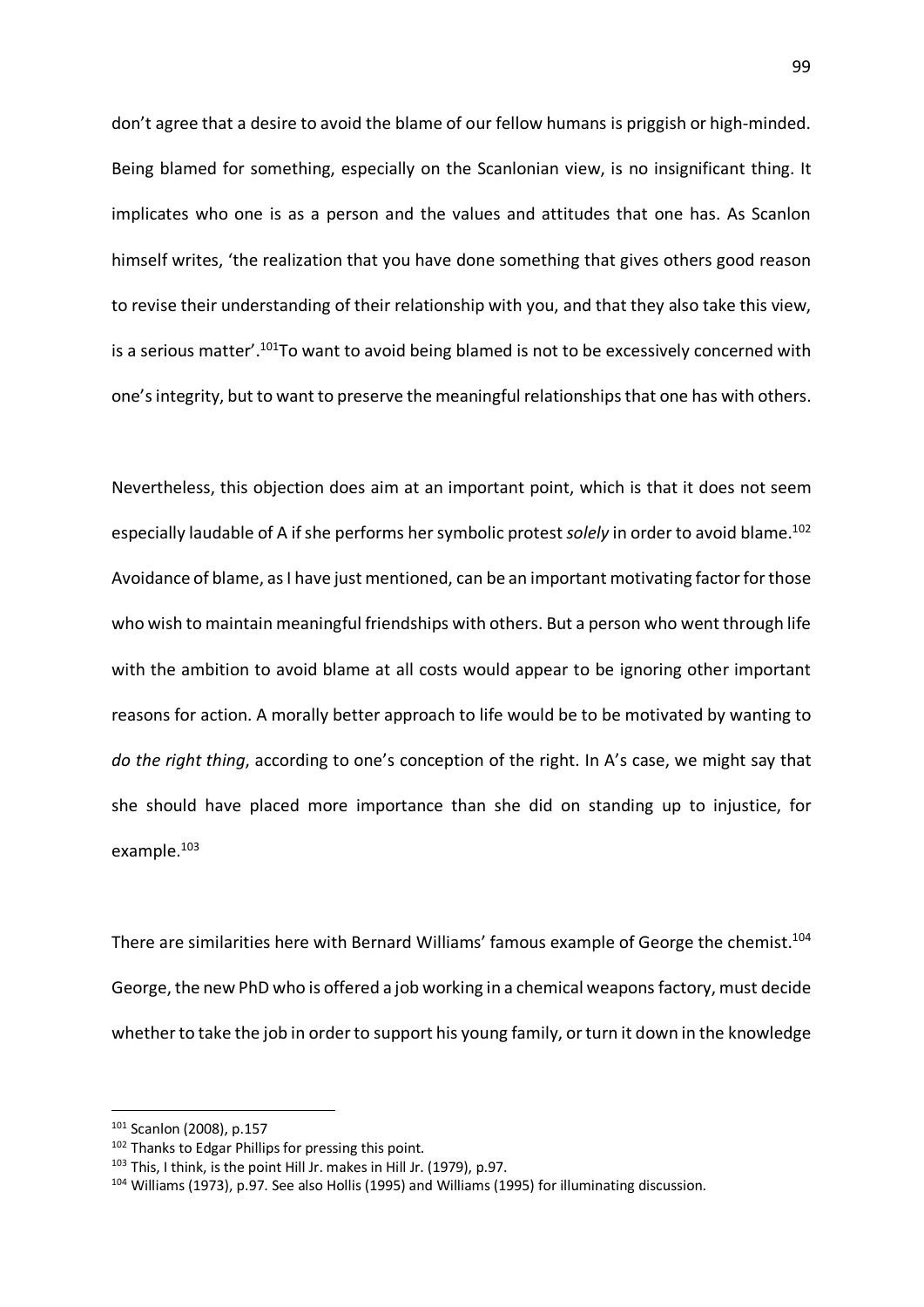that a zealot will be appointed in his place who will pursue the work with a greater deal of fervor, with probably worse effects for humankind. If George's primary reason for turning down the job was that he wished to avoid the blame that would come his way in the event that the company pioneered new and deadly chemical weapons, we would perhaps not find him particularly morally admirable. Williams' suggestion is that George's *integrity* requires of him that he not take the job; given who he is – his beliefs, projects, desires etc. – he is unable to take the job.

Similarly, in Sharks vs. Jets, we might be concerned that A was not sufficiently moved to protest on B's behalf. On the Scanlonian view, A is blameworthy for failing to attempt to persuade the Sharks because her non-action revealed that she was not sufficiently troubled by the injustice to speak out. Such an attitude would impair the relations that one would be able to have with her. If she also acted out of a desire to avoid blame, that is understandable; but it would be less morally commendable than if she had acted from integrity.

There remains an important problem. If, as I am suggesting, the correct way to understand why A is blameworthy in Sharks vs. Jets is by appeal to something like Kutz's theory of complicity, it must be the case that A is *part* of the group which performs the non-action of failing to save B. If she were not part of the group, then she couldn't be complicit, and so wouldn't have to perform an action which distances her from the group's act.

In what way, though, is she part of the group? As I have mentioned, she doesn't share any participatory intention with the other group members – she doesn't *willfully* take part in the failure to save B. She also couldn't have affected the outcome – no matter what she had done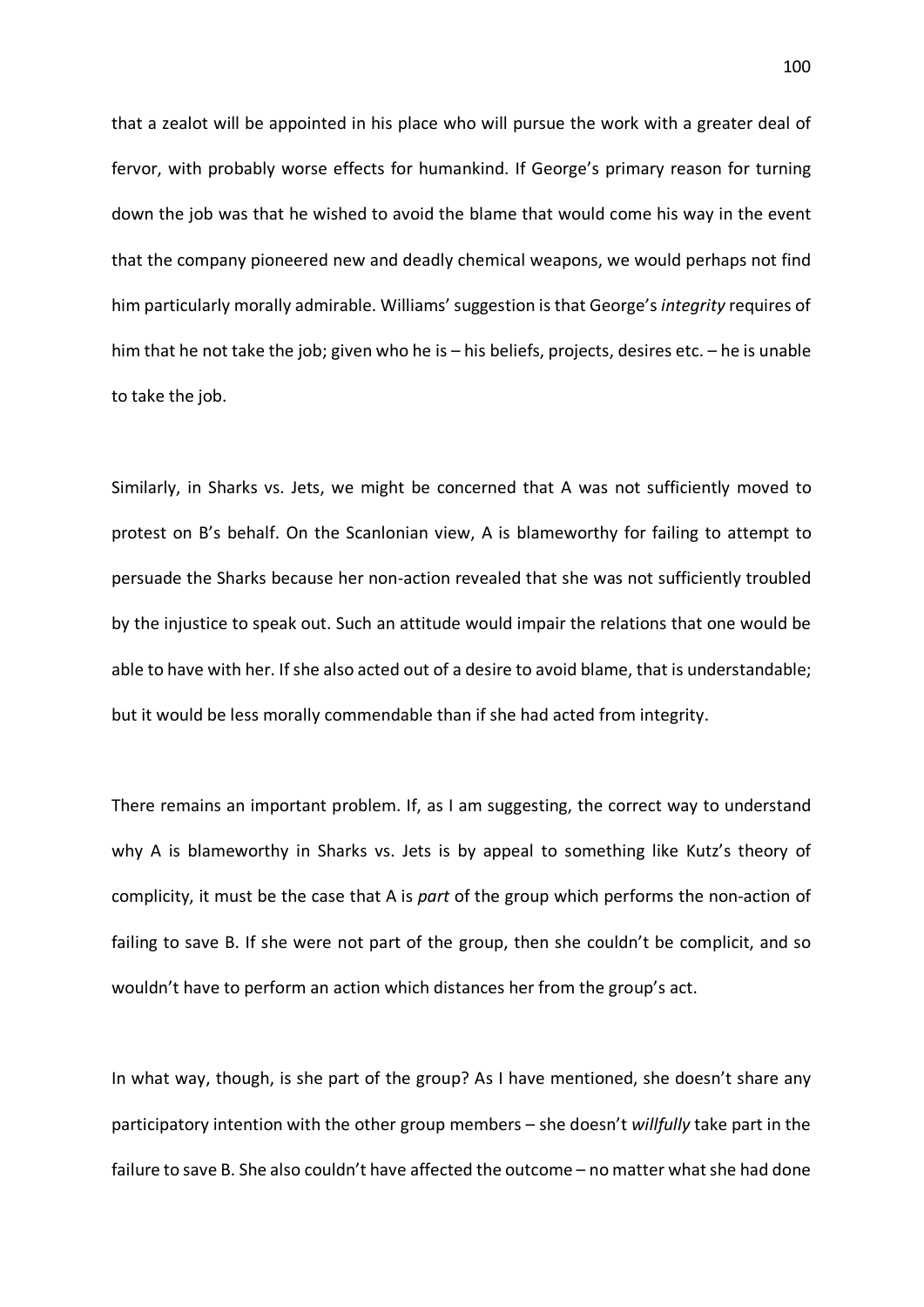B still would have drowned. A seems to be no more part of the group than a distant explorer up a mountain, watching the scene on a television. If A is part of the group, why not the explorer?105

I suggest that what makes A, and not the explorer, a member of the group is the following counterfactual condition: if the other members of the group had had different attitudes, A might have been able to help bring about a good outcome. First, note that this is not true of the explorer. Had the Sharks changed their ways and decided that they were in fact open to the idea of saving B, the explorer still could not have had any effect on what the group did. A, however, could very well have had an effect – faced with a more cooperative group, her attempts to persuade may have been successful.

This counterfactual condition produces the result that we are all part of infinitely many groups which could bring about certain outcomes. For instance, when I am in the doctor's waiting room, amongst the magazines and several other strangers, I am part of a group which could, if the members were so inclined, form a *tableau vivant* of The Last Supper. The fact that neither I, nor any of the other people in the waiting room, have any desire to form the *tableau vivant* is, on my account, not pertinent to my being a member of the group, since on my account what is important is the counterfactual that *if* the other group members had been so inclined, *then* I could have helped bring about the desired outcome. And this is true in the doctor's waiting room; if the others had a desire to form the *tableau vivant*, I could have completed the scene by taking my place in it.

<sup>&</sup>lt;sup>105</sup> Thanks to Joe Horton and Han van Wietmarschen for pointing this out.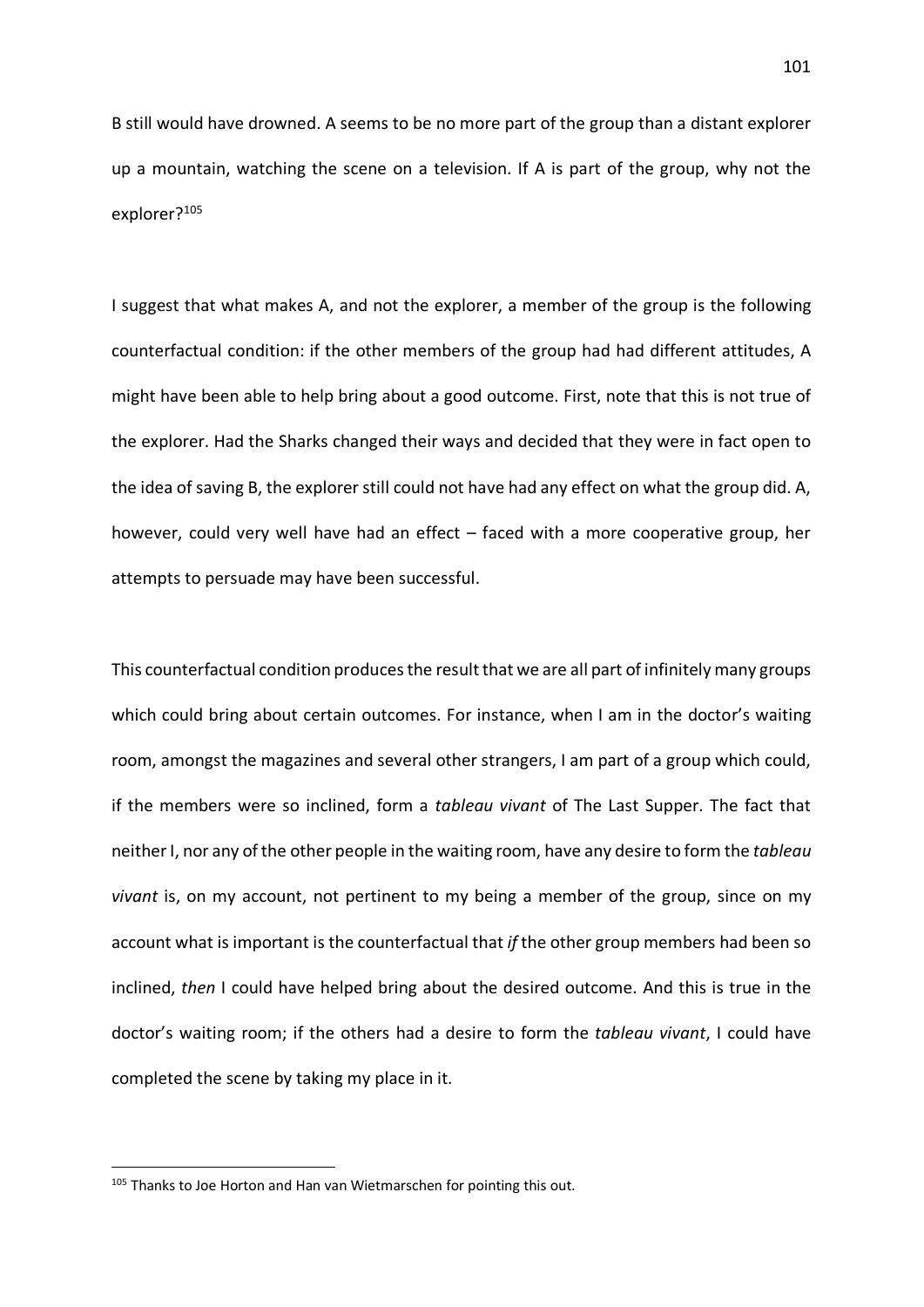Perhaps some people may be perturbed by this. But I do not see anything particularly disquieting about the fact that I am a member of many groups capable of performing certain actions, if the other members were so inclined. I am not suggesting that, in the doctor's waiting room, my fellow patients and I have any *obligation* to form the *tableau vivant*. If we don't do it, we have not behaved morally badly. I merely suggest that if we *could* do it, then I am a member of a group which could do it.

Of course, my view also commits me to the view that we are often members of groups which could do more morally relevant acts. These capabilities may confer certain obligations on me, although it is not clear when exactly these obligations will arise, nor how strong they will be. When I am in the pub, I am a member of a group (consisting in all the people in the pub) which could raise a great deal of money for charity if we all decided to forego our next drink and instead donate the money we would have spent to an agreed-upon good cause. Such a group act would no doubt be morally good, and there may be an obligation on me to attempt to ensure that it happens. Whether or not I have such an obligation will depend, as I have mentioned, on the personal cost for me of persuading, and the size of the good outcome that we can bring about.

#### 4.4 Conclusion

The purpose of this chapter was to ask who, if anyone, is to blame in versions of Held's Subway where each bystander knows for sure that unilateral cajoling on their part will not make any difference to the outcome. That is, if they unilaterally cajole, the victim will still die.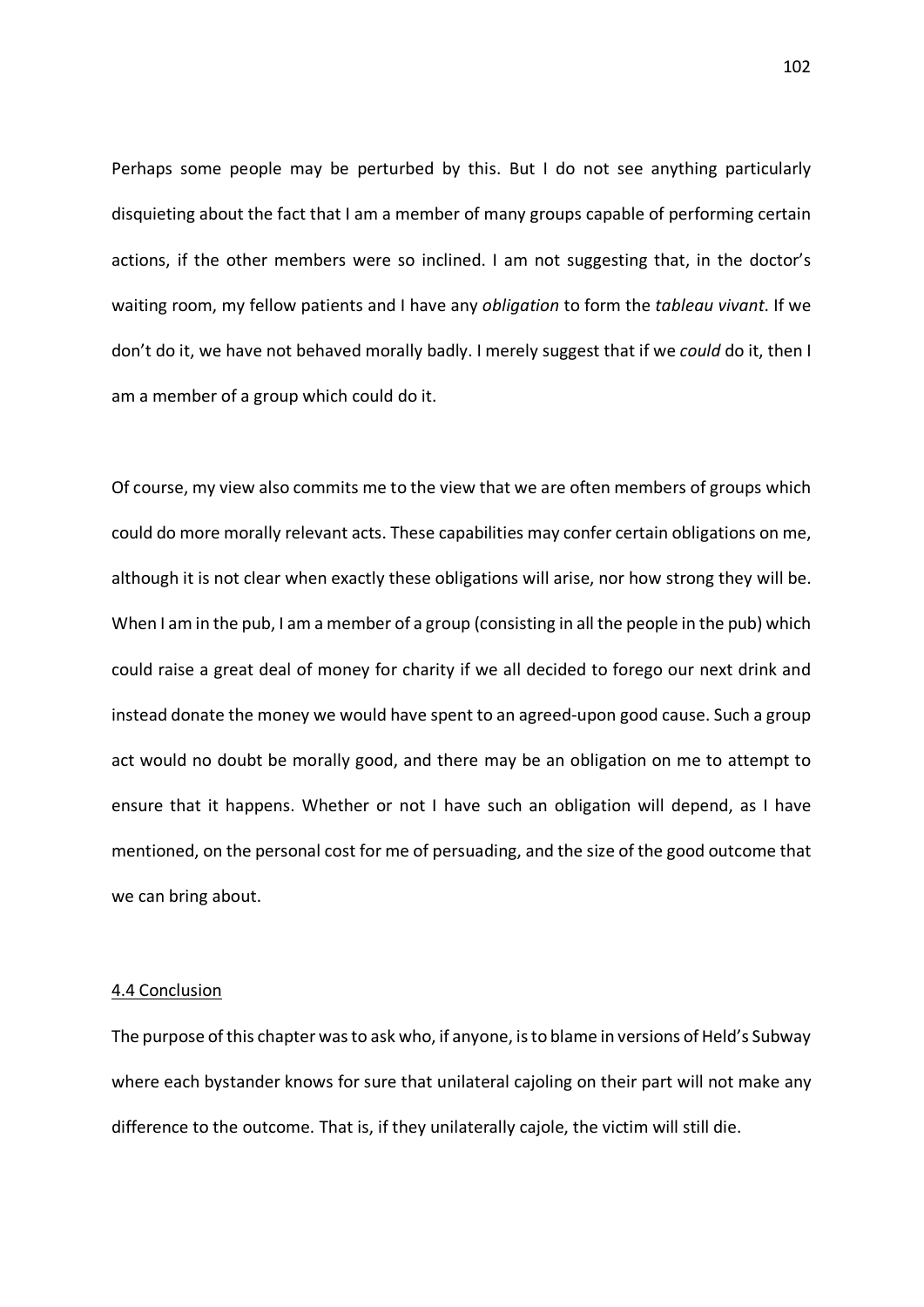I have argued that, in any case like this, all five of the bystanders are to blame, although they are to blame for different reasons, and to different degrees. Those bystanders who refuse to cooperate because they are callously indifferent to the victim's plight are to blame because their non-action reveals an attitude of theirs which impairs the relationships that others can have with them. A bystander who knows that it will require at least two cajolers to make any difference might question why he is blameworthy for not cajoling – after all, his action would very probably have made no difference. I have argued that making a difference is not the morally relevant concept in a case like this; rather, one should do what one can to *help*, if there is a danger that the good outcome will not come about due to not enough people helping in the right way. Finally, even a well-meaning bystander who frustratingly finds herself surrounded by uncaring, selfish people is nevertheless blameworthy if she fails to unilaterally cajole the others into action. This is because, if she wants to avoid blame, she must sufficiently disassociate herself from the actions of the group. This intuition of mine was hopefully made more vivid through the Sharks vs. Jets example.

Of course, the degree of blame which each kind of bystander will bear is very different. I will not put forward an argument for how the types of blame should be ranked in terms of severity: I will merely state my opinion that, pre-theoretically, it seems to me that the most severe kind of blame of those which I have identified in this chapter is the type of blame one is due when one's act reveals a callous indifference towards the suffering of a fellow human, such as was revealed in case 2. The least severe kind of blame is the blame one bears for failure to disassociate oneself from a collective harm which one could do nothing to prevent – this is the type of blame appropriate for A in Sharks vs. Jets. In between these cases is the blame one bears for failing to *help* in group situations – failing to make it more likely that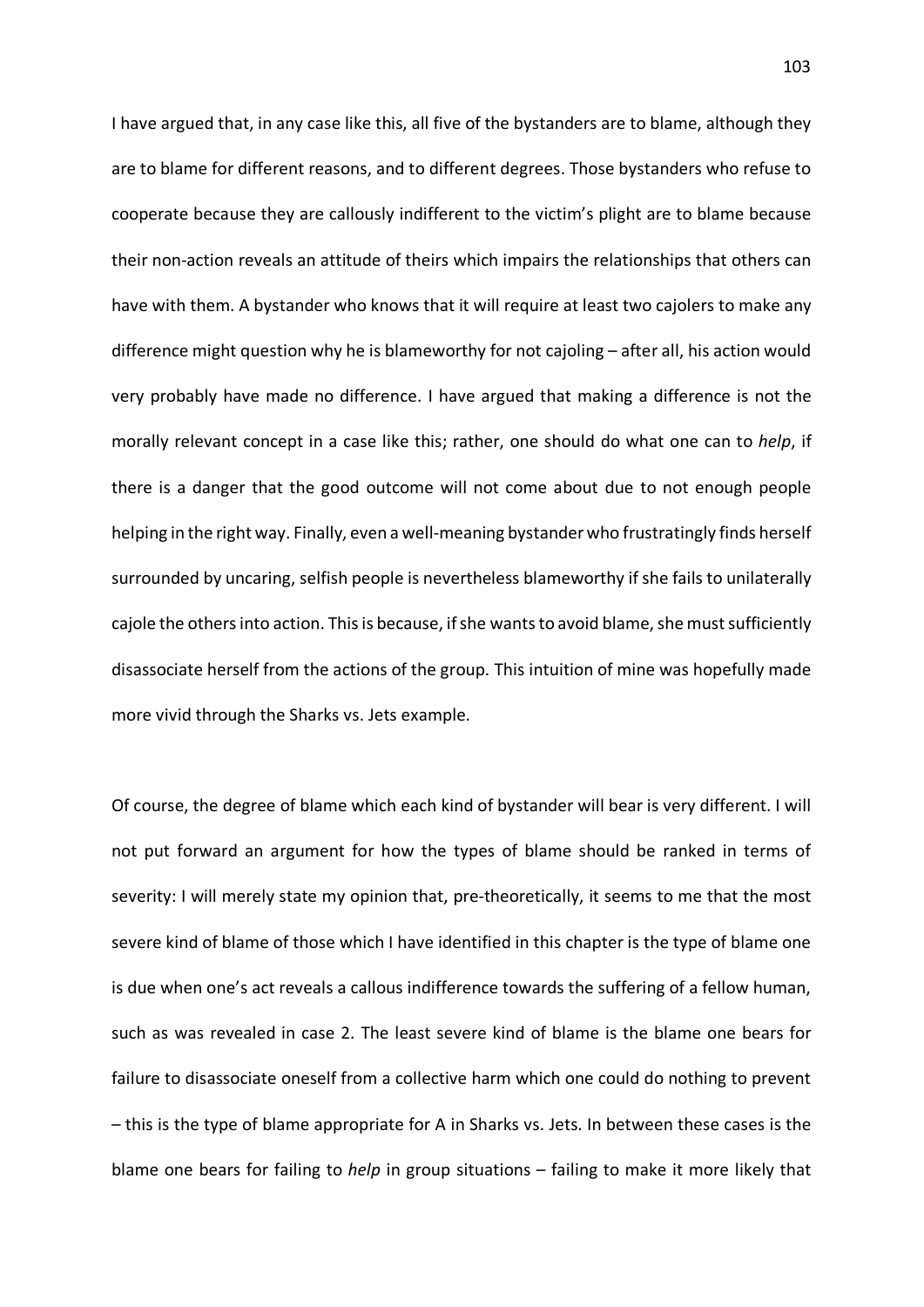some good outcome will come about, or that some bad outcome will be avoided. Others' intuitions may disagree on this ranking. The point is that, on any version of Held's Subway, if nobody attempts to cajole their fellow bystanders into action, all of the bystanders are blameworthy, for one reason or another.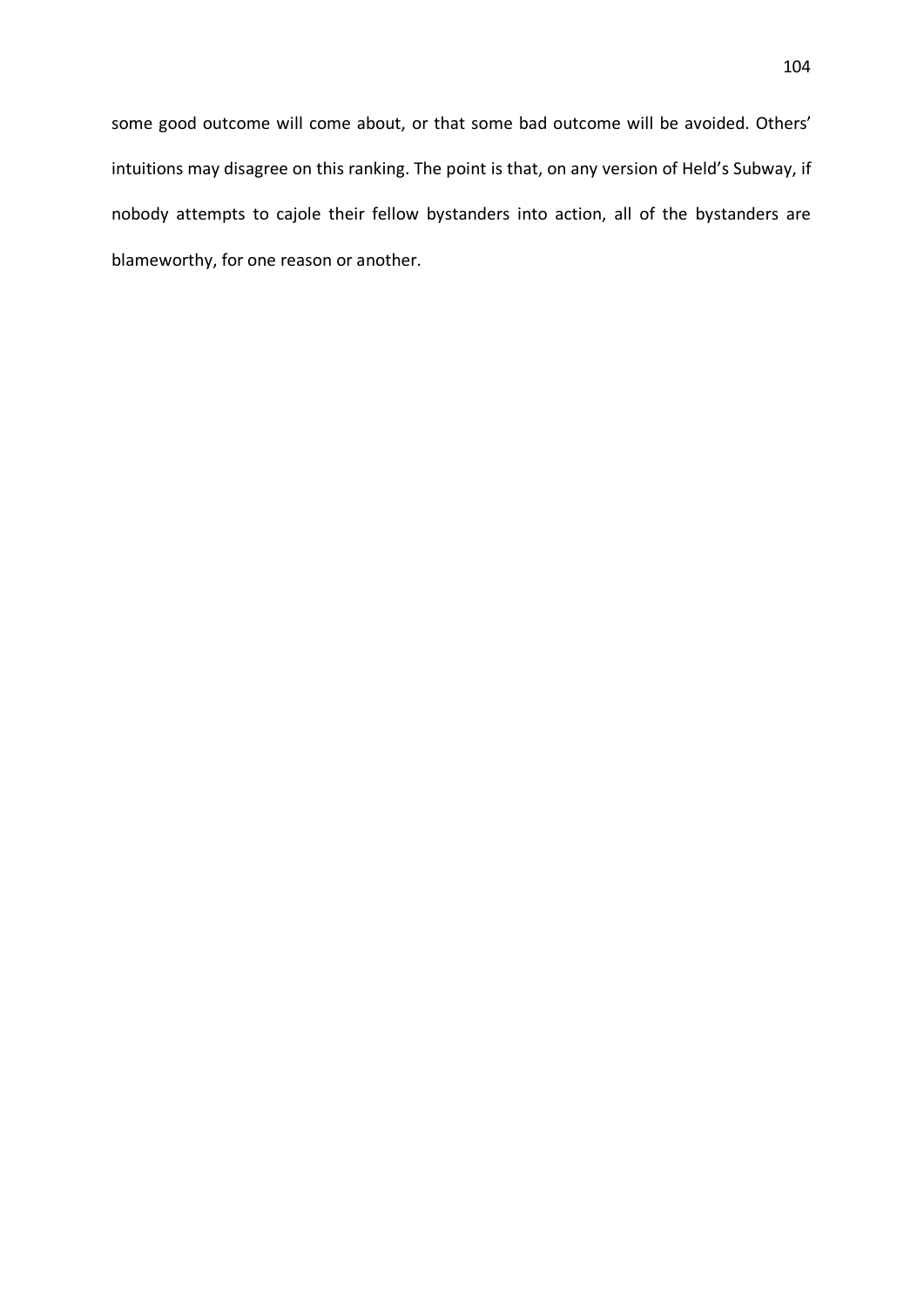# **Chapter 5: Why This Matters**

Many of the challenges we face in the modern world can only be solved with collective action. This is true of large-scale, global issues such as climate change, as well as more local issues which affect only a small community. Because of this, we need to develop a sophisticated understanding of what our individual obligations are in group situations, and what we must do in order to adequately fulfill these obligations.

Helpfully, another feature of modern life is that we are all more interconnected than we have ever been. Theoretically at least, this should make it easier for groups to form which are capable of solving the collective action problems which we face.

So far, this thesis has been concerned with the somewhat contrived example of Held's Subway, and the ethical lessons we can learn from it. In this final chapter, I will move away from Held's Subway to a more realistic scenario. I will attempt to apply the lessons learned from Held's Subway to determine what individuals' obligations are in this scenario, and who, if anyone, is to blame if a good outcome is not brought about.

## 5.1 The Busy Road

Suppose that there is a small village through which runs a main road. Cars use this road as a shortcut to drive between two big cities either side of the village. As a result, the road is very busy, especially at rush hours, and cars drive too fast since there are no traffic-calming measures in place. There are several local amenities situated along this road, including a school.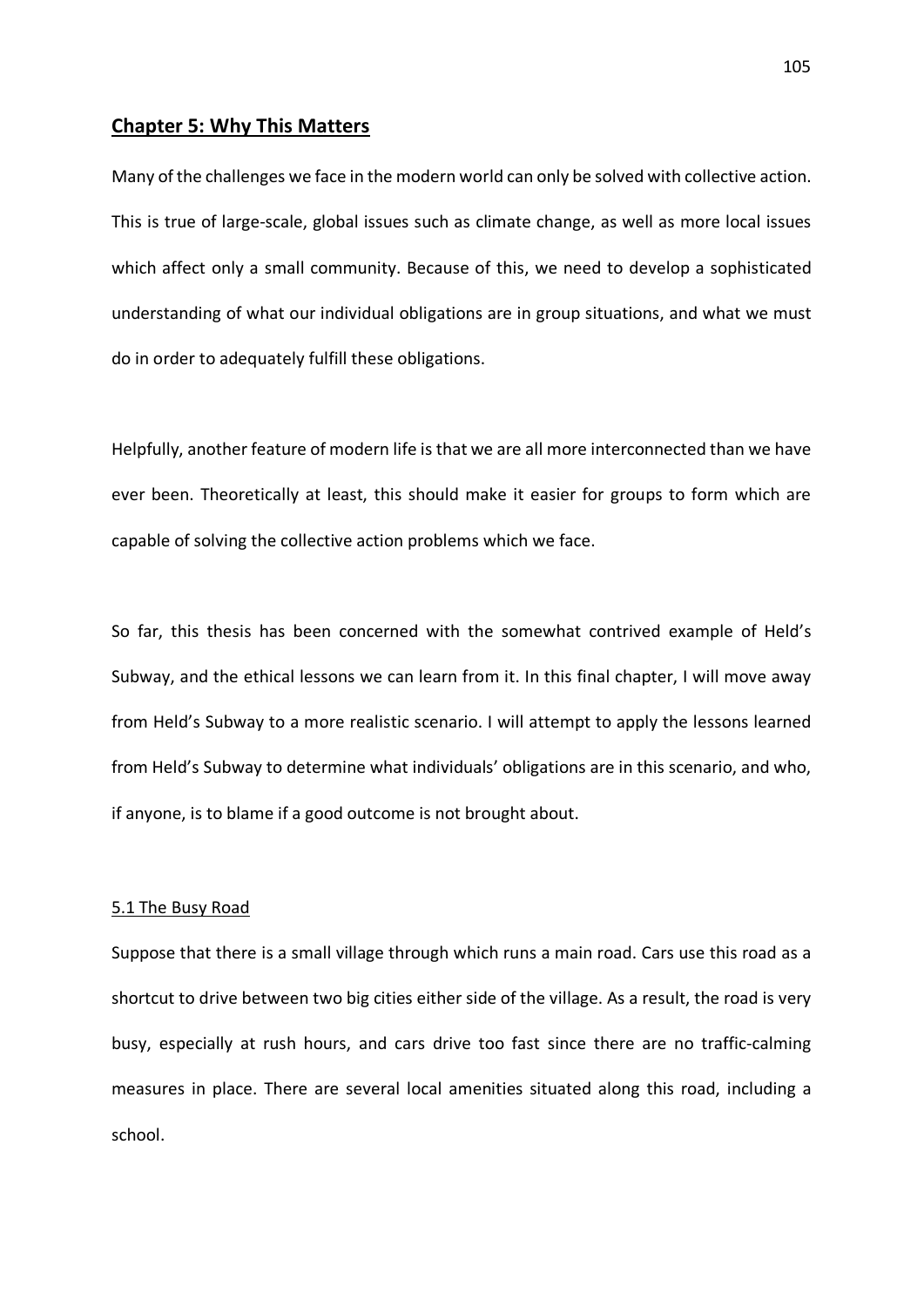Suppose that this situation of cars driving recklessly through the village persists for some time – say, six months. It becomes apparent that one of these days there is likely to be a car accident involving a child getting hit by a speeding car as she walks to or from school. Now let's imagine that such a tragedy does occur, and a child is hit and killed one morning.

We might ask, as we asked in Held's Subway, who is responsible and who is to blame. Again, an obvious answer is available – the person driving the car is to blame for being reckless and driving too fast. Might there also be blame on the part of anyone else?

My suggestion is that there is a random collection made up of the villagers who were aware of the danger of the speeding cars. That random collection, let us suppose, had the capability to successfully lobby their local authority to install traffic-calming measures – speeds bumps, speed cameras etc. – which would have prevented the death of the child. I will stipulate that no one villager, lobbying alone, could have successfully got these measures installed, but that had a sufficient number of them lobbied as a group, they would have got the attention of the local authority, and the measures would have been installed. Which, if any, of the villagers are blameworthy in such a case?

Firstly, let me verify that the villagers can indeed be seen as a random collection as Held has defined random collections. Recall that, for Held, a random collection is 'a set of persons distinguishable by some characteristics from the set of all persons, but lacking a decision method for taking action that is distinguishable from such decision methods, if there are any, as are possessed by all persons'. The villagers, therefore, qualify as a random collection: they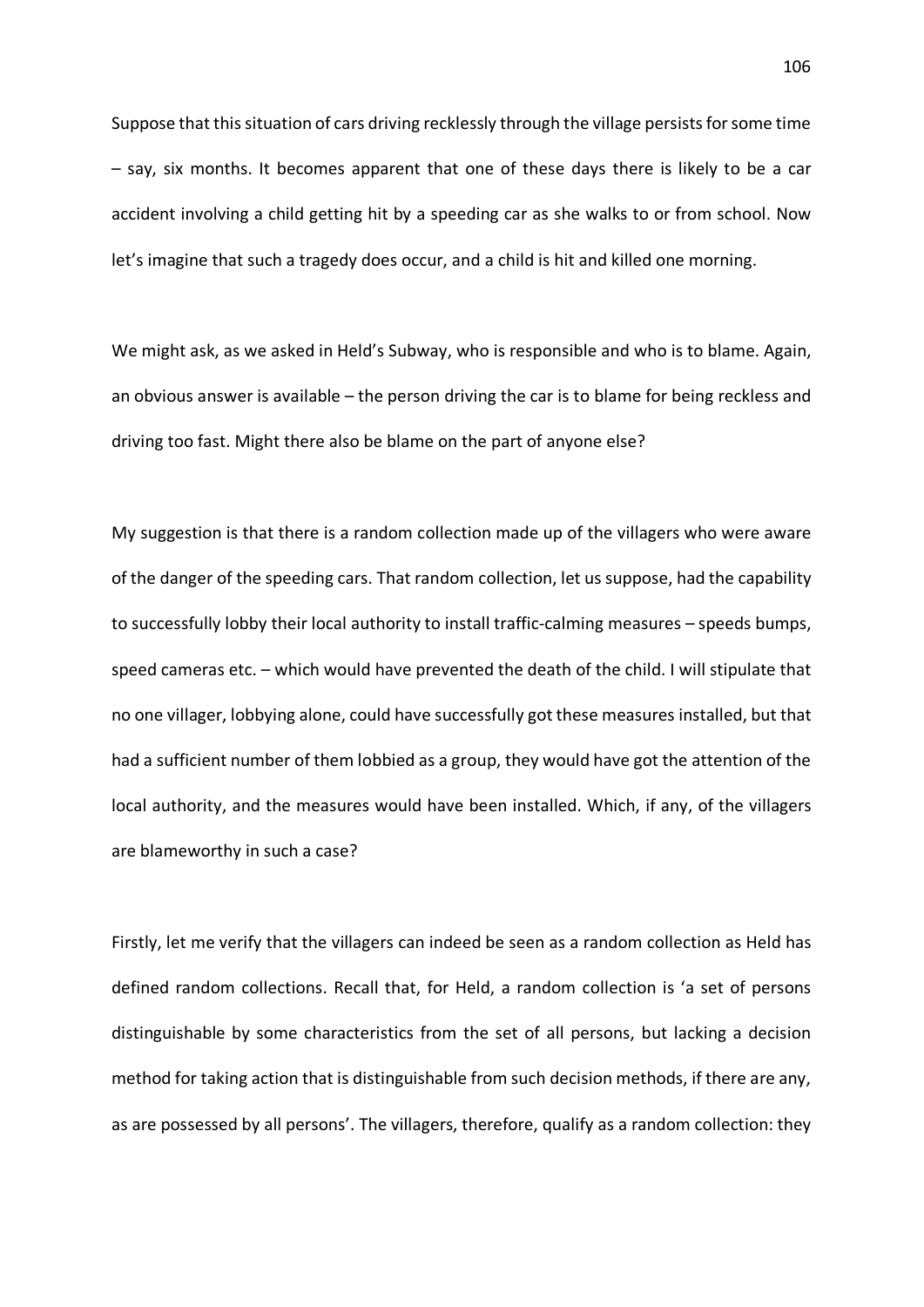are distinguishable from the set of all persons by their shared characteristic of living in the same village, but (we can imagine), they have no particular decision method for taking action.

The villagers may be tempted to think that, since none of them acting alone could have successfully had the traffic-calming measures installed, the failure is a group failure, and it is the group which is morally responsible and blameworthy. They may take comfort in that, thinking that it is better in some way to be part of a blameworthy group than to be blameworthy oneself. However, as I argued in chapter 3, random collections are not the kind of entities which can be morally responsible or blameworthy. If there is blame in this case, it can only reside with the individuals involved.

Given that no one of the villagers could alone have successfully lobbied the local authority, the only available actions each of them had was to try to *persuade* the other villagers to join together to form a group capable of successful lobbying – the parallel of cajoling in Held's Subway. In Held's Subway, cajoling was straightforward – all the bystanders had to do was talk to the four other people who were directly in front of them, and ask them to join in. In The Busy Road, things are not so simple. The villagers are dispersed throughout the village – it's impossible to talk to them all at once. However, cajoling is still possible. They could put up flyers, for instance, advertising a meeting in the village hall to discuss the problem of the road. They could knock on doors to try to drum up support for action. The internet has made communication between disparate people extremely easy: they could make a village website, or a Facebook group and invite all the villagers to join.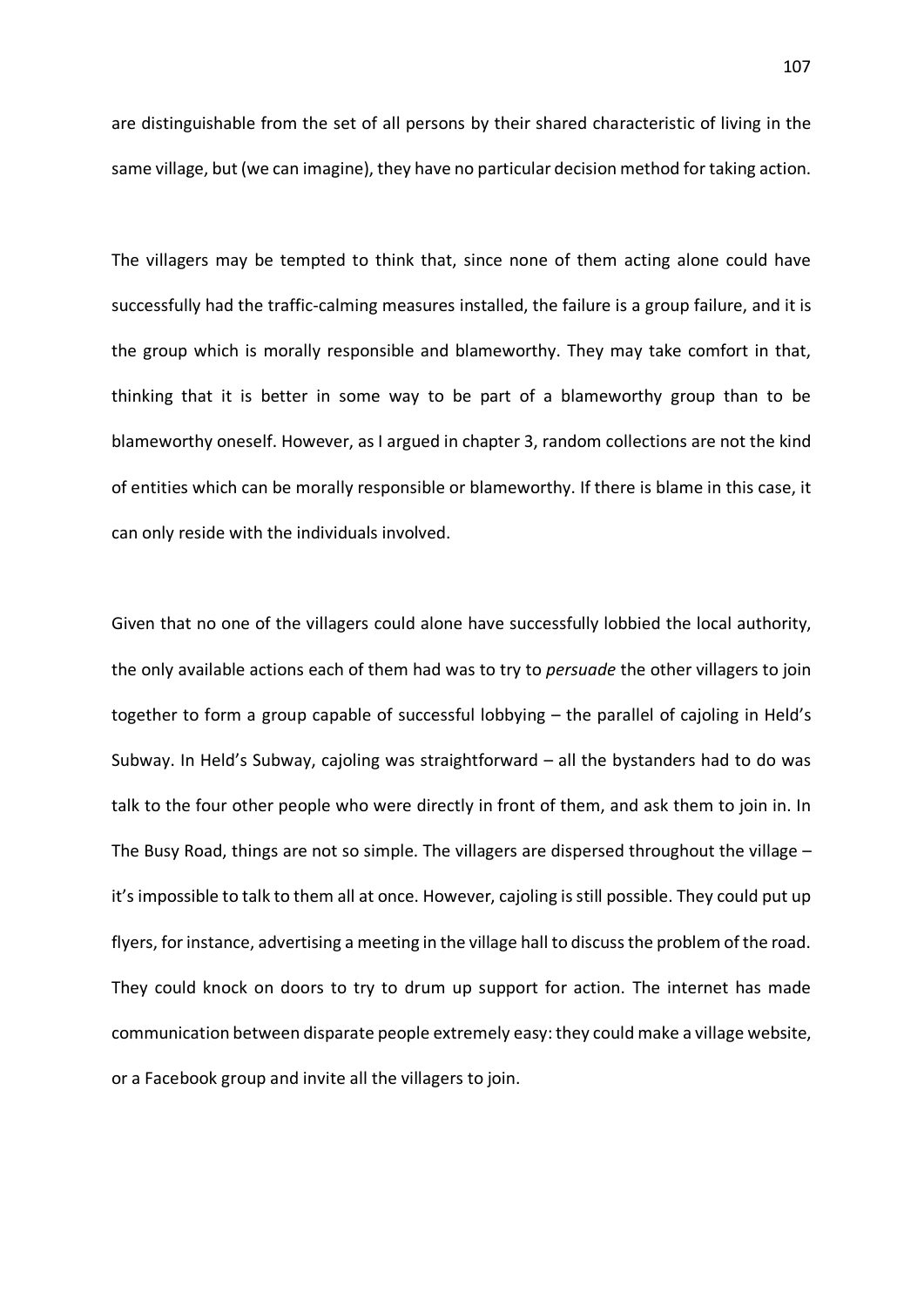If unilateral cajoling on the part of any of the villagers would have been successful in forming a group capable of action, then, straightforwardly, this is what each villager ought to have done, so long as unilateral cajoling didn't impose an excessive cost on them personally. This obligation is derived, as I argued in chapter 2, from our obligation, when members of a group capable of bringing about a good outcome (or preventing a bad one), to attempt to ensure that the group acts in the way required to bring about that outcome. Since none of the bystanders unilaterally cajoled in this case, all are to some extent morally responsible and to blame for the death of the child. To put it another way: in order to avoid blame, they needed to unilaterally cajole.

What about cases where each villager can protest, truly, that their unilateral cajoling wouldn't have made a difference to the outcome? That is, what if they knew that, for one reason or another, a group capable of getting traffic-calming measures introduced would not form as a result of their unilateral cajoling?

As I argued in chapter 4, in cases like this, all villagers are still in some way blameworthy. It may be that their non-action revealed in them a deficient moral character. They were revealed as the kind of people who cared so little about the safety of the village schoolchildren that they don't want to get involved no matter what. It may be that they placed too much value on *making a difference* – being the single person who tips the outcome from not happening to happening – instead of realising that it is also important to *help* in collective action cases. Finally, perhaps a single good villager knew for sure that the other villagers were all selfish, and wouldn't help if they cajoled. I have argued that such a villager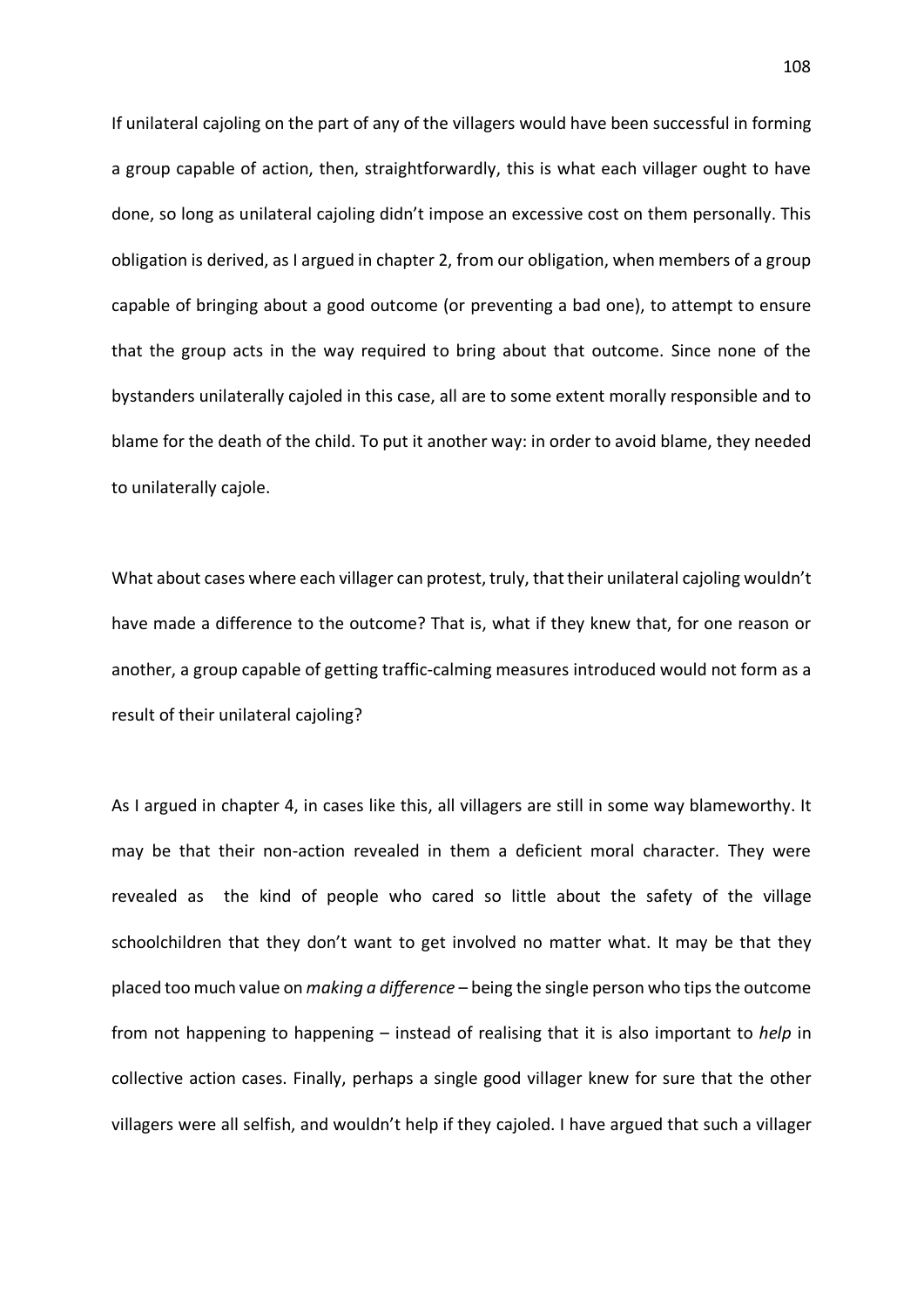would nevertheless be blameworthy for failing to make an appropriate symbolic gesture to distance herself from the failure of the group.

The point of The Busy Road is to illustrate how the findings from Held's Subway translate into situations which we are more likely to come across in our everyday lives. The main conclusion is that we, as individuals, can be blameworthy for failing to attempt to bring people together into groups which have the potential to do something good, or to prevent something bad. I deliberately go further than saying that we have a *reason* to do so; rather, I suggest that we have an *obligation* to do so, provided cajoling doesn't impose an excessive cost on us personally.

I anticipate that one objection to this view will say that it entails that our moral obligations proliferate unacceptably, to the extent that we couldn't possible fulfil them all. After all, as I mentioned, there are so many problems and challenges in the world that can only be solved by collective action. Are we to be held in some way blameworthy for all of them if we fail to attempt to rouse a group together?

My response to this is mixed. On one hand, I do think that our obligations in collective harm cases extend further than we generally take them to. On the other, I think it stops short of becoming unmanageable.

For a start, many of the world's problems have already inspired people to establish bodies dedicated to raising awareness of them and encouraging people to join the mission of defeating them. This is true of, for instance, climate change (Greenpeace, ClimateWorks,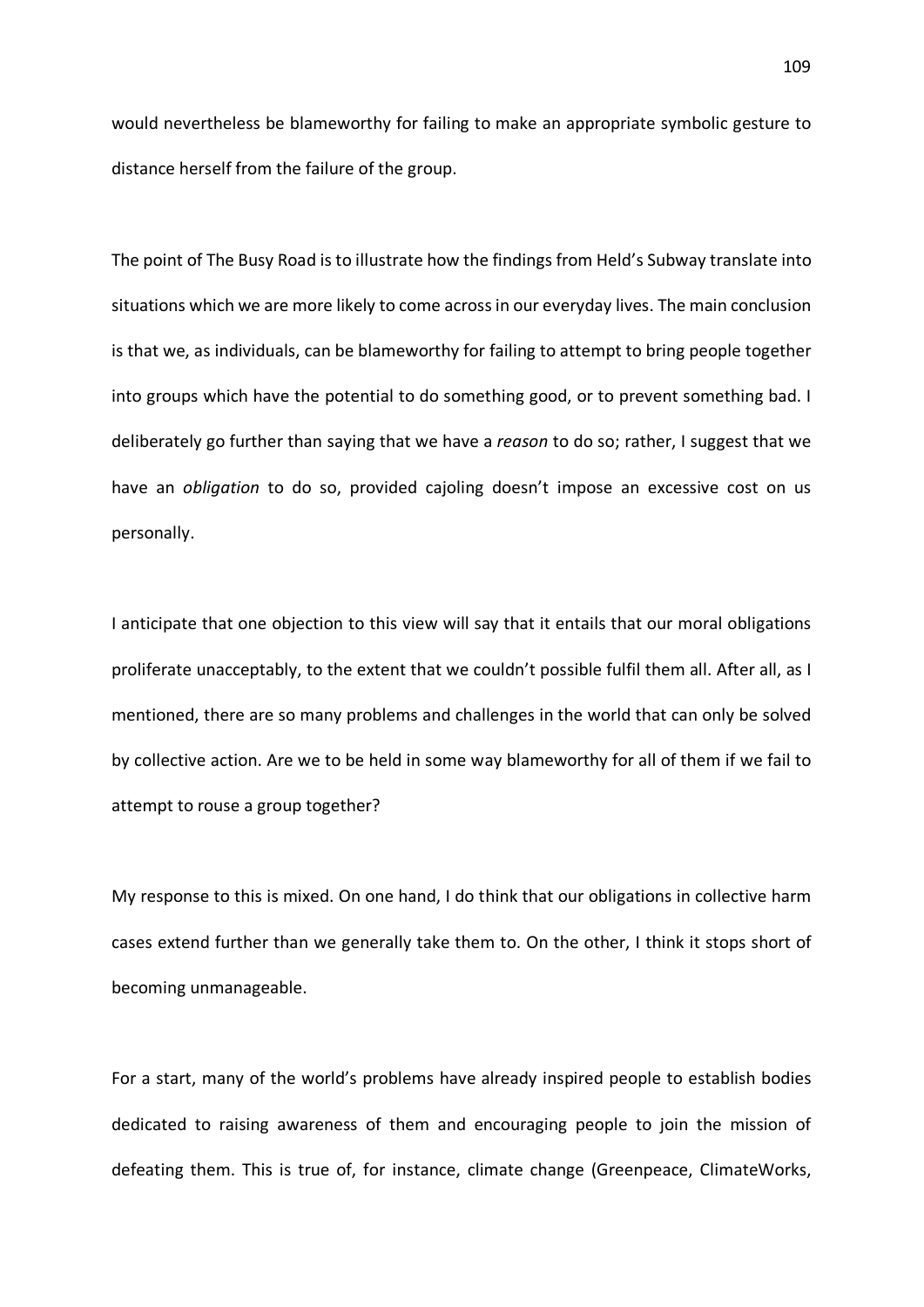Alliance to Save Energy), poverty (Oxfam, Make Poverty History, UNICEF) and mass human displacement (Refugees International, International Rescue Committee, Refugee One). Here, there is no lack of group capable of overcoming the problem, as there is in Held's Subway or The Busy Road. In these kinds of cases, cajoling to bring a group together is not required. In these kinds of cases, our obligations are simpler: give what we can in order to help ensure that these organisations run as well as they need to to solve the problems.

Additionally, as I have mentioned, the obligation to cajole comes with the condition that doing so doesn't impose an excessively high personal cost on the cajoler. In this thesis I haven't gone into detail about what such a condition means in practice, but I suggest that it rules out the obligation to cajole if this will impede your ability to carry out other moral obligations you have, such as to care for your children or not to gratuitously cause somebody pain. Now, in most cases, I suggest that cajoling will not impinge on such other moral obligations. In Held's Subway, for instance, the cost of cajoling is very low, and amounts to simply expending the effort required to speak up, as well as any fear or embarrassment that comes with speaking in front of a group. In The Busy Road, the cost might be slightly higher: perhaps one would have to give up an evening or a weekend in order to knock on doors, or to spend a certain amount of time a week maintaining a website. I nevertheless maintain that the personal cost of cajoling will often be small, and so we have more obligations to speak up than perhaps we think we do. Groups of people have the potential to do great things together, and to prevent terrible things from happening. We must acknowledge the obligations that this capability puts on each of us.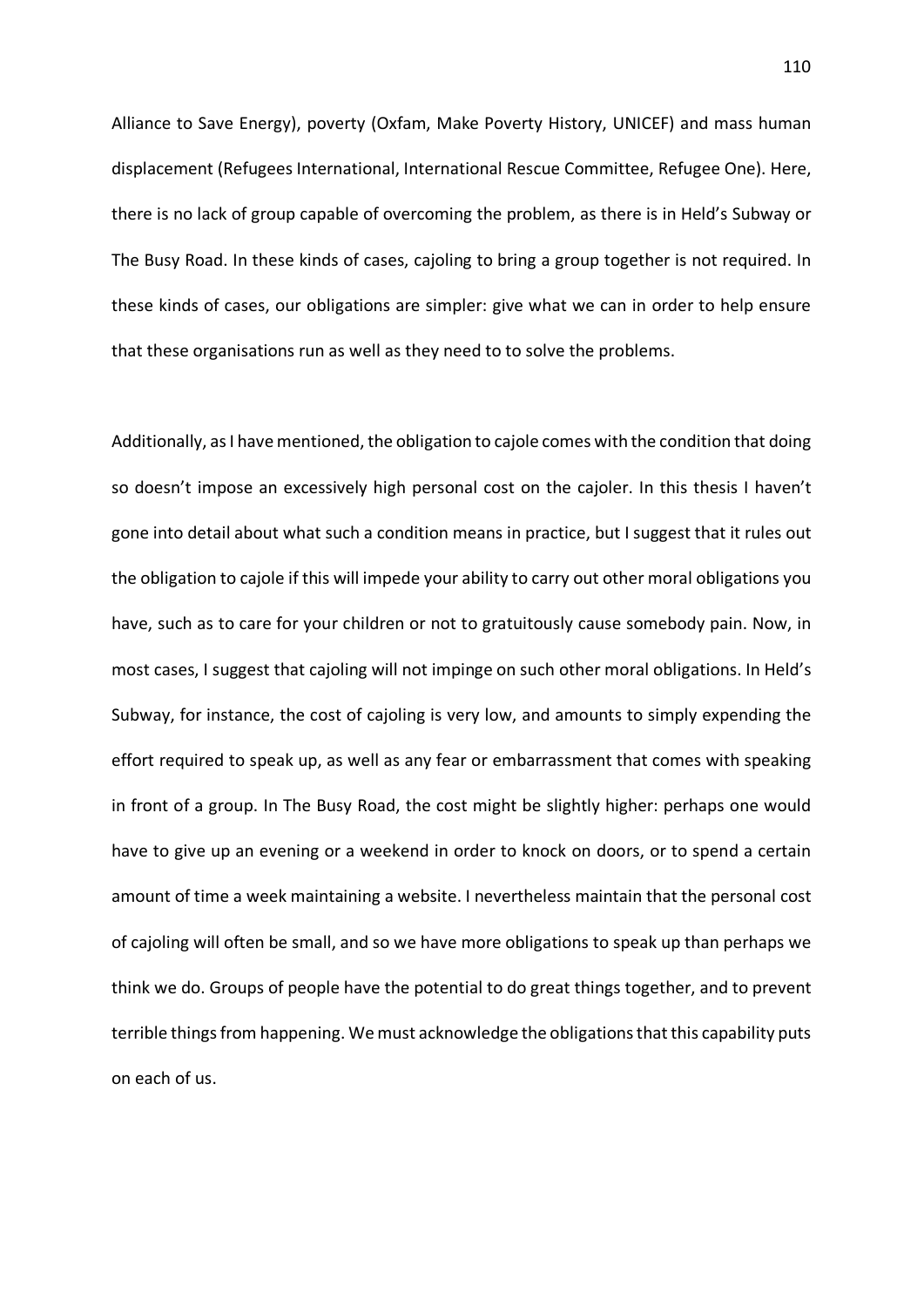## **Bibliography**

- Bates, S. (1971). 'The Responsibility of "Random Collections"'. *Ethics 81 (4), pp. 343-349.*
- Bratman, M. (1993). 'Shared Intention'. *Ethics 104 (1), pp. 97-113.*
- Collins, S. (2017). 'Filling Collective Duty Gaps'. *The Journal of Philosophy 114 (11), pp. 573- 591.*

Cooper, D. (1968). 'Collective Responsibility'. *Philosophy 43 (165), pp. 258-268.*

Copp, D. (1991). 'Responsibility for Collective Inaction'. *Journal of Social Philosophy 22 (2), pp. 71-80.*

Davidson, D. (2001). 'Essays on Actions and Events'. *Oxford University Press.*

Dietz, A. (2016). 'What We Together Ought to Do'. *Ethics 126 (4), pp. 955-982.*

Doan, M. (2016). 'Responsibility for Collective Inaction and the Knowledge Condition'. *Social Epistemology 30 (5-6), pp. 532-554.*

Downie, R. (1969). 'Collective Responsibility'. *Philosophy 44 (167), pp. 66-69.*

Feinberg, J. (1968). 'Collective Responsibility'. *The Journal of Philosophy 65 (21), pp. 674-688.*

- French, P. (1974). 'Morally Blaming Whole Populations'. In: Held, Morgenbesser and Nagel (eds.) 'Philosophy, Morality and International Affairs'. *Oxford University Press.*
- French, P. (1979). 'The Corporation as a Moral Person'. *American Philosophical Quarterly 16 (3), pp. 207-215.*
- French, P. (1982). 'Crowds and Corporations'. *American Philosophical Quarterly 19 (3), pp. 271-277.*
- Fricker, M. (2016). 'What's the Point of Blame? A Paradigm Based Explanation'. *Noûs 50 (1), pp. 165-183.*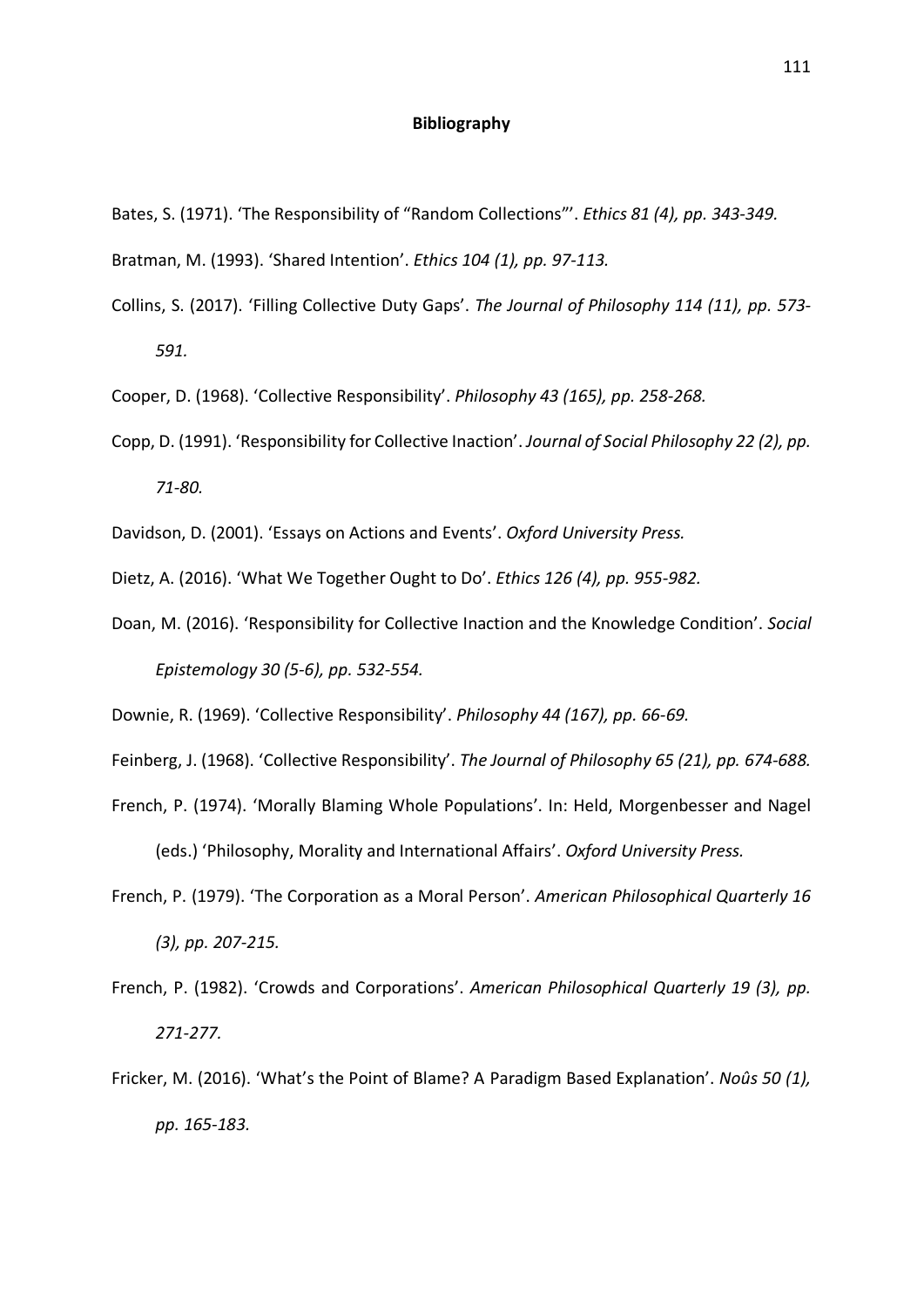- Gibbard, A. (1965). 'Rule-Utilitarianism: Merely an Illusory Alternative?'. *Australasian Journal of Philosophy 43 (2), pp. 211-220.*
- Hart, H.L.A. (1968). 'Punishment and Responsibility: Essays in the Philosophy of Law'. *Oxford University Press.*
- Held, V. (1970). 'Can a Random Collection of Individuals be Morally Responsible?'. *Journal of Philosophy 67 (14), pp. 471-481.*
- Hill Jr, T. (1979). 'Symbolic Protest and Calculated Silence'. *Philosophy & Public Affairs 9 (1), pp. 83-102.*
- Hollis, M. (1995). 'The Shape of a Life'. In: Altham, J.E.J and Harrison, R. (eds.) 'World, Mind and Ethics: Essays on the Ethical Philosophy of Bernard Williams', pp. 170-184. *Cambridge University Press.*

Isaacs, T. (2011). 'Moral Responsibility in Collective Contexts'. *Oxford University Press.*

- Jackson, F. (1987). 'Group Morality'. In: Smart, Pettit, Sylvan & Norman (eds.) 'Metaphysics and Morality: Essays in Honour of J.J.C. Smart'. *Blackwell.*
- Jaspers, J. (2000). 'The Question of German Guilt'. E.B. Ashton (trans.)*. New York: Fordham University Press.* Originally published as 'Die Schuldfrage' (1947).

Kagan, S. (2011). 'Do I Make a Difference?'. *Philosophy & Public Affairs 39 (2), pp. 105-141.*

Kutz, C. (2000). 'Complicity'. *Cambridge University Press.*

Lewis, H.D. (1948). 'Collective Responsibility'. *Philosophy 23 (84), pp. 3-18.*

- Lucas, J.R. (1993). 'Responsibility'. *Oxford University Press.*
- May, L. (1992). 'Sharing Responsibility'. *The University of Chicago Press.*
- McGary, H. (1986). 'Morality and Collective Liability'. *The Journal of Value Enquiry 20 (2), pp.*

*157-165.*

Narveson, J. (2002). 'Collective Responsibility'. *Journal of Ethics 6 (2), 179-198.*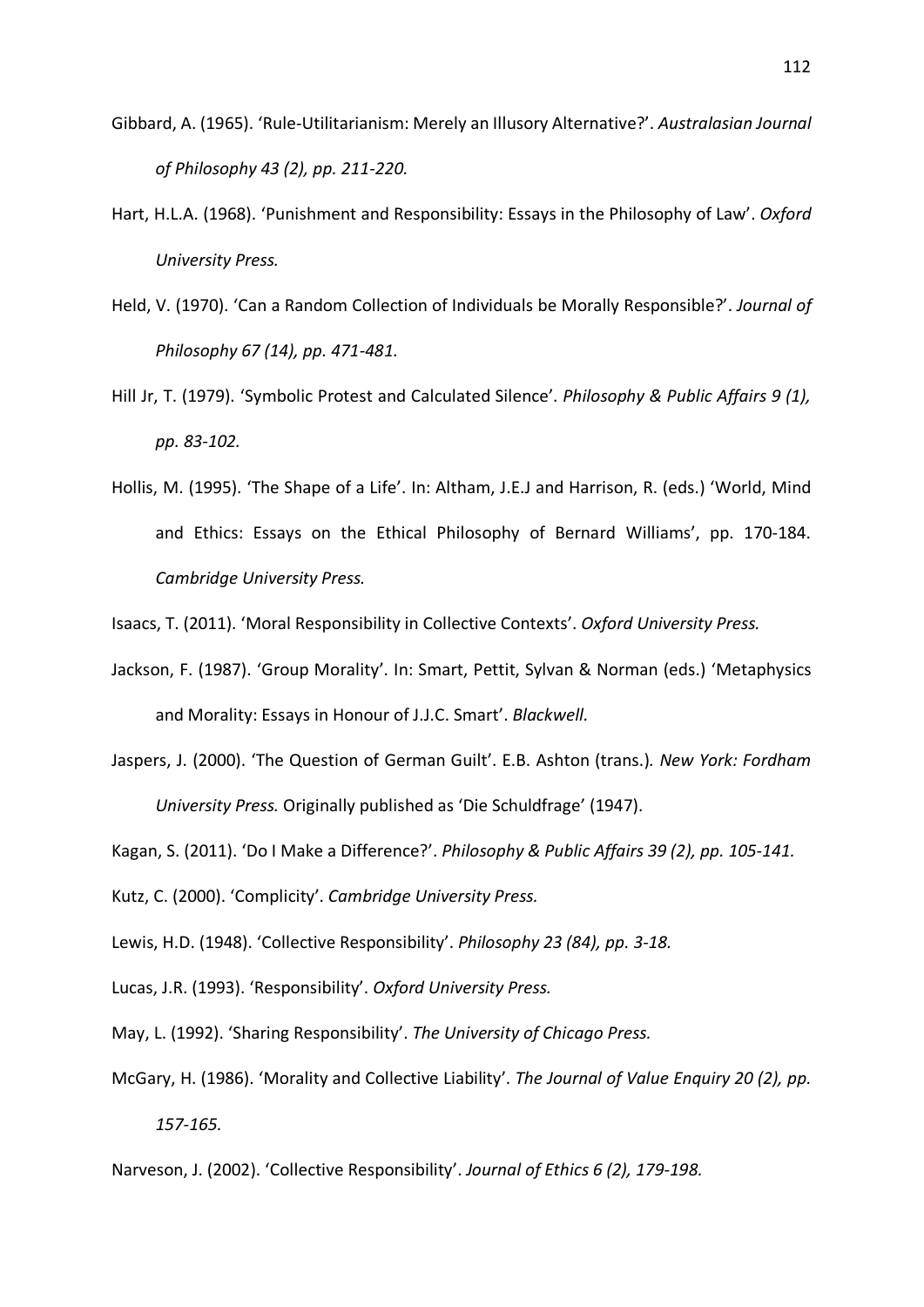- Nefsky, J. (2012). 'Consequentialism and the Problem of Collective Harm: A Reply to Kagan'. *Philosophy & Public Affairs 39 (4), pp. 364-395.*
- Nefsky, J. (2015). 'Fairness, Participation and the Real Problem of Collective Harm'. In: Timmons, M. 'Oxford Studies in Normative Ethics', volume 5, pp. 245-271. *Oxford University Press.*
- Nefsky, J. (2016). 'How you can help, without making a difference'. *Philosophical Studies* 174 *(11), pp. 2743-2767.*
- Parfit, D. (1984). 'Reasons and Persons'. *Oxford University Press.*
- Parfit, D. (1988). 'What We Together Do'. *Unpublished Manuscript.*
- Pettit, P. (2007). 'Responsibility Incorporated'. *Ethics 117 (2), pp. 171-201.*
- Pinkert, F. (2015). 'What If I Cannot Make a Difference (and Know It)'. *Ethics 125 (4), pp. 971- 998.*
- Räikkä, J. (1997). 'On Disassociating Oneself from Collective Responsibility'. *Social Theory and Practice 23 (1), pp. 93-108.*
- Rosen, G. (2004). 'Skepticism about Moral Responsibility'. *Philosophical Perspectives 18 (1), pp. 295-313.*
- Rovane, C. (2014). 'Forward-Looking Collective Responsibility: A Metaphysical Reframing of the Issue'. *Midwest Studies in Philosophy 38 (1), pp. 12-25.*
- Rubenstein, E. (2015). 'What is it Like to be a Robot?'. *Unpublished BPhil Thesis, Oxford University.*
- Scanlon, T.M. (1998). 'What We Owe to Each Other'. *The Belknap Press of Harvard University Press.*
- Scanlon, T.M. (2008). 'Moral Dimensions'. *The Belknap Press of Harvard University Press.* Singer, P. (2011). 'Practical Ethics'. Third edition. *Cambridge University Press.*